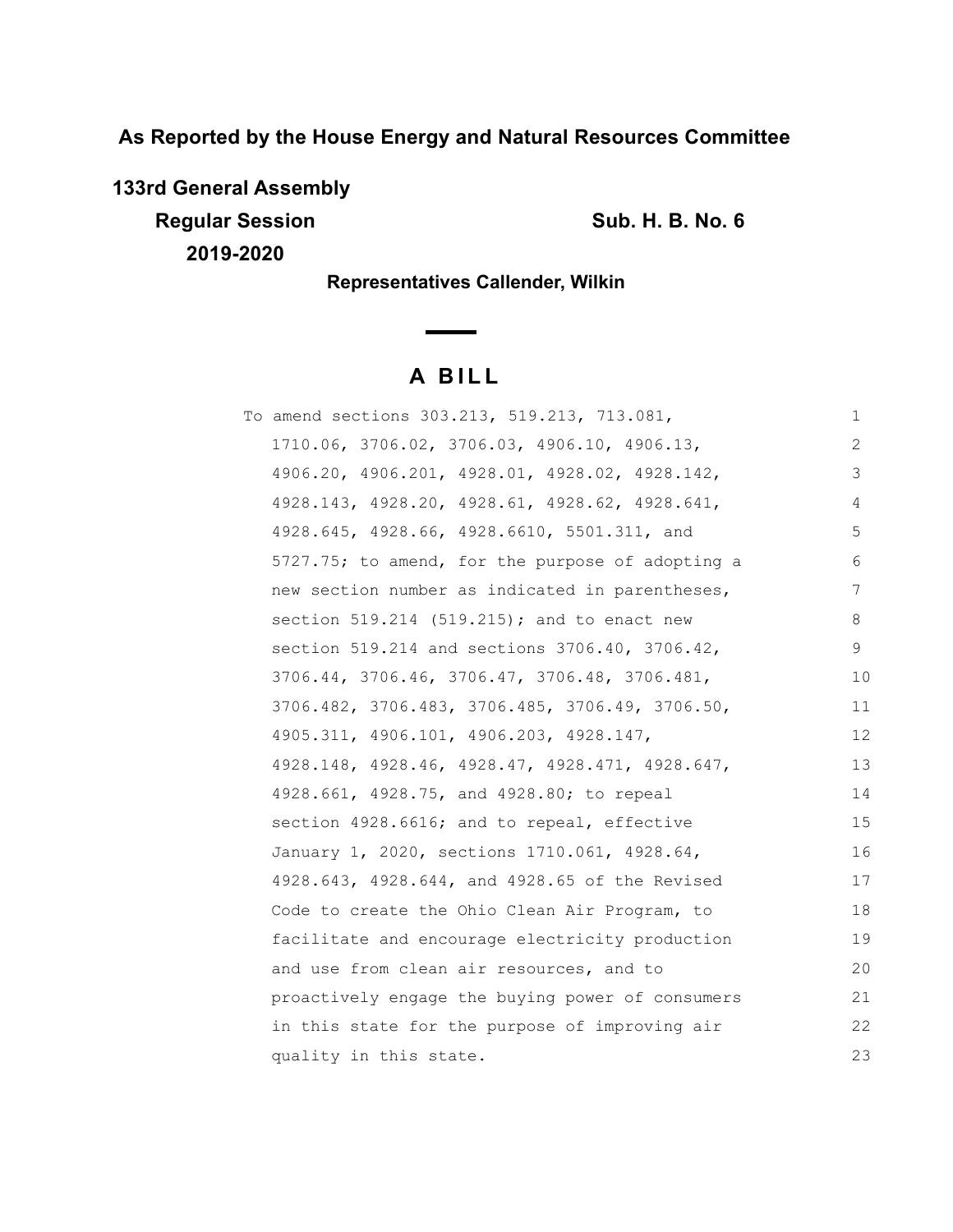# **BE IT ENACTED BY THE GENERAL ASSEMBLY OF THE STATE OF OHIO:**

**Section 1.** That sections 303.213, 519.213, 713.081, 3706.02, 3706.03, 4906.10, 4906.13, 4906.20, 4906.201, 4928.01, 4928.02, 4928.66, 4928.6610, and 5727.75 be amended; section 519.214 (519.215) be amended for the purpose of adopting a new section number as indicated in parentheses; and new section 519.214 and sections 3706.40, 3706.42, 3706.44, 3706.46, 3706.47, 3706.48, 3706.481, 3706.482, 3706.483, 3706.485, 3706.49, 3706.50, 4905.311, 4906.101, 4906.203, 4928.147, 4928.148, 4928.46, 4928.47, 4928.471, 4928.647, 4928.661, 4928.75, and 4928.80 of the Revised Code be enacted to read as follows: 24 25 26 27 28 29 30 31 32 33 34

**Sec. 303.213.** (A) As used in this section, "small wind farm" means wind turbines and associated facilities with a single interconnection to the electrical grid and designed for, or capable of, operation at an aggregate capacity of less than five megawatts that are not subject to the jurisdiction of the power siting board under sections 4906.20 and 4906.201 of the Revised Code.

(B) Notwithstanding division (A) of section 303.211 of the Revised Code, sections 303.01 to 303.25 of the Revised Code confer power on a board of county commissioners or board of zoning appeals to adopt zoning regulations governing the location, erection, construction, reconstruction, change, alteration, maintenance, removal, use, or enlargement of any small wind farm, whether publicly or privately owned, or the use of land for that purpose, which regulations may be more strict than the regulations prescribed in rules adopted under division (B)(2) of section 4906.20 of the Revised Code. 42 43 44 45 46 47 48 49 50 51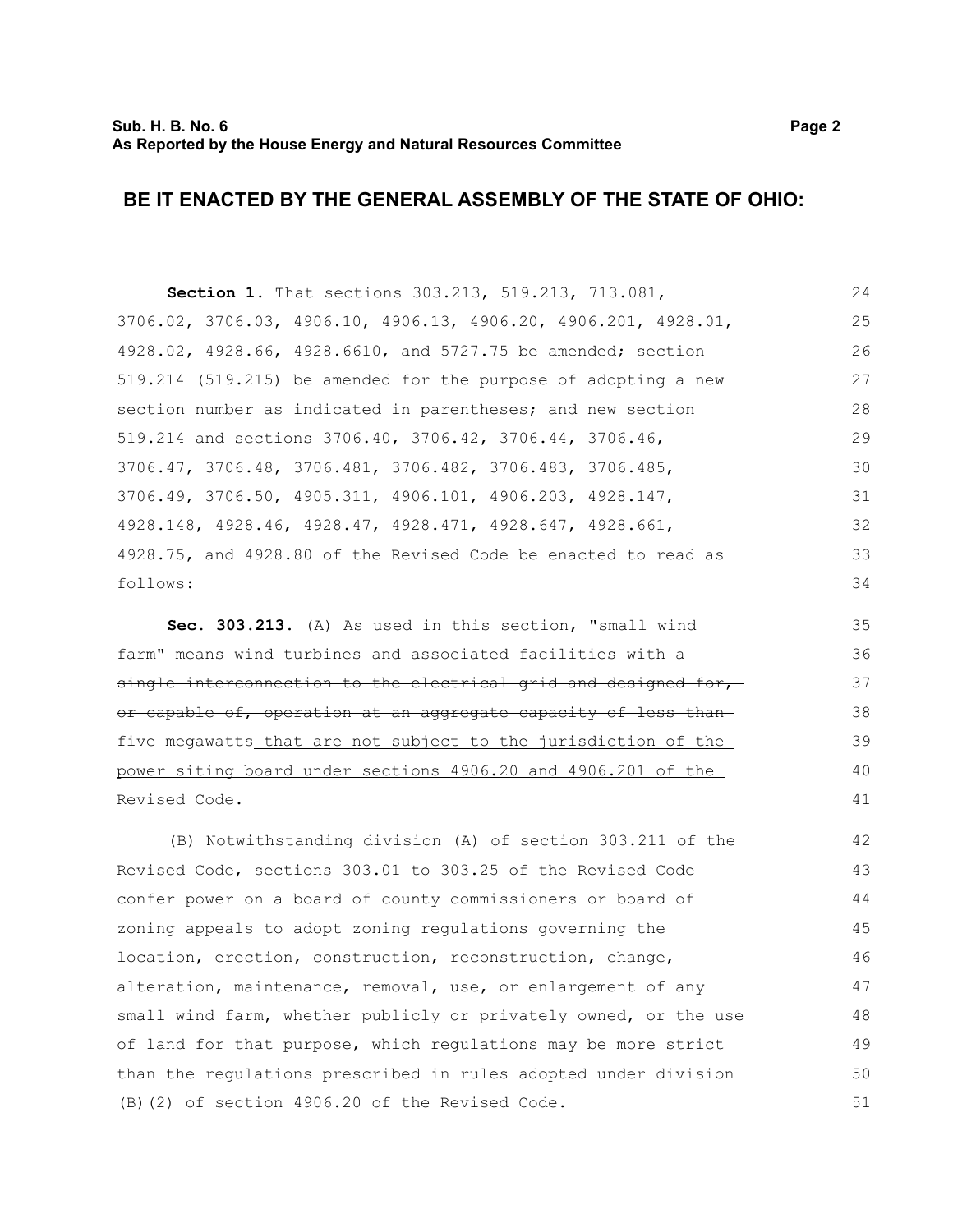## **Sub. H. B. No. 6 Page 3 As Reported by the House Energy and Natural Resources Committee**

(C) The designation under this section of a small wind farm as a public utility for purposes of sections 303.01 to 303.25 of the Revised Code shall not affect the classification of a small wind farm for purposes of state or local taxation.

(D) Nothing in division (C) of this section shall be construed as affecting the classification of a telecommunications tower as defined in division (B) or (E) of section 303.211 of the Revised Code or any other public utility for purposes of state and local taxation. 56 57 58 59  $60$ 

**Sec. 519.213.** (A) As used in this section, "small wind farm" means wind turbines and associated facilities-with asingle interconnection to the electrical grid and designed for,or capable of, operation at an aggregate capacity of less than five megawatts that are not subject to the jurisdiction of the power siting board under sections 4906.20 and 4906.201 of the Revised Code.

(B) Notwithstanding division (A) of section 519.211 of the Revised Code, sections 519.02 to 519.25 of the Revised Code confer power on a board of township trustees or board of zoning appeals with respect to the location, erection, construction, reconstruction, change, alteration, maintenance, removal, use, or enlargement of any small wind farm, whether publicly or privately owned, or the use of land for that purpose, which regulations may be more strict than the regulations prescribed in rules adopted under division (B)(2) of section 4906.20 of the Revised Code.

(C) The designation under this section of a small wind farm as a public utility for purposes of sections 519.02 to 519.25 of the Revised Code shall not affect the classification of a small wind farm or any other public utility for purposes of 78 79 80 81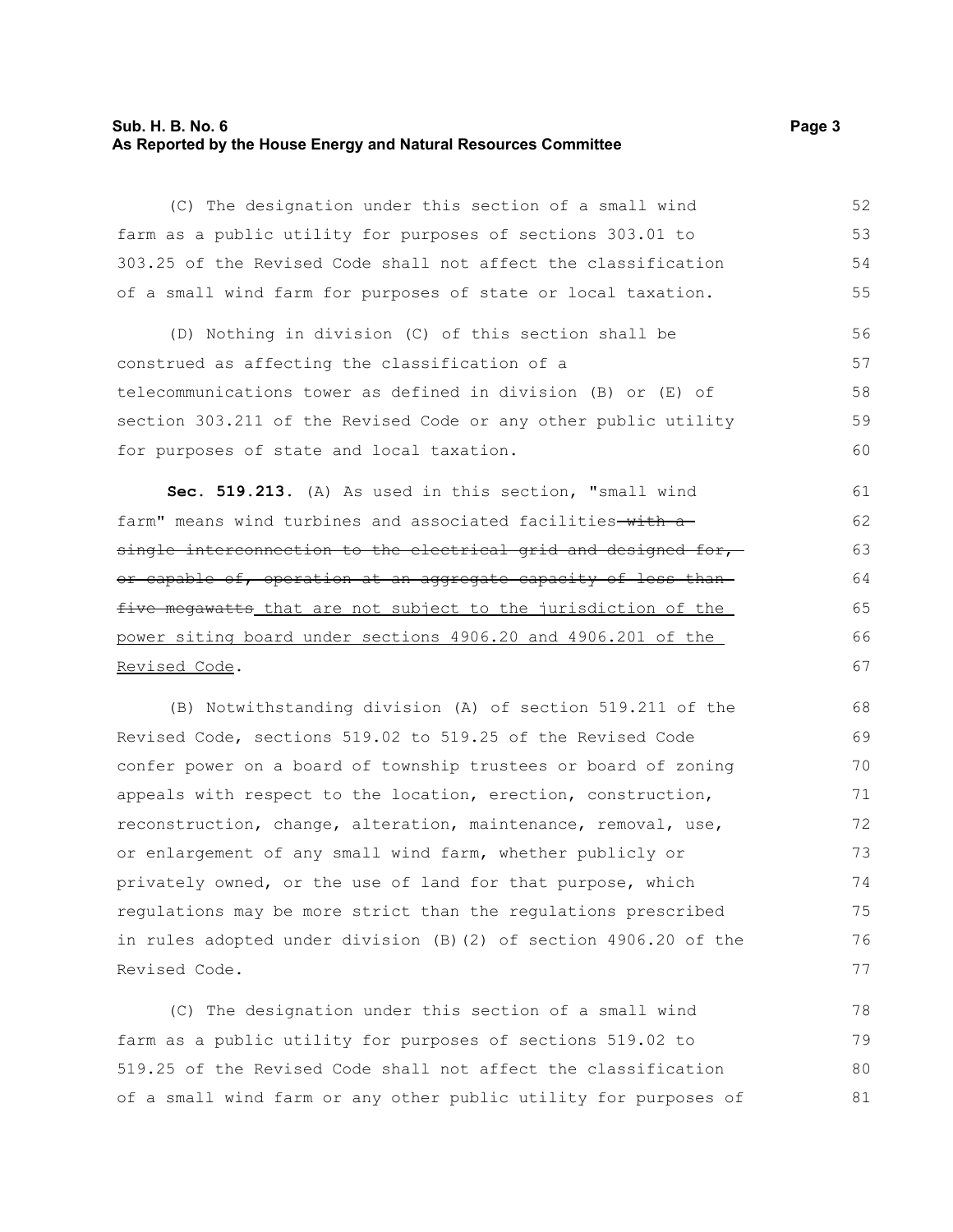state or local taxation.

(D) Nothing in division (C) of this section shall be construed as affecting the classification of a telecommunications tower as defined in division (B) or (E) of section 519.211 of the Revised Code or any other public utility for purposes of state and local taxation. 83 84 85 86 87

 **Sec. 519.214** . (A) If the power siting board issues a certificate to an economically significant wind farm or a large wind farm as those terms are defined in section 4906.13 of the Revised Code, to be located in whole or in part in the unincorporated area of a township, the certificate shall become effective on the ninetieth day after the day it is issued, unless, not later than that day, a referendum petition is filed with the board of elections to require the certificate to be submitted to the electors of the unincorporated area of the township for approval or rejection. 88 89 90 91 92 93 94 95 96 97

(B)(1) A referendum petition submitted under division (A) of this section shall be signed by a number of qualified electors residing in the unincorporated area of the township equal to not less than eight per cent of the total votes cast for all candidates for governor in the unincorporated area of the township at the most recent general election at which a governor was elected. 98 99 100 101 102 103 104

(2) Each part petition shall contain a brief description of the wind farm the certificate authorizes that is sufficient to identify the certificate. In addition to the requirements of this section, the requirements of section 3501.38 of the Revised Code shall apply to the petition. 105 106 107 108 109

(3) The form of the petition shall be substantially as

82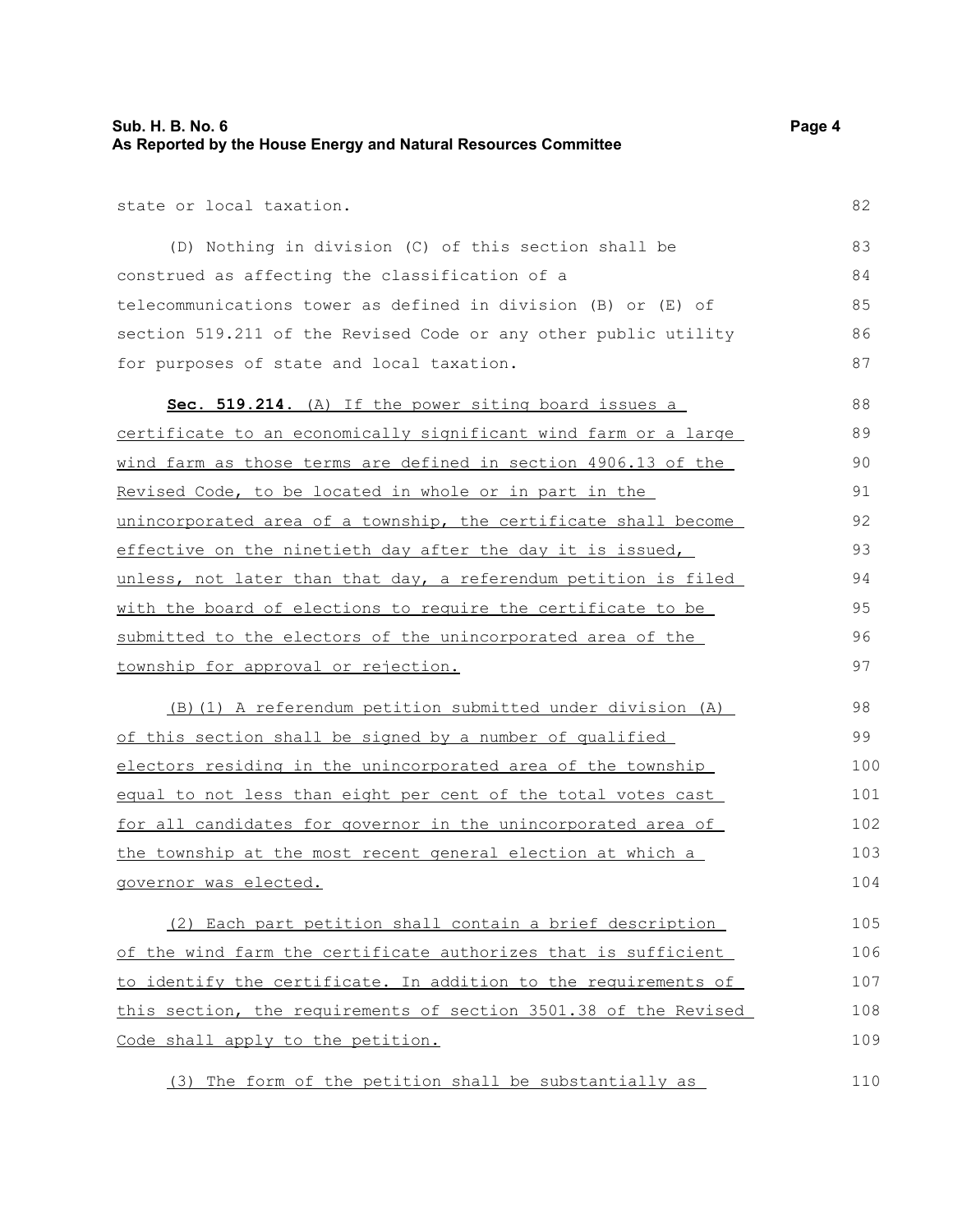| follows:                                                         | 111 |
|------------------------------------------------------------------|-----|
| "PETITION FOR REFERENDUM OF WIND FARM CERTIFICATE                | 112 |
| A proposal to approve or reject the wind farm certificate        | 113 |
| issued for  (description of wind farm) in the                    | 114 |
| unincorporated area of  Township,  County,                       | 115 |
| Ohio, adopted on  (date) by the Board of Township                | 116 |
| Trustees of  Township,  County, Ohio.                            | 117 |
| We, the undersigned, being electors residing in the              | 118 |
| unincorporated area of  Township, equal to not less              | 119 |
| than eight per cent of the total vote cast for all candidates    | 120 |
| for governor in the area at the preceding general election at    | 121 |
| which a governor was elected, request the Board of Elections to  | 122 |
| submit this proposal to the electors of the unincorporated area  | 123 |
| of  Township for approval or rejection at a special              | 124 |
| election to be held on the day of the primary or general         | 125 |
| election to be held on  (date), pursuant to section              | 126 |
| 519.214 of the Revised Code.                                     | 127 |
| Signature                                                        | 128 |
| Residence address                                                | 129 |
| Date of signing                                                  | 130 |
| STATEMENT OF CIRCULATOR                                          | 131 |
| I,  (name of circulator), declare under penalty                  | 132 |
| of election falsification that I reside at the address appearing | 133 |
| below my signature; that I am the circulator of the foregoing    | 134 |
| part petition containing  (number) signatures; that I            | 135 |
| have witnessed the affixing of every signature; that all signers | 136 |
| were to the best of my knowledge and belief qualified to sign;   | 137 |
| and that every signature is to the best of my knowledge and      | 138 |

## **Sub. H. B. No. 6 Page 5 As Reported by the House Energy and Natural Resources Committee**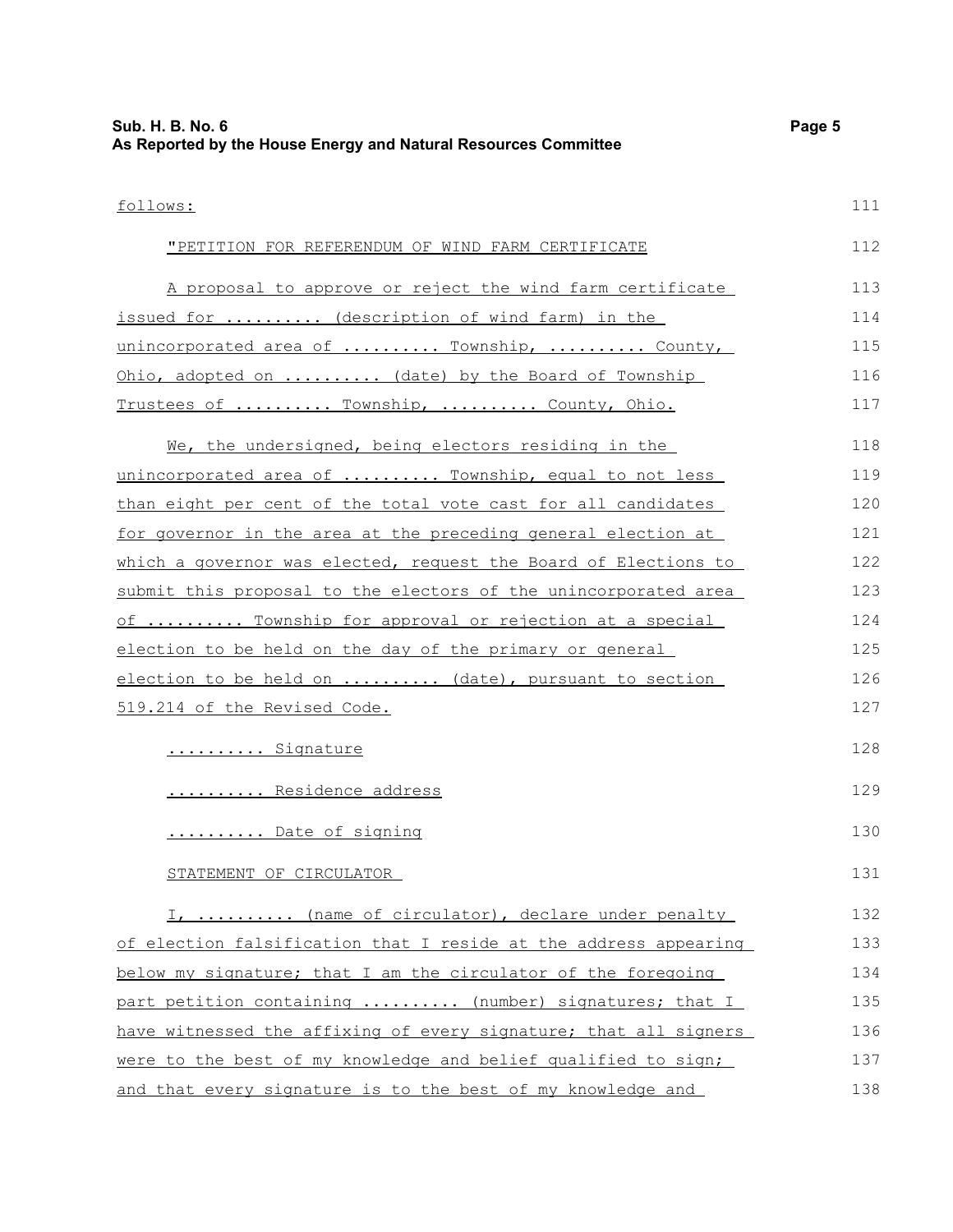| belief the signature of the person whose signature it purports   | 139 |
|------------------------------------------------------------------|-----|
| to be or of an attorney in fact acting pursuant to section       | 140 |
| 3501.382 of the Revised Code.                                    | 141 |
| (Signature of circulator)                                        | 142 |
| (Circulator's residence address)                                 | 143 |
| WHOEVER COMMITS ELECTION FALSIFICATION IS GUILTY OF A            | 144 |
| FELONY OF THE FIFTH DEGREE."                                     | 145 |
| (C) Upon receiving the referendum petition, the board of         | 146 |
| elections shall notify the board of township trustees that the   | 147 |
| petition has been filed. If the board of elections determines    | 148 |
| that the referendum petition is sufficient and valid, the board  | 149 |
| shall notify the board of township trustees of that fact and     | 150 |
| shall submit the certificate to the electors of the              | 151 |
| unincorporated area of the township for approval or rejection at | 152 |
| a special election held on the day of the next primary or        | 153 |
| general election occurring at least ninety days after the board  | 154 |
| receives the petition.                                           | 155 |
| (D) The certificate shall not take effect unless it is           | 156 |
| approved by a majority of the electors voting on it. If the      | 157 |
| certificate is approved by a majority of the electors voting on  | 158 |
| it, the certificate shall take immediate effect.                 | 159 |
| Sec. - 519.214 519.215. Township zoning commissions, boards      | 160 |
| of township trustees, and township boards of zoning appeals      | 161 |
| shall comply with section 5502.031 of the Revised Code.          | 162 |
| Sec. 713.081. (A) As used in this section, "small wind           | 163 |
| farm" means wind turbines and associated facilities-with a-      | 164 |
| single interconnection to the electrical grid and designed for,  | 165 |
| or capable of, operation at an aggregate capacity of less than-  | 166 |
| five megawatts that are not subject to the jurisdiction of the   | 167 |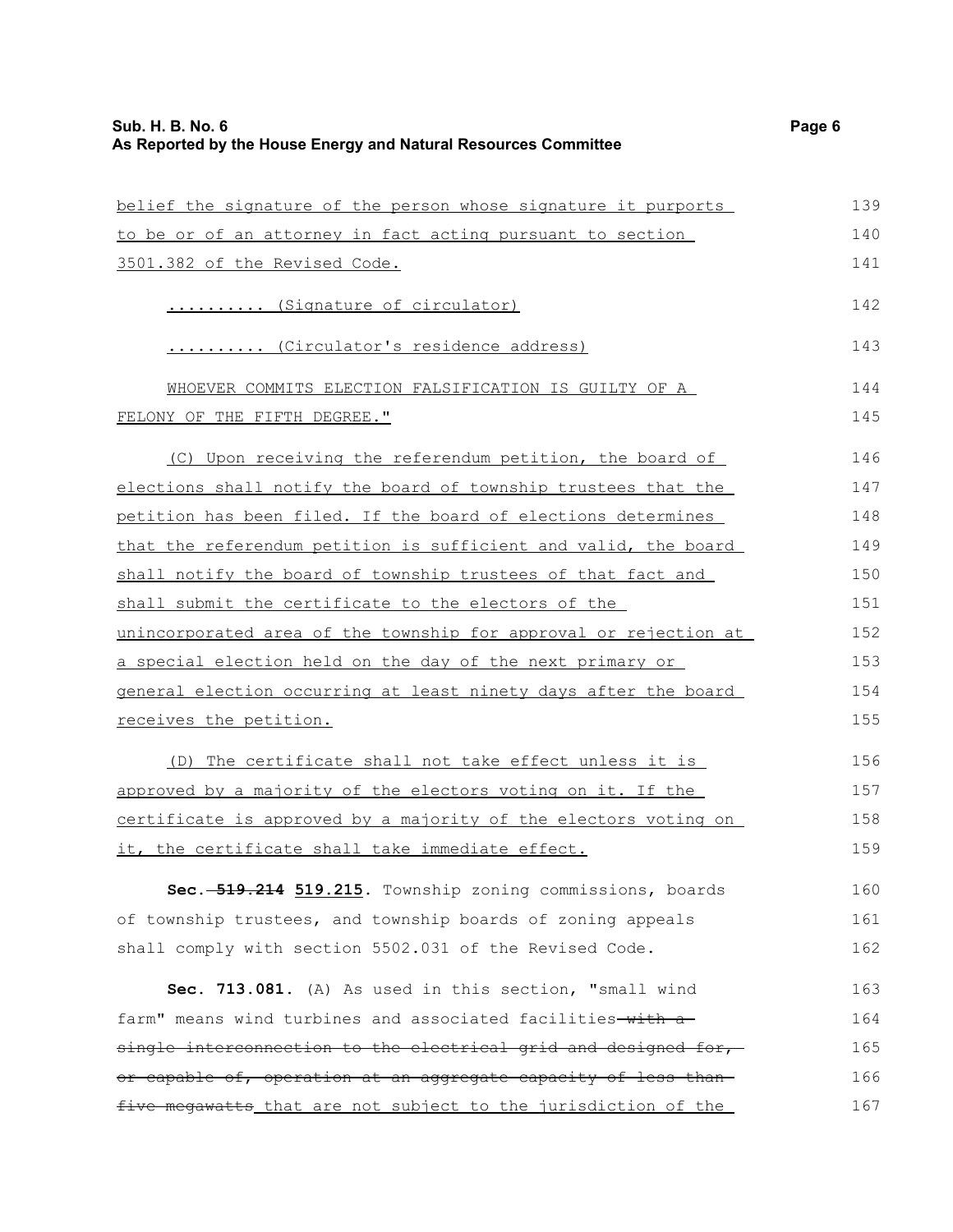Revised Code.

power siting board under sections 4906.20 and 4906.201 of the (B) Sections 713.06 to 713.15 of the Revised Code confer power on the legislative authority of a municipal corporation with respect to the location, erection, construction, reconstruction, change, alteration, maintenance, removal, use, or enlargement of any small wind farm as a public utility,

whether publicly or privately owned, or the use of land for that purpose, which regulations may be more strict than the regulations prescribed in rules adopted under division (B)(2) of section 4906.20 of the Revised Code. 175 176 177 178

(C) The designation under this section of a small wind farm as a public utility for purposes of sections 713.06 to 713.15 of the Revised Code shall not affect the classification of a small wind farm or any other public utility for purposes of state or local taxation. 179 180 181 182 183

**Sec. 3706.02.** (A) There is hereby created the Ohio air quality development authority. Such authority is a body both corporate and politic in this state, and the carrying out of its purposes and the exercise by it of the powers conferred by Chapter 3706. of the Revised Code shall be held to be, and are hereby determined to be, essential governmental functions and public purposes of the state, but the authority shall not be immune from liability by reason thereof. 184 185 186 187 188 189 190 191

```
(B) The authority shall consist of seven thirteen members
as follows: five
                                                                           192
                                                                           193
```
 (1) Five members appointed by the governor, with the advice and consent of the senate, no more than three of whom shall be members of the same political party<sub> $\tau$ </sub> and the 194 195 196

168 169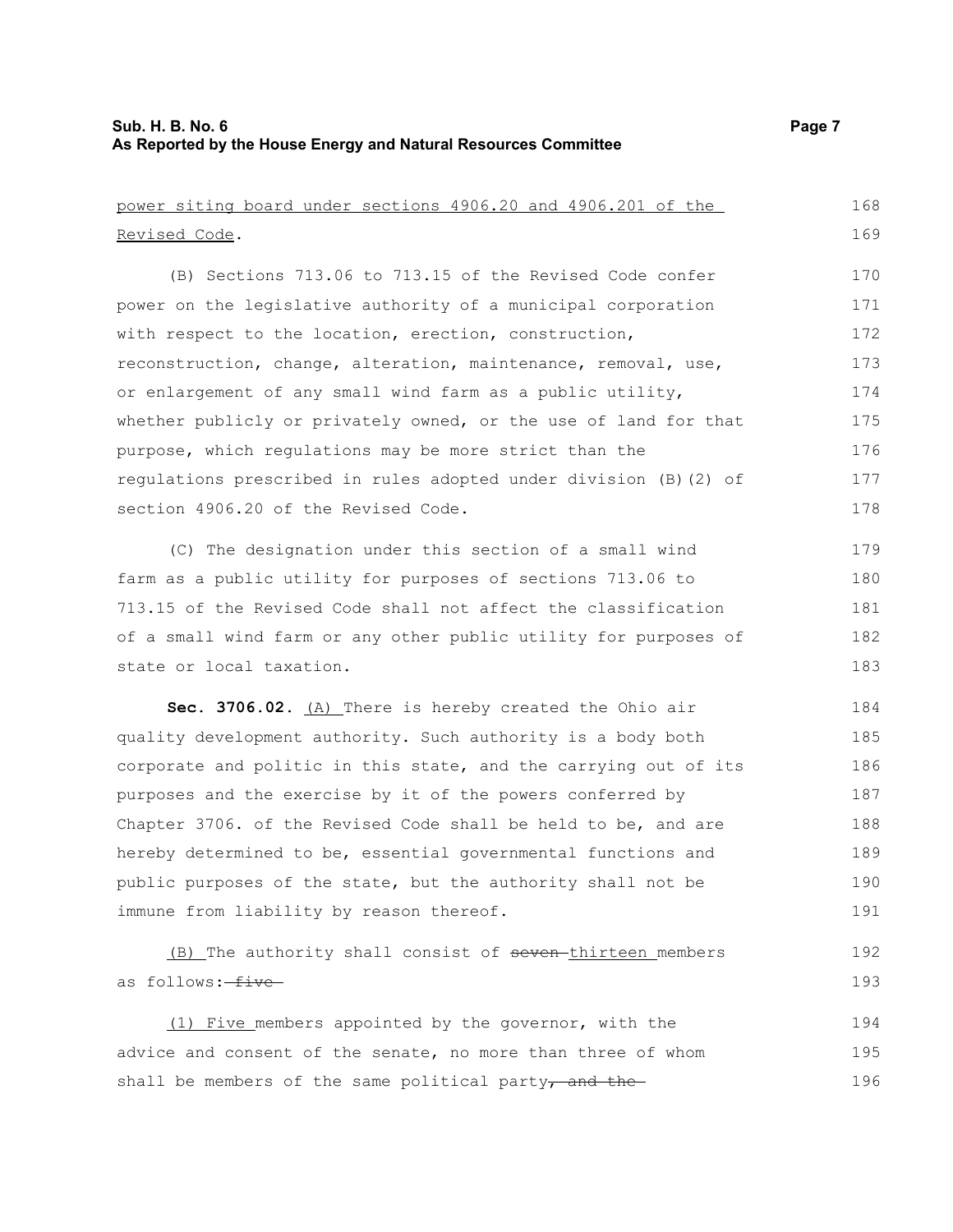## **Sub. H. B. No. 6 Page 8 As Reported by the House Energy and Natural Resources Committee**

(2) The director of environmental protection-and the-, who shall be a member ex officio without compensation; (3) The director of health, who shall be  $m$ embers-a member ex officio without compensation<sub>i</sub> (4) Four legislative members, who shall be nonvoting members ex officio without compensation. The speaker of the house of representatives, the president of the senate, and the minority leader of each house shall each appoint one of the legislative members. The legislative members may not vote but may otherwise participate fully in all the board's deliberations and activities. Each appointive (5) Two members of the general public, who shall be voting members without compensation. The speaker of the house of representatives and the president of the senate shall each appoint one member. These members' terms of office shall be for four years. Each appointed member shall be a resident of the state, and a qualified elector therein. The members of the authority first appointed shall continue in office for terms expiring on June 30, 1971, June 30, 1973, June 30, 1975, June 30, 1977, and June 30, 1978, respectively, the term of each member to be designated by the governor. Appointed Except as provided in division (B)(5) of this section, appointed members' terms of office shall be for eight years, commencing on the first day of 197 198 199 200 201 202 203 204 205 206 207 208 209 210 211 212 213 214 215 216 217 218 219 220

July and ending on the thirtieth day of June. Each appointed

the end of the term for which he was appointed. Any member

member shall hold office from the date of-his appointment until

appointed to fill a vacancy occurring prior to the expiration of

the term for which-his the member's predecessor was appointed shall hold office for the remainder of such term. Any appointed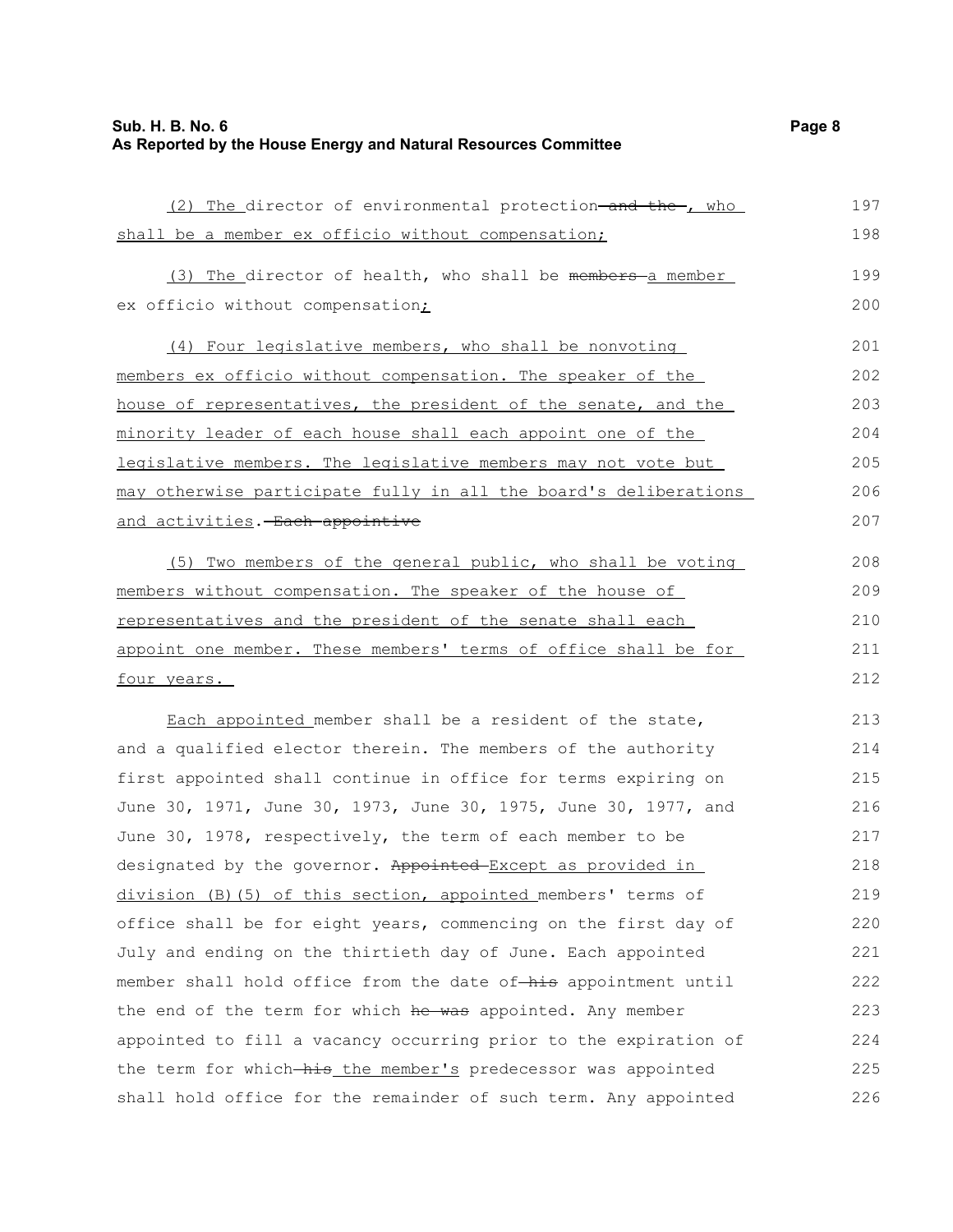## **Sub. H. B. No. 6 Page 9 As Reported by the House Energy and Natural Resources Committee**

member shall continue in office subsequent to the expiration date of-his the member's term until-his the member's successor takes office, or until a period of sixty days has elapsed, whichever occurs first. A member of the authority is eligible for reappointment. Each appointed member of the authority, before entering upon-his official duties, shall take an oath as provided by Section 7 of Article XV, Ohio Constitution. The governor may at any time remove any member of the authority for misfeasance, nonfeasance, or malfeasance in office. The authority shall elect one of its appointed members as-chairmanchairperson and another as-vice-chairman vice-chairperson, and shall appoint a secretary-treasurer who need not be a member of the authority. Four members of the authority shall constitute a quorum, and the affirmative vote of four members shall be necessary for any action taken by vote of the authority. No vacancy in the membership of the authority shall impair the rights of a quorum by such vote to exercise all the rights and perform all the duties of the authority. 227 228 229 230 231 232 233 234 235 236 237 238 239 240 241 242 243 244

Before (C) Except as provided in division (D) of this section, before the issuance of any air quality revenue bonds under Chapter 3706. of the Revised Code, each appointed member of the authority shall give a surety bond to the state in the penal sum of twenty-five thousand dollars and the secretarytreasurer shall give such a bond in the penal sum of fifty thousand dollars, each such surety bond to be conditioned upon the faithful performance of the duties of the office, to be executed by a surety company authorized to transact business in this state, and to be approved by the governor and filed in the office of the secretary of state. Each Except as provided in division (B)(4) of this section, each appointed member of the authority shall receive an annual salary of five thousand 245 246 247 248 249 250 251 252 253 254 255 256 257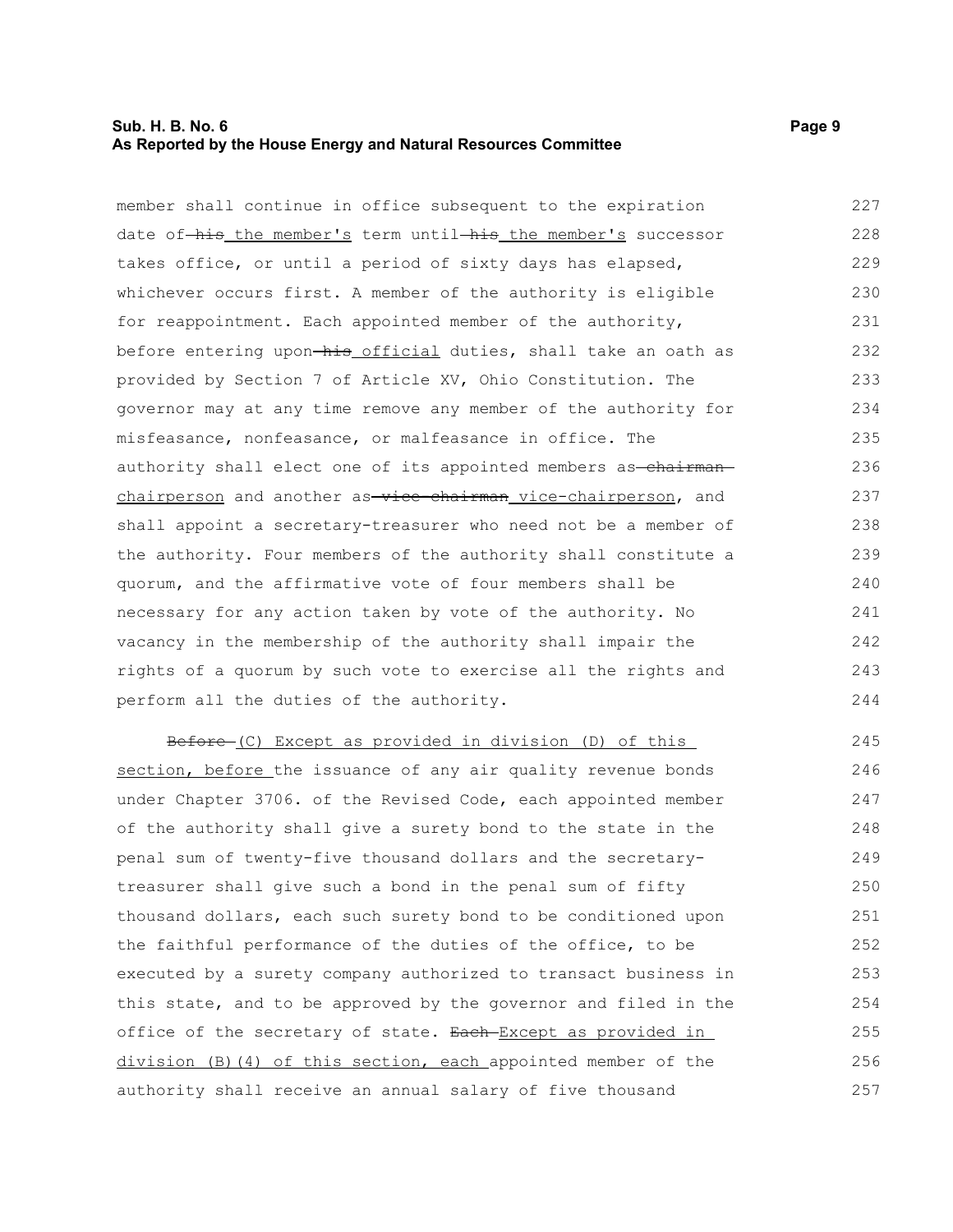## **Sub. H. B. No. 6 Page 10 As Reported by the House Energy and Natural Resources Committee**

dollars, payable in monthly installments. Each member shall be reimbursed for-his the actual expenses necessarily incurred in the performance of-his official duties. All expenses incurred in carrying out Chapter 3706. of the Revised Code shall be payable solely from funds provided under Chapter 3706. of the Revised Code, appropriated for such purpose by the general assembly, or provided by the controlling board. No liability or obligation shall be incurred by the authority beyond the extent to which moneys have been so provided or appropriated. 258 259 260 261 262 263 264 265 266

 (D) The six members appointed under divisions (B)(4) and (5) of this section shall be exempt from the requirement under division (C) of this section to give a surety bond. 267 268 269

**Sec. 3706.03.** (A) It is hereby declared to be the public policy of the state through the operations of the Ohio air quality development authority under this chapter to contribute toward one or more of the following: to 270 271 272 273

(1) To provide for the conservation of air as a natural resource of the state, and to- $\frac{1}{2}$ 274 275

(2) To prevent or abate the pollution thereof $\tau$  to  $\tau$ 276

(3) To provide for the comfort, health, safety, and general welfare of all employees, as well as all other inhabitants of the state $\frac{1}{\sqrt{1-\frac{1}{\sqrt{1-\frac{1}{\sqrt{1-\frac{1}{\sqrt{1-\frac{1}{\sqrt{1-\frac{1}{\sqrt{1-\frac{1}{\sqrt{1-\frac{1}{\sqrt{1-\frac{1}{\sqrt{1-\frac{1}{\sqrt{1-\frac{1}{\sqrt{1-\frac{1}{\sqrt{1-\frac{1}{\sqrt{1-\frac{1}{\sqrt{1-\frac{1}{\sqrt{1-\frac{1}{\sqrt{1-\frac{1}{\sqrt{1-\frac{1}{\sqrt{1-\frac{1}{\sqrt{1-\frac{1}{\sqrt{1-\frac{1}{\sqrt{1-\frac{1}{\sqrt$ 277 278 279

(4) To assist in the financing of air quality facilities for industry, commerce, distribution, and research, including public utility companies $\tau$  to ; 280 281 282

(5) To create or preserve jobs and employment opportunities or improve the economic welfare of the people, or assist and cooperate with governmental agencies in achieving such purposes; 283 284 285 286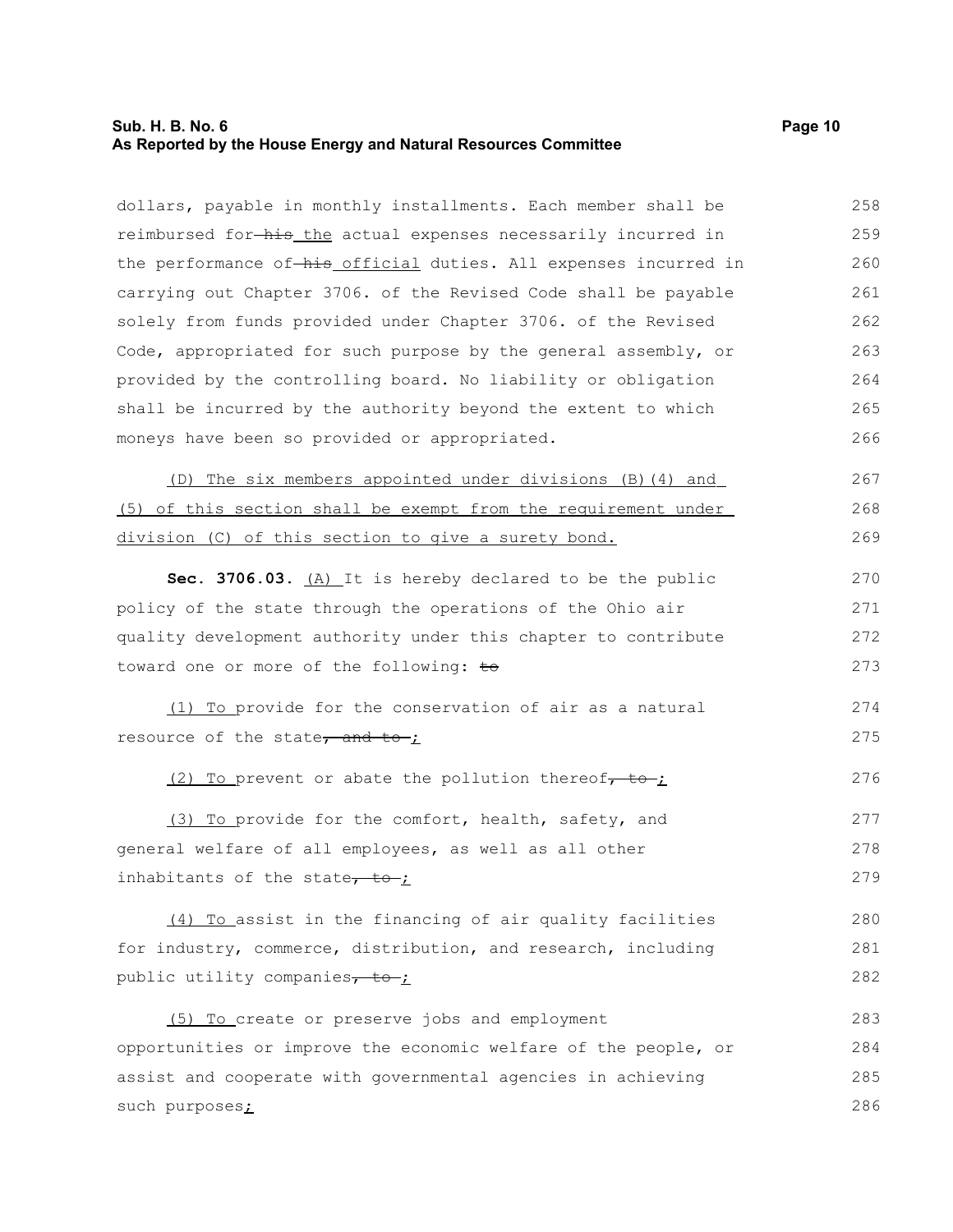| (6) To maintain operations of certified clean air                | 287 |
|------------------------------------------------------------------|-----|
| resources, as defined in section 3706.40 of the Revised Code,    | 288 |
| that, through continued operation, are expected to provide the   | 289 |
| greatest quantity of carbon-dioxide-free electric energy         | 290 |
| generation.                                                      | 291 |
| (B) In furtherance of such public policy the Ohio air            | 292 |
| quality development authority may-initiate do any of the         | 293 |
| following:                                                       | 294 |
| (1) Initiate, acquire, construct, maintain, repair, and          | 295 |
| operate air quality projects or cause the same to be operated    | 296 |
| pursuant to a lease, sublease, or agreement with any person or   | 297 |
| governmental agency; may make                                    | 298 |
| (2) Make_loans and grants to governmental agencies for the       | 299 |
| acquisition or construction of air quality facilities by such    | 300 |
| governmental agencies; - may make-                               | 301 |
| (3) Make loans to persons for the acquisition or                 | 302 |
| construction of air quality facilities by such persons; - may    | 303 |
| <del>enter –</del>                                               | 304 |
| (4) Enter into commodity contracts with, or make loans for       | 305 |
| the purpose of entering into commodity contracts to, any person, | 306 |
| governmental agency, or entity located within or without the     | 307 |
| state in connection with the acquisition or construction of air  | 308 |
| quality facilities; and may issue                                | 309 |
| (5) Issue air quality revenue bonds of this state payable        | 310 |
| solely from revenues, to pay the cost of such projects,          | 311 |
| including any related commodity contracts.                       | 312 |

 (C) Any air quality project shall be determined by the authority to be not inconsistent with any applicable air quality standards duly established and then required to be met pursuant 313 314 315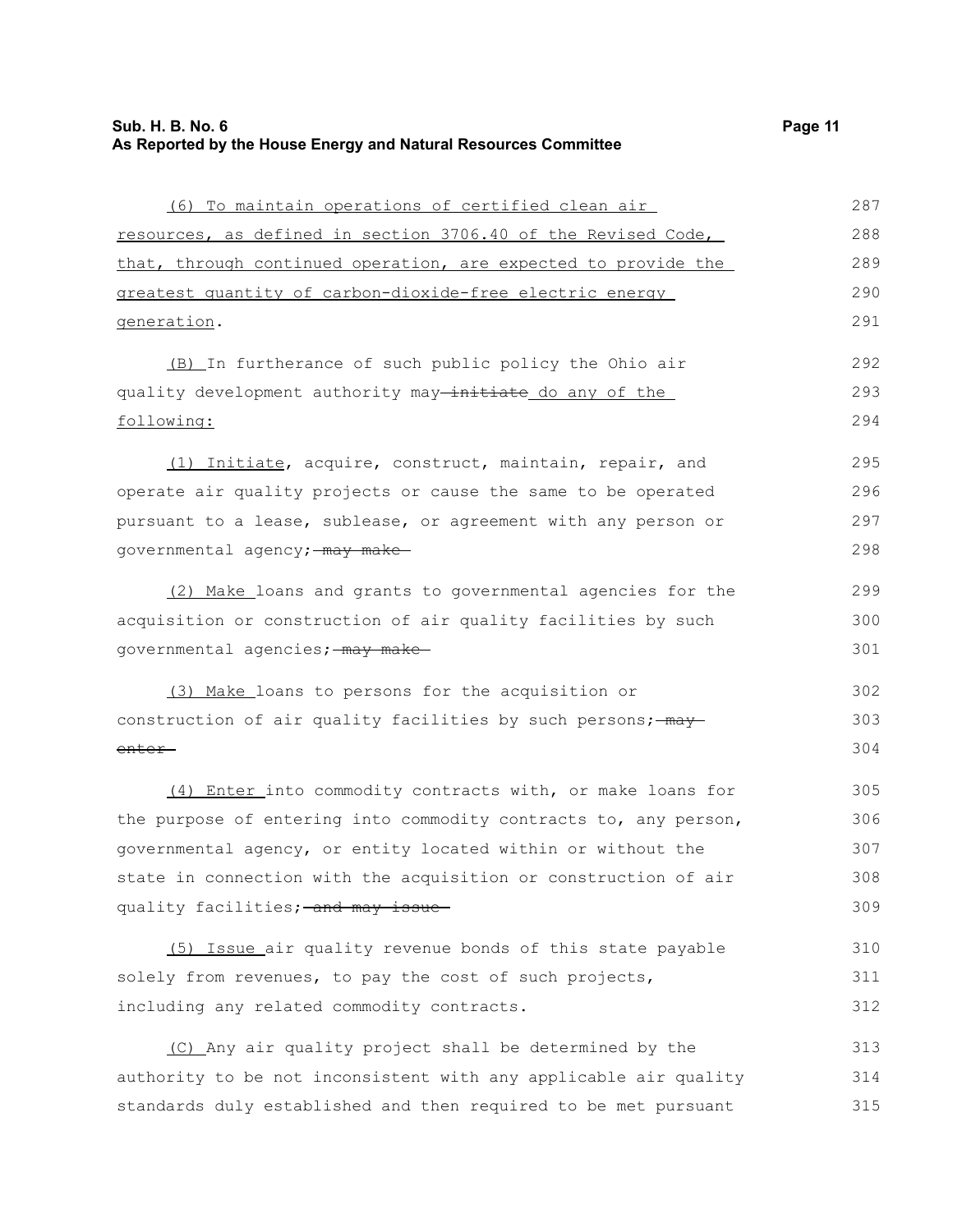## **Sub. H. B. No. 6 Page 12 As Reported by the House Energy and Natural Resources Committee**

to the "Clean Air Act," 84 Stat. 1679 (1970), 42 U.S.C. A. 1857, as amended. Any resolution of the authority providing for acquiring or constructing such projects or for making a loan or grant for such projects shall include a finding by the authority that such determination has been made. Determinations by resolution of the authority that a project is an air quality facility under this chapter and is consistent with the purposes of section 13 of Article VIII, Ohio Constitution, and this chapter, shall be conclusive as to the validity and enforceability of the air quality revenue bonds issued to finance such project and of the resolutions, trust agreements or indentures, leases, subleases, sale agreements, loan agreements, and other agreements made in connection therewith, all in accordance with their terms. **Sec. 3706.40.** As used in sections 3706.40 to 3706.50 of the Revised Code: 316 317 318 319 320 321 322 323 324 325 326 327 328 329 330 331

(A) "Clean air resource" means an electric generating facility in this state fueled by nuclear power that satisfies all of the following criteria: 332 333 334

 (1) The facility is not wholly or partially owned by a municipal or cooperative corporation or a group, association, or consortium of those corporations. 335 336 337

 (2) The facility is not used to supply customers of a wholly owned municipal or cooperative corporation or a group, association, or consortium of those corporations. 338 339 340

(3) Either of the following:

 (a) The facility has made a significant historical contribution to the air quality of the state by minimizing emissions that result from electricity generated in this state. 342 343 344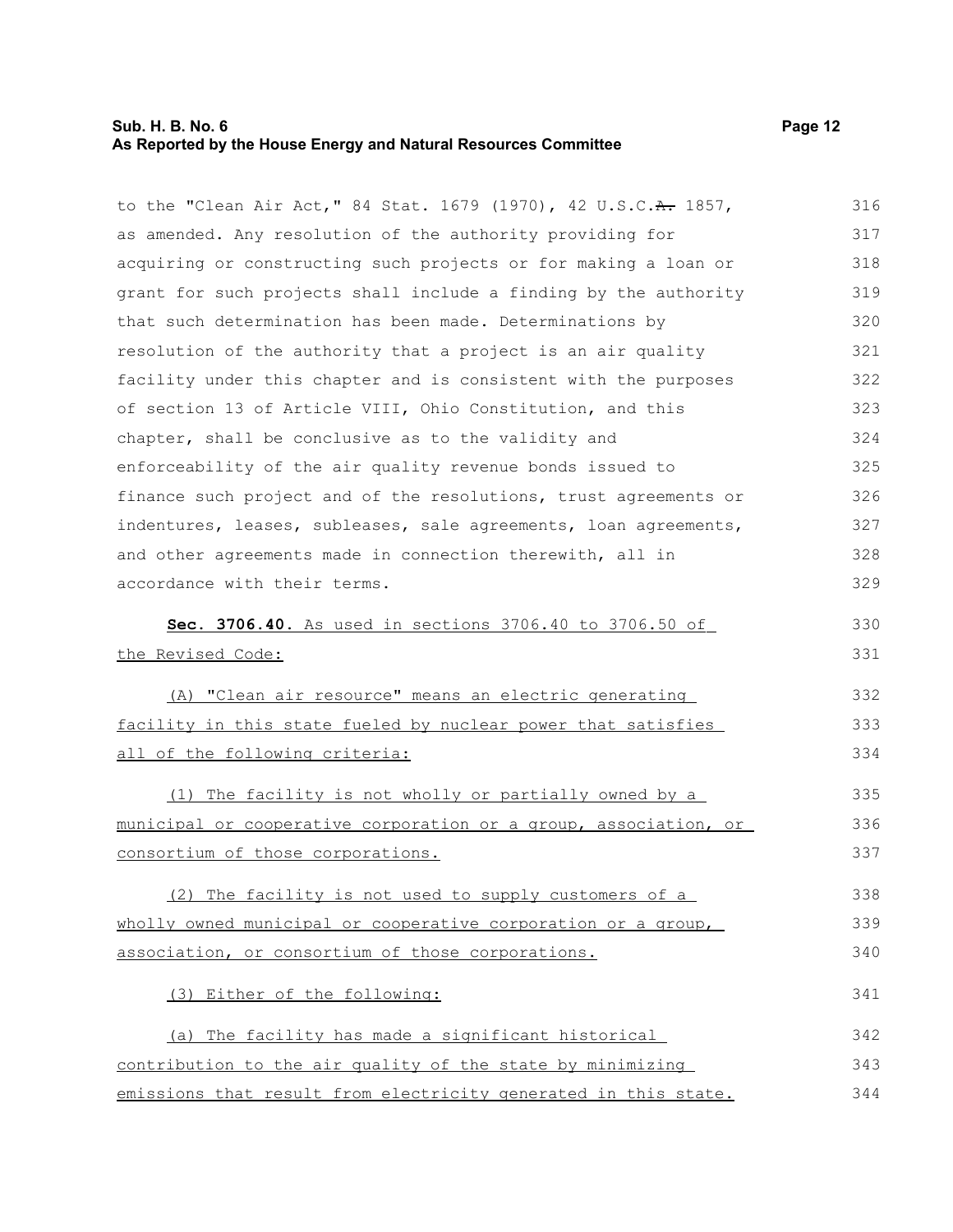| (b) The facility will make a significant contribution            | 345 |
|------------------------------------------------------------------|-----|
| toward minimizing emissions that result from electric generation | 346 |
| in this state.                                                   | 347 |
| (4) The facility is interconnected with the transmission         | 348 |
| grid that is subject to the operational control of PJM           | 349 |
| interconnection, L.L.C., or its successor organization.          | 350 |
| (5) The facility is a major utility facility in this state       | 351 |
| as defined in section 4906.01 of the Revised Code.               | 352 |
| (B) "Program year" means the twelve-month period beginning       | 353 |
| the first day of June of a given year of the Ohio clean air      | 354 |
| program and ending the thirty-first day of May of the following  | 355 |
| year.                                                            | 356 |
| (C) "Electric distribution utility" and "renewable energy        | 357 |
| resource" have the same meanings as in section 4928.01 of the    | 358 |
| <u>Revised Code.</u>                                             | 359 |
| (D) "Annual capacity factor" means the actual energy             | 360 |
| produced in a year divided by the energy that would have been    | 361 |
| produced if the facility was operating continuously at the       | 362 |
| maximum rating.                                                  | 363 |
| (E) "Clean air credit" means a credit that represents the        | 364 |
| clean air attributes of one meqawatt hour of electric energy     | 365 |
| produced from a certified clean air resource.                    | 366 |
| Sec. 3706.42. (A) There is hereby created the Ohio clean         | 367 |
| air program, which shall terminate on December 31, 2026.         | 368 |
| (B) Any person owning or controlling an electric                 | 369 |
| generating facility that meets the definition of a clean air     | 370 |
| resource in section 3706.40 of the Revised Code may submit a     | 371 |
| written application with the Ohio air quality development        | 372 |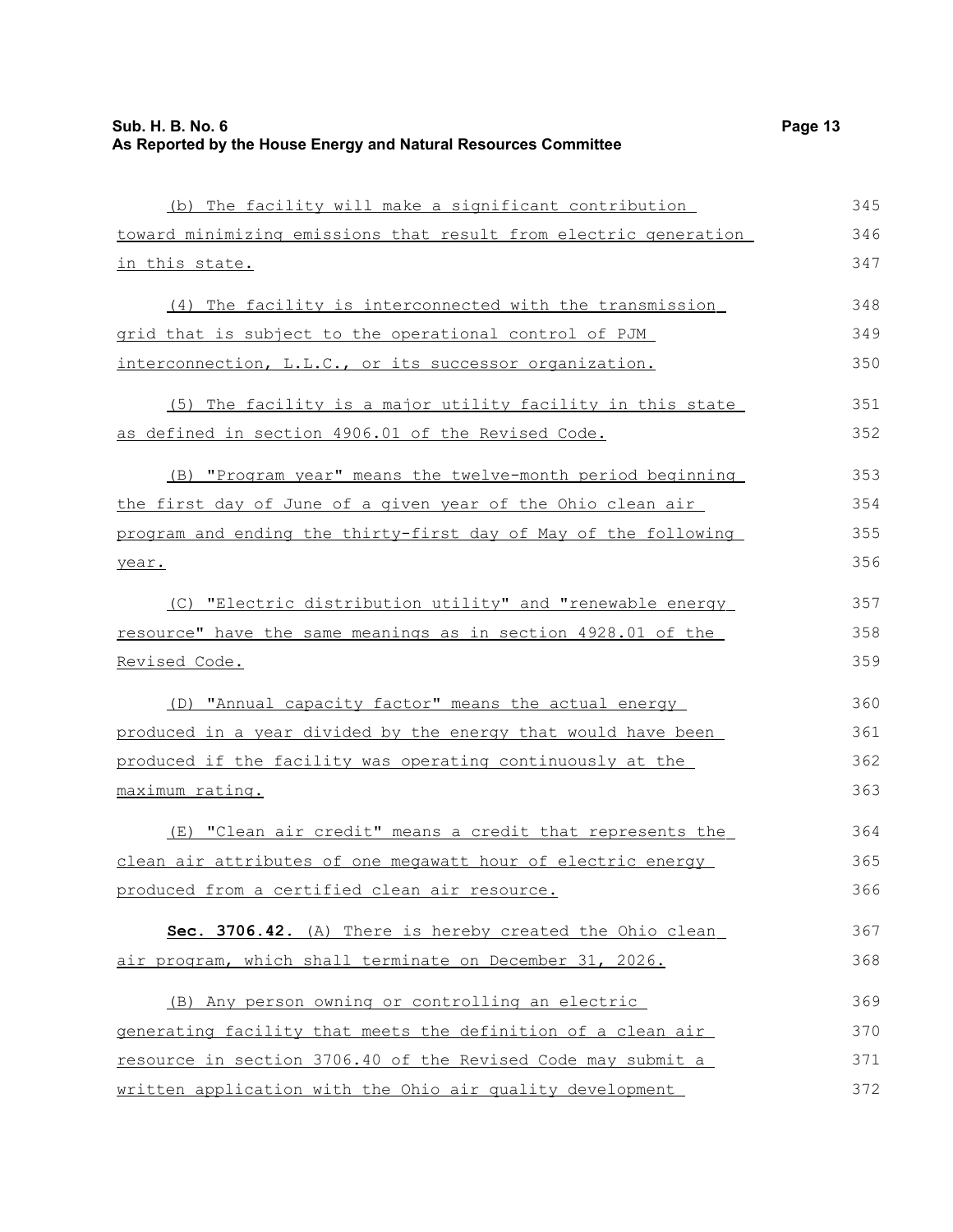authority for certification as a clean air resource to be eligible to participate in the Ohio clean air program. Applications shall be submitted by the first day of February for any program year beginning the first day of June of the same calendar year. (C) Applications shall include all of the following information: (1) The in-service date and estimated remaining useful life of the resource; (2) For an existing resource, the quantity of megawatt hours generated by the resource annually during each of the previous five calendar years during which the resource was generating, and the annual capacity factor for each of those calendar years; (3) A forecast estimate of the annual quantity of megawatt hours to be generated by the resource and the projected annual capacity factor over the remaining useful life of the resource; (4)A forecast estimate of the emissions that would occur in this state during the remaining useful life of the resource if the resource discontinued operations prior to the end of the resource's useful life; (5) Verified documentation demonstrating all of the following: (a) That certification as a clean air resource and participation in the Ohio clean air program will permit the resource to reduce future emissions per unit of electrical energy generated in this state; (b) That without certification as a clean air resource, 373 374 375 376 377 378 379 380 381 382 383 384 385 386 387 388 389 390 391 392 393 394 395 396 397 398 399 400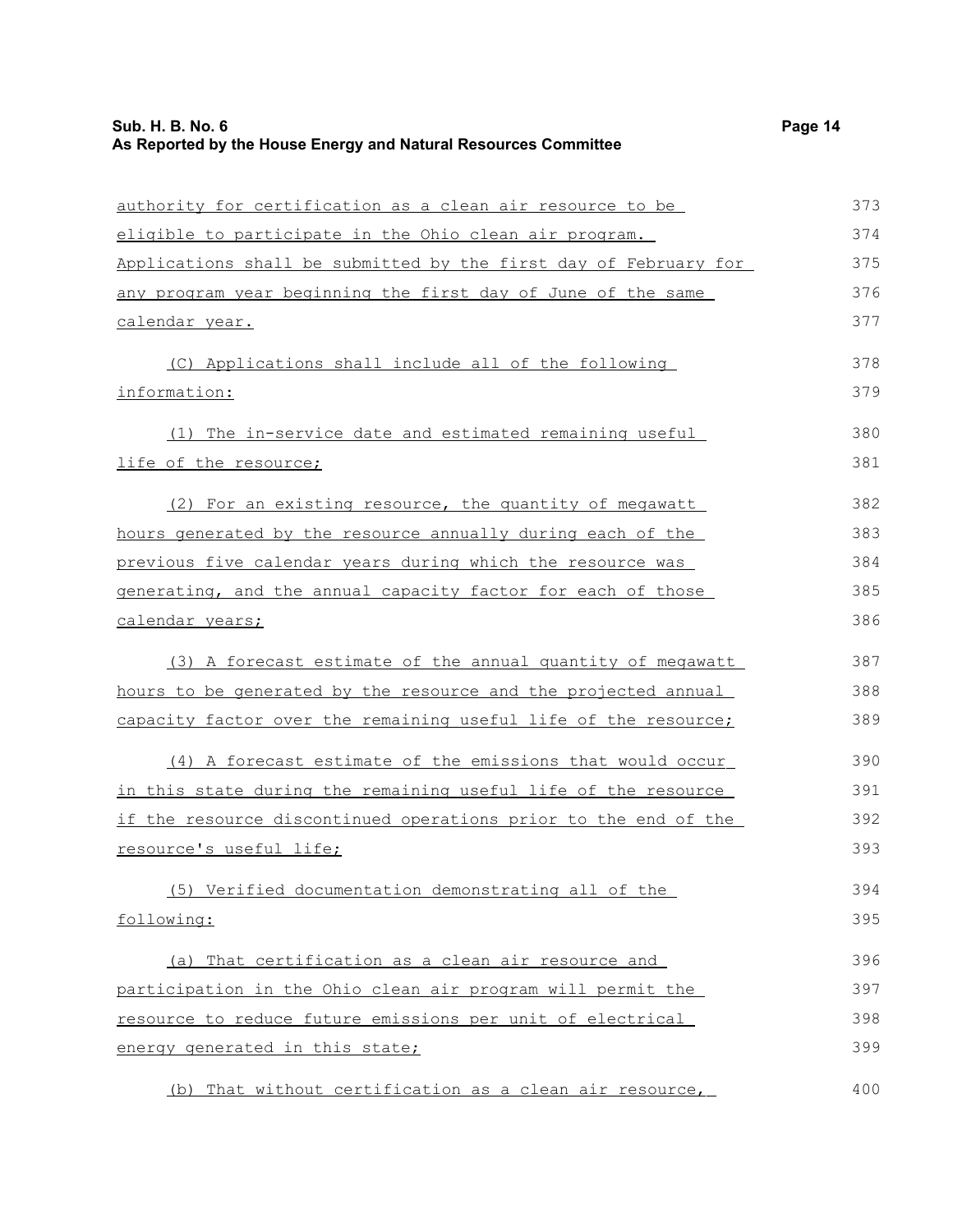the positive contributions to the air quality of this state that the resource has made and is capable of making in the future may (c) That the clean air resource meets the definition of a clean air resource in section 3706.40 of the Revised Code;

(d) That the person seeking certification owns or controls the resource. 406 407

(6) The resource's nameplate capacity;

be diminished or eliminated;

 (7) Any other data or information that the authority requests and determines is necessary to evaluate an application for certification as a clean air resource or to demonstrate that certification would be in the public interest. 409 410 411 412

 (D) The authority shall post on the authority's web site all applications and nonconfidential supporting materials submitted under this section. 413 414 415

(E) Interested persons may file comments not later than twenty days after the date that an application is posted on the authority's web site. All comments shall be posted on the authority's web site. An applicant may respond to those comments not later than ten days thereafter. 416 417 418 419 420

 **Sec. 3706.44.** (A)(1) On or before the thirty-first day of March, the Ohio air quality development authority shall review all applications timely submitted under section 3706.42 of the Revised Code and issue an order certifying a clean air resource that meets the definition of a clean air resource in section 3706.40 of the Revised Code. 421 422 423 424 425 426

 (2) A clean air resource shall remain certified as a clean air resource as long as the resource continues to meet the 427 428

401 402 403

404 405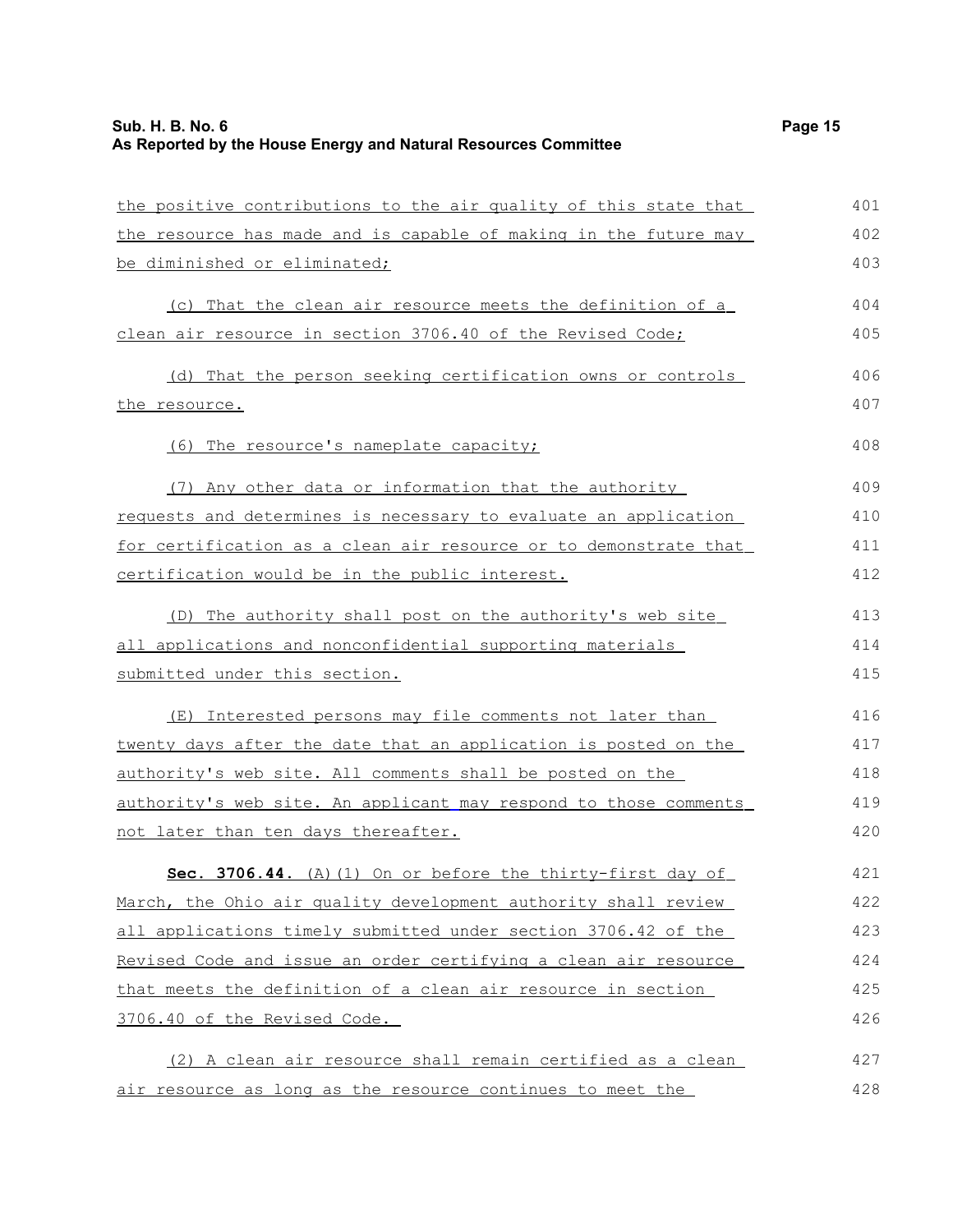| definition of a clean air resource in section 3706.40 of the    | 429 |
|-----------------------------------------------------------------|-----|
| <u>Revised Code.</u>                                            | 430 |
| (B) In the event the authority does not issue an order          | 431 |
| under division (A) of this section by the thirty-first day of   | 432 |
| March, each electric generating facility included in a timely   | 433 |
| and properly filed application shall be deemed a clean air      | 434 |
| resource.                                                       | 435 |
| (C) (1) The authority may decertify a clean air resource at     | 436 |
| any time if it determines that certification is not in the      | 437 |
| public interest.                                                | 438 |
| (2) Before decertifying a clean air resource, the               | 439 |
| authority shall do both of the following:                       | 440 |
| (a) Allow the resource to provide additional information        | 441 |
| in support of remaining certified;                              | 442 |
| (b) Hold a public hearing and allow for public comment.         | 443 |
| Sec. 3706.46. (A) For the purpose of funding benefits           | 444 |
| provided by the Ohio clean air program, there is hereby created | 445 |
| the Ohio clean air program fund. The fund shall be in the       | 446 |
| custody of the state treasurer but shall not be part of the     | 447 |
| state treasury. The fund shall consist of the charges under     | 448 |
| section 3706.47 of the Revised Code. All interest generated by  | 449 |
| the fund shall be retained in the fund and used for the purpose | 450 |
| of funding the Ohio clean air program.                          | 451 |
| (B) The treasurer shall distribute the moneys in the Ohio       | 452 |
| clean air program fund in accordance with the directions        | 453 |
| provided by the Ohio air quality development authority.         | 454 |
| Sec. 3706.47. (A) Beginning January 1, 2020, and ending on      | 455 |
| December 31, 2026, each retail electric customer of an electric | 456 |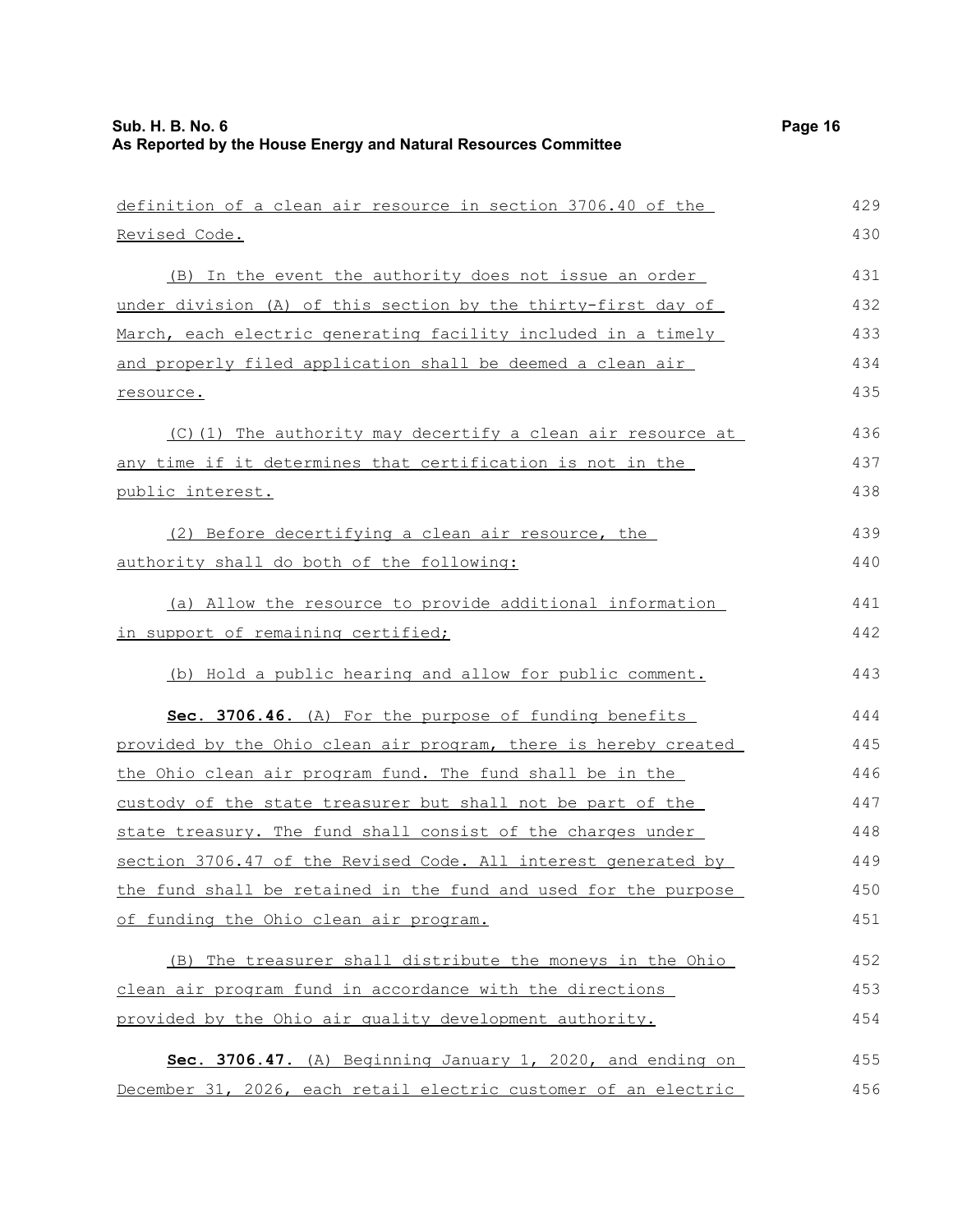# **Sub. H. B. No. 6 Page 17 As Reported by the House Energy and Natural Resources Committee**

| distribution utility in this state shall pay a per-account                              | 457 |
|-----------------------------------------------------------------------------------------|-----|
| monthly charge, which shall be billed and collected by each                             | 458 |
| electric distribution utility and remitted to the state                                 | 459 |
| treasurer for deposit into the Ohio clean air program fund,                             | 460 |
| created under section 3706.46 of the Revised Code.                                      | 461 |
| (B) The monthly charges established under division (A) of                               | 462 |
| this section shall be in accordance with the following:                                 | 463 |
| (1) For customers classified by the utility as                                          | 464 |
| residential:                                                                            | 465 |
| (a) For the year 2020, fifty cents;                                                     | 466 |
| (b) For the years 2021, 2022, 2023, 2024, 2025, and 2026,                               | 467 |
| one dollar.                                                                             | 468 |
| (2) For customers classified by the utility as commercial,                              | 469 |
| except as provided in division (B) (4) of this section, a charge                        | 470 |
| that is determined by a structure and design that the public                            | 471 |
| utilities commission shall, not later than October 1, 2019,                             | 472 |
| establish. The commission shall establish the structure and                             | 473 |
| design of the charge such that the average charge across all                            | 474 |
| $\frac{\text{customers subject to the charge under division (B) (2) of this}}{\text{m}$ | 475 |
| section is:                                                                             | 476 |
| (a) For the year 2020, ten dollars; and                                                 | 477 |
| (b) For the years 2021, 2022, 2023, 2024, 2025, and 2026,                               | 478 |
| fifteen dollars.                                                                        | 479 |
| (3) For customers classified by the utility as industrial,                              | 480 |
| except as provided in division (B) (4) of this section, a charge                        | 481 |
| that is determined by a structure and design that the commission                        | 482 |
| shall, not later than October 1, 2019, establish. The commission                        | 483 |
| shall establish the structure and design of the charge such that                        | 484 |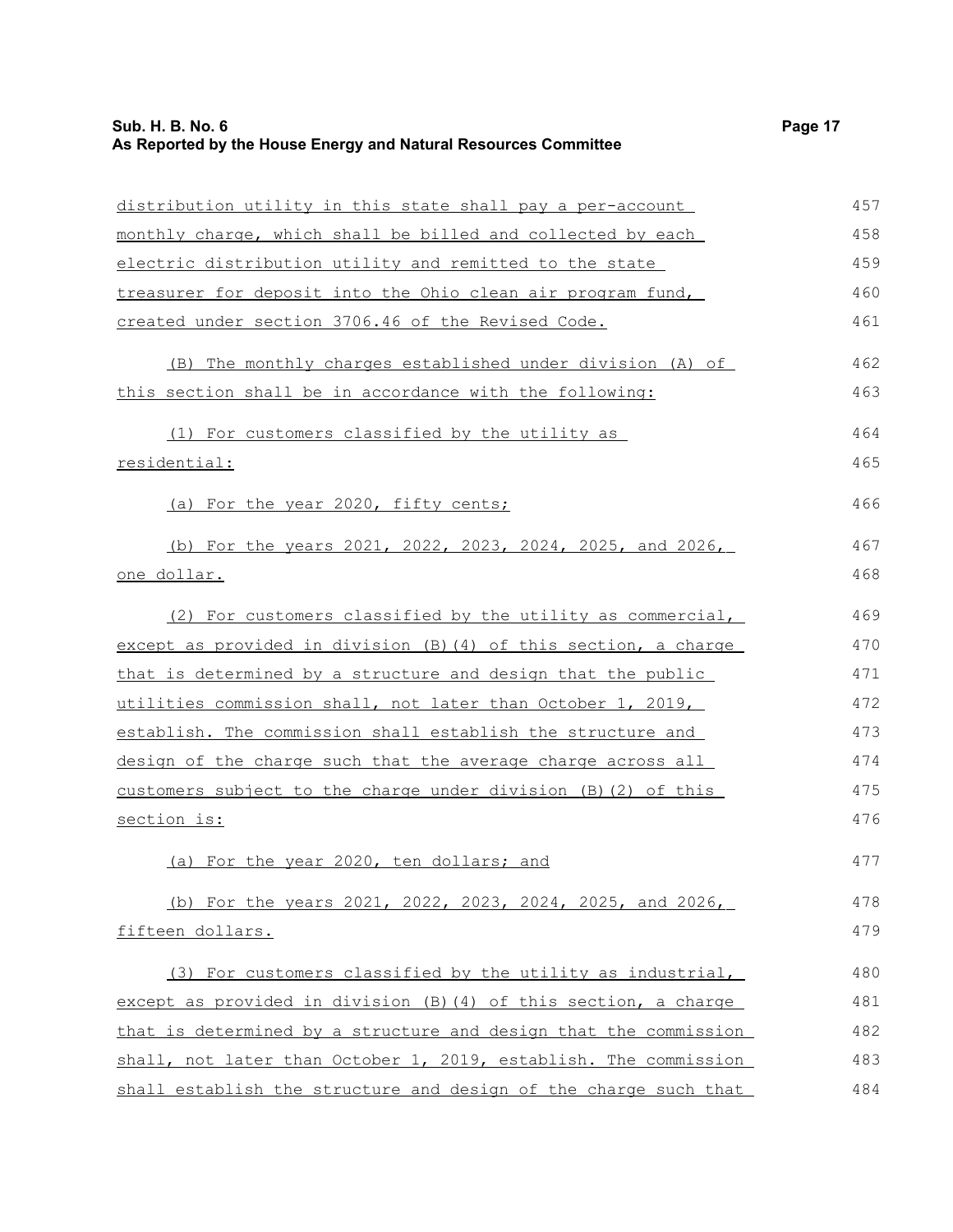| the average charge across all customers subject to the charge    | 485 |
|------------------------------------------------------------------|-----|
| under division (B) (3) of this section is two hundred fifty      | 486 |
| <u>dollars;</u>                                                  | 487 |
| (4) For customers classified by the utility as commercial        | 488 |
| or industrial that exceeded forty-five million kilowatt hours of | 489 |
| electricity at a single location in the preceding year, two      | 490 |
| thousand five hundred dollars.                                   | 491 |
| (C) The commission shall comply with divisions (B) (2) and       | 492 |
| (3) of this section in a manner that avoids abrupt or excessive  | 493 |
| total electric bill impacts for typical customers with a         | 494 |
| classification of commercial or industrial.                      | 495 |
| (D) For purposes of division (B) of this section, the            | 496 |
| classification of residential, commercial, and industrial        | 497 |
| customers shall be consistent with the utility's reporting under | 498 |
| its approved rate schedules.                                     | 499 |
| Sec. 3706.48. Each owner of a certified clean air resource       | 500 |
| shall report to the Ohio air quality development authority, not  | 501 |
| later than seven days after the close of each month during a     | 502 |
| program year, the number of megawatt hours the resource produced | 503 |
| in the previous month.                                           | 504 |
| Sec. 3706.481. A certified clean air resource shall earn a       | 505 |
| clean air credit for each megawatt hour of electricity it        | 506 |
| produces.                                                        | 507 |
| Sec. 3706.482. (A) (1) Not later than fourteen days after        | 508 |
| the close of each month during a program year, the Ohio air      | 509 |
| quality development authority shall direct the treasurer of      | 510 |
| state to remit money from the Ohio clean air program fund, as    | 511 |
| long as there is sufficient money in the fund, to each owner of  | 512 |
| a certified clean air resource in the amount equivalent to the   | 513 |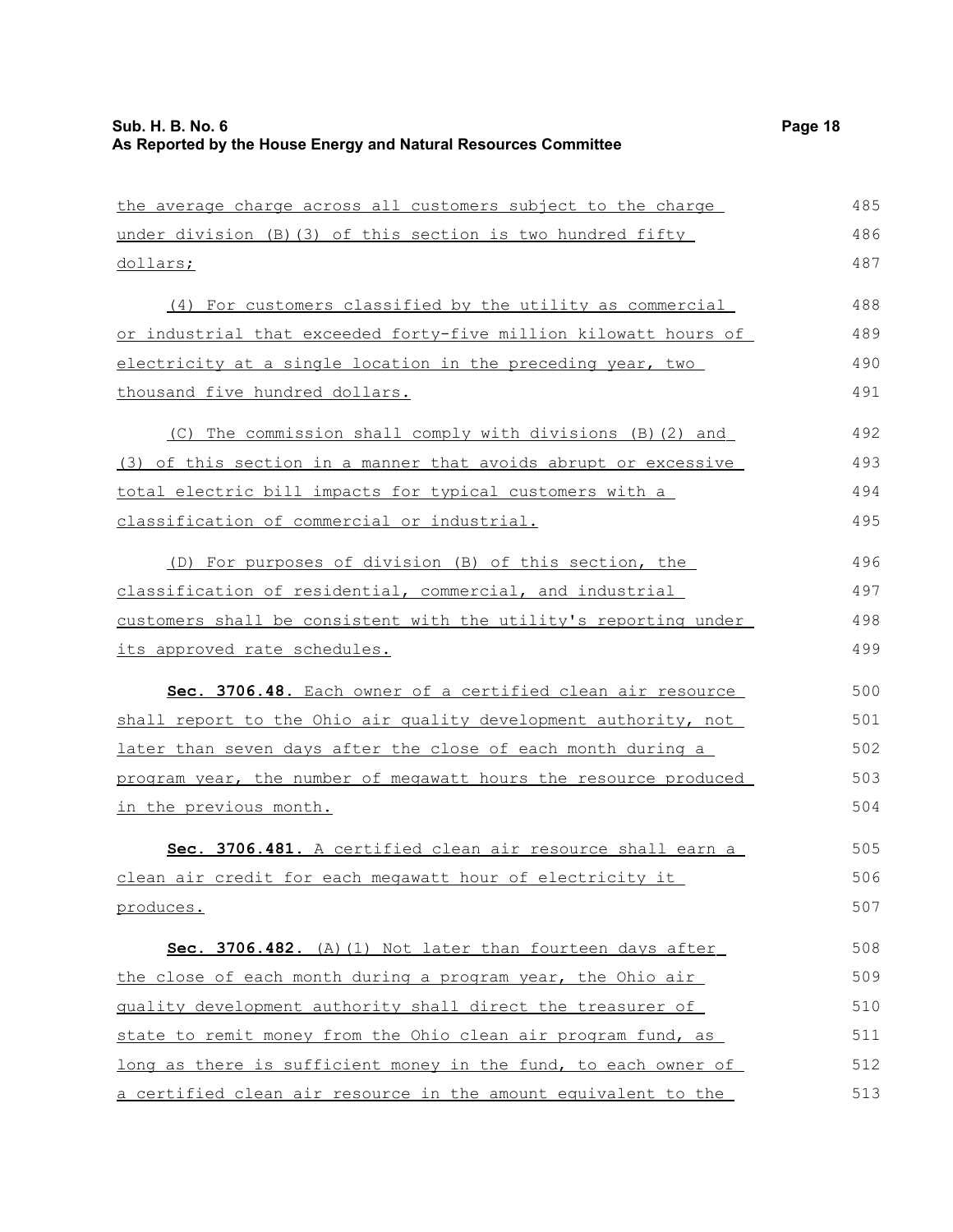| number of credits earned by the resource during the previous     | 514 |
|------------------------------------------------------------------|-----|
| month multiplied by the credit price.                            | 515 |
| (2) If the money in the Ohio clean air program fund is           | 516 |
| insufficient to pay for all the credits earned by a resource,    | 517 |
| the unpaid credits shall be paid first in the next monthly       | 518 |
| payment period.                                                  | 519 |
| (B) The price for each clean air credit shall be nine            | 520 |
| <u>dollars.</u>                                                  | 521 |
| Sec. 3706.483. The Ohio air quality development authority        | 522 |
| shall adopt rules to provide for this state a system of          | 523 |
| registering clean air credits by specifying that the generation  | 524 |
| attribute tracking system may be used for that purpose and not   | 525 |
| by creating a registry.                                          | 526 |
| Sec. 3706.485. (A) An electric distribution utility shall        | 527 |
| submit an application to the Ohio air quality development        | 528 |
| authority for reimbursement from the Ohio clean air program fund | 529 |
| of the net costs that are recoverable under section 4928.641 of  | 530 |
| the Revised Code. The public utilities commission shall certify  | 531 |
| the utility's net costs to be recovered in accordance with       | 532 |
| division (F) of section 4928.641 of the Revised Code.            | 533 |
| (B) Not later than ninety days after the receipt of an           | 534 |
| application under division (A) of this section, the authority    | 535 |
| shall direct the treasurer of state to remit money from the Ohio | 536 |
| clean air program fund to the electric distribution utility as   | 537 |
| reimbursement for those costs.                                   | 538 |
| Sec. 3706.49. (A) To facilitate air quality development          | 539 |
| related capital formation and investment by or in a certified    | 540 |
| clean air resource, the Ohio air quality development authority   | 541 |
| may pledge a portion of moneys that may, in the future, be       | 542 |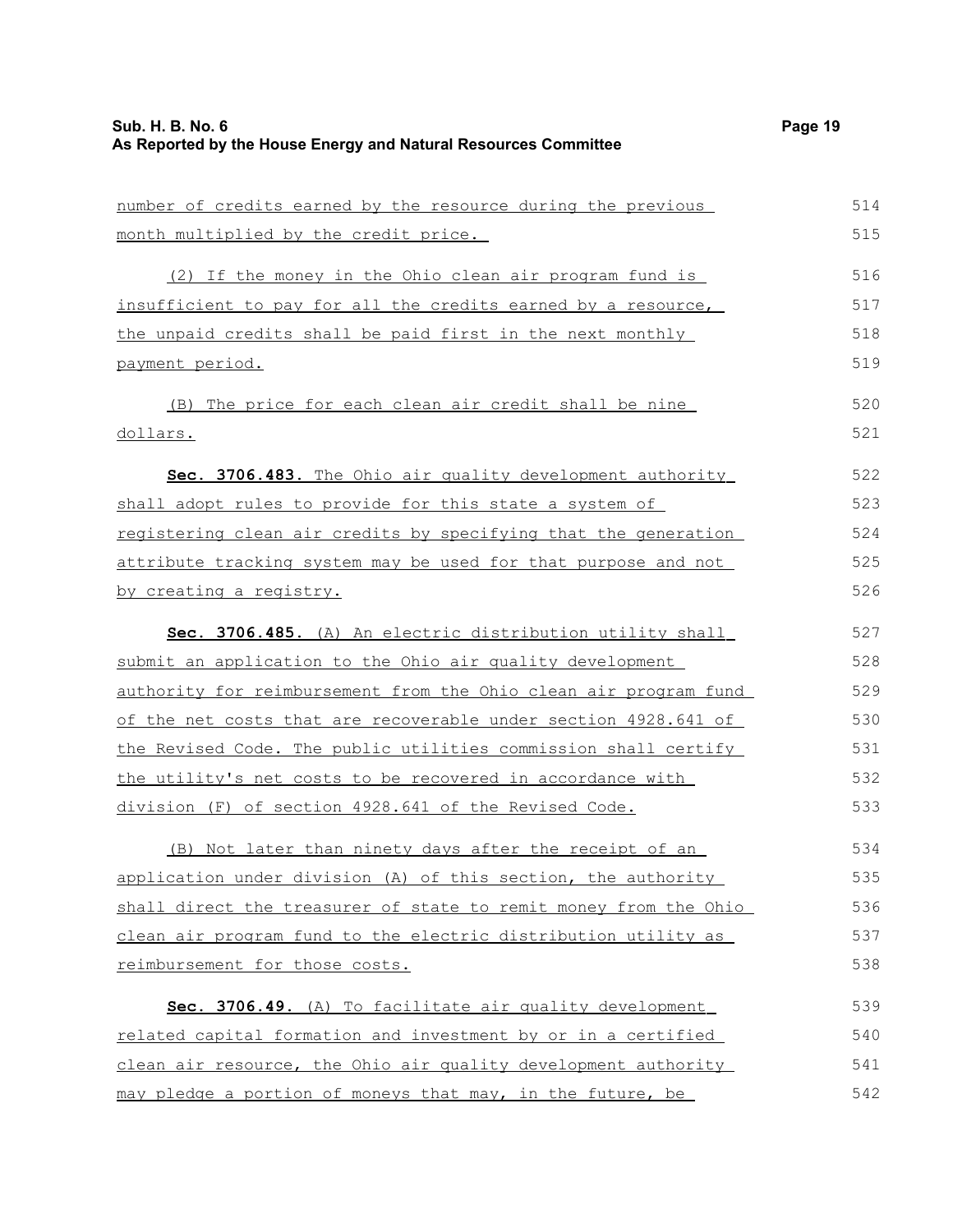accumulated in the Ohio clean air program fund for the benefit of any certified clean air resource , provided the resource agrees to be bound by the conditions the authority may attach to the pledge. (B) The authority shall not be required to direct distribution of moneys in the Ohio clean air program fund unless or until there are adequate moneys available in the Ohio clean air program fund. Nothing herein shall cause any such pledge to be construed or applied to create, directly or indirectly, a general obligation of or for this state. **Sec. 3706.50.** (A) In the years 2021, 2022, 2023, 2024, 2025, 2026, and 2027, the Ohio air quality development authority shall conduct an annual audit of the Ohio clean air program. (B) Not later than ninety days after the effective date of this section, the authority shall adopt rules that are necessary to begin implementation of the Ohio clean air program. The rules adopted under this division shall include provisions for both of the following: (1) Tracking the number of clean air credits earned by each certified clean air resource during each month of a program year, based on the information reported under section 3706.48 of the Revised Code; (2) The annual audit required under division (A) of this section. 544 545 546 547 548 549 550 551 552 553 554 555 556 557 558 559 560 561 562 563 564 565 566

(C) Not later than two hundred seventy-five days after the effective date of this section, the authority shall adopt rules that are necessary for the further implementation and administration of the Ohio clean air program. 567 568 569 570

 **Sec. 4905.311.** In order to promote job growth and 571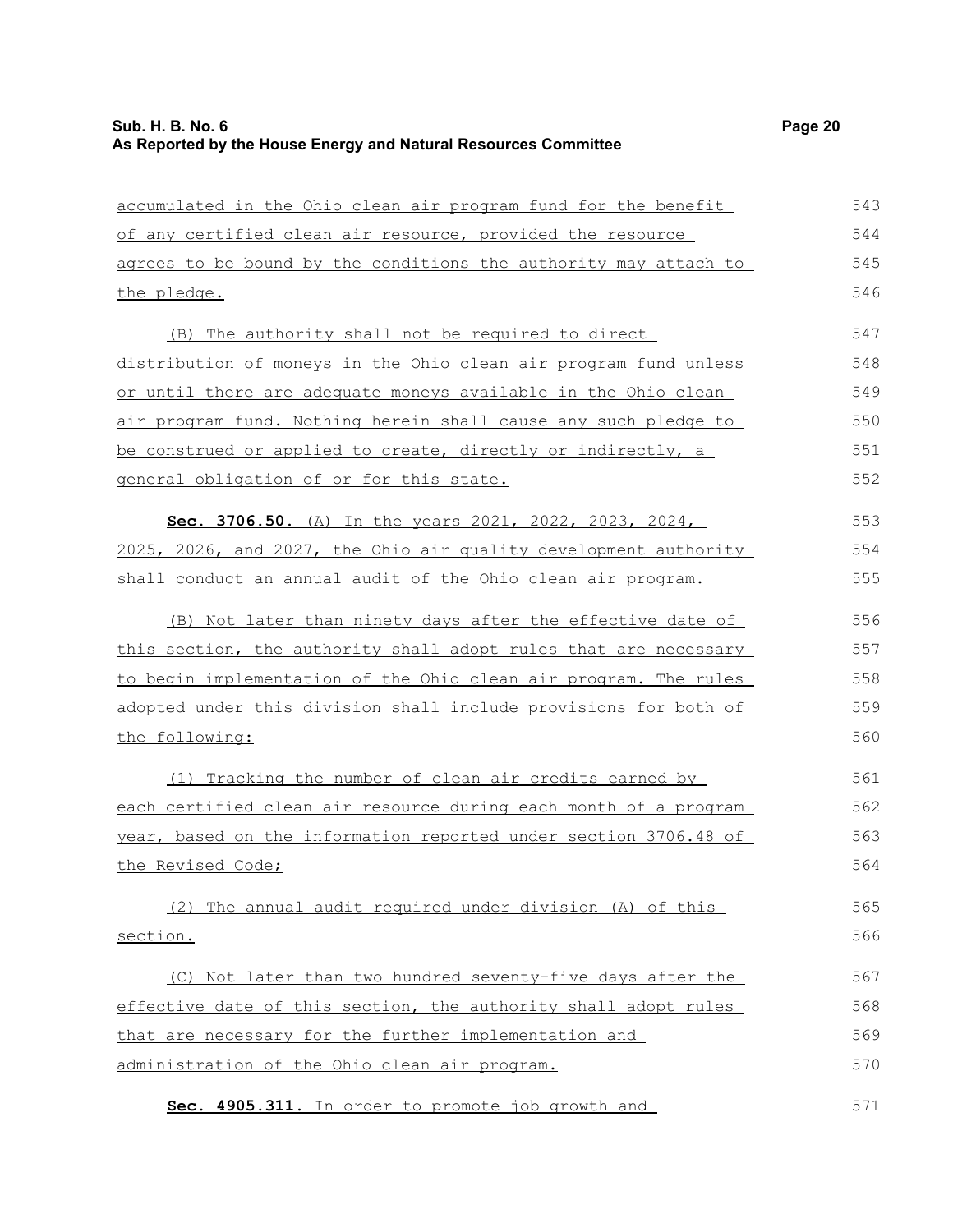| retention in this state, the public utilities commission, when   | 572 |
|------------------------------------------------------------------|-----|
| ruling on a reasonable arrangement application under section     | 573 |
| 4905.31 of the Revised Code, shall attempt to minimize electric  | 574 |
| rates to the maximum amount possible on trade-exposed industrial | 575 |
| manufacturers.                                                   | 576 |
| Sec. 4906.10. (A) The power siting board shall render a          | 577 |
| decision upon the record either granting or denying the          | 578 |
| application as filed, or granting it upon such terms,            | 579 |
| conditions, or modifications of the construction, operation, or  | 580 |
| maintenance of the major utility facility as the board considers | 581 |
| appropriate. The certificate shall be subject to section         | 582 |
| 4906.101 of the Revised Code and conditioned upon the facility   | 583 |
| being in compliance with standards and rules adopted under       | 584 |
| sections 1501.33, 1501.34, and 4561.32 and Chapters 3704.,       | 585 |
| 3734., and 6111. of the Revised Code. An applicant may withdraw  | 586 |
| an application if the board grants a certificate on terms,       | 587 |
| conditions, or modifications other than those proposed by the    | 588 |
| applicant in the application.                                    | 589 |
| The board shall not grant a certificate for the                  | 590 |
| construction, operation, and maintenance of a major utility      | 591 |
| facility, either as proposed or as modified by the board, unless | 592 |
| it finds and determines all of the following:                    | 593 |
| (1) The basis of the need for the facility if the facility       | 594 |
| is an electric transmission line or gas pipeline;                | 595 |
| (2) The nature of the probable environmental impact;             | 596 |
| (3) That the facility represents the minimum adverse             | 597 |
| environmental impact, considering the state of available         | 598 |
| technology and the nature and economics of the various           | 599 |
| alternatives, and other pertinent considerations;                | 600 |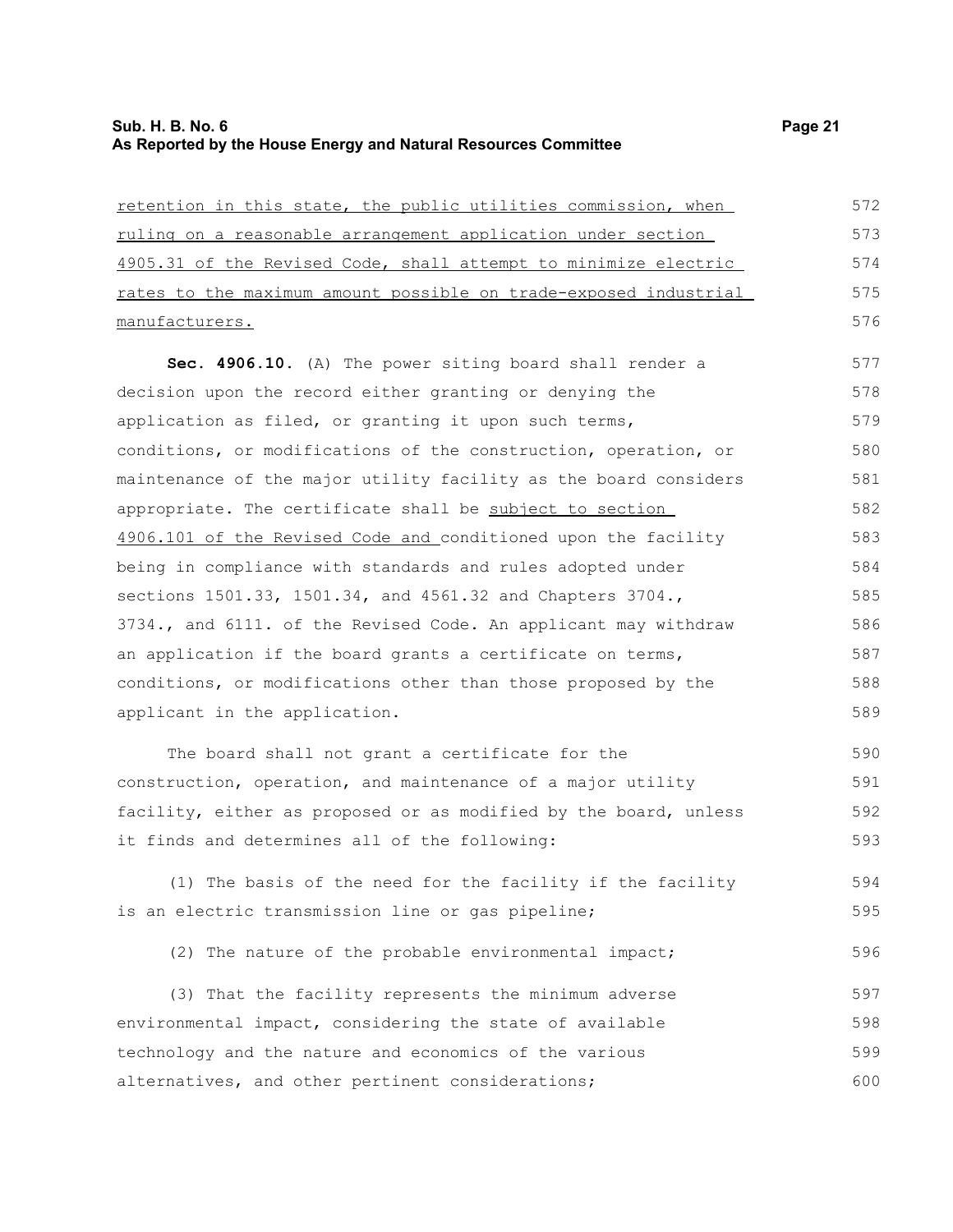## **Sub. H. B. No. 6 Page 22 As Reported by the House Energy and Natural Resources Committee**

(4) In the case of an electric transmission line or generating facility, that the facility is consistent with regional plans for expansion of the electric power grid of the electric systems serving this state and interconnected utility systems and that the facility will serve the interests of electric system economy and reliability; 601 602 603 604 605 606

(5) That the facility will comply with Chapters 3704., 3734., and 6111. of the Revised Code and all rules and standards adopted under those chapters and under sections 1501.33, 1501.34, and 4561.32 of the Revised Code. In determining whether the facility will comply with all rules and standards adopted under section 4561.32 of the Revised Code, the board shall consult with the office of aviation of the division of multimodal planning and programs of the department of transportation under section 4561.341 of the Revised Code. 607 608 609 610 611 612 613 614 615

(6) That the facility will serve the public interest, convenience, and necessity;

(7) In addition to the provisions contained in divisions (A)(1) to (6) of this section and rules adopted under those divisions, what its impact will be on the viability as agricultural land of any land in an existing agricultural district established under Chapter 929. of the Revised Code that is located within the site and alternative site of the proposed major utility facility. Rules adopted to evaluate impact under division (A)(7) of this section shall not require the compilation, creation, submission, or production of any information, document, or other data pertaining to land not located within the site and alternative site. 618 619 620 621 622 623 624 625 626 627 628

(8) That the facility incorporates maximum feasible water conservation practices as determined by the board, considering 629 630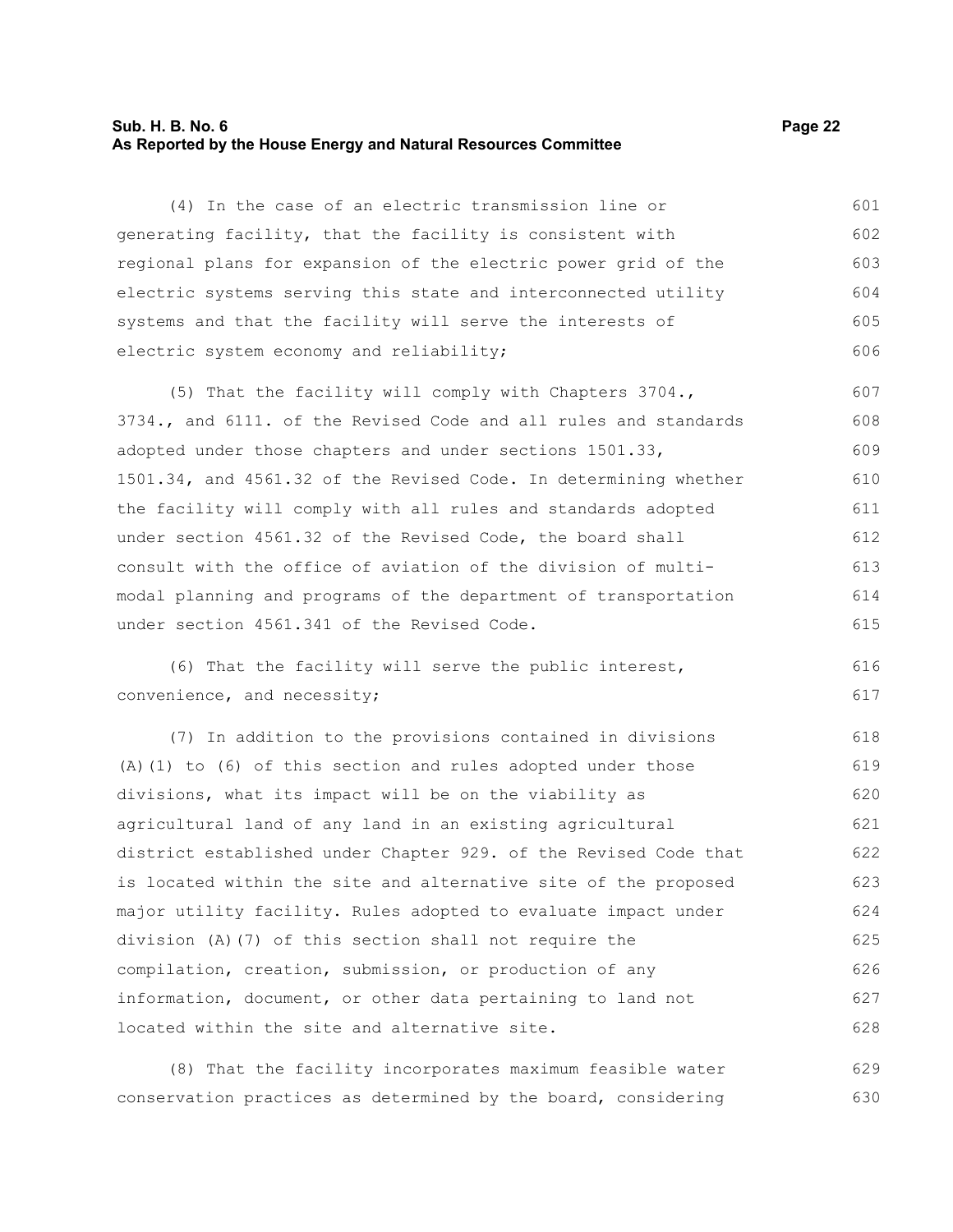| available technology and the nature and economics of the various | 631 |
|------------------------------------------------------------------|-----|
| alternatives.                                                    | 632 |
| (B) If the board determines that the location of all or a        | 633 |
| part of the proposed facility should be modified, it may         | 634 |
| condition its certificate upon that modification, provided that  | 635 |
| the municipal corporations and counties, and persons residing    | 636 |
| therein, affected by the modification shall have been given      | 637 |
| reasonable notice thereof.                                       | 638 |
| (C) A copy of the decision and any opinion issued                | 639 |
| therewith shall be served upon each party.                       | 640 |
| Sec. 4906.101. (A) If the power siting board issues a            | 641 |
| certificate to a large wind farm as defined in section 4906.13   | 642 |
| of the Revised Code and the large wind farm is to be located in  | 643 |
| the unincorporated area of a township, the certificate shall be  | 644 |
| conditioned upon the right of referendum as provided in section  | 645 |
| 519.214 of the Revised Code.                                     | 646 |
| (B) If the certificate is rejected in a referendum under         | 647 |
| section 519.214 of the Revised Code, one of the following        | 648 |
| applies:                                                         | 649 |
| (1) If the large wind farm is to be located in the               | 650 |
| unincorporated area of a single township, the certificate shall  | 651 |
| be invalid;                                                      | 652 |
| (2) If the large wind farm is to be located in the               | 653 |
| unincorporated area of more than one township, one of the        | 654 |
| following applies:                                               | 655 |
| (a) If less than all of the townships with electors voting       | 656 |
| on the referendum reject the certificate, the power siting board | 657 |
| shall modify the certificate to exclude the area of each         | 658 |
| township whose electors rejected the certificate.                | 659 |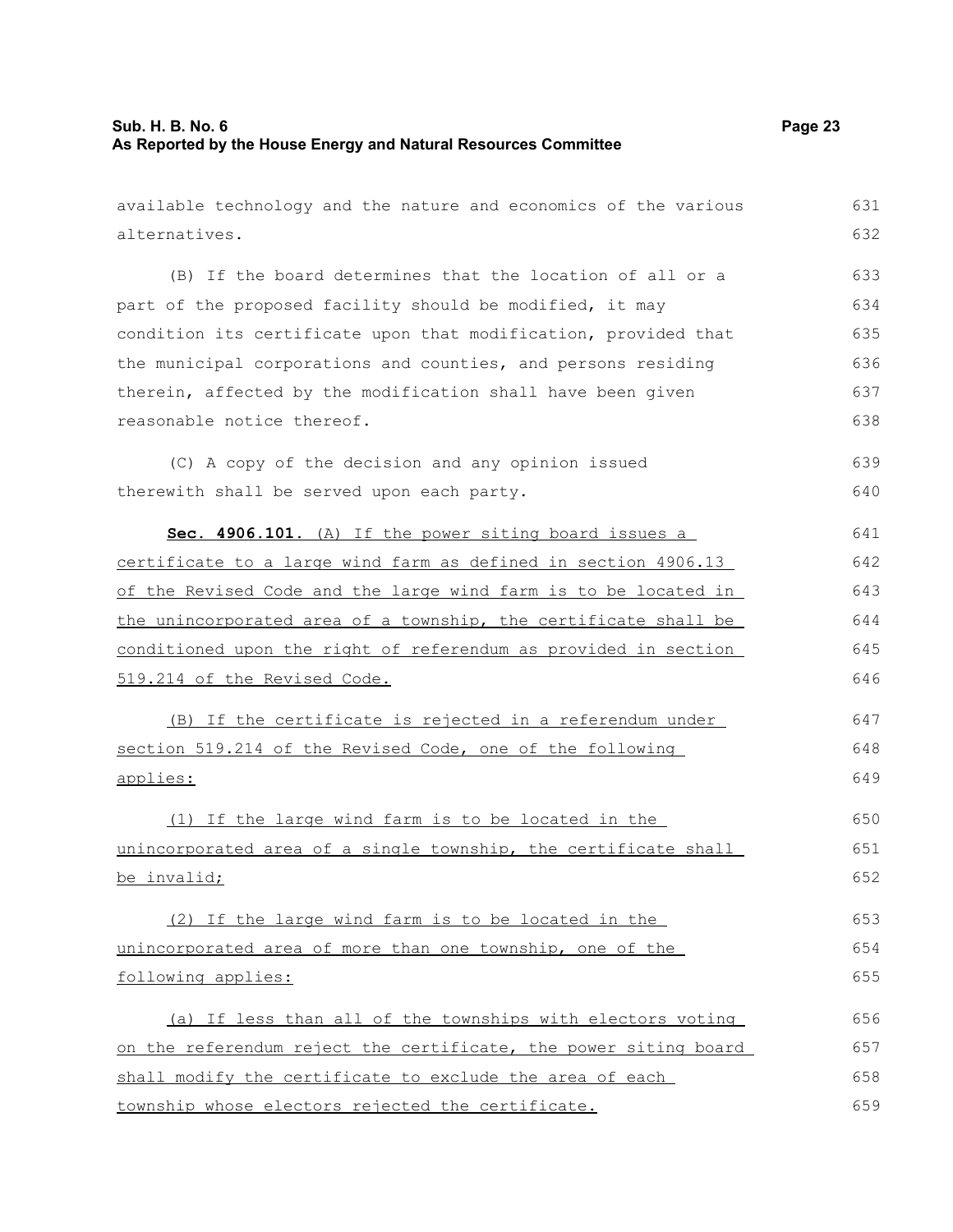## **Sub. H. B. No. 6 Page 24 As Reported by the House Energy and Natural Resources Committee**

(b) If all the townships with electors voting on the referendum reject the certificate, the certificate is invalid. **Sec. 4906.13.** (A) As used in this section and sections 4906.20, 4906.201, 4906.203, and 4906.98 of the Revised Code-"economically: "Economically significant wind farm" means wind turbines and associated facilities with a single interconnection to the electrical grid and designed for, or capable of, operation at an aggregate capacity of five or more megawatts but less than fifty megawatts. The term excludes any such wind farm in operation on June 24, 2008. The term also excludes one or more wind turbines and associated facilities that are primarily dedicated to providing electricity to a single customer at a single location and that are designed for, or capable of, operation at an 660 661 662 663 664 665 666 667 668 669 670 671 672 673

aggregate capacity of less than twenty megawatts, as measured at the customer's point of interconnection to the electrical grid. 675

"Large wind farm" means an electric generating plant that consists of wind turbines and associated facilities with a single interconnection to the electrical grid that is a major utility facility as defined in section 4906.01 of the Revised Code.

(B) No public agency or political subdivision of this state may require any approval, consent, permit, certificate, or other condition for the construction or operation of a major utility facility or economically significant wind farm authorized by a certificate issued pursuant to Chapter 4906. of the Revised Code. Nothing herein shall prevent the application of state laws for the protection of employees engaged in the construction of such facility or wind farm nor of municipal regulations that do not pertain to the location or design of, or 681 682 683 684 685 686 687 688 689

674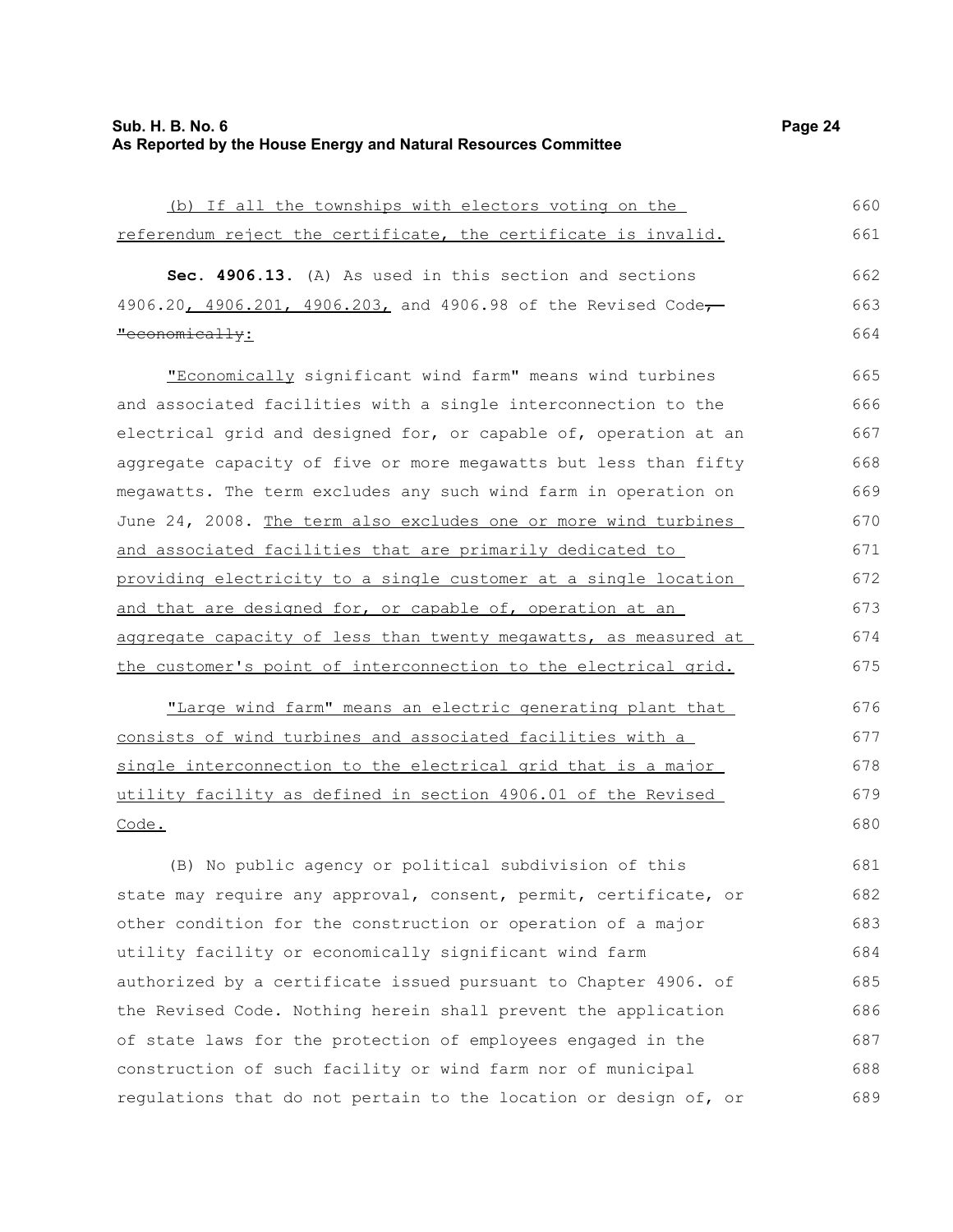# **Sub. H. B. No. 6 Page 25 As Reported by the House Energy and Natural Resources Committee**

| pollution control and abatement standards for, a major utility   | 690 |
|------------------------------------------------------------------|-----|
| facility or economically significant wind farm for which a       | 691 |
| certificate has been granted under this chapter.                 | 692 |
| Sec. 4906.20. (A) No Subject to section 4906.203 of the          | 693 |
| Revised Code, no person shall commence to construct an           | 694 |
| economically significant wind farm in this state without first   | 695 |
| having obtained a certificate from the power siting board. An    | 696 |
| economically significant wind farm with respect to which such a  | 697 |
| certificate is required shall be constructed, operated, and      | 698 |
| maintained in conformity with that certificate and any terms,    | 699 |
| conditions, and modifications it contains. A certificate shall   | 700 |
| be issued only pursuant to this section. The certificate may be  | 701 |
| transferred, subject to the approval of the board, to a person   | 702 |
| that agrees to comply with those terms, conditions, and          | 703 |
| modifications.                                                   | 704 |
| (B) The board shall adopt rules governing the                    | 705 |
| certificating of economically significant wind farms under this  | 706 |
| section. Initial rules shall be adopted within one hundred       | 707 |
| twenty days after June 24, 2008.                                 | 708 |
| (1) The rules shall provide for an application process for       | 709 |
| certificating economically significant wind farms that is        | 710 |
| identical to the extent practicable to the process applicable to | 711 |
| certificating major utility facilities under sections 4906.06,   | 712 |
| 4906.07, 4906.08, 4906.09, 4906.10, 4906.11, and 4906.12 of the  | 713 |
| Revised Code and shall prescribe a reasonable schedule of        | 714 |
| application filing fees structured in the manner of the schedule | 715 |
| of filing fees required for major utility facilities.            | 716 |
| (2) Additionally, the rules shall prescribe reasonable           | 717 |
| regulations regarding any wind turbines and associated           | 718 |
| facilities of an economically significant wind farm, including,  | 719 |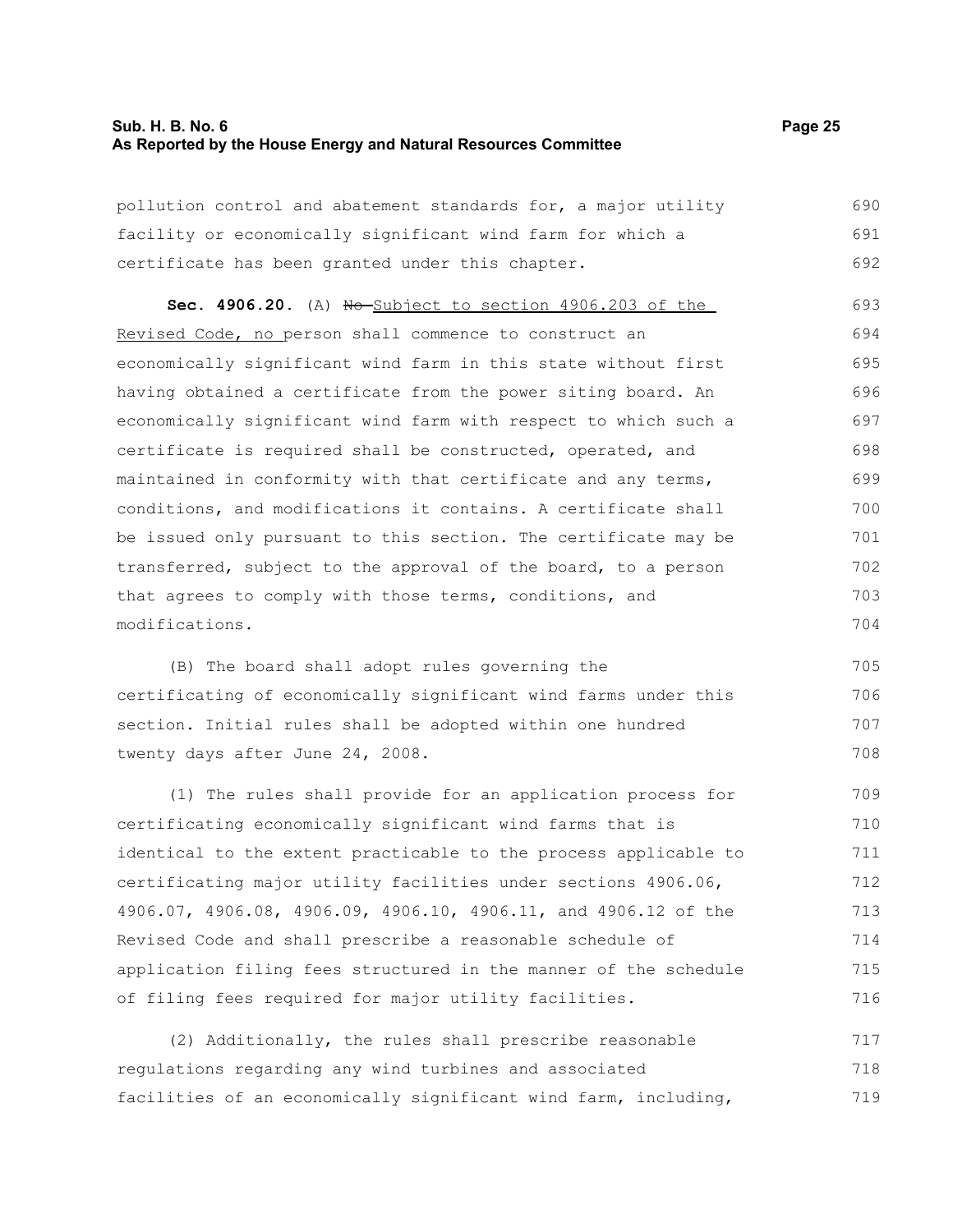## **Sub. H. B. No. 6 Page 26 As Reported by the House Energy and Natural Resources Committee**

but not limited to, their location, erection, construction, reconstruction, change, alteration, maintenance, removal, use, or enlargement and including erosion control, aesthetics, recreational land use, wildlife protection, interconnection with power lines and with regional transmission organizations, independent transmission system operators, or similar organizations, ice throw, sound and noise levels, blade shear, shadow flicker, decommissioning, and necessary cooperation for site visits and enforcement investigations. 720 721 722 723 724 725 726 727 728

(a) The rules also shall prescribe a minimum setback for a wind turbine of an economically significant wind farm. That minimum shall be equal to a horizontal distance, from the turbine's base to the property line of the wind farm property, equal to one and one-tenth times the total height of the turbine structure as measured from its base to the tip of its highest blade and be at least one thousand one hundred twenty-five feet in horizontal distance from the tip of the turbine's nearest blade at ninety degrees to the property line of the nearest adjacent property at the time of the certification application. 729 730 731 732 733 734 735 736 737 738

(b)(i) For any existing certificates and amendments thereto, and existing certification applications that have been found by the chairperson to be in compliance with division (A) of section 4906.06 of the Revised Code before the effective date of the amendment of this section by H.B. 59 of the 130th general assembly, September 29, 2013, the distance shall be seven hundred fifty feet instead of one thousand one hundred twentyfive feet. 739 740 741 742 743 744 745 746

(ii) Any amendment made to an existing certificate after the effective date of the amendment of this section by H.B. 483 of the 130th general assembly, September 15, 2014, shall be 747 748 749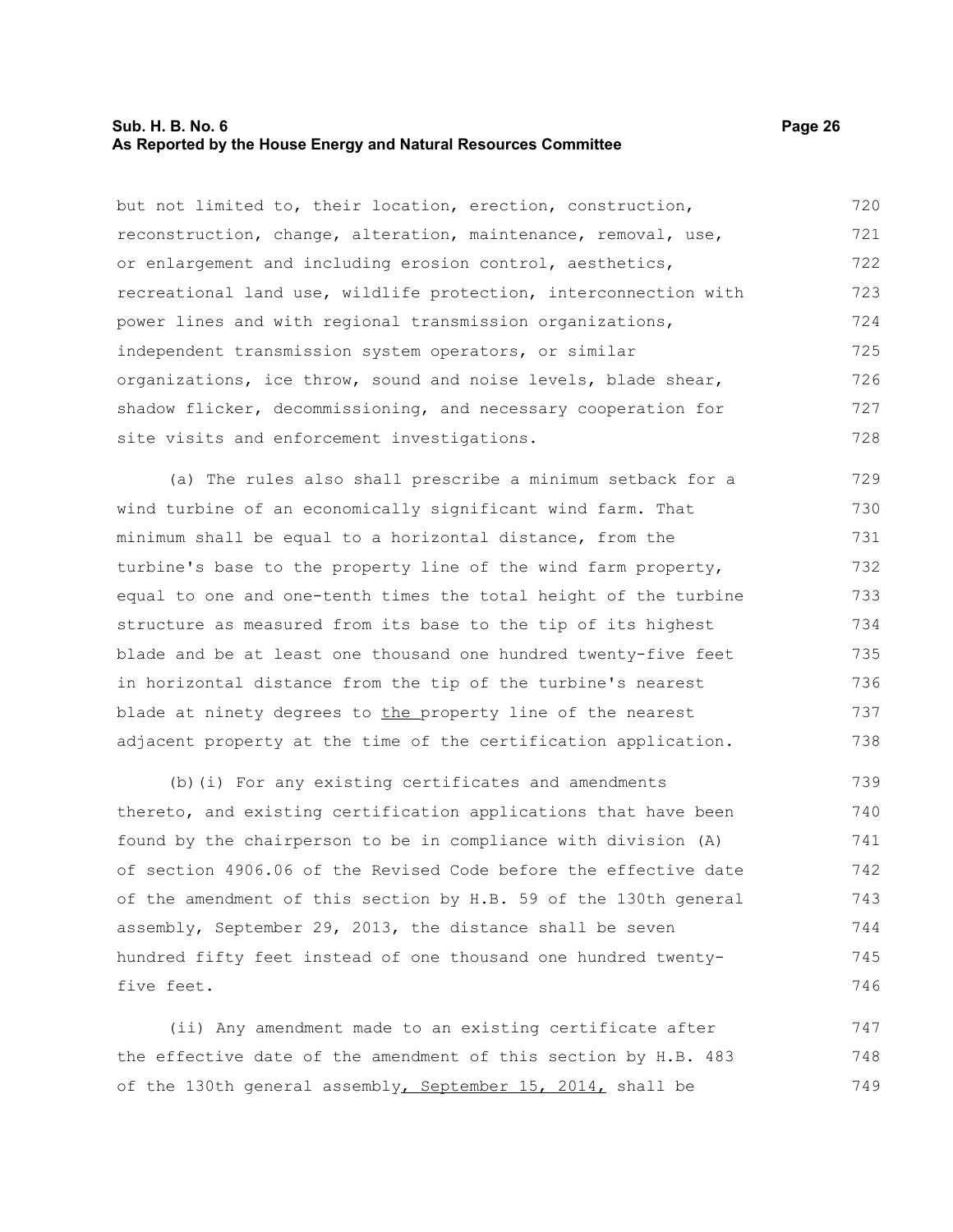## **Sub. H. B. No. 6 Page 27 As Reported by the House Energy and Natural Resources Committee**

subject to the setback provision of this section as amended by that act. The amendments to this section by that act shall not be construed to limit or abridge any rights or remedies in equity or under the common law. 750 751 752 753

(c) The setback shall apply in all cases except those in which all owners of property adjacent to the wind farm property waive application of the setback to that property pursuant to a procedure the board shall establish by rule and except in which, in a particular case, the board determines that a setback greater than the minimum is necessary. 754 755 756 757 758 759

Sec. 4906.201. (A) An electric generating plant that consists of wind turbines and associated facilities with a single interconnection to the electrical grid that is designedfor, or capable of, operation at an aggregate capacity of fifty megawatts or more-A large wind farm is subject to the minimum setback requirements established in rules adopted by the power siting board under division (B)(2) of section 4906.20 of the Revised Code. 760 761 762 763 764 765 766 767

(B)(1) For any existing certificates and amendments thereto, and existing certification applications that have been found by the chairperson to be in compliance with division (A) of section 4906.06 of the Revised Code before the effective date of the amendment of this section by H.B. 59 of the 130th general assembly, September 29, 2013, the distance shall be seven hundred fifty feet instead of one thousand one hundred twentyfive feet. 768 769 770 771 772 773 774 775

(2) Any amendment made to an existing certificate after the effective date of the amendment of this section by H.B. 483 of the 130th general assembly, September 15, 2014, shall be subject to the setback provision of this section as amended by 776 777 778 779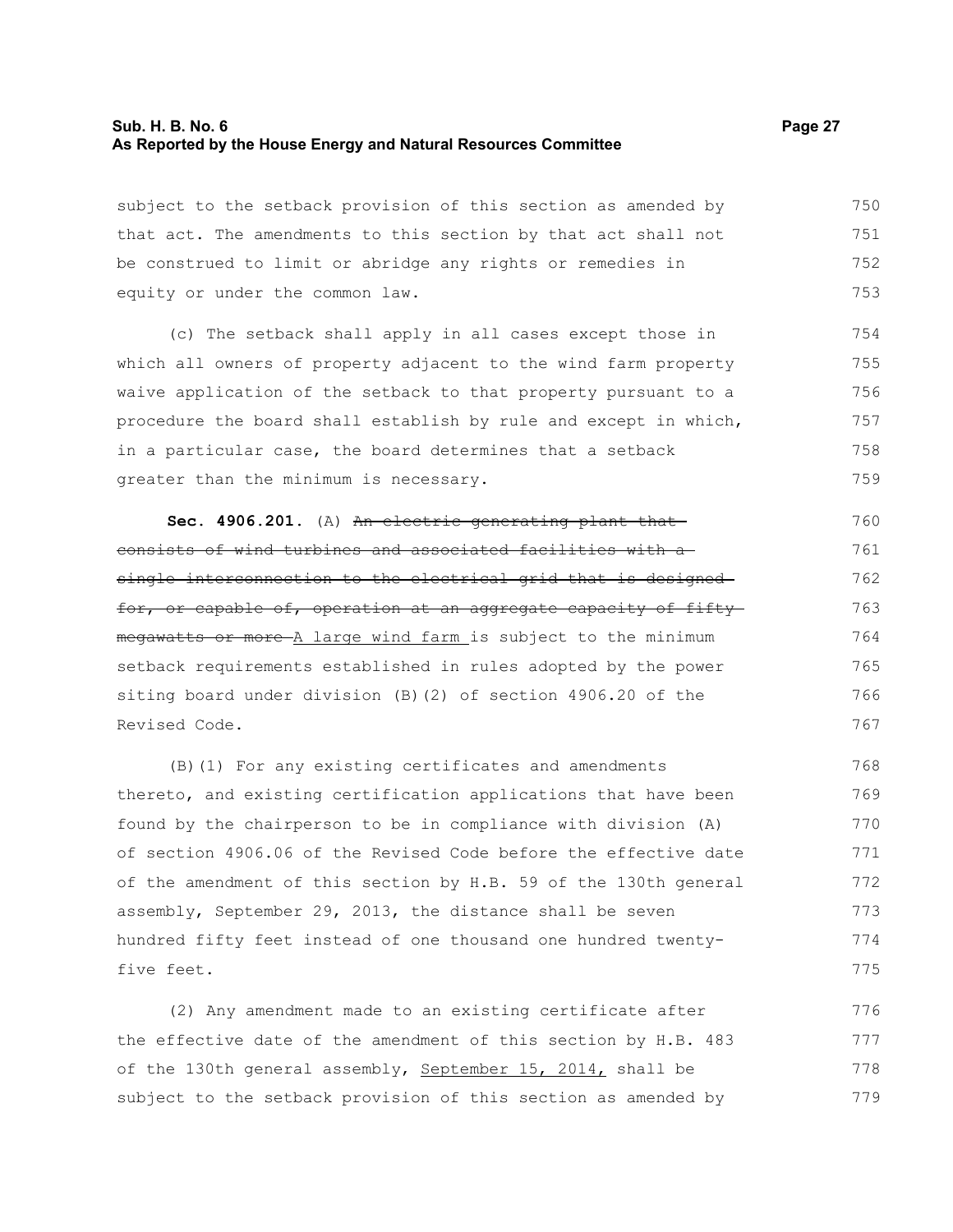# **Sub. H. B. No. 6 Page 28 As Reported by the House Energy and Natural Resources Committee**

| that act. The amendments to this section by that act shall not   | 780 |
|------------------------------------------------------------------|-----|
| be construed to limit or abridge any rights or remedies in       | 781 |
| equity or under the common law.                                  | 782 |
| Sec. 4906.203. (A) If the power siting board issues a            | 783 |
| certificate under section 4906.20 of the Revised Code to an      | 784 |
| economically significant wind farm to be located in the          | 785 |
| unincorporated area of a township, the certificate shall be      | 786 |
| conditioned upon the right of referendum as provided in section  | 787 |
| 519.214 of the Revised Code.                                     | 788 |
| (B) If the certificate is rejected in a referendum under         | 789 |
| section 519.214 of the Revised Code, one of the following        | 790 |
| applies:                                                         | 791 |
| (1) If the economically significant wind farm is to be           | 792 |
| located in the unincorporated area of a single township, the     | 793 |
| certificate is invalid;                                          | 794 |
| (2) If the economically significant wind farm is to be           | 795 |
| located in the unincorporated area of more than one township,    | 796 |
| one of the following applies:                                    | 797 |
| (a) If less than all of the townships with electors voting       | 798 |
| on the referendum reject the certificate, the power siting board | 799 |
| shall modify the certificate to exclude the area of each         | 800 |
| township whose electors rejected the certificate.                | 801 |
| (b) If all the townships with electors voting on the             | 802 |
| referendum reject the certificate, the certificate is invalid.   | 803 |
| Sec. 4928.01. (A) As used in this chapter:                       | 804 |
| (1) "Ancillary service" means any function necessary to          | 805 |
| the provision of electric transmission or distribution service   | 806 |
| to a retail customer and includes, but is not limited to,        | 807 |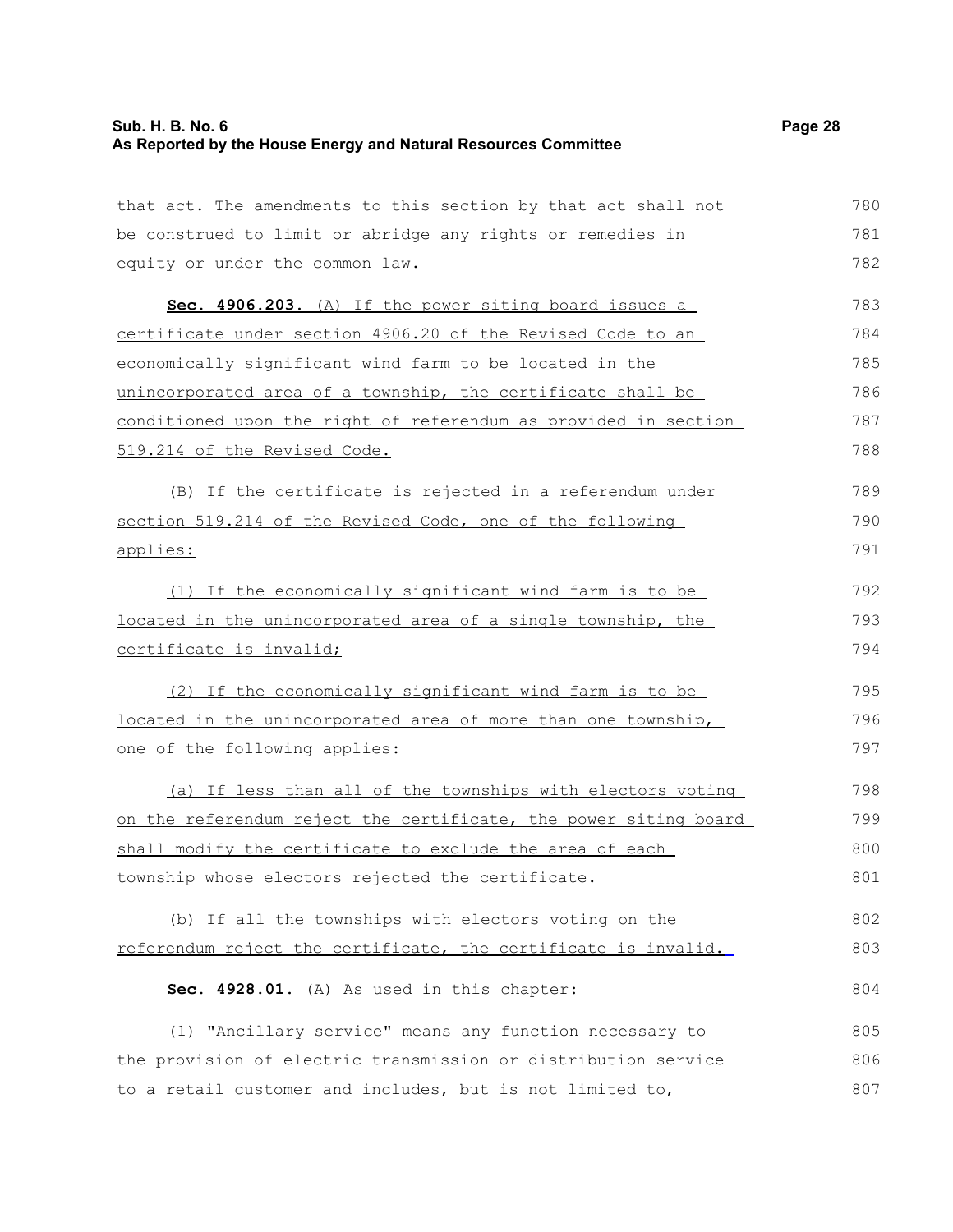## **Sub. H. B. No. 6 Page 29 As Reported by the House Energy and Natural Resources Committee**

scheduling, system control, and dispatch services; reactive supply from generation resources and voltage control service; reactive supply from transmission resources service; regulation service; frequency response service; energy imbalance service; operating reserve-spinning reserve service; operating reservesupplemental reserve service; load following; back-up supply service; real-power loss replacement service; dynamic scheduling; system black start capability; and network stability service. 808 809 810 811 812 813 814 815 816

(2) "Billing and collection agent" means a fully independent agent, not affiliated with or otherwise controlled by an electric utility, electric services company, electric cooperative, or governmental aggregator subject to certification under section 4928.08 of the Revised Code, to the extent that the agent is under contract with such utility, company, cooperative, or aggregator solely to provide billing and collection for retail electric service on behalf of the utility company, cooperative, or aggregator. 817 818 819 820 821 822 823 824 825

(3) "Certified territory" means the certified territory established for an electric supplier under sections 4933.81 to 4933.90 of the Revised Code. 826 827

(4) "Competitive retail electric service" means a component of retail electric service that is competitive as provided under division (B) of this section. 829 830 831

(5) "Electric cooperative" means a not-for-profit electric light company that both is or has been financed in whole or in part under the "Rural Electrification Act of 1936," 49 Stat. 1363, 7 U.S.C. 901, and owns or operates facilities in this state to generate, transmit, or distribute electricity, or a not-for-profit successor of such company. 832 833 834 835 836 837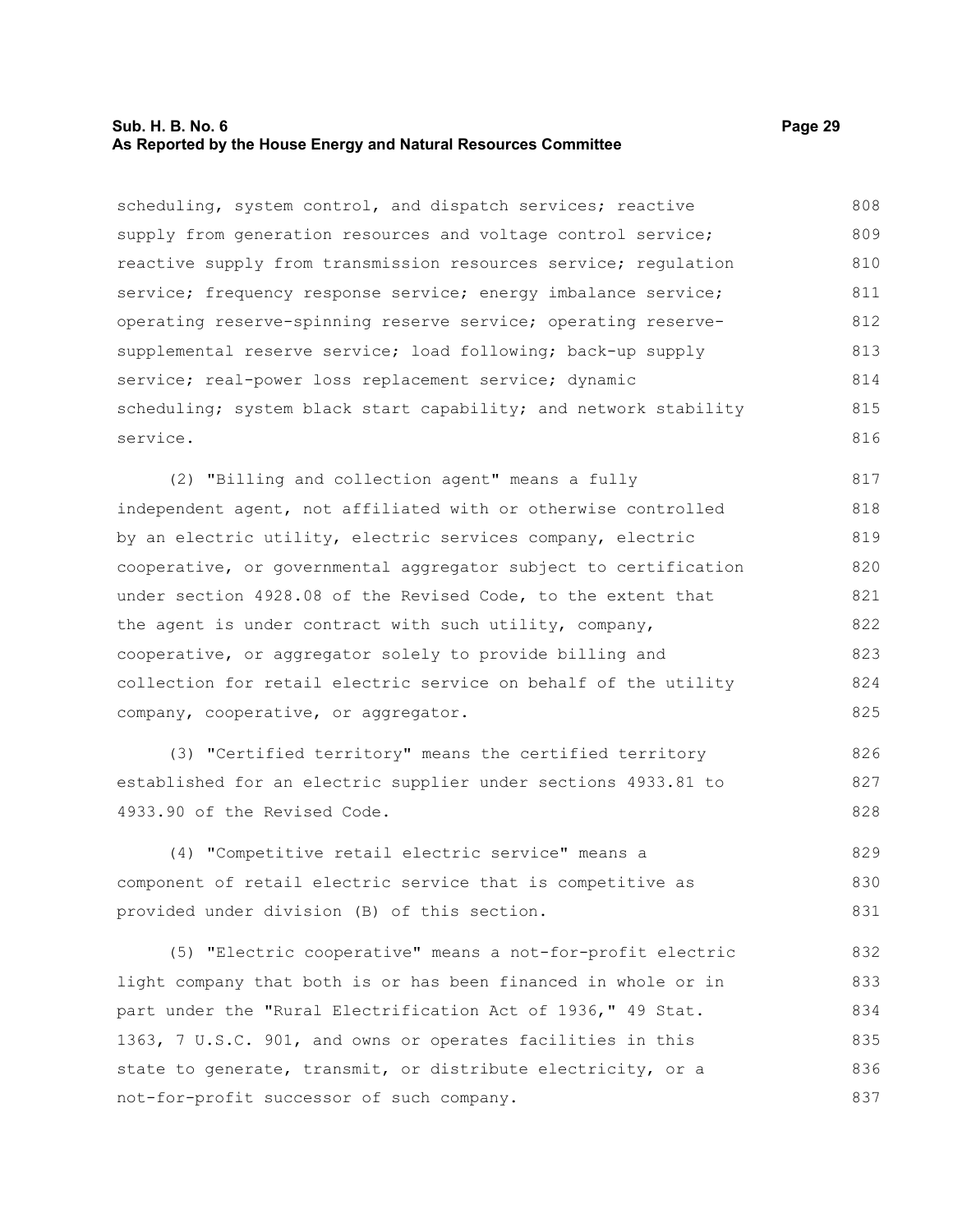(6) "Electric distribution utility" means an electric utility that supplies at least retail electric distribution service. (7) "Electric light company" has the same meaning as in section 4905.03 of the Revised Code and includes an electric services company, but excludes any self-generator to the extent that it consumes electricity it so produces, sells that electricity for resale, or obtains electricity from a generating facility it hosts on its premises. (8) "Electric load center" has the same meaning as in section 4933.81 of the Revised Code. (9) "Electric services company" means an electric light company that is engaged on a for-profit or not-for-profit basis in the business of supplying or arranging for the supply of only a competitive retail electric service in this state. "Electric services company" includes a power marketer, power broker, aggregator, or independent power producer but excludes an electric cooperative, municipal electric utility, governmental aggregator, or billing and collection agent. (10) "Electric supplier" has the same meaning as in section 4933.81 of the Revised Code. (11) "Electric utility" means an electric light company that has a certified territory and is engaged on a for-profit basis either in the business of supplying a noncompetitive retail electric service in this state or in the businesses of 838 839 840 841 842 843 844 845 846 847 848 849 850 851 852 853 854 855 856 857 858 859 860 861 862

supplying both a noncompetitive and a competitive retail electric service in this state. "Electric utility" excludes a municipal electric utility or a billing and collection agent. 863 864 865

(12) "Firm electric service" means electric service other 866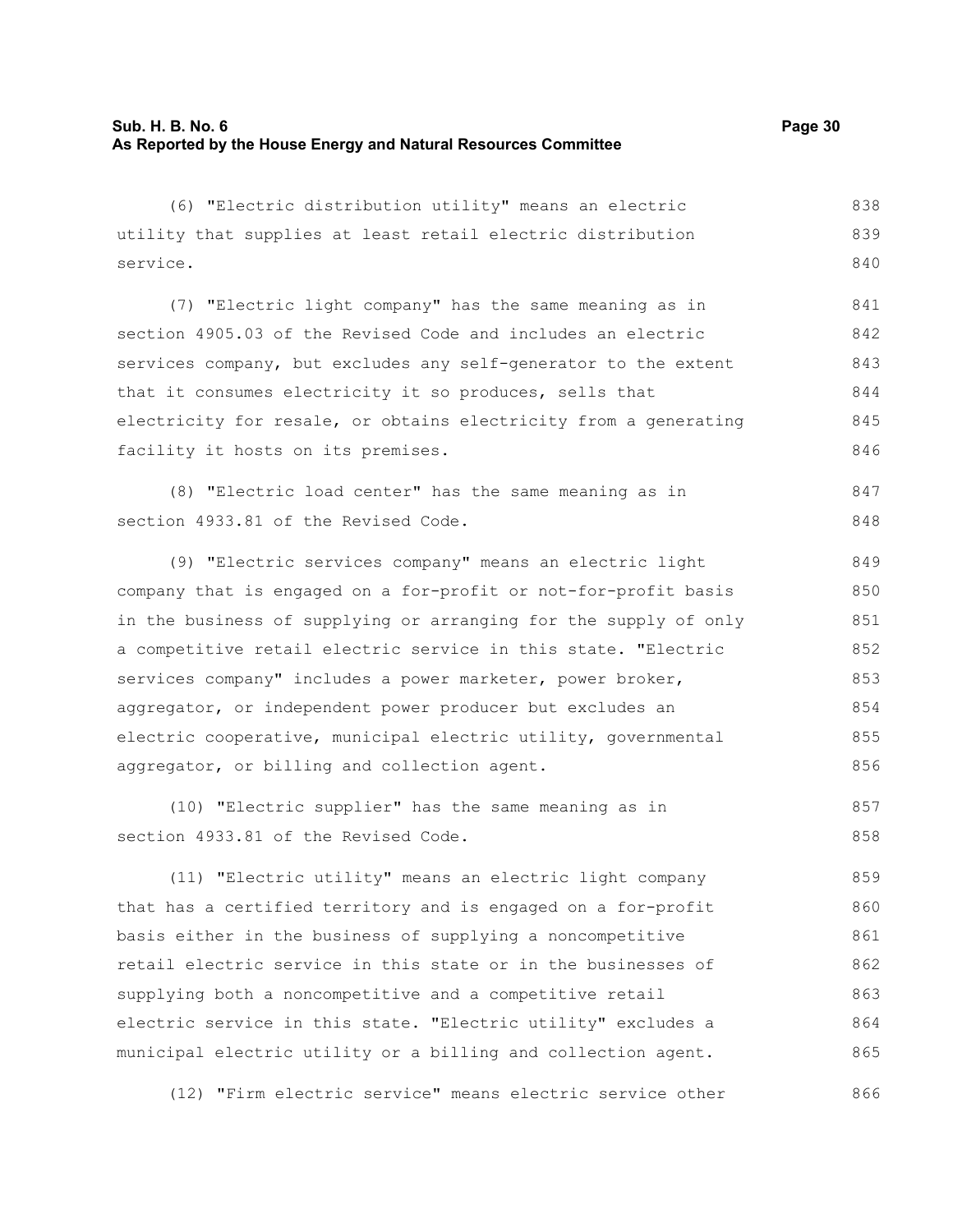than nonfirm electric service.

(13) "Governmental aggregator" means a legislative authority of a municipal corporation, a board of township trustees, or a board of county commissioners acting as an aggregator for the provision of a competitive retail electric service under authority conferred under section 4928.20 of the Revised Code. 868 869 870 871 872 873

(14) A person acts "knowingly," regardless of the person's purpose, when the person is aware that the person's conduct will probably cause a certain result or will probably be of a certain nature. A person has knowledge of circumstances when the person is aware that such circumstances probably exist. 874 875 876 877 878

(15) "Level of funding for low-income customer energy efficiency programs provided through electric utility rates" means the level of funds specifically included in an electric utility's rates on October 5, 1999, pursuant to an order of the public utilities commission issued under Chapter 4905. or 4909. of the Revised Code and in effect on October 4, 1999, for the purpose of improving the energy efficiency of housing for the utility's low-income customers. The term excludes the level of any such funds committed to a specific nonprofit organization or organizations pursuant to a stipulation or contract. 879 880 881 882 883 884 885 886 887 888

(16) "Low-income customer assistance programs" means the percentage of income payment plan program, the home energy assistance program, the home weatherization assistance program, and the targeted energy efficiency and weatherization program. 889 890 891 892

(17) "Market development period" for an electric utility means the period of time beginning on the starting date of competitive retail electric service and ending on the applicable 893 894 895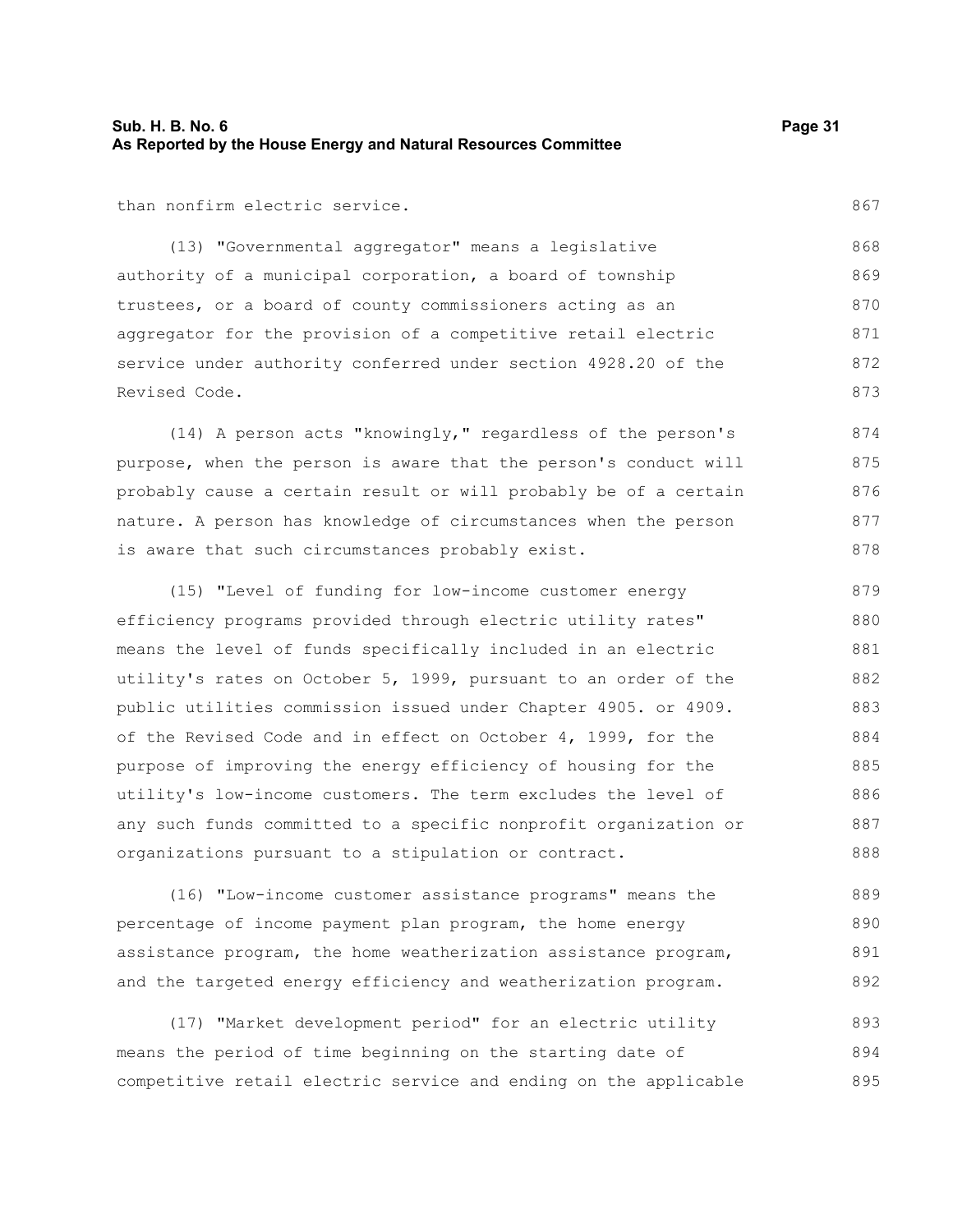#### **Sub. H. B. No. 6 Page 32 As Reported by the House Energy and Natural Resources Committee**

date for that utility as specified in section 4928.40 of the Revised Code, irrespective of whether the utility applies to receive transition revenues under this chapter. 896 897 898

(18) "Market power" means the ability to impose on customers a sustained price for a product or service above the price that would prevail in a competitive market. 899 900 901

(19) "Mercantile customer" means a commercial or industrial customer if the electricity consumed is for nonresidential use and the customer consumes more than seven hundred thousand kilowatt hours per year or is part of a national account involving multiple facilities in one or more states. 902 903 904 905 906 907

(20) "Municipal electric utility" means a municipal corporation that owns or operates facilities to generate, transmit, or distribute electricity. 908 909 910

(21) "Noncompetitive retail electric service" means a component of retail electric service that is noncompetitive as provided under division (B) of this section. 911 912 913

(22) "Nonfirm electric service" means electric service provided pursuant to a schedule filed under section 4905.30 of the Revised Code or pursuant to an arrangement under section 4905.31 of the Revised Code, which schedule or arrangement includes conditions that may require the customer to curtail or interrupt electric usage during nonemergency circumstances upon notification by an electric utility. 914 915 916 917 918 919 920

(23) "Percentage of income payment plan arrears" means funds eligible for collection through the percentage of income payment plan rider, but uncollected as of July 1, 2000. 921 922 923

(24) "Person" has the same meaning as in section 1.59 of 924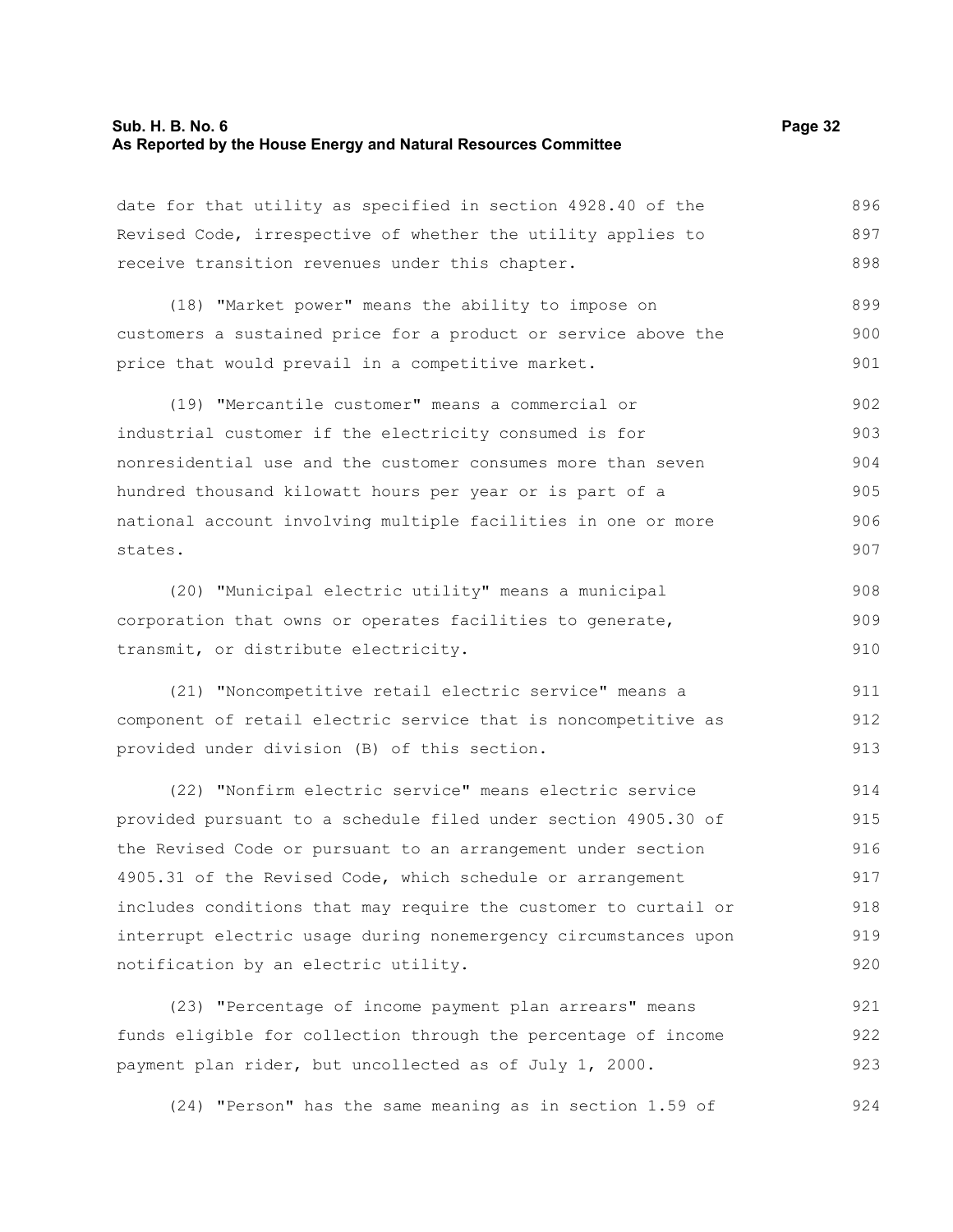## **Sub. H. B. No. 6 Page 33 As Reported by the House Energy and Natural Resources Committee**

the Revised Code.

925

(25) "Advanced energy project" means any technologies, products, activities, or management practices or strategies that facilitate the generation or use of electricity or energy and that reduce or support the reduction of energy consumption or support the production of clean, renewable energy for industrial, distribution, commercial, institutional, governmental, research, not-for-profit, or residential energy users, including, but not limited to, advanced energy resources and renewable energy resources. "Advanced energy project" also includes any project described in division (A), (B), or (C) of section 4928.621 of the Revised Code. 926 927 928 929 930 931 932 933 934 935 936

(26) "Regulatory assets" means the unamortized net regulatory assets that are capitalized or deferred on the regulatory books of the electric utility, pursuant to an order or practice of the public utilities commission or pursuant to generally accepted accounting principles as a result of a prior commission rate-making decision, and that would otherwise have been charged to expense as incurred or would not have been capitalized or otherwise deferred for future regulatory consideration absent commission action. "Regulatory assets" includes, but is not limited to, all deferred demand-side management costs; all deferred percentage of income payment plan arrears; post-in-service capitalized charges and assets recognized in connection with statement of financial accounting standards no. 109 (receivables from customers for income taxes); future nuclear decommissioning costs and fuel disposal costs as those costs have been determined by the commission in the electric utility's most recent rate or accounting application proceeding addressing such costs; the undepreciated costs of safety and radiation control equipment on nuclear generating 937 938 939 940 941 942 943 944 945 946 947 948 949 950 951 952 953 954 955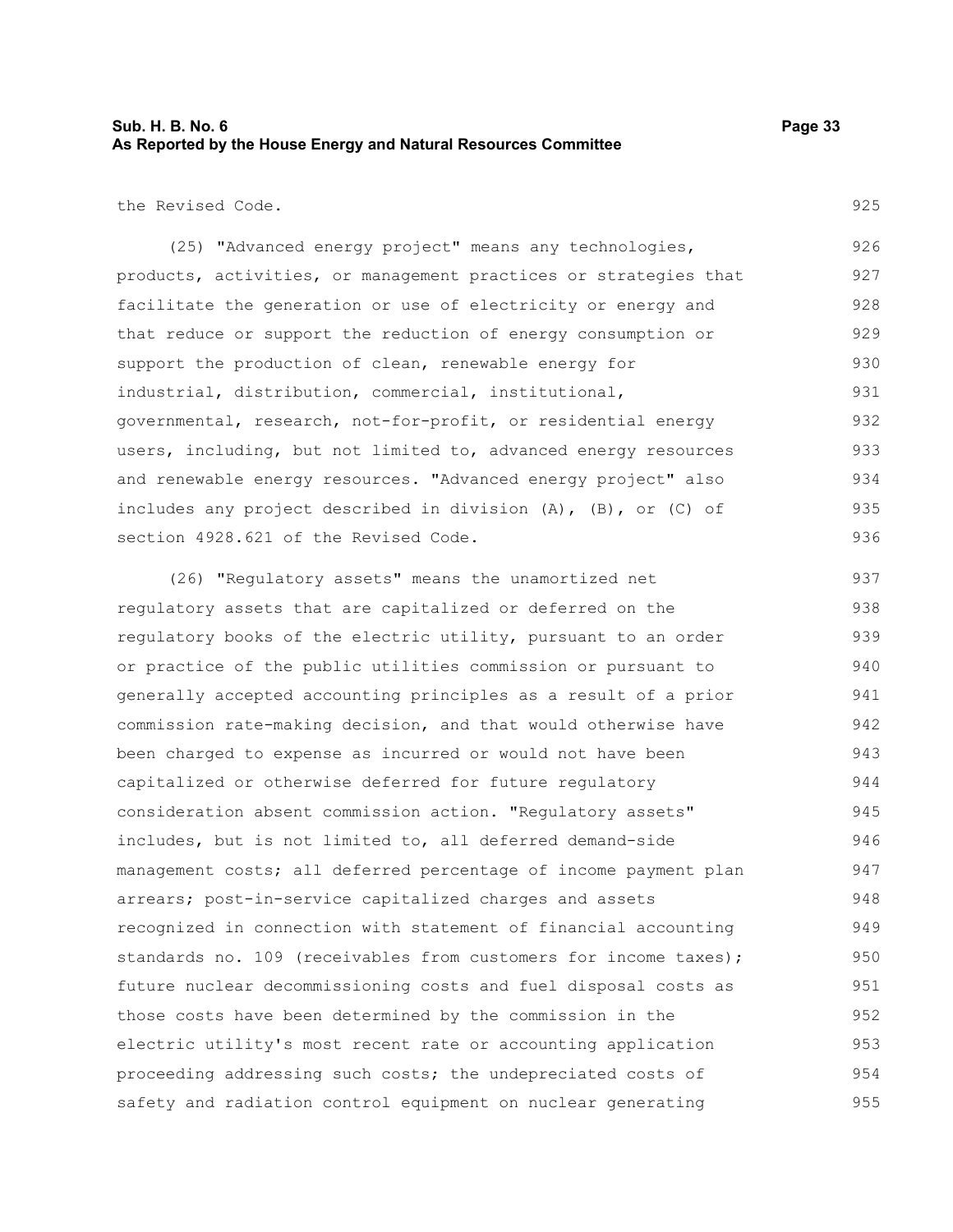#### **Sub. H. B. No. 6 Page 34 As Reported by the House Energy and Natural Resources Committee**

| plants owned or leased by an electric utility; and fuel costs                                                | 956 |
|--------------------------------------------------------------------------------------------------------------|-----|
| currently deferred pursuant to the terms of one or more<br>settlement agreements approved by the commission. | 957 |
|                                                                                                              | 958 |

(27) "Retail electric service" means any service involved in supplying or arranging for the supply of electricity to ultimate consumers in this state, from the point of generation to the point of consumption. For the purposes of this chapter, retail electric service includes one or more of the following "service components": generation service, aggregation service, power marketing service, power brokerage service, transmission service, distribution service, ancillary service, metering service, and billing and collection service. 959 960 961 962 963 964 965 966 967

(28) "Starting date of competitive retail electric service" means January 1, 2001. 968 969

(29) "Customer-generator" means a user of a net metering system. 970 971

(30) "Net metering" means measuring the difference in an applicable billing period between the electricity supplied by an electric service provider and the electricity generated by a customer-generator that is fed back to the electric service provider. 972 973 974 975 976

(31) "Net metering system" means a facility for the production of electrical energy that does all of the following: 977 978

(a) Uses as its fuel either solar, wind, biomass, landfill gas, or hydropower, or uses a microturbine or a fuel cell; 979 980

(b) Is located on a customer-generator's premises; 981

(c) Operates in parallel with the electric utility's transmission and distribution facilities; 982 983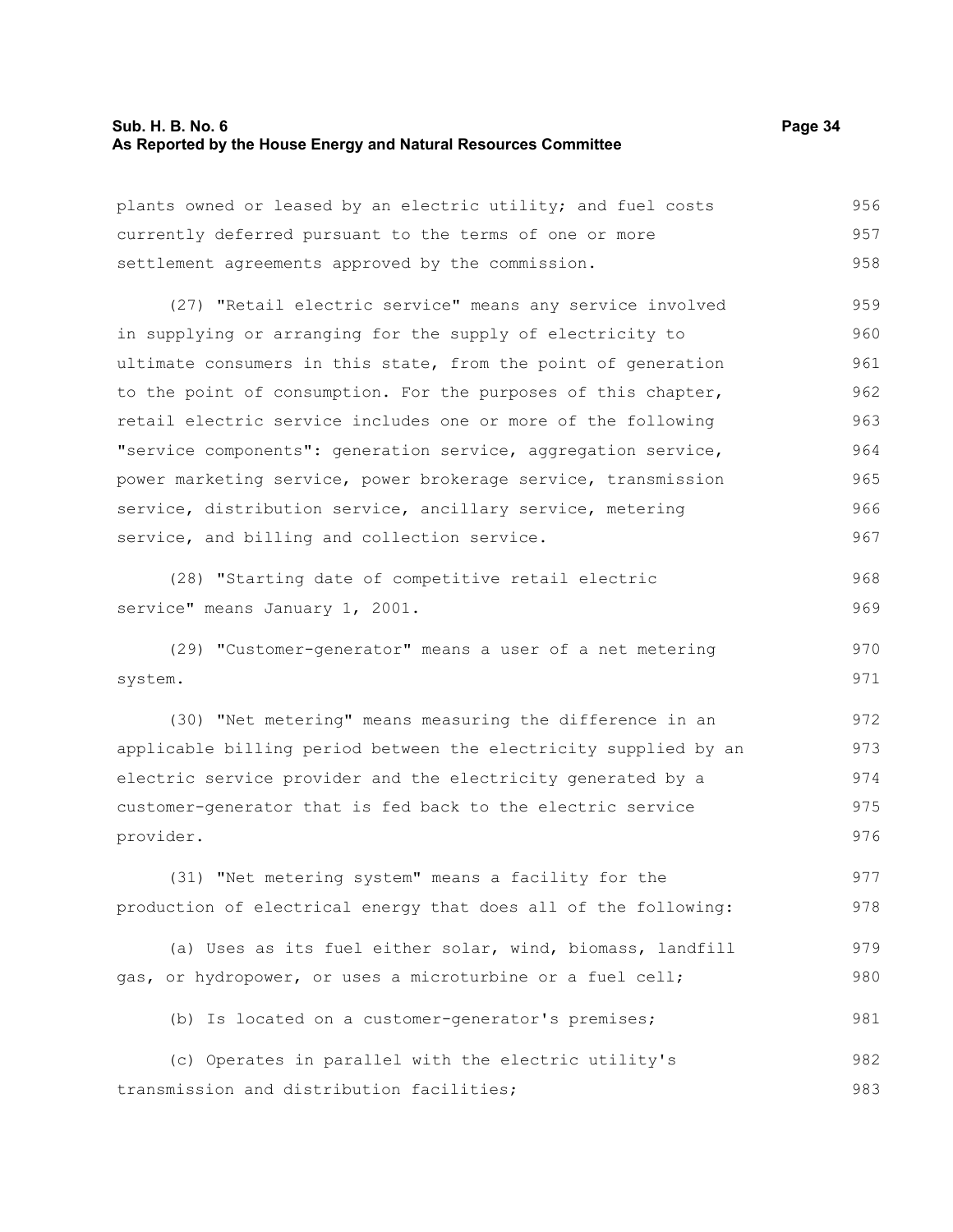# **Sub. H. B. No. 6 Page 35 As Reported by the House Energy and Natural Resources Committee**

| (d) Is intended primarily to offset part or all of the           | 984  |
|------------------------------------------------------------------|------|
| customer-generator's requirements for electricity. For an        | 985  |
| industrial customer-generator with a net metering system that    | 986  |
| has a capacity of less than twenty megawatts and uses wind as    | 987  |
| energy, this means the net metering system was sized so as to    | 988  |
| not exceed one hundred per cent of the customer-generator's      | 989  |
| annual requirements for electric energy at the time of           | 990  |
| interconnection.                                                 | 991  |
| (32) "Self-generator" means an entity in this state that         | 992  |
| owns or hosts on its premises an electric generation facility    | 993  |
| that produces electricity primarily for the owner's consumption  | 994  |
| and that may provide any such excess electricity to another      | 995  |
| entity, whether the facility is installed or operated by the     | 996  |
| owner or by an agent under a contract.                           | 997  |
| (33) "Rate plan" means the standard service offer in             | 998  |
| effect on the effective date of the amendment of this section by | 999  |
| S.B. 221 of the 127th general assembly, July 31, 2008.           | 1000 |
| (34) "Advanced energy resource" means any of the                 | 1001 |
| following:                                                       | 1002 |
| (a) Any method or any modification or replacement of any         | 1003 |
| property, process, device, structure, or equipment that          | 1004 |
| increases the generation output of an electric generating        | 1005 |
| facility to the extent such efficiency is achieved without       | 1006 |
| additional carbon dioxide emissions by that facility;            | 1007 |
| (b) Any distributed generation system consisting of              | 1008 |
| customer cogeneration technology;                                | 1009 |
| (c) Clean coal technology that includes a carbon-based           | 1010 |
| product that is chemically altered before combustion to          | 1011 |
| demonstrate a reduction, as expressed as ash, in emissions of    | 1012 |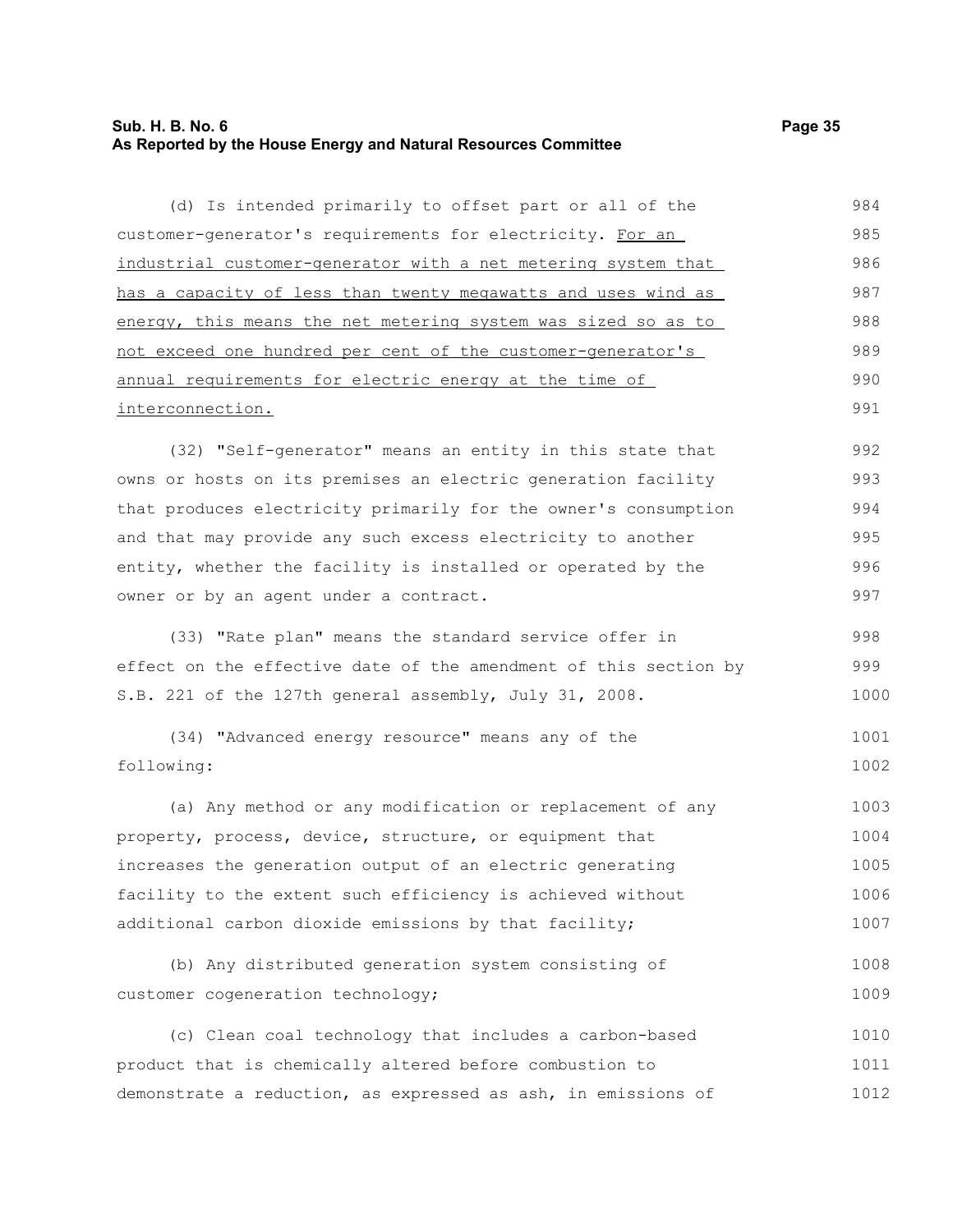## **Sub. H. B. No. 6 Page 36 As Reported by the House Energy and Natural Resources Committee**

nitrous oxide, mercury, arsenic, chlorine, sulfur dioxide, or sulfur trioxide in accordance with the American society of testing and materials standard D1757A or a reduction of metal oxide emissions in accordance with standard D5142 of that society, or clean coal technology that includes the design capability to control or prevent the emission of carbon dioxide, which design capability the commission shall adopt by rule and shall be based on economically feasible best available technology or, in the absence of a determined best available technology, shall be of the highest level of economically feasible design capability for which there exists generally accepted scientific opinion; 1013 1014 1015 1016 1017 1018 1019 1020 1021 1022 1023 1024

(d) Advanced nuclear energy technology consisting of generation III technology as defined by the nuclear regulatory commission; other, later technology; or significant improvements to existing facilities; 1025 1026 1027 1028

(e) Any fuel cell used in the generation of electricity, including, but not limited to, a proton exchange membrane fuel cell, phosphoric acid fuel cell, molten carbonate fuel cell, or solid oxide fuel cell; 1029 1030 1031 1032

(f) Advanced solid waste or construction and demolition debris conversion technology, including, but not limited to, advanced stoker technology, and advanced fluidized bed gasification technology, that results in measurable greenhouse gas emissions reductions as calculated pursuant to the United States environmental protection agency's waste reduction model (WARM); 1033 1034 1035 1036 1037 1038 1039

(g) Demand-side management and any energy efficiency improvement; 1040 1041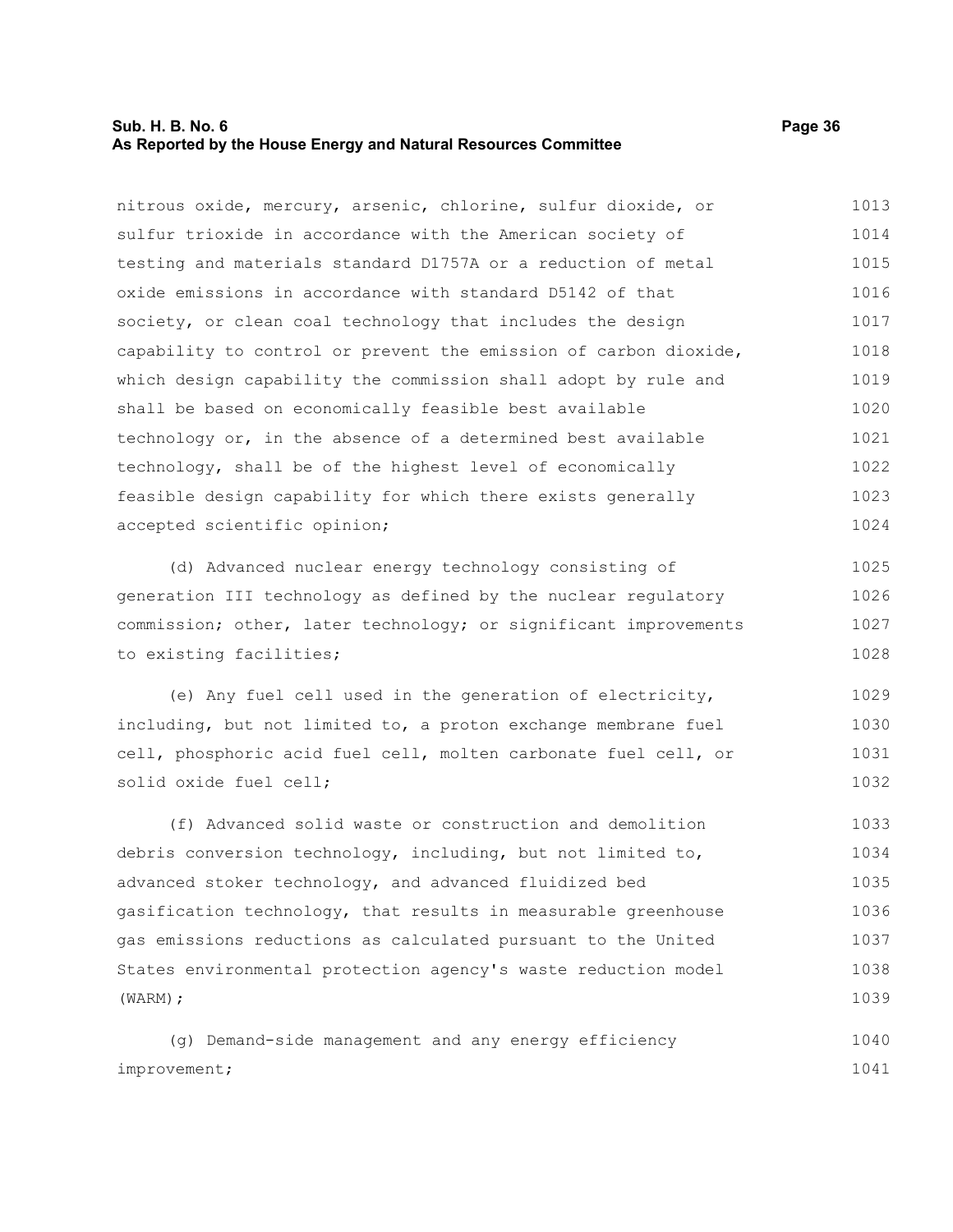## **Sub. H. B. No. 6 Page 37 As Reported by the House Energy and Natural Resources Committee**

(h) Any new, retrofitted, refueled, or repowered generating facility located in Ohio, including a simple or combined-cycle natural gas generating facility or a generating facility that uses biomass, coal, modular nuclear, or any other fuel as its input; (i) Any uprated capacity of an existing electric generating facility if the uprated capacity results from the deployment of advanced technology. "Advanced energy resource" does not include a waste energy

recovery system that is, or has been, included in an energy efficiency program of an electric distribution utility pursuant to requirements under section 4928.66 of the Revised Code. 1050 1051 1052 1053

(35) "Air contaminant source" has the same meaning as in section 3704.01 of the Revised Code. 1054 1055

(36) "Cogeneration technology" means technology that produces electricity and useful thermal output simultaneously. 1056 1057

```
(37)(a) "Renewable energy resource" means any of the
following: 
                                                                              1058
                                                                              1059
```
(i) Solar photovoltaic or solar thermal energy; 1060

(ii) Wind energy;

(iii) Power produced by a hydroelectric facility;

(iv) Power produced by a small hydroelectric facility, which is a facility that operates, or is rated to operate, at an aggregate capacity of less than six megawatts; 1063 1064 1065

(v) Power produced by a run-of-the-river hydroelectric facility placed in service on or after January 1, 1980, that is located within this state, relies upon the Ohio river, and 1066 1067 1068

1047 1048 1049

1061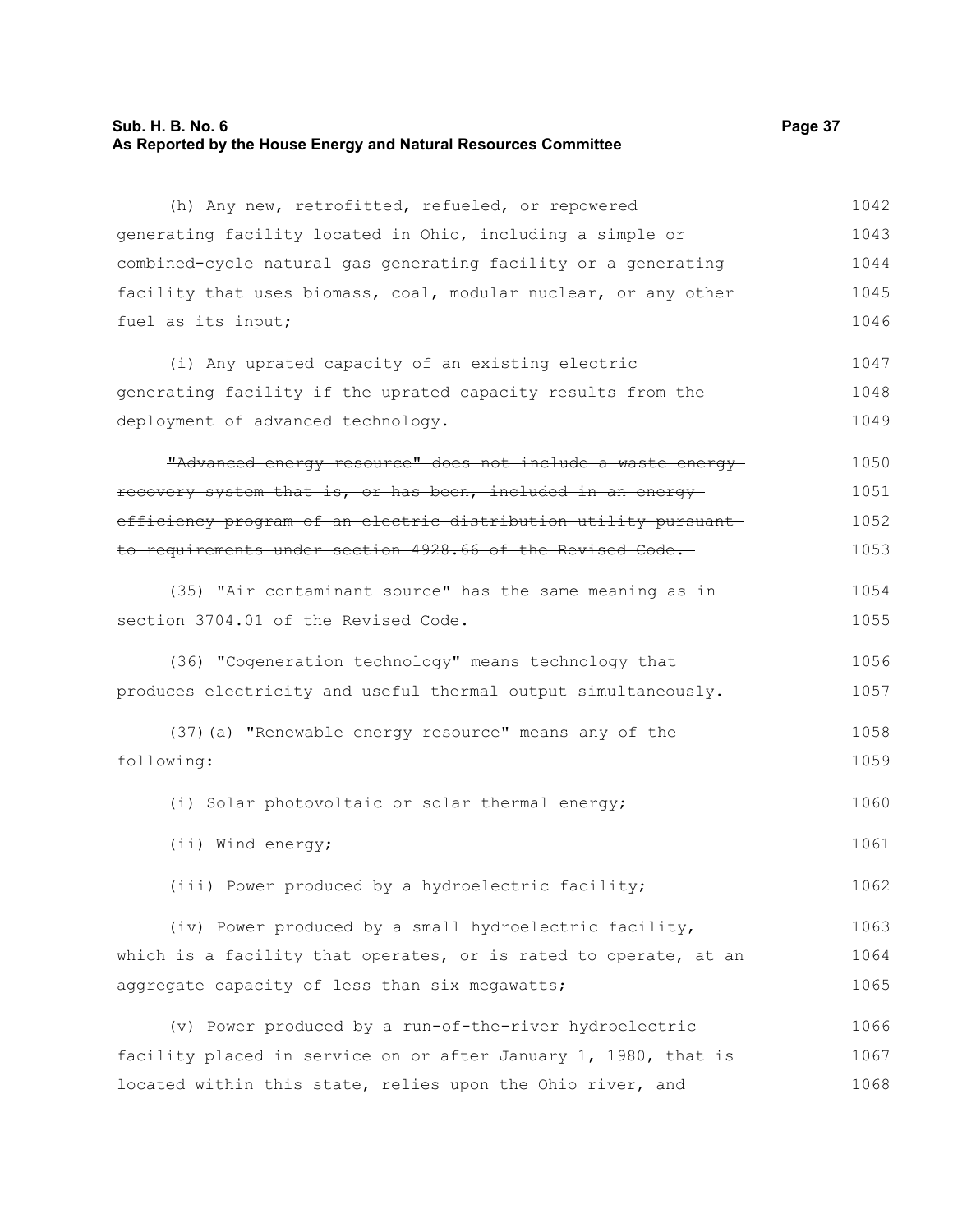| operates, or is rated to operate, at an aggregate capacity of    | 1069 |
|------------------------------------------------------------------|------|
| forty or more megawatts;                                         | 1070 |
| (vi) Geothermal energy;                                          | 1071 |
| (vii) Fuel derived from solid wastes, as defined in              | 1072 |
| section 3734.01 of the Revised Code, through fractionation,      | 1073 |
| biological decomposition, or other process that does not         | 1074 |
| principally involve combustion;                                  | 1075 |
| (viii) Biomass energy;                                           | 1076 |
| (ix) Energy produced by cogeneration technology that is          | 1077 |
| placed into service on or before December 31, 2015, and for      | 1078 |
| which more than ninety per cent of the total annual energy input | 1079 |
| is from combustion of a waste or byproduct gas from an air       | 1080 |
| contaminant source in this state, which source has been in       | 1081 |
| operation since on or before January 1, 1985, provided that the  | 1082 |
| cogeneration technology is a part of a facility located in a     | 1083 |
| county having a population of more than three hundred sixty-five | 1084 |
| thousand but less than three hundred seventy thousand according  | 1085 |
| to the most recent federal decennial census;                     | 1086 |
| (x) Biologically derived methane gas;                            | 1087 |
| (xi) Heat captured from a generator of electricity,              | 1088 |
| boiler, or heat exchanger fueled by biologically derived methane | 1089 |
| gas;                                                             | 1090 |
| (xii) Energy derived from nontreated by-products of the          | 1091 |
| pulping process or wood manufacturing process, including bark,   | 1092 |
| wood chips, sawdust, and lignin in spent pulping liquors.        | 1093 |
| "Renewable energy resource" includes, but is not limited         | 1094 |
| to, any fuel cell used in the generation of electricity,         | 1095 |
| including, but not limited to, a proton exchange membrane fuel   | 1096 |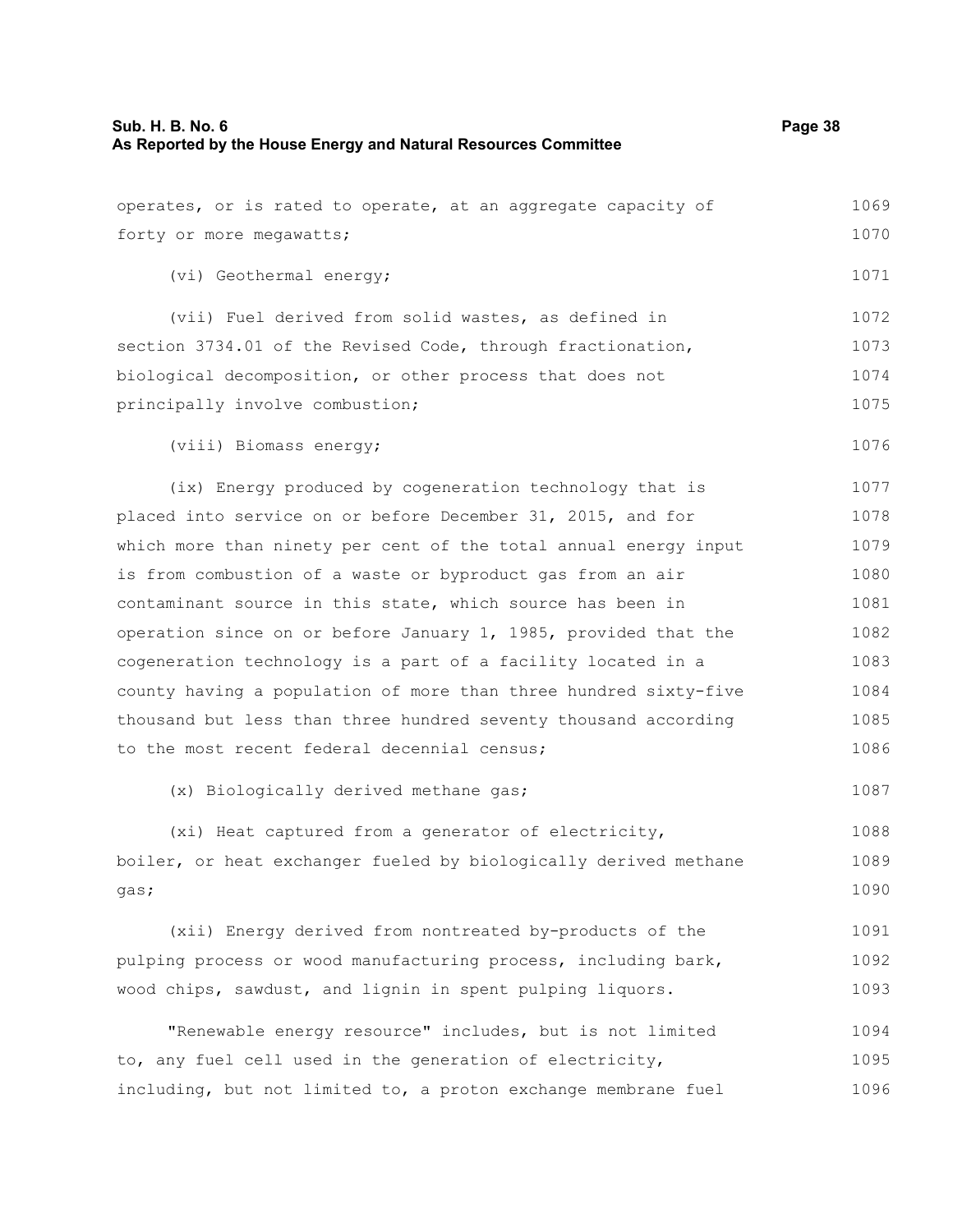### **Sub. H. B. No. 6 Page 39 As Reported by the House Energy and Natural Resources Committee**

cell, phosphoric acid fuel cell, molten carbonate fuel cell, or solid oxide fuel cell; wind turbine located in the state's territorial waters of Lake Erie; methane gas emitted from an abandoned coal mine; waste energy recovery system placed into service or retrofitted on or after the effective date of the amendment of this section by S.B. 315 of the 129th general assembly, September 10, 2012, except that a waste energy recovery system described in division (A)(38)(b) of this section may be included only if it was placed into service between January 1, 2002, and December 31, 2004; storage facility that will promote the better utilization of a renewable energy resource; or distributed generation system used by a customer to generate electricity from any such energy. 1097 1098 1099 1100 1101 1102 1103 1104 1105 1106 1107 1108 1109

"Renewable energy resource" does not include a waste energy recovery system that is, or was, on or after January 1, 2012, included in an energy efficiency program of an electric distribution utility pursuant to requirements under section 4928.66 of the Revised Code. 1110 1111 1112 1113 1114

(b) As used in division (A)(37) of this section, "hydroelectric facility" means a hydroelectric generating facility that is located at a dam on a river, or on any water discharged to a river, that is within or bordering this state or within or bordering an adjoining state and meets all of the following standards: 1115 1116 1117 1118 1119 1120

(i) The facility provides for river flows that are not detrimental for fish, wildlife, and water quality, including seasonal flow fluctuations as defined by the applicable licensing agency for the facility. 1121 1122 1123 1124

(ii) The facility demonstrates that it complies with the water quality standards of this state, which compliance may 1125 1126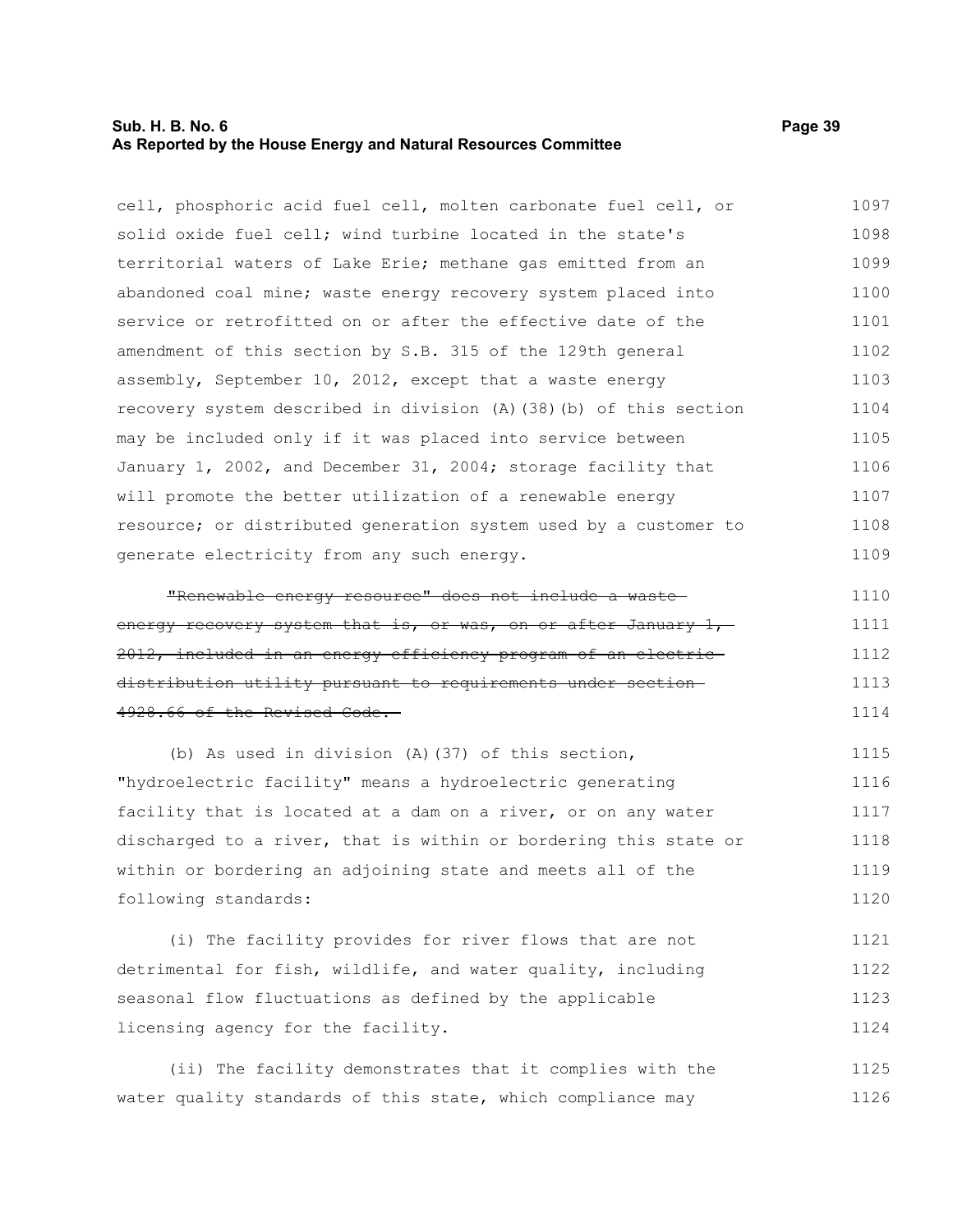#### **Sub. H. B. No. 6 Page 40 As Reported by the House Energy and Natural Resources Committee**

consist of certification under Section 401 of the "Clean Water Act of 1977," 91 Stat. 1598, 1599, 33 U.S.C. 1341, and demonstrates that it has not contributed to a finding by this state that the river has impaired water quality under Section 303(d) of the "Clean Water Act of 1977," 114 Stat. 870, 33 U.S.C. 1313. 1127 1128 1129 1130 1131 1132

(iii) The facility complies with mandatory prescriptions regarding fish passage as required by the federal energy regulatory commission license issued for the project, regarding fish protection for riverine, anadromous, and catadromous fish. 1133 1134 1135 1136

(iv) The facility complies with the recommendations of the Ohio environmental protection agency and with the terms of its federal energy regulatory commission license regarding watershed protection, mitigation, or enhancement, to the extent of each agency's respective jurisdiction over the facility. 1137 1138 1139 1140 1141

(v) The facility complies with provisions of the "Endangered Species Act of 1973," 87 Stat. 884, 16 U.S.C. 1531 to 1544, as amended. 1142 1143 1144

(vi) The facility does not harm cultural resources of the area. This can be shown through compliance with the terms of its federal energy regulatory commission license or, if the facility is not regulated by that commission, through development of a plan approved by the Ohio historic preservation office, to the extent it has jurisdiction over the facility. 1145 1146 1147 1148 1149 1150

(vii) The facility complies with the terms of its federal energy regulatory commission license or exemption that are related to recreational access, accommodation, and facilities or, if the facility is not regulated by that commission, the facility complies with similar requirements as are recommended 1151 1152 1153 1154 1155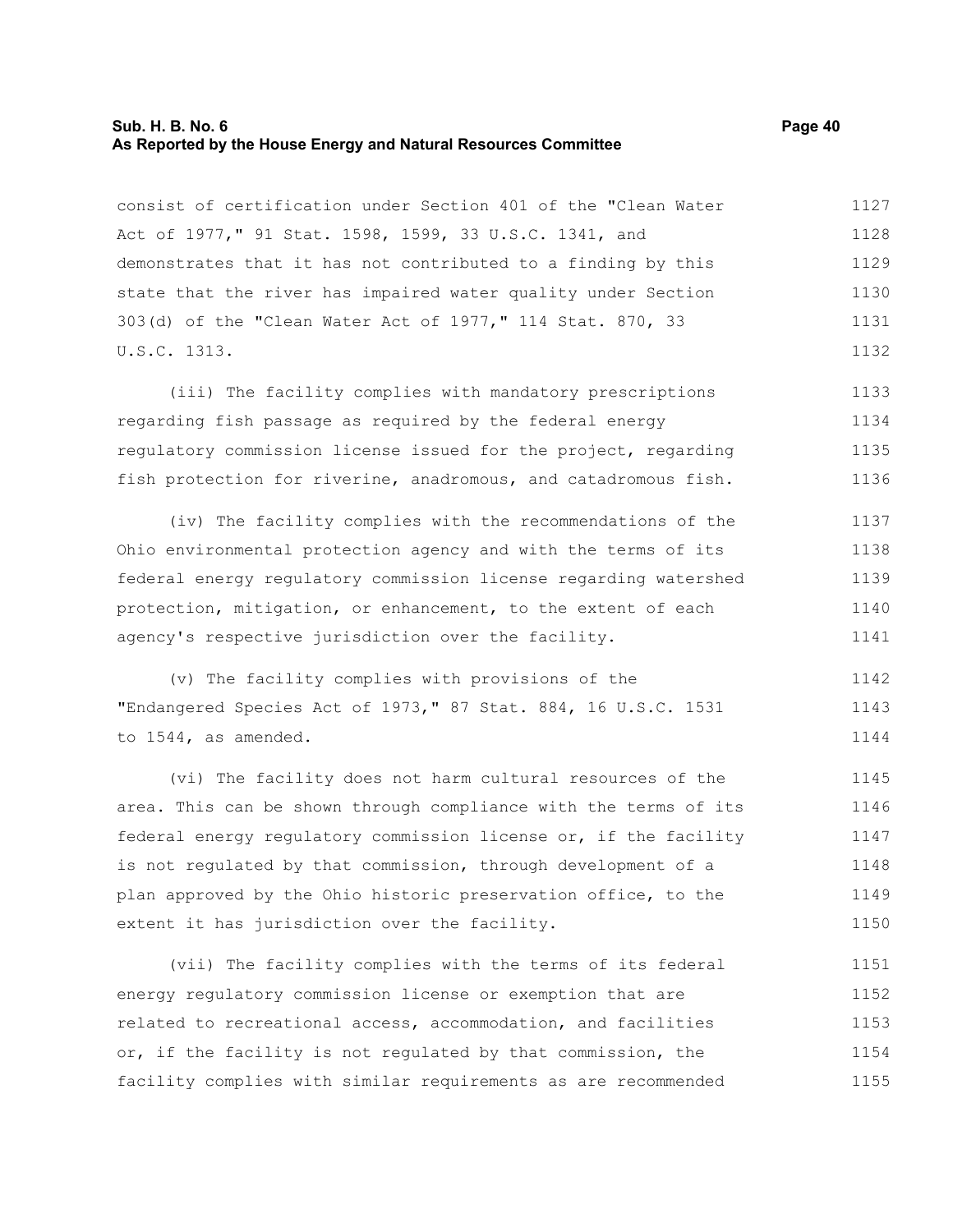| by resource agencies, to the extent they have jurisdiction over  | 1156 |
|------------------------------------------------------------------|------|
| the facility; and the facility provides access to water to the   | 1157 |
| public without fee or charge.                                    | 1158 |
| (viii) The facility is not recommended for removal by any        | 1159 |
| federal agency or agency of any state, to the extent the         | 1160 |
| particular agency has jurisdiction over the facility.            | 1161 |
| (c) The standards in divisions (A) (37) (b) (i) to (viii) of     | 1162 |
| this section do not apply to a small hydroelectric facility      | 1163 |
| under division (A) (37) (a) (iv) of this section.                | 1164 |
| (38) "Waste energy recovery system" means either of the          | 1165 |
| following:                                                       | 1166 |
| (a) A facility that generates electricity through the            | 1167 |
| conversion of energy from either of the following:               | 1168 |
| (i) Exhaust heat from engines or manufacturing,                  | 1169 |
| industrial, commercial, or institutional sites, except for       | 1170 |
| exhaust heat from a facility whose primary purpose is the        | 1171 |
| generation of electricity;                                       | 1172 |
| (ii) Reduction of pressure in gas pipelines before gas is        | 1173 |
| distributed through the pipeline, provided that the conversion   | 1174 |
| of energy to electricity is achieved without using additional    | 1175 |
| fossil fuels.                                                    | 1176 |
| (b) A facility at a state institution of higher education        | 1177 |
| as defined in section 3345.011 of the Revised Code that recovers | 1178 |
| waste heat from electricity-producing engines or combustion      | 1179 |
| turbines and that simultaneously uses the recovered heat to      | 1180 |
| produce steam, provided that the facility was placed into        | 1181 |
| service between January 1, 2002, and December 31, 2004.          | 1182 |
| (39) "Smart grid" means capital improvements to an               | 1183 |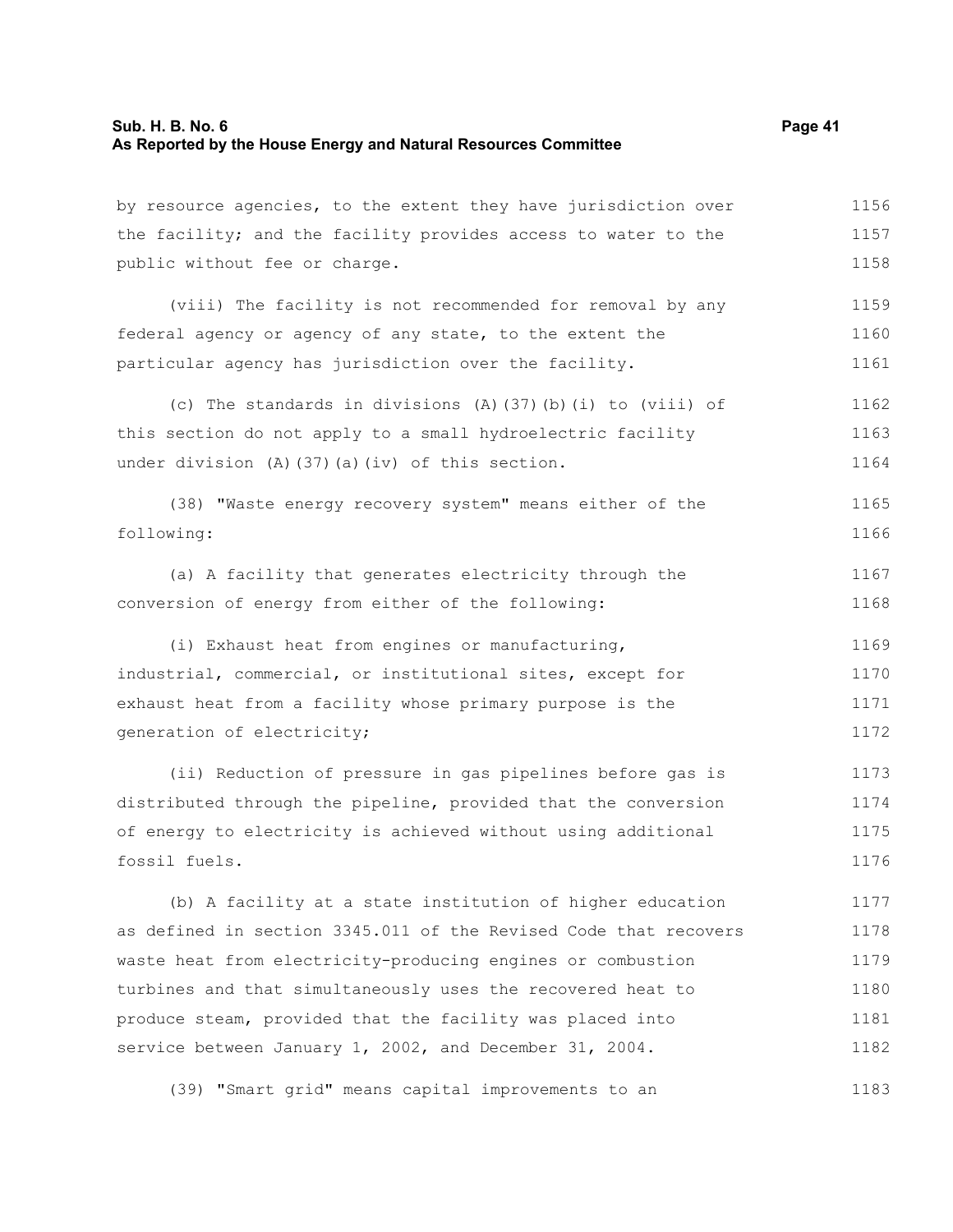## **Sub. H. B. No. 6 Page 42 As Reported by the House Energy and Natural Resources Committee**

electric distribution utility's distribution infrastructure that improve reliability, efficiency, resiliency, or reduce energy demand or use, including, but not limited to, advanced metering and automation of system functions. 1184 1185 1186 1187

(40) "Combined heat and power system" means the coproduction of electricity and useful thermal energy from the same fuel source designed to achieve thermal-efficiency levels of at least sixty per cent, with at least twenty per cent of the system's total useful energy in the form of thermal energy. 1188 1189 1190 1191 1192

(41) "National security generation resource" means all generating facilities owned directly or indirectly by a corporation that was formed prior to 1960 by investor-owned utilities for the original purpose of providing capacity and electricity to the federal government for use in the nation's defense or in furtherance of national interests. The term includes the Ohio valley electric corporation. 1193 1194 1195 1196 1197 1198 1199

(42) "Prudently incurred costs related to a national security generation resource" means, subject to section 4928.148 of the Revised Code, costs, including deferred costs, allocated pursuant to a power agreement approved by the federal energy regulatory commission that relates to a national security generation resource. Such costs shall exclude any return on investment in common equity and, in the event of a premature retirement of a national security generation resource, shall exclude any recovery of remaining debt. Such costs shall include any incremental costs resulting from the bankruptcy of a current or former co-owner of the national security generation resource if not otherwise recovered through a utility rate cost recovery mechanism. 1200 1201 1202 1203 1204 1205 1206 1207 1208 1209 1210 1211 1212

(43) "National security generation resource net impact"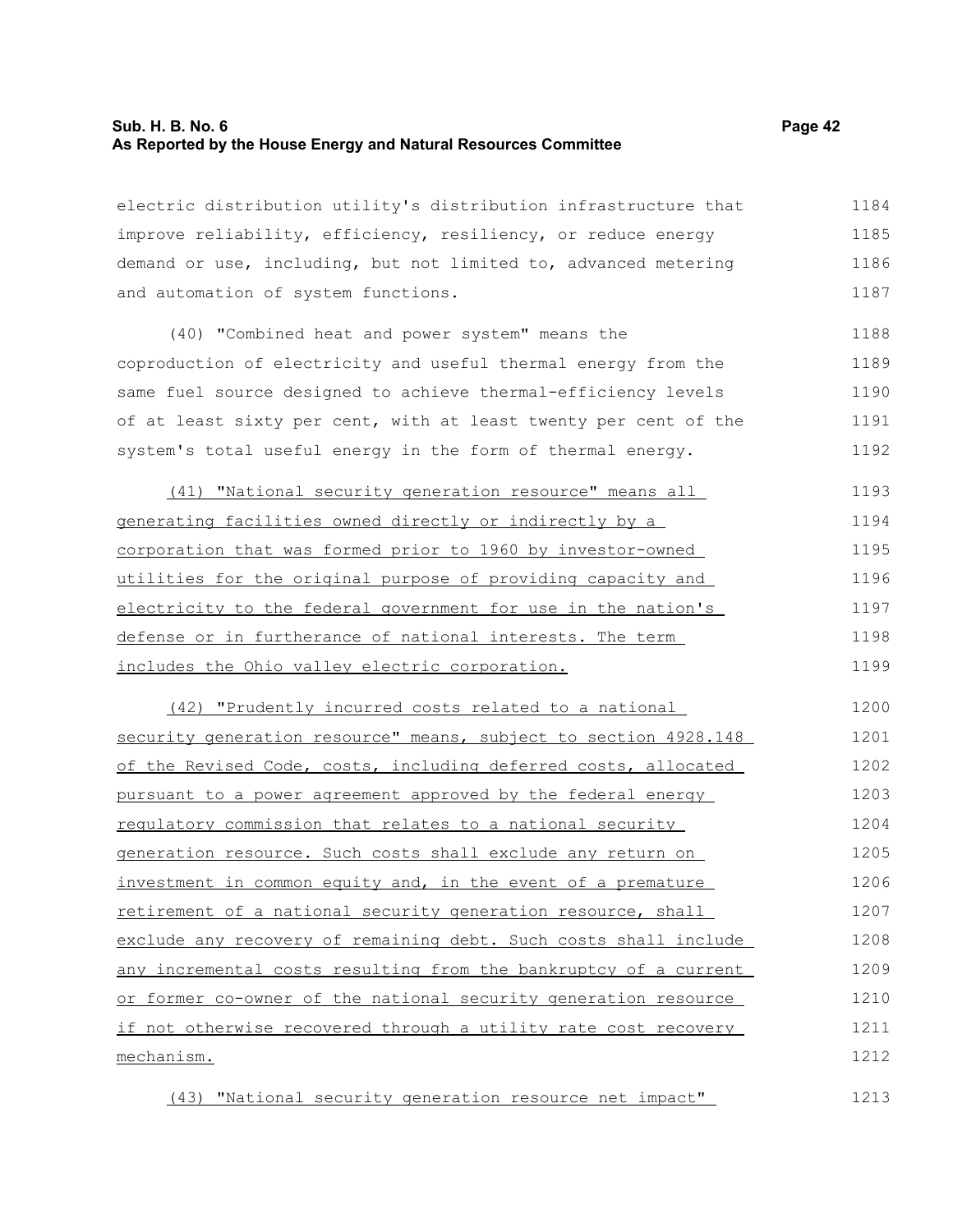#### **Sub. H. B. No. 6 Page 43 As Reported by the House Energy and Natural Resources Committee**

means retail recovery of prudently incurred costs related to a national security generation resource, less any revenues realized from offering the contractual commitment related to a national security generation resource into the wholesale markets, provided that where the net revenues exceed net costs, those excess revenues shall be credited to customers. (B) For the purposes of this chapter, a retail electric service component shall be deemed a competitive retail electric service if the service component is competitive pursuant to a declaration by a provision of the Revised Code or pursuant to an order of the public utilities commission authorized under division (A) of section 4928.04 of the Revised Code. Otherwise, the service component shall be deemed a noncompetitive retail electric service. 1214 1215 1216 1217 1218 1219 1220 1221 1222 1223 1224 1225 1226 1227

**Sec. 4928.02.** It is the policy of this state to do the following throughout this state:

(A) Ensure the availability to consumers of adequate, reliable, safe, efficient, nondiscriminatory, and reasonably priced retail electric service; 1230 1231 1232

(B) Ensure the availability of unbundled and comparable retail electric service that provides consumers with the supplier, price, terms, conditions, and quality options they elect to meet their respective needs; 1233 1234 1235 1236

(C) Ensure diversity of electricity supplies and suppliers, by giving consumers effective choices over the selection of those supplies and suppliers and by encouraging the development of distributed and small generation facilities; 1237 1238 1239 1240

(D) Encourage innovation and market access for costeffective supply- and demand-side retail electric service 1241 1242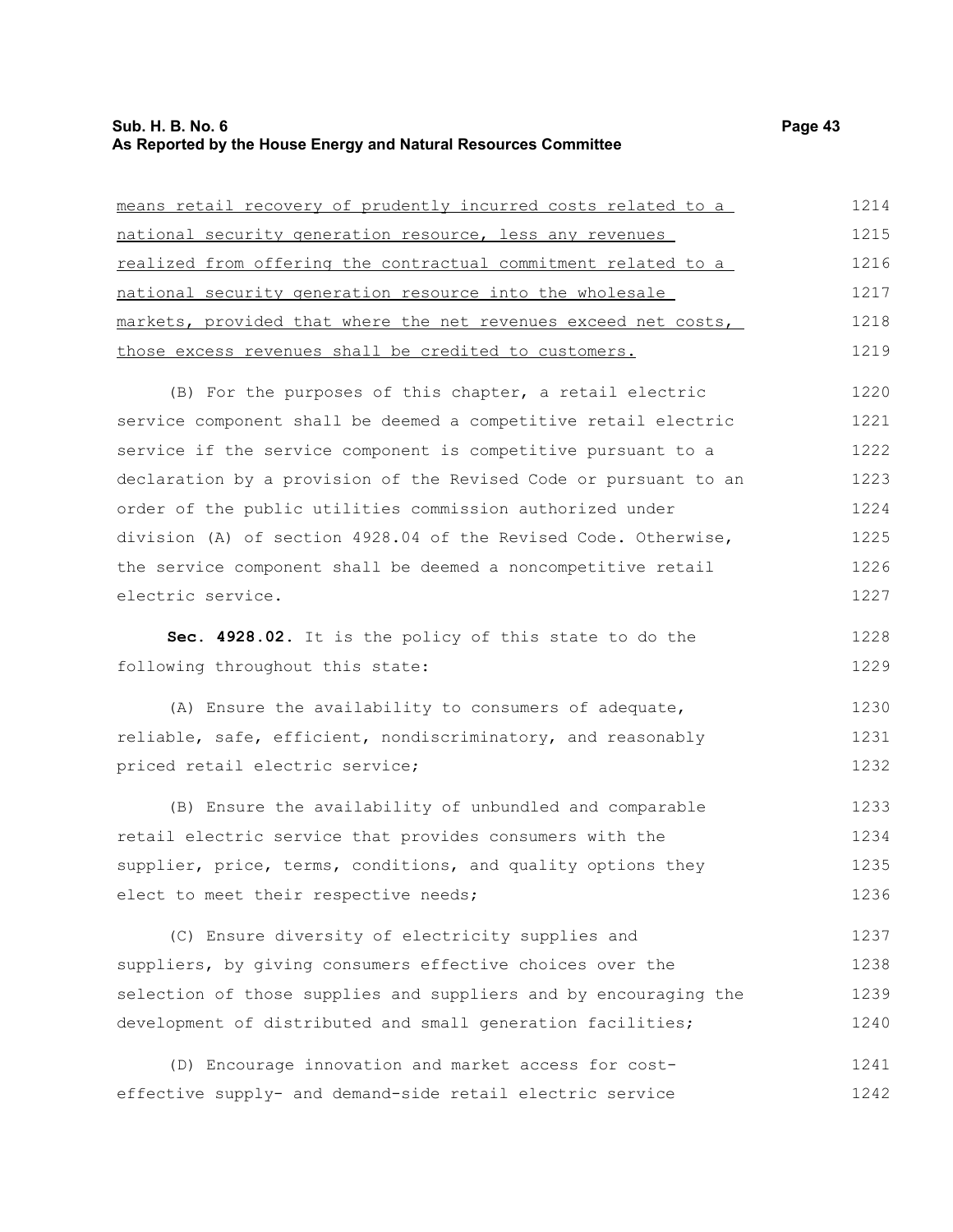## **Sub. H. B. No. 6 Page 44 As Reported by the House Energy and Natural Resources Committee**

1271

| including, but not limited to, demand-side management, time-     | 1243 |
|------------------------------------------------------------------|------|
| differentiated pricing, waste energy recovery systems, smart     | 1244 |
| grid programs, and implementation of advanced metering           | 1245 |
| infrastructure;                                                  | 1246 |
| (E) Encourage cost-effective and efficient access to             | 1247 |
| information regarding the operation of the transmission and      | 1248 |
| distribution systems of electric utilities in order to promote   | 1249 |
| both effective customer choice of retail electric service and    | 1250 |
| the development of performance standards and targets for service | 1251 |
| quality for all consumers, including annual achievement reports  | 1252 |
| written in plain language;                                       | 1253 |
| (F) Ensure that an electric utility's transmission and           | 1254 |
| distribution systems are available to a customer-generator or    | 1255 |
| owner of distributed generation, so that the customer-generator  | 1256 |
| or owner can market and deliver the electricity it produces;     | 1257 |
| (G) Recognize the continuing emergence of competitive            | 1258 |
| electricity markets through the development and implementation   | 1259 |
| of flexible regulatory treatment;                                | 1260 |
| (H) Ensure effective competition in the provision of             | 1261 |
| retail electric service by avoiding anticompetitive subsidies    | 1262 |
| flowing from a noncompetitive retail electric service to a       | 1263 |
| competitive retail electric service or to a product or service   | 1264 |

other than retail electric service, and vice versa, including by prohibiting the recovery of any generation-related costs through distribution or transmission rates; 1265 1266 1267

(I) Ensure retail electric service consumers protection against unreasonable sales practices, market deficiencies, and market power; 1268 1269 1270

(J) Provide coherent, transparent means of giving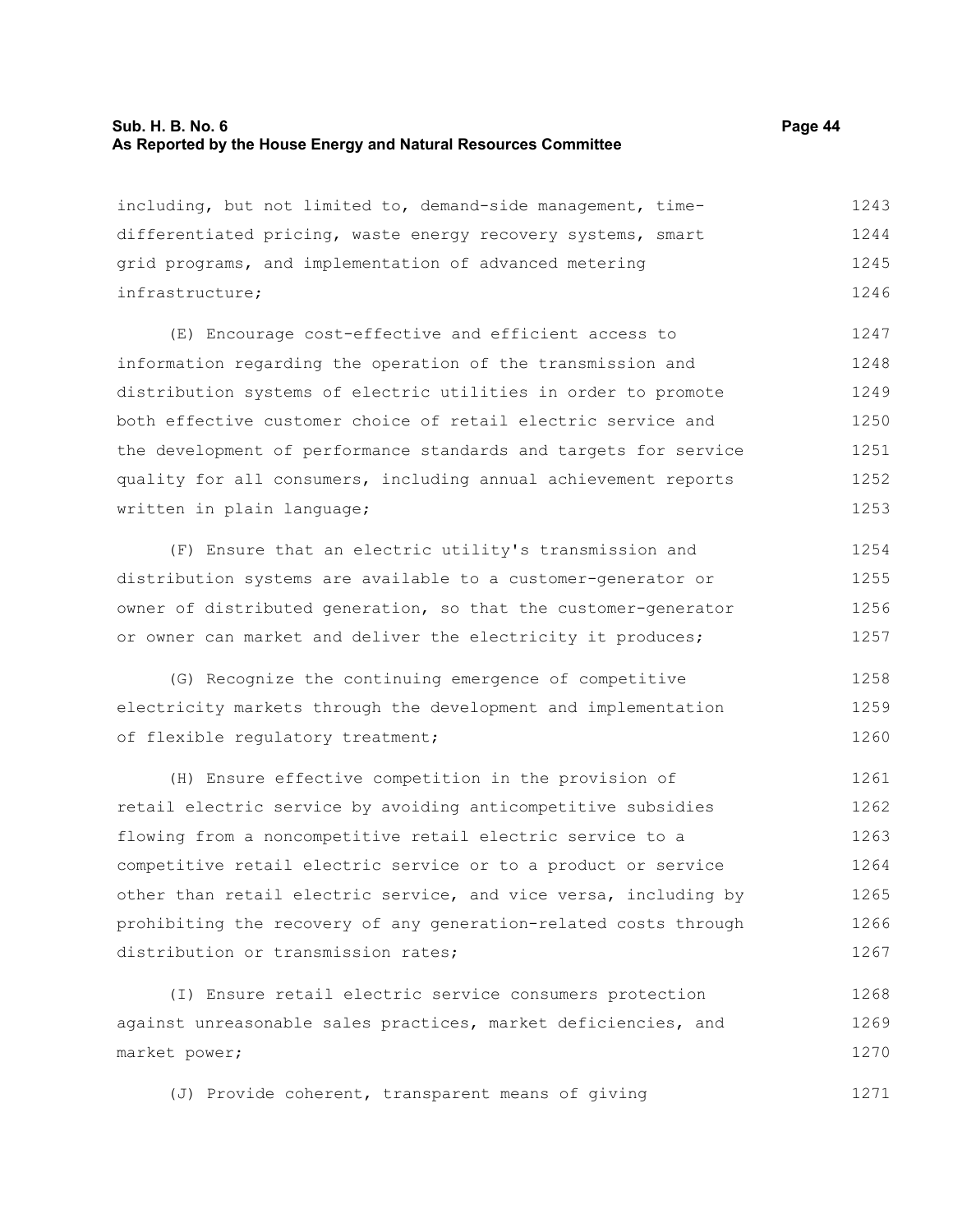| appropriate incentives to technologies that can adapt               | 1272 |
|---------------------------------------------------------------------|------|
| successfully to potential environmental mandates;                   | 1273 |
| (K) Encourage implementation of distributed generation              | 1274 |
| across customer classes through regular review and updating of      | 1275 |
| administrative rules governing critical issues such as, but not     | 1276 |
| limited to, interconnection standards, standby charges, and net     | 1277 |
| metering;                                                           | 1278 |
| (L) Protect at-risk populations, including, but not                 | 1279 |
| limited to, when considering the implementation of any new          | 1280 |
| advanced energy or renewable energy resource;                       | 1281 |
| (M) Encourage the education of small business owners in             | 1282 |
| this state regarding the use of, and encourage the use of,          | 1283 |
| energy efficiency programs and alternative energy resources in      | 1284 |
| their businesses;                                                   | 1285 |
| (N) Facilitate the state's effectiveness in the global              | 1286 |
| economy <sub>i</sub>                                                | 1287 |
| (0) Provide clarity in cost recovery for Ohio-based                 | 1288 |
| electric distribution utilities in conjunction with national        | 1289 |
| security generation resources and support electric distribution     | 1290 |
| utility and affiliate divestiture of ownership interests in any     | 1291 |
| national security generation resource if divestiture efforts        | 1292 |
| result in no adverse consequences to the utility.                   | 1293 |
| In carrying out this policy, the commission shall consider          | 1294 |
| rules as they apply to the costs of electric distribution           | 1295 |
| infrastructure, including, but not limited to, line extensions,     | 1296 |
| for the purpose of development in this state.                       | 1297 |
| Sec. 4928.147. (A) Upon the expiration of any mechanism             | 1298 |
| <u>authorized by the public utilities commission to recover an </u> | 1299 |
| <u>electric distribution utility's national security generation</u> | 1300 |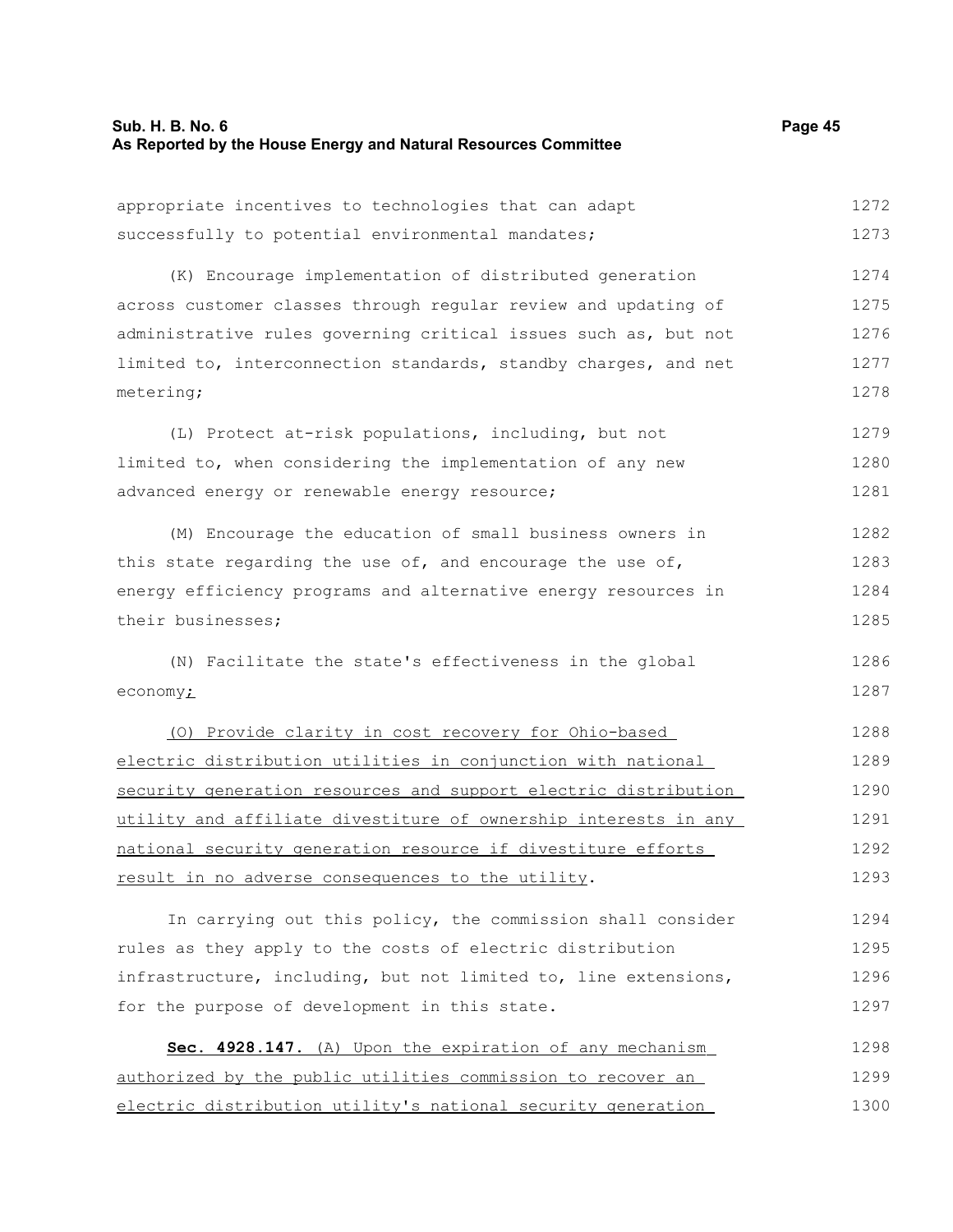| resource net impact, an electric distribution utility may        | 1301 |
|------------------------------------------------------------------|------|
| recover, subject to an audit, reconciliation, and prudence       | 1302 |
| review under section 4928.148 of the Revised Code, the national  | 1303 |
| security generation resource net impact that remains unrecovered | 1304 |
| at the time of expiration.                                       | 1305 |
| (B) An electric distribution utility, including all              | 1306 |
| electric distribution utilities in the same holding company,     | 1307 |
| shall bid all output from the national security generation       | 1308 |
| resource into the wholesale market and shall not use the output  | 1309 |
| in supplying its standard service offer provided under section   | 1310 |
| 4928.142 or 4928.143 of the Revised Code.                        | 1311 |
| Sec. 4928.148. (A) In establishing a nonbypassable rate          | 1312 |
| mechanism for recovery of a national security generation         | 1313 |
| resource net impact under section 4928.147 of the Revised Code,  | 1314 |
| the public utilities commission shall do all of the following:   | 1315 |
| (1) Determine, every three years, the prudence and               | 1316 |
| reasonableness of the electric distribution utility's actions    | 1317 |
| related to the national security generation resource, including  | 1318 |
| its decisions related to offering the contractual commitment     | 1319 |
| into the wholesale markets, and exclude from recovery those      | 1320 |
| costs that it determines imprudent and unreasonable.             | 1321 |
| (2) Determine the proper rate design for recovering or           | 1322 |
| remitting the national security generation resource net impact,  | 1323 |
| provided, however, that the monthly charge or credit recovering  | 1324 |
| that impact, including any deferrals or credits, shall not       | 1325 |
| exceed two dollars and fifty cents per customer per month for    | 1326 |
| residential customers. For all other customer classes, the       | 1327 |
| commission shall establish comparable monthly caps for each at   | 1328 |
| or below two thousand five hundred dollars per customer per      | 1329 |
| month. Insofar as the national security generation resource net  | 1330 |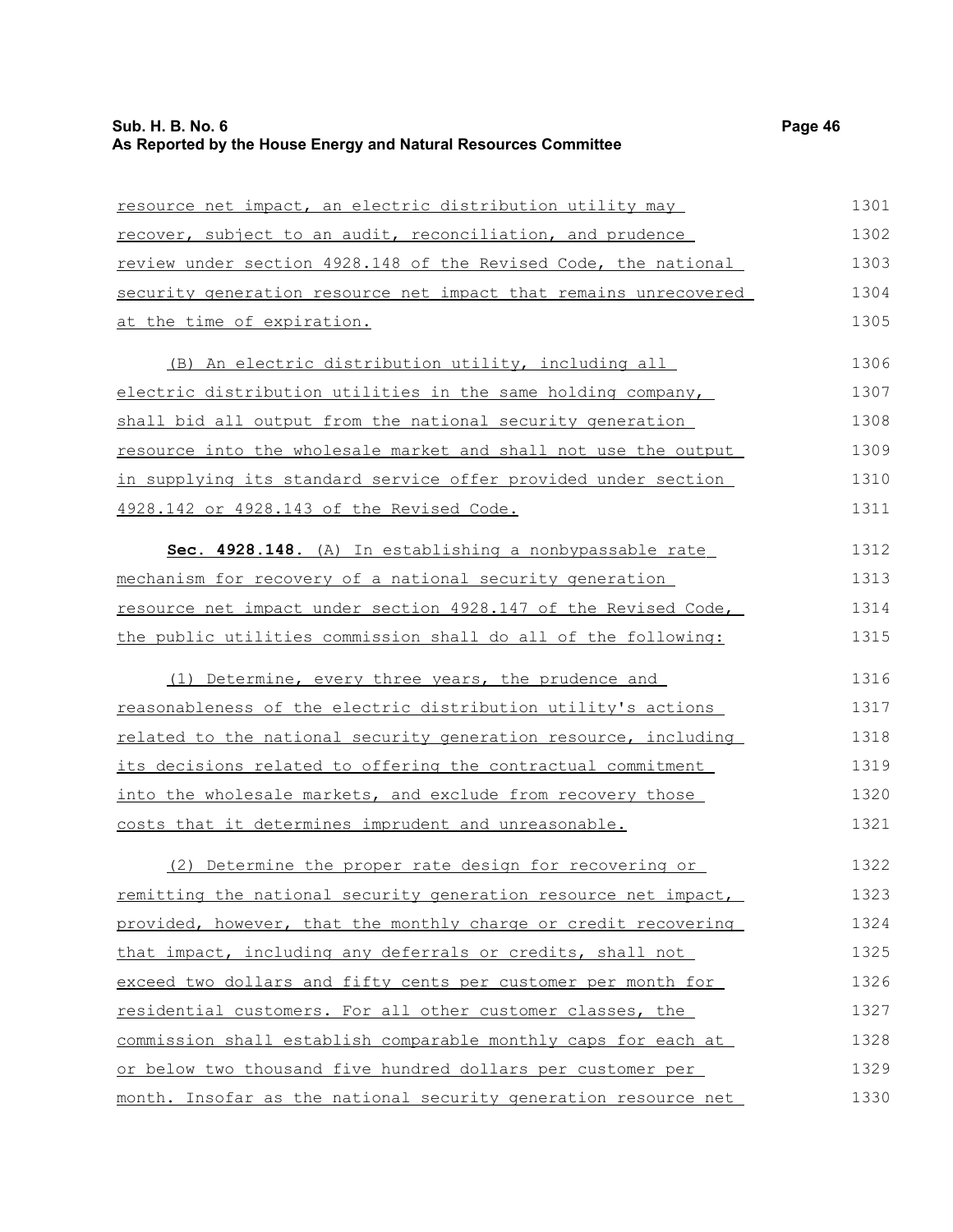impact exceeds these monthly limits, the electric distribution utility shall defer the remaining net impact as a regulatory asset or liability that shall be recovered as determined by the commission subject to the monthly rate caps set forth in this division. (3) Provide for discontinuation, subject to final reconciliation, of the nonbypassable rate mechanism on December 31, 2030, unless the mechanism is extended by the general assembly under division (B) of this section. (B) The commission shall conduct an inquiry in 2029 to determine whether it is in the public interest to continue recovery of a national security generation resource net impact after 2030, and report its findings to the general assembly. **Sec. 4928.46.** (A) In the event that the federal energy regulatory commission authorizes a program by which this state may take action to satisfy any portion of the capacity resource obligation associated with the organized wholesale market that functions to meet the capacity, energy services, and ancillary services needs of consumers in this state, the public utilities commission shall promptly review the program and submit a report of its findings to the general assembly. (B) The report shall include any recommendations for both of the following: (1) Legislation that may be necessary to permit this state to beneficially participate in any such program; (2) How to maintain participation by end-use customers in this state in the demand response program offered by PJM Interconnection, L.L.C., or its successor organization, including how the state may consider structuring procurement for 1331 1332 1333 1334 1335 1336 1337 1338 1339 1340 1341 1342 1343 1344 1345 1346 1347 1348 1349 1350 1351 1352 1353 1354 1355 1356 1357 1358 1359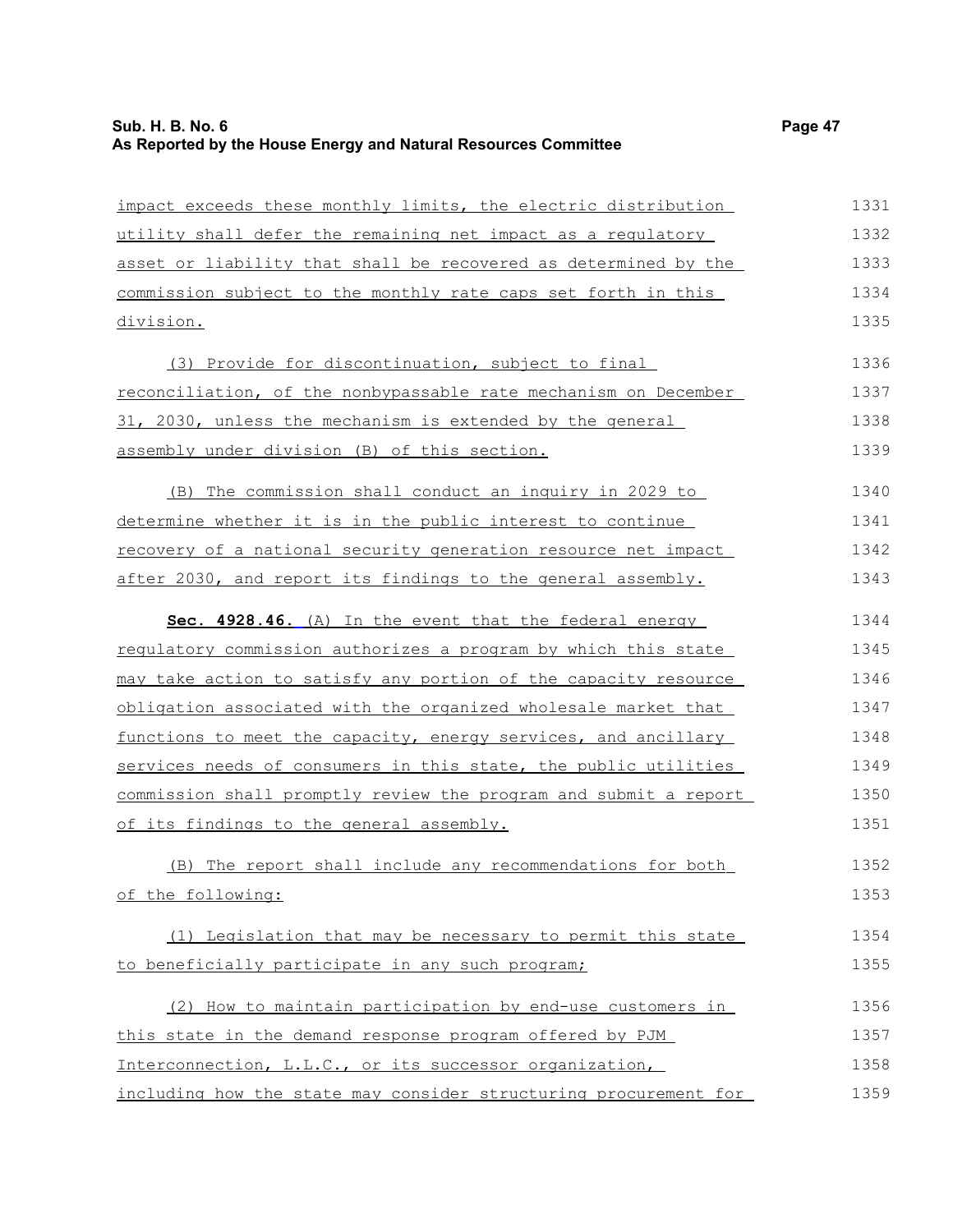| demand response that would allow demand response to satisfy a    | 1360 |
|------------------------------------------------------------------|------|
| portion of the state's capacity resource obligation.             | 1361 |
| (C) The report shall incorporate the policy of                   | 1362 |
| facilitating the state's effectiveness in the global economy by  | 1363 |
| minimizing any adverse impact on trade-exposed industrial        | 1364 |
| manufacturers.                                                   | 1365 |
| Sec. 4928.47. (A) As used in this section, "clean air            | 1366 |
| resource" means any of the following:                            | 1367 |
| (1) A clean air resource as defined in section 3706.40 of        | 1368 |
| the Revised Code;                                                | 1369 |
| (2) A customer-sited renewable energy resource;                  | 1370 |
| (3) A renewable energy resource that is a self-generator.        | 1371 |
| (B) (1) Through its general supervision, ratemaking, cost        | 1372 |
| assignment, allocation, rate schedule approval, and rulemaking   | 1373 |
| authority, as well as its authority under section 4905.31 of the | 1374 |
| Revised Code, the public utilities commission shall facilitate   | 1375 |
| and encourage the establishment of retail purchased power        | 1376 |
| agreements having a term of three years or more through which    | 1377 |
| mercantile customers of an electric distribution utility commit  | 1378 |
| to satisfy a material portion of their electricity requirements  | 1379 |
| from the output of a clean air resource.                         | 1380 |
| (2) The commission's application and administration of           | 1381 |
| this section shall be the same for all clean air resources       | 1382 |
| regardless of whether the resource is certified or eligible for  | 1383 |
| certification under the Ohio clean air program created under     | 1384 |
| section 3706.42 of the Revised Code.                             | 1385 |
| (3) In addition to any other benefits that may be                | 1386 |
| available as a result of the commission's application of its     | 1387 |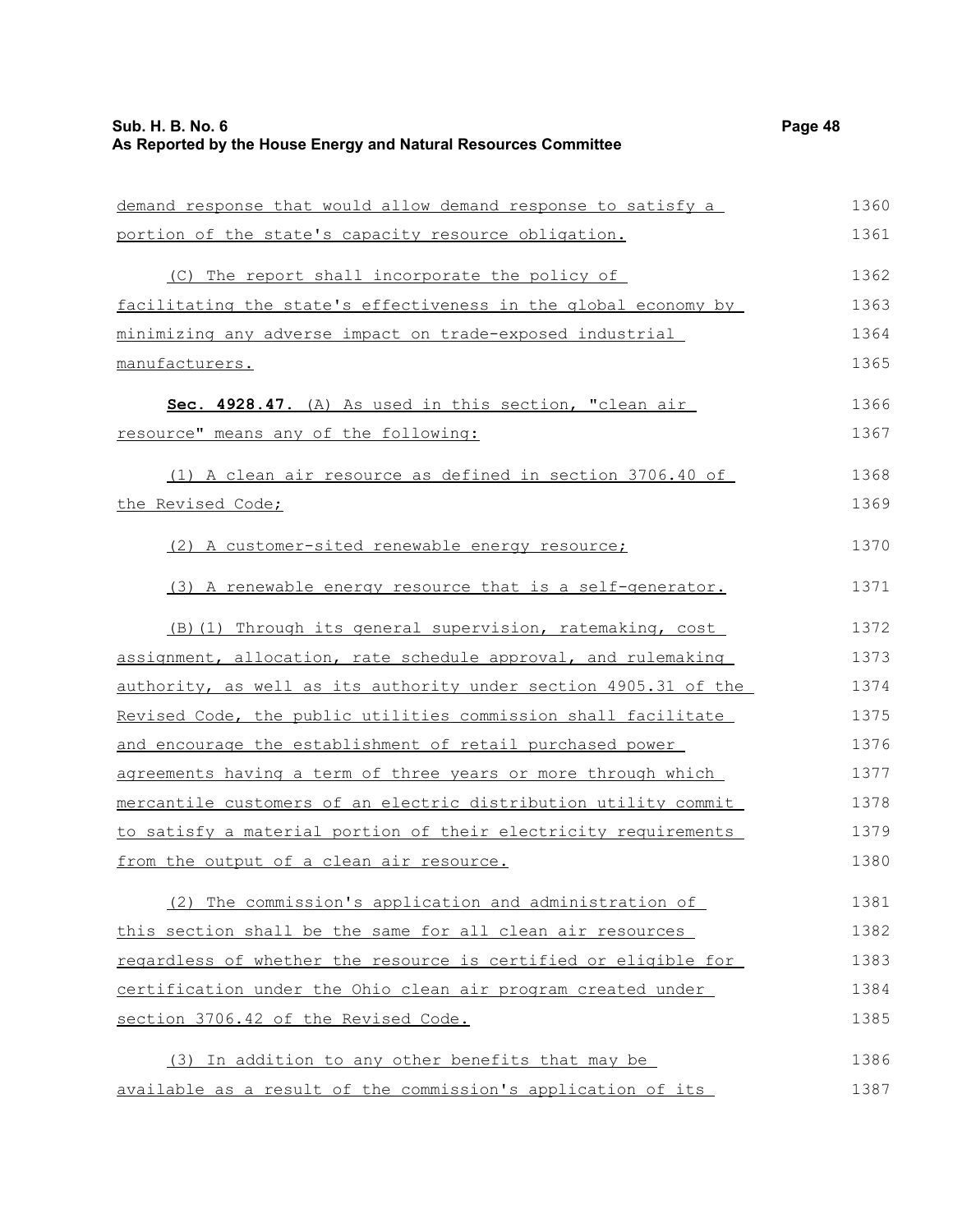# **Sub. H. B. No. 6 Page 49 As Reported by the House Energy and Natural Resources Committee**

| authority under this section, on the effective date of a retail  | 1388 |
|------------------------------------------------------------------|------|
| purchased power agreement, the commission may exempt such        | 1389 |
| purchasing mercantile customer from the Ohio clean air program   | 1390 |
| per-account monthly charge established in section 3706.47 of the | 1391 |
| <u>Revised Code.</u>                                             | 1392 |
| (C)(1) Not later than ninety days after the effective date       | 1393 |
| of this section, the commission shall promulgate rules as        | 1394 |
| necessary to begin the implementation of this section.           | 1395 |
| (2) Not later than two hundred seventy-five days after the       | 1396 |
| effective date of this section, the commission shall promulgate  | 1397 |
| rules for further implementation and administration of this      | 1398 |
| section.                                                         | 1399 |
| Sec. 4928.471. (A) Except as provided in division (E) of         | 1400 |
| this section, not earlier than thirty days after the effective   | 1401 |
| date of this section, an electric distribution utility may file  | 1402 |
| an application to implement a decoupling mechanism for the 2019  | 1403 |
| calendar year and each calendar year thereafter. For an electric | 1404 |
| distribution utility that applies for a decoupling mechanism     | 1405 |
| under this section, the base distribution rates for residential  | 1406 |
| and commercial customers shall be decoupled to the base          | 1407 |
| distribution revenue and revenue resulting from implementation   | 1408 |
| of section 4928.66 of the Revised Code, excluding program costs  | 1409 |
| and shared savings, and recovered pursuant to an approved        | 1410 |
| electric security plan under section 4928.143 of the Revised     | 1411 |
| Code, as of the twelve-month period ending on December 31, 2018. | 1412 |
| An application under this division shall not be considered an    | 1413 |
| application under section 4909.18 of the Revised Code.           | 1414 |
| (B) The commission shall issue an order approving an             | 1415 |
| application for a decoupling mechanism filed under division (A)  | 1416 |
| of this section not later than sixty days after the application  | 1417 |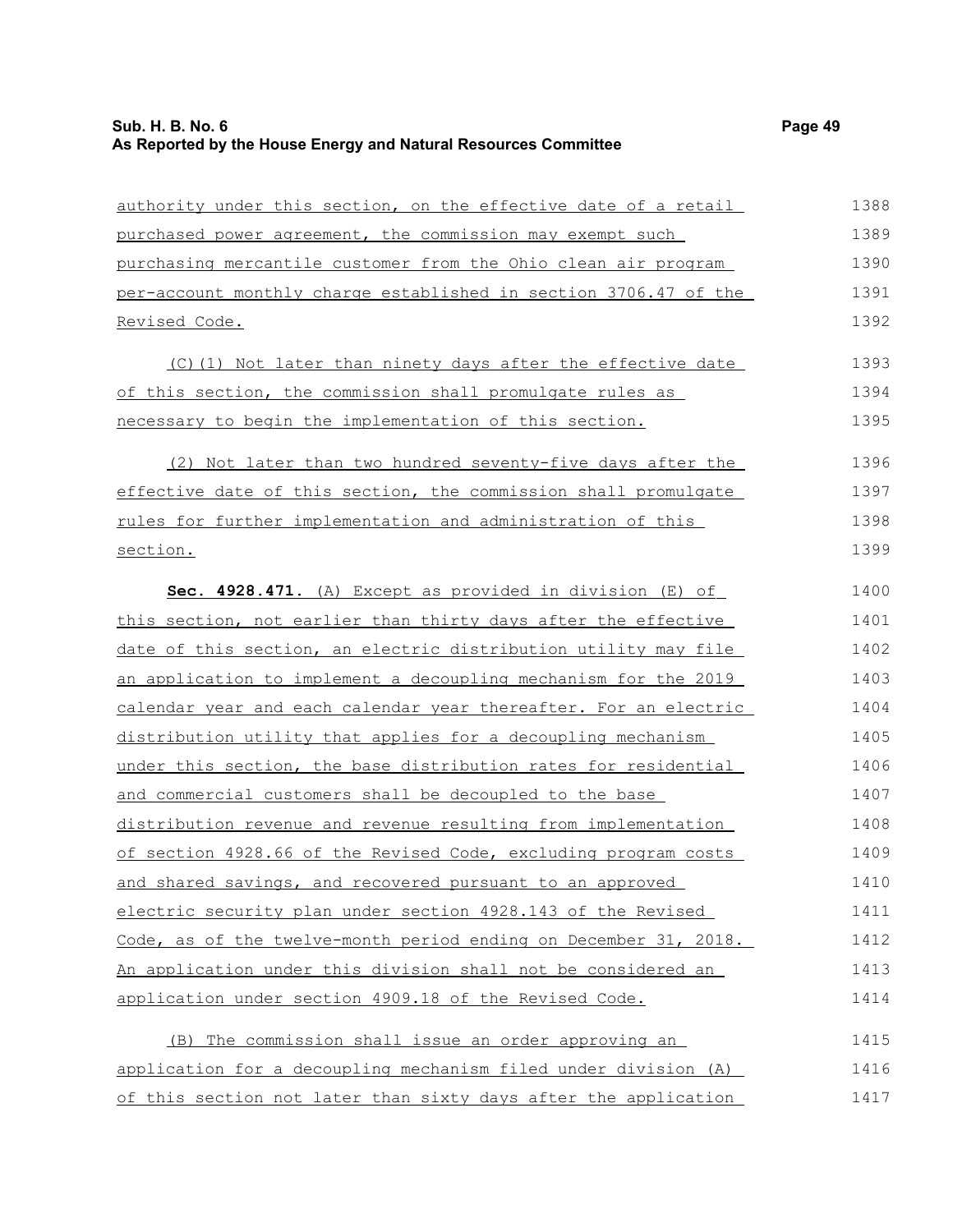## **Sub. H. B. No. 6 Page 50 As Reported by the House Energy and Natural Resources Committee**

| unreasonable, the commission shall verify that the rate schedule | 1419 |
|------------------------------------------------------------------|------|
| or schedules are designed to recover the electric distribution   | 1420 |
| utility's 2018 annual revenues as described in division (A) of   | 1421 |
| this section and that the decoupling rate design is aligned with | 1422 |
| the rate design of the electric distribution utility's existing  | 1423 |
| base distribution rates. The decoupling mechanism shall recover  | 1424 |
| an amount equal to the base distribution revenue and revenue     | 1425 |
| resulting from implementation of section 4928.66 of the Revised  | 1426 |
| Code, excluding program costs and shared savings, and recovered  | 1427 |
| pursuant to an approved electric security plan under section     | 1428 |
| 4928.143 of the Revised Code, as of the twelve-month period      | 1429 |
| ending on December 31, 2018. The decoupling mechanism shall be   | 1430 |
| adjusted annually thereafter to reconcile any over recovery or   | 1431 |
| under recovery from the prior year and to enable an electric     | 1432 |
| distribution utility to recover the same level of revenues       | 1433 |
| described in division (A) of this section in each year.          | 1434 |
|                                                                  |      |

(C) The commission's approval of a decoupling mechanism under this section shall not affect any other rates, riders, charges, schedules, classifications, or services previously approved by the commission. The decoupling mechanism shall remain in effect until the next time that the electric distribution utility applies for and the commission approves base distribution rates for the utility under section 4909.18 of the Revised Code. 1435 1436 1437 1438 1439 1440 1441 1442

(D) If the commission determines that approving a decoupling mechanism will result in a double recovery by the electric distribution utility, the commission shall not approve the application unless the utility cures the double recovery. 1443 1444 1445 1446

 (E) Divisions (A), (B), and (C) of this section shall not 1447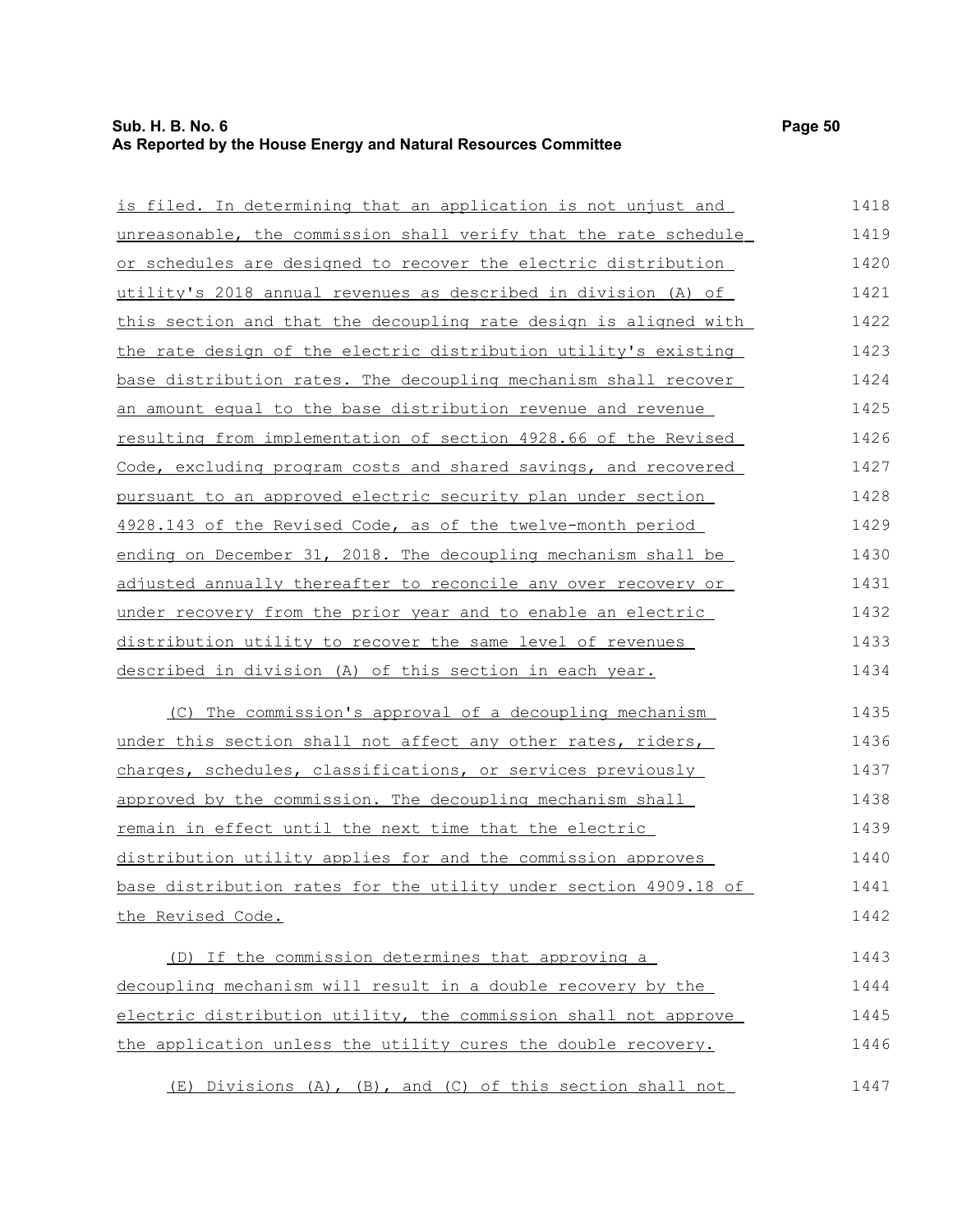# **Sub. H. B. No. 6 Page 51 As Reported by the House Energy and Natural Resources Committee**

| apply to an electric distribution utility that has base          | 1448 |
|------------------------------------------------------------------|------|
| distribution rates that became effective between December 31,    | 1449 |
| 2018, and the effective date of this section pursuant to an      | 1450 |
| application for an increase in base distribution rates filed     | 1451 |
| under section 4909.18 of the Revised Code.                       | 1452 |
| Sec. 4928.647. Subject to approval by the public utilities       | 1453 |
| commission and regardless of any limitations set forth in any    | 1454 |
| other section of Chapter 4928. of the Revised Code, an electric  | 1455 |
| distribution utility may offer a customer the opportunity to     | 1456 |
| purchase renewable energy services on a nondiscriminatory basis, | 1457 |
| by doing either of the following:                                | 1458 |
| (A) (1) An electric distribution utility may seek approval       | 1459 |
| from the commission to establish a schedule or schedules         | 1460 |
| applicable to residential, commercial, industrial, or other      | 1461 |
| customers and provide a customer the opportunity to purchase     | 1462 |
| renewable energy credits for any purpose the customer elects.    | 1463 |
| (2) The commission shall not approve any schedule unless         | 1464 |
| it determines both of the following:                             | 1465 |
| (a) The proposed schedule or schedules do not create an          | 1466 |
| undue burden or unreasonable preference or disadvantage to       | 1467 |
| nonparticipating customers.                                      | 1468 |
| (b) The electric distribution utility seeking approval           | 1469 |
| commits to comply with any conditions the commission may impose  | 1470 |
| to ensure that the electric distribution utility and any         | 1471 |
| participating customers are solely responsible for the risks,    | 1472 |
| costs, and benefits of any schedule or schedules.                | 1473 |
| (B) (1) Consistent with section 4905.31 of the Revised           | 1474 |
| Code, an electric distribution utility, a customer, or a group   | 1475 |
| of customers may seek approval of a nondiscriminatory schedule   | 1476 |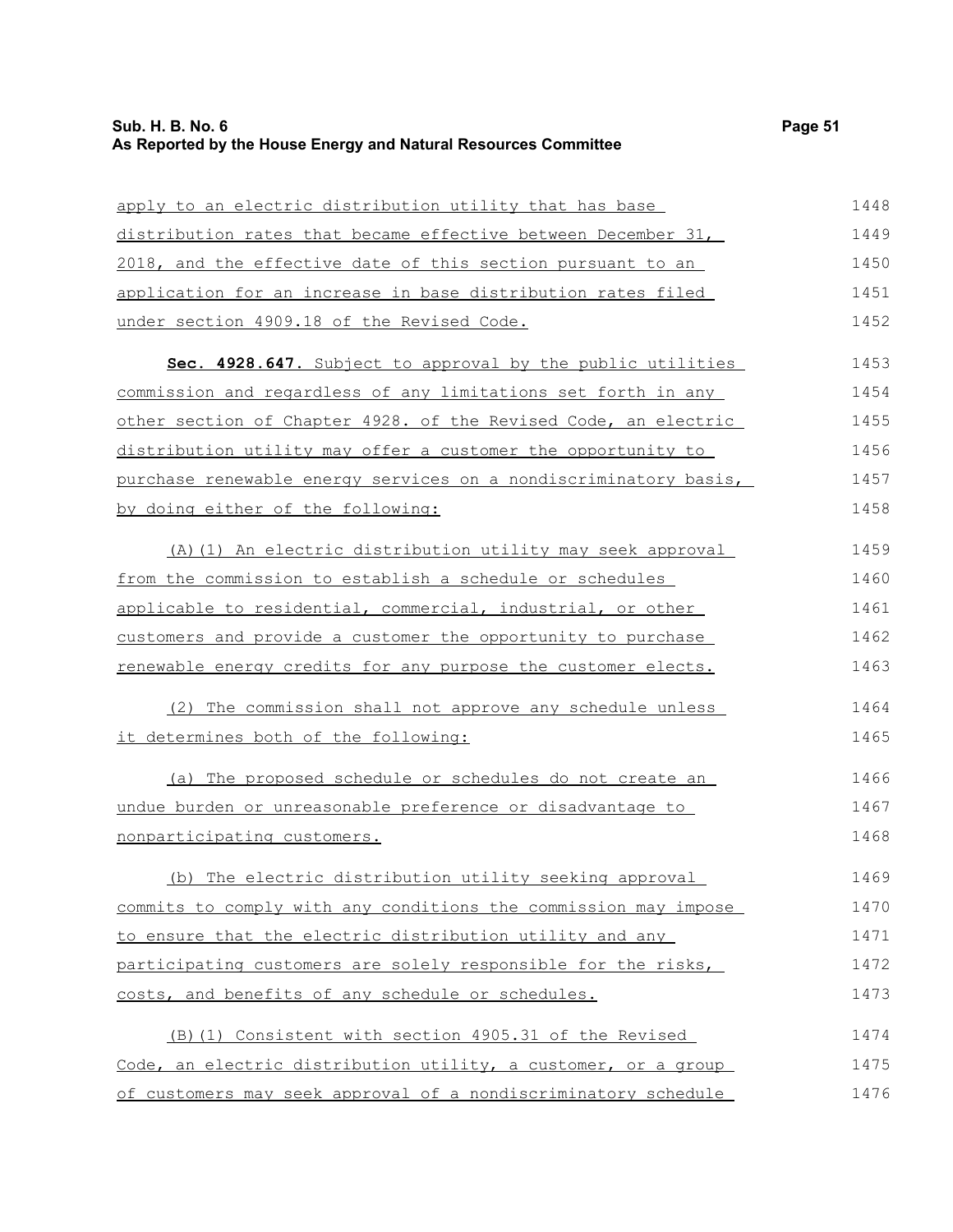# **Sub. H. B. No. 6 Page 52 As Reported by the House Energy and Natural Resources Committee**

| or reasonable arrangement involving the production and supply of | 1477 |
|------------------------------------------------------------------|------|
| renewable energy, including long-term renewable energy purchase  | 1478 |
| agreements through which an electric distribution utility may    | 1479 |
| construct, lease, finance, or operate renewable energy resources | 1480 |
| dedicated to that customer or customers.                         | 1481 |
| (2) The commission shall not approve any schedule or             | 1482 |
| arrangement unless it determines both of the following:          | 1483 |
| (a) The proposed schedule or arrangement does not create         | 1484 |
| an undue burden or unreasonable preference or disadvantage to    | 1485 |
| nonparticipating customers.                                      | 1486 |
| (b) The electric distribution utility seeking approval           | 1487 |
| commits to comply with any conditions the commission may impose  | 1488 |
| to ensure that the electric distribution utility and any         | 1489 |
| participating customers are solely responsible for the risks,    | 1490 |
| costs, and benefits of any schedule or reasonable arrangement.   | 1491 |
| Sec. 4928.66. (A) (1) (a) Beginning in 2009, an electric         | 1492 |
| distribution utility shall implement energy efficiency programs  | 1493 |
| that achieve energy savings equivalent to at least three-tenths  | 1494 |
| of one per cent of the total, annual average, and normalized     | 1495 |
| kilowatt-hour sales of the electric distribution utility during  | 1496 |
| the preceding three calendar years to customers in this state.   | 1497 |
| An energy efficiency program may include a combined heat and     | 1498 |
| power system placed into service or retrofitted on or after the  | 1499 |
| effective date of the amendment of this section by S.B. 315 of   | 1500 |
| the 129th general assembly, September 10, 2012, or a waste       | 1501 |
| energy recovery system placed into service or retrofitted on or  | 1502 |
| after September 10, 2012, except that a waste energy recovery    | 1503 |
| system described in division (A) (38) (b) of section 4928.01 of  | 1504 |
| the Revised Code may be included only if it was placed into      | 1505 |
| service between January 1, 2002, and December 31, 2004. For a    | 1506 |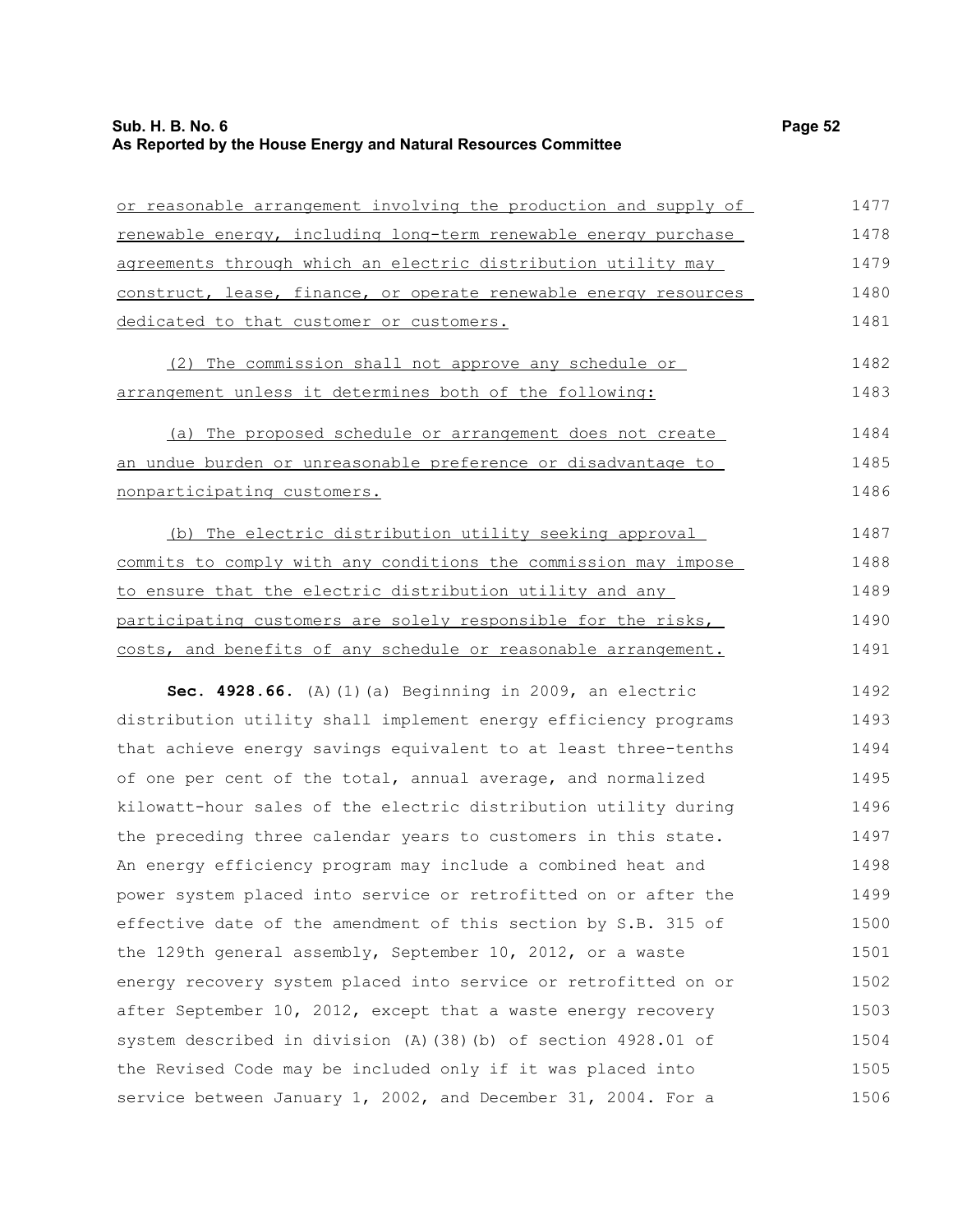## **Sub. H. B. No. 6 Page 53 As Reported by the House Energy and Natural Resources Committee**

waste energy recovery or combined heat and power system, the savings shall be as estimated by the public utilities commission. The savings requirement, using such a three-year average, shall increase to an additional five-tenths of one per cent in 2010, seven-tenths of one per cent in 2011, eight-tenths of one per cent in 2012, nine-tenths of one per cent in 2013, and one per cent in 2014. In 2015 and 2016, an electric distribution utility shall achieve energy savings equal to the result of subtracting the cumulative energy savings achieved since 2009 from the product of multiplying the baseline for energy savings, described in division (A)(2)(a) of this section, by four and two-tenths of one per cent. If the result is zero or less for the year for which the calculation is being made, the utility shall not be required to achieve additional energy savings for that year, but may achieve additional energy savings for that year. Thereafter, the The annual savings requirements shall be, for years 2017, 2018, 2019, and 2020, an additional one per cent of the baseline, and two per cent each yearthereafter, achieving cumulative energy savings in excess of twenty-two per cent by the end of 2027. For purposes of a waste energy recovery or combined heat and power system, an electric distribution utility shall not apply more than the total annual 1507 1508 1509 1510 1511 1512 1513 1514 1515 1516 1517 1518 1519 1520 1521 1522 1523 1524 1525 1526 1527 1528

percentage of the electric distribution utility's industrialcustomer load, relative to the electric distribution utility's total load, to the annual energy savings requirement. 1530 1531

(b) Beginning in 2009, an electric distribution utility shall implement peak demand reduction programs designed to achieve a one per cent reduction in peak demand in 2009 and an additional seventy-five hundredths of one per cent reduction each year through 2014. In 2015 and 2016, an electric distribution utility shall achieve a reduction in peak demand 1532 1533 1534 1535 1536 1537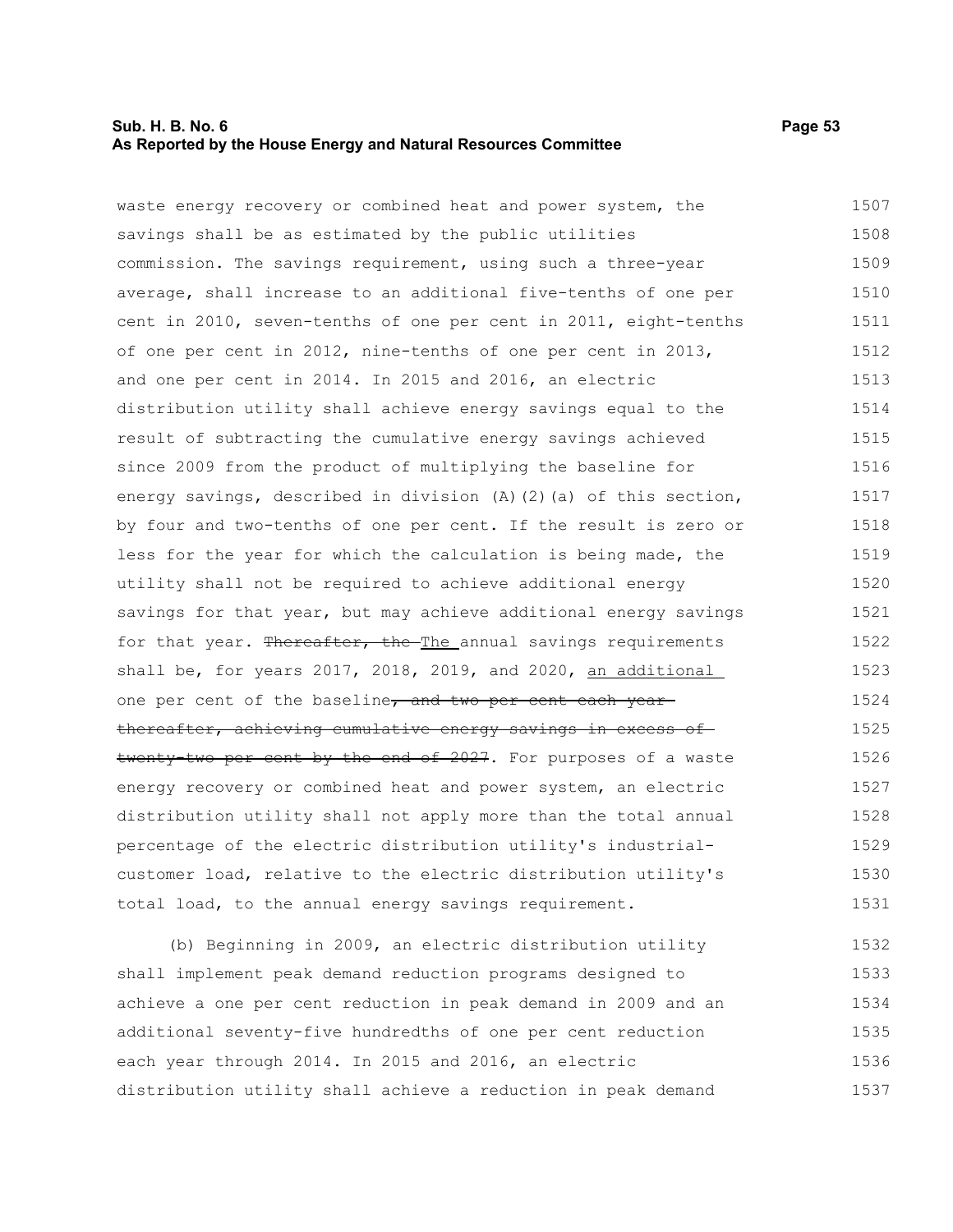### **Sub. H. B. No. 6 Page 54 As Reported by the House Energy and Natural Resources Committee**

equal to the result of subtracting the cumulative peak demand reductions achieved since 2009 from the product of multiplying the baseline for peak demand reduction, described in division (A)(2)(a) of this section, by four and seventy-five hundredths of one per cent. If the result is zero or less for the year for which the calculation is being made, the utility shall not be required to achieve an additional reduction in peak demand for that year, but may achieve an additional reduction in peak demand for that year. In 2017 and each year thereafter through 2020, the utility shall achieve an additional seventy-five hundredths of one per cent reduction in peak demand. 1538 1539 1540 1541 1542 1543 1544 1545 1546 1547 1548

(2) For the purposes of divisions (A)(1)(a) and (b) of this section:

(a) The baseline for energy savings under division (A)(1) (a) of this section shall be the average of the total kilowatt hours the electric distribution utility sold in the preceding three calendar years. The baseline for a peak demand reduction under division  $(A)$   $(1)$   $(b)$  of this section shall be the average peak demand on the utility in the preceding three calendar years, except that the commission may reduce either baseline to adjust for new economic growth in the utility's certified territory. Neither baseline shall include the load and usage of any of the following customers: 1551 1552 1553 1554 1555 1556 1557 1558 1559 1560

(i) Beginning January 1, 2017, a customer for which a reasonable arrangement has been approved under section 4905.31 of the Revised Code; 1561 1562 1563

(ii) A customer that has opted out of the utility's portfolio plan under section 4928.6611 of the Revised Code; 1564 1565

(iii) A customer that has opted out of the utility's 1566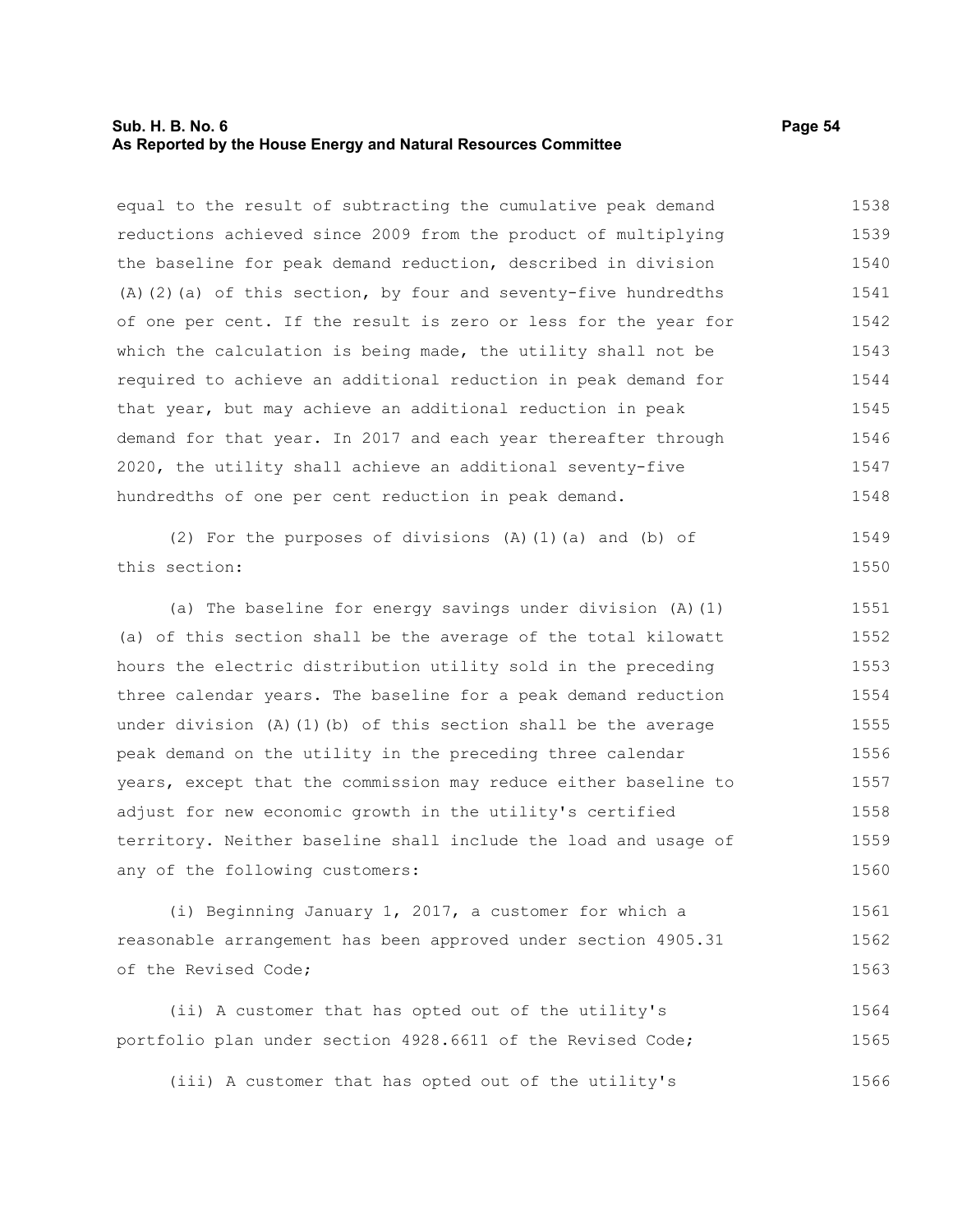portfolio plan under Section 8 of S.B. 310 of the 130th general assembly. 1567 1568

(b) The commission may amend the benchmarks set forth in division (A)(1)(a) or (b) of this section if, after application by the electric distribution utility, the commission determines that the amendment is necessary because the utility cannot reasonably achieve the benchmarks due to regulatory, economic, or technological reasons beyond its reasonable control. 1569 1570 1571 1572 1573 1574

(c) Compliance with divisions (A)(1)(a) and (b) of this section shall be measured by including the effects of all demand-response programs for mercantile customers of the subject electric distribution utility, all waste energy recovery systems and all combined heat and power systems, and all such mercantile customer-sited energy efficiency, including waste energy recovery and combined heat and power, and peak demand reduction programs, adjusted upward by the appropriate loss factors. Any mechanism designed to recover the cost of energy efficiency, including waste energy recovery and combined heat and power, and peak demand reduction programs under divisions (A)(1)(a) and (b) of this section may exempt mercantile customers that commit their demand-response or other customer-sited capabilities, whether existing or new, for integration into the electric distribution utility's demand-response, energy efficiency, including waste energy recovery and combined heat and power, or peak demand reduction programs, if the commission determines that that exemption reasonably encourages such customers to commit those capabilities to those programs. If a mercantile customer makes such existing or new demand-response, energy efficiency, including waste energy recovery and combined heat and power, or peak demand reduction capability available to an electric distribution utility pursuant to division (A)(2)(c) of 1575 1576 1577 1578 1579 1580 1581 1582 1583 1584 1585 1586 1587 1588 1589 1590 1591 1592 1593 1594 1595 1596 1597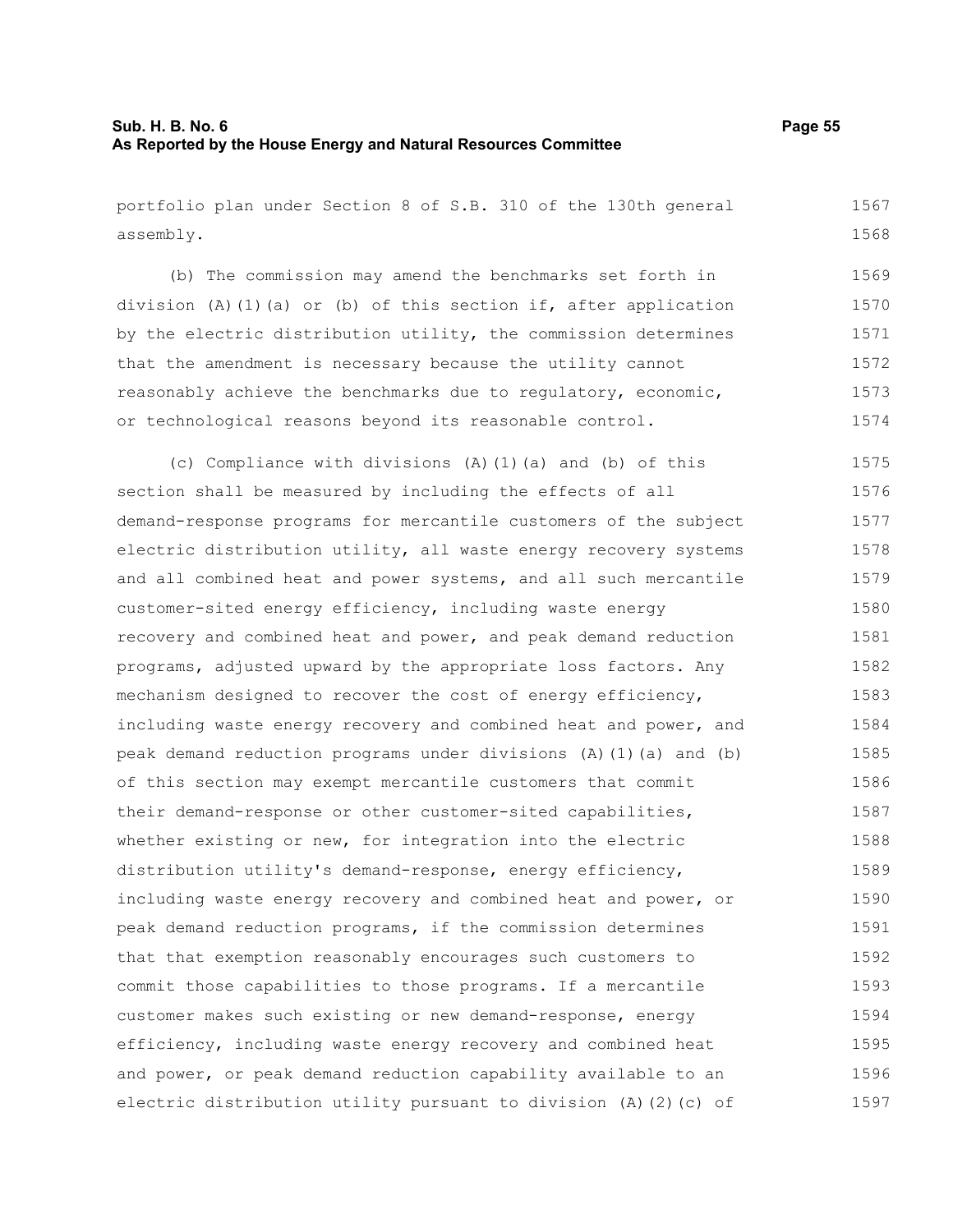#### **Sub. H. B. No. 6 Page 56 As Reported by the House Energy and Natural Resources Committee**

this section, the electric utility's baseline under division (A)  $(2)$  (a) of this section shall be adjusted to exclude the effects of all such demand-response, energy efficiency, including waste energy recovery and combined heat and power, or peak demand reduction programs that may have existed during the period used to establish the baseline. The baseline also shall be normalized for changes in numbers of customers, sales, weather, peak demand, and other appropriate factors so that the compliance measurement is not unduly influenced by factors outside the control of the electric distribution utility. 1598 1599 1600 1601 1602 1603 1604 1605 1606 1607

(d)(i) Programs implemented by a utility may include the following: 1608 1609

(I) Demand-response programs; 1610

(II) Smart grid investment programs, provided that such programs are demonstrated to be cost-beneficial; 1611 1612

(III) Customer-sited programs, including waste energy recovery and combined heat and power systems; 1613 1614

(IV) Transmission and distribution infrastructure improvements that reduce line losses; 1615 1616

(V) Energy efficiency savings and peak demand reduction that are achieved, in whole or in part, as a result of funding provided from the universal service fund established by section 4928.51 of the Revised Code to benefit low-income customers through programs that include, but are not limited to, energy audits, the installation of energy efficiency insulation, appliances, and windows, and other weatherization measures. 1617 1618 1619 1620 1621 1622 1623

(ii) No energy efficiency or peak demand reduction achieved under divisions (A)(2)(d)(i)(IV) and (V) of this section shall qualify for shared savings. 1624 1625 1626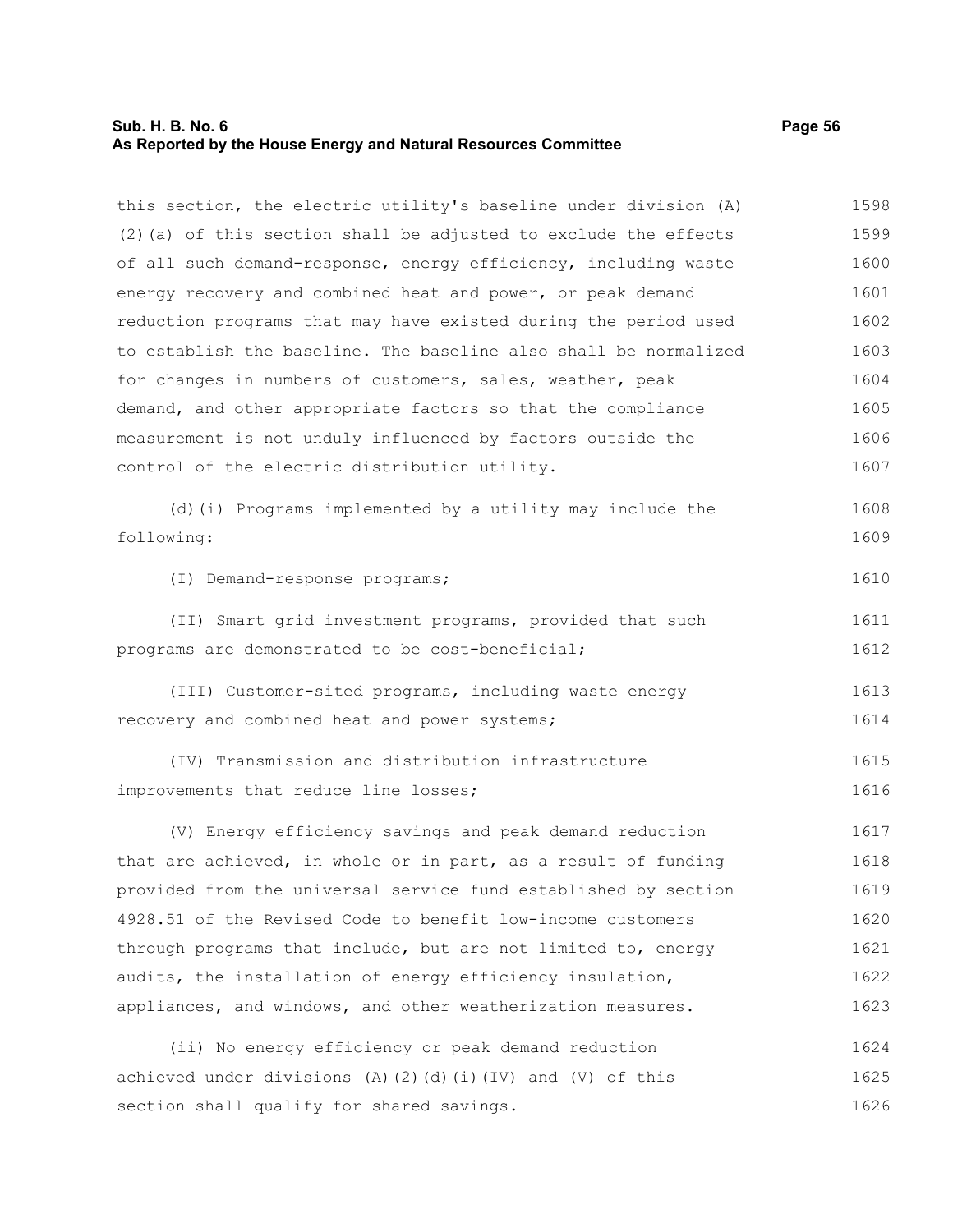## **Sub. H. B. No. 6 Page 57 As Reported by the House Energy and Natural Resources Committee**

(iii) Division (A)(2)(c) of this section shall be applied to include facilitating efforts by a mercantile customer or group of those customers to offer customer-sited demandresponse, energy efficiency, including waste energy recovery and combined heat and power, or peak demand reduction capabilities to the electric distribution utility as part of a reasonable arrangement submitted to the commission pursuant to section 4905.31 of the Revised Code. 1627 1628 1629 1630 1631 1632 1633 1634

(e) No programs or improvements described in division (A) (2)(d) of this section shall conflict with any statewide building code adopted by the board of building standards. 1635 1636 1637

(B) In accordance with rules it shall adopt, the public utilities commission shall produce and docket at the commission an annual report containing the results of its verification of the annual levels of energy efficiency and of peak demand reductions achieved by each electric distribution utility pursuant to division (A) of this section. A copy of the report shall be provided to the consumers' counsel. 1638 1639 1640 1641 1642 1643 1644

(C) If the commission determines, after notice and opportunity for hearing and based upon its report under division (B) of this section, that an electric distribution utility has failed to comply with an energy efficiency or peak demand reduction requirement of division (A) of this section, the commission shall assess a forfeiture on the utility as provided under sections 4905.55 to 4905.60 and 4905.64 of the Revised Code<del>, either</del> in the amount, per day per undercompliance or noncompliance, relative to the period of the report, equal to that prescribed for noncompliances under section 4905.54 of the Revised Code, or in an amount equal to the then existing market value of one renewable energy credit per megawatt hour of 1645 1646 1647 1648 1649 1650 1651 1652 1653 1654 1655 1656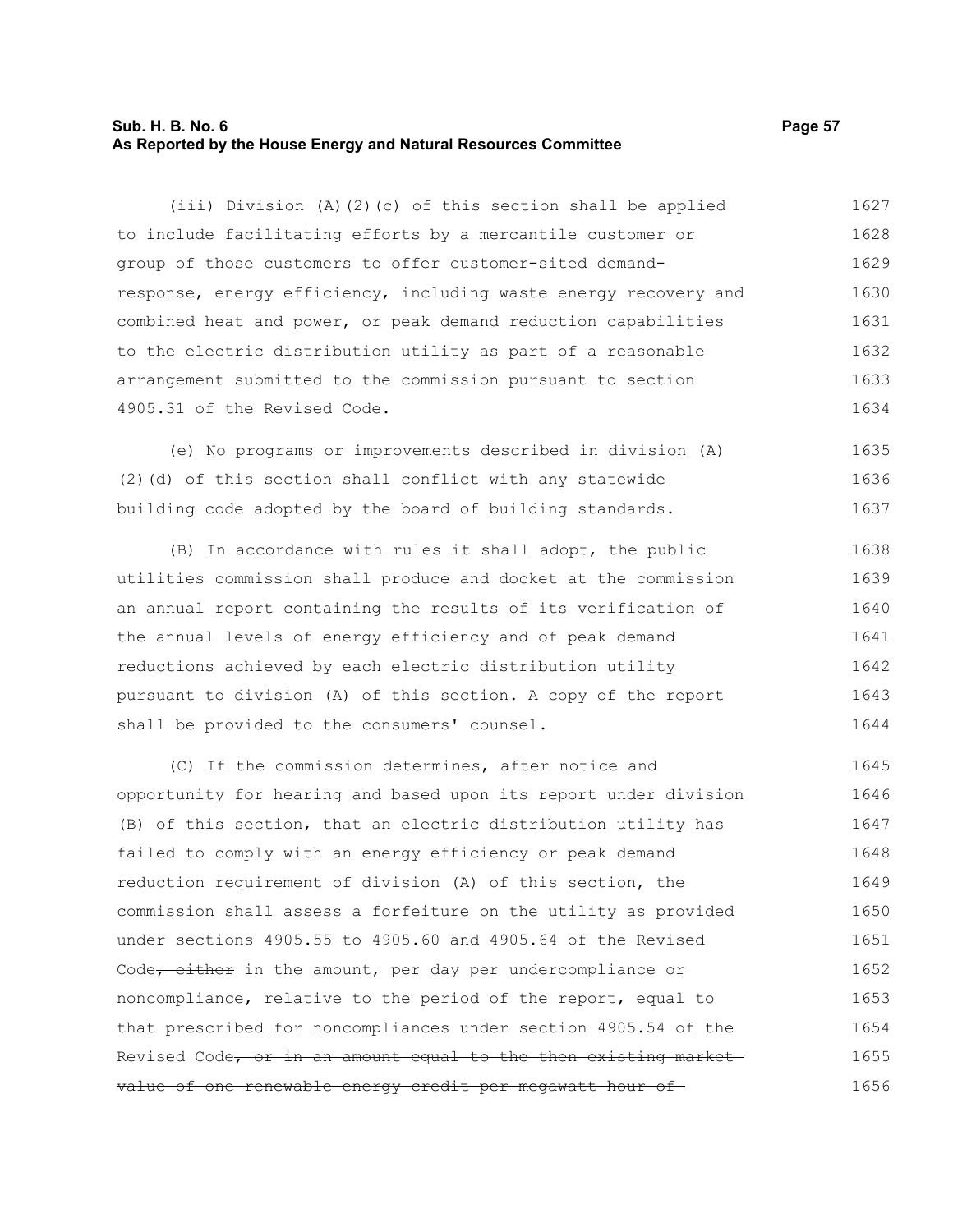## **Sub. H. B. No. 6 Page 58 As Reported by the House Energy and Natural Resources Committee**

| undercompliance or noncompliance. Revenue from any forfeiture    | 1657 |
|------------------------------------------------------------------|------|
| assessed under this division shall be deposited to the credit of | 1658 |
| the advanced energy fund created under section 4928.61 of the    | 1659 |
| Revised Code.                                                    | 1660 |
| (D) The commission may establish rules regarding the             | 1661 |
| content of an application by an electric distribution utility    | 1662 |
| for commission approval of a revenue decoupling mechanism under  | 1663 |
| this division. Such an application shall not be considered an    | 1664 |
| application to increase rates and may be included as part of a   | 1665 |
| proposal to establish, continue, or expand energy efficiency or  | 1666 |
| conservation programs. The commission by order may approve an    | 1667 |
| application under this division if it determines both that the   | 1668 |
| revenue decoupling mechanism provides for the recovery of        | 1669 |
| revenue that otherwise may be forgone by the utility as a result | 1670 |
| of or in connection with the implementation by the electric      | 1671 |
| distribution utility of any energy efficiency or energy          | 1672 |
| conservation programs and reasonably aligns the interests of the | 1673 |
| utility and of its customers in favor of those programs.         | 1674 |

(E) The commission additionally shall adopt rules that require an electric distribution utility to provide a customer upon request with two years' consumption data in an accessible form. 1675 1676 1677 1678

(F)(1) All the terms and conditions of an electric distribution utility's portfolio plan in effect as of the effective date of the amendments to this section by H.B. 6 of the 133rd general assembly shall remain in place through December 31, 2020, and terminate on that date. 1679 1680 1681 1682 1683

(2) If a portfolio plan is extended beyond its commissionapproved term by division (F)(1) of this section, the existing plan's budget shall be increased for the extended term to 1684 1685 1686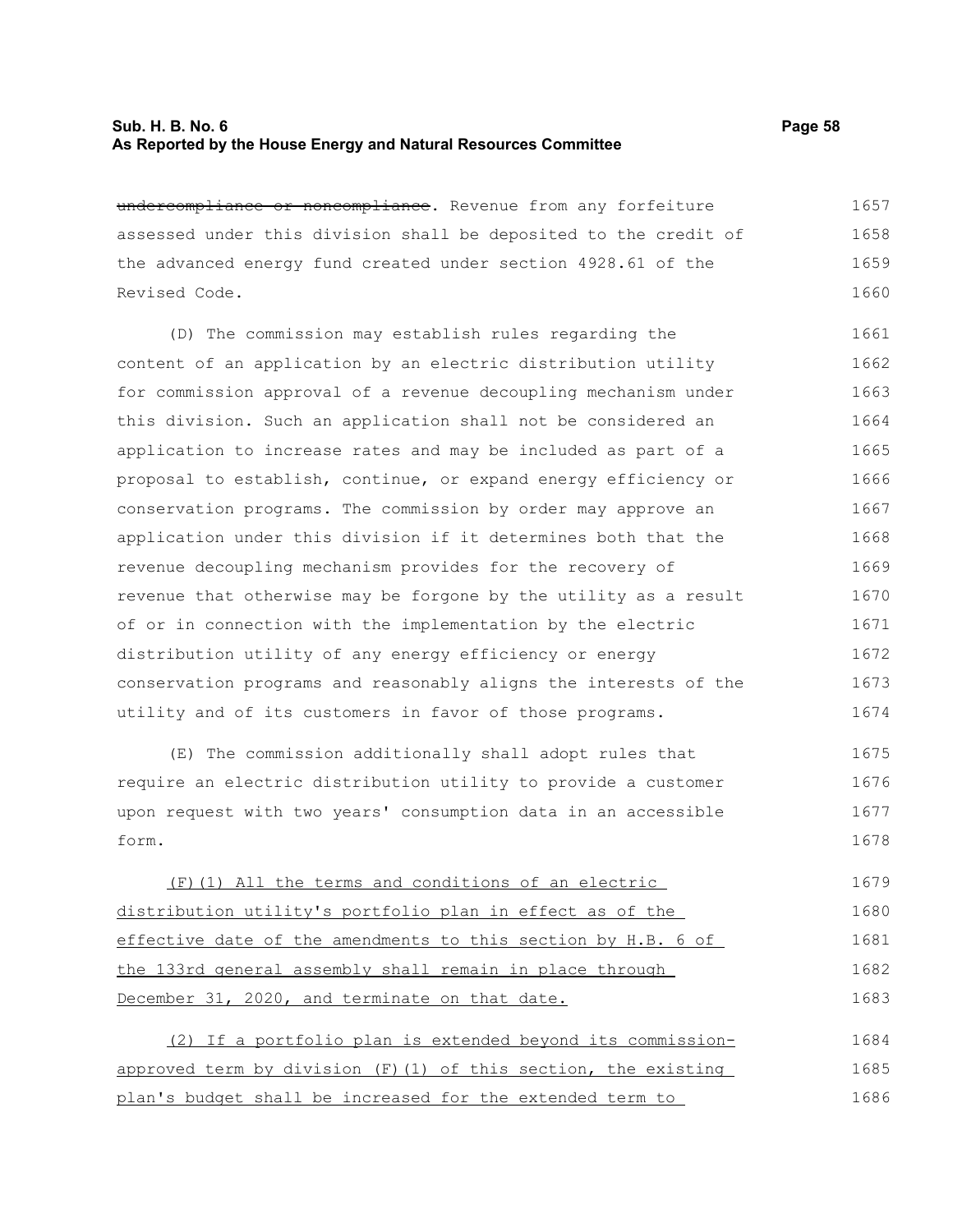| include an amount equal to the annual average of the approved    | 1687 |
|------------------------------------------------------------------|------|
| budget for all years of the portfolio plan in effect as of the   | 1688 |
| effective date of the amendments to this section by H.B. 6 of    | 1689 |
| the 133rd general assembly.                                      | 1690 |
| (3) All other terms and conditions of a portfolio plan           | 1691 |
| extended beyond its commission-approved term by division (F)(1)  | 1692 |
| of this section shall remain the same unless changes are         | 1693 |
| authorized by the commission upon the electric distribution      | 1694 |
| utility's request.                                               | 1695 |
| (G) All requirements imposed and all programs implemented        | 1696 |
| <u>under this section shall terminate on December 31, 2020, </u> | 1697 |
| provided an electric distribution utility recovers in the        | 1698 |
| following year all remaining program costs incurred or to be     | 1699 |
| incurred, including costs incurred for contractual obligations   | 1700 |
| and any costs to discontinue the portfolio plan programs,        | 1701 |
| through applicable tariff schedules or riders in effect on the   | 1702 |
| effective date of the amendments to this section by H.B. 6 of    | 1703 |
| <u>the 133rd general assembly.</u>                               | 1704 |
| Sec. 4928.661. (A) Not earlier than January 1, 2020, an          | 1705 |
| electric distribution utility may submit an application to the   | 1706 |
| public utilities commission for approval of programs to          | 1707 |
| encourage energy efficiency or peak demand reduction. The        | 1708 |
| application may include descriptions of the proposed programs    | 1709 |
| including all of the following:                                  | 1710 |
| (1) The size and scope of the programs;                          | 1711 |
| (2) Applicability of the programs to specific customer           | 1712 |
| classes;                                                         | 1713 |
| (3) Recovery of costs and incentives;                            | 1714 |
| (4) Any other information determined by the electric             | 1715 |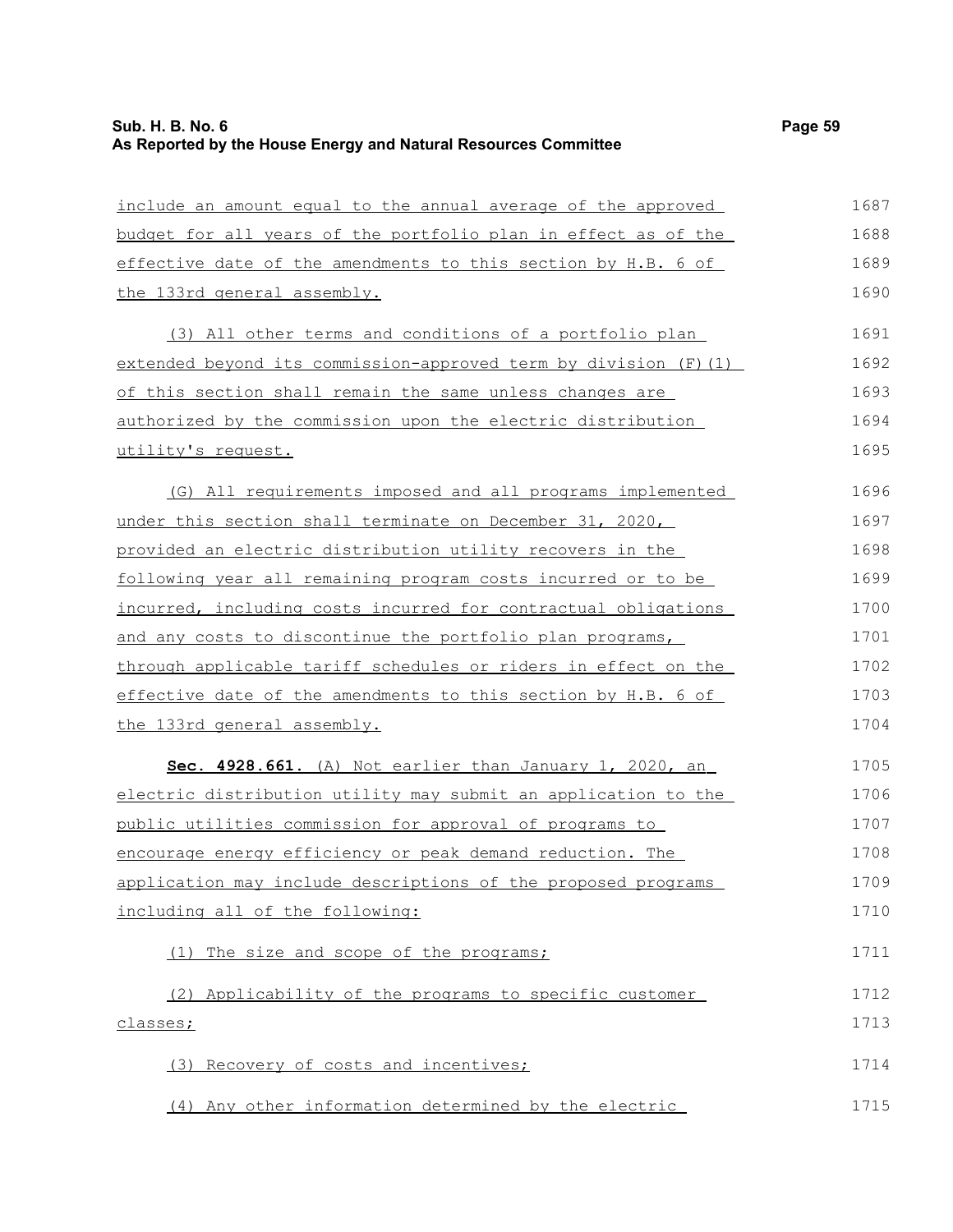| distribution utility to be appropriate for the commission's         | 1716 |
|---------------------------------------------------------------------|------|
| review.                                                             | 1717 |
| (B) The commission shall issue an order approving or                | 1718 |
| modifying and approving an application if it finds that the         | 1719 |
|                                                                     |      |
| proposed programs will be cost-effective, in the public             | 1720 |
| interest, and consistent with state policy as specified in          | 1721 |
| section 4928.02 of the Revised Code.                                | 1722 |
| (C) Applications submitted and approved under this section          | 1723 |
| shall not take effect earlier than January 1, 2021.                 | 1724 |
| Sec. 4928.6610. As used in sections 4928.6611 to 4928.6616-         | 1725 |
| 4928.6615 of the Revised Code:                                      | 1726 |
| (A) "Customer" means any either of the following:                   | 1727 |
| (1) Effective January 1, 2020, a mercantile customer as             | 1728 |
| defined in section 4928.01 of the Revised Code;                     | 1729 |
| (2) Any customer of an electric distribution utility to             | 1730 |
| which either of the following applies:                              | 1731 |
| $(1)$ $(1)$ The customer receives service above the primary         | 1732 |
| voltage level as determined by the utility's tariff                 | 1733 |
| classification.                                                     | 1734 |
| $(2)$ (b) The customer is a commercial or industrial                | 1735 |
| customer to which both of the following apply:                      | 1736 |
| $\frac{a}{b}$ (i) The customer receives electricity through a meter | 1737 |
| of an end user or through more than one meter at a single           | 1738 |
| location in a quantity that exceeds forty-five million kilowatt     | 1739 |
| hours of electricity for the preceding calendar year.               | 1740 |
| $\frac{1}{b}$ (ii) The customer has made a written request for      | 1741 |
| registration as a self-assessing purchaser pursuant to section      | 1742 |
|                                                                     |      |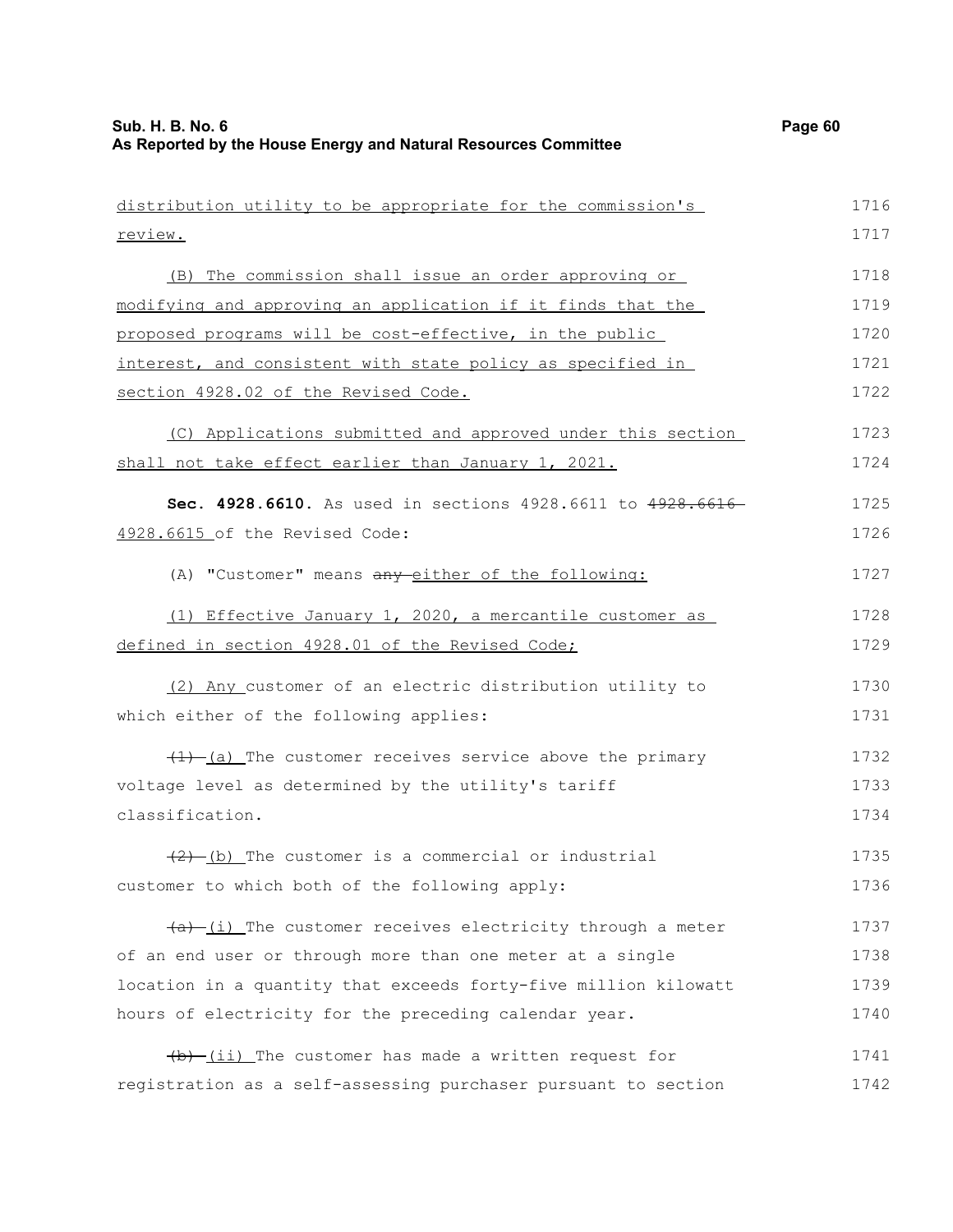| Sub. H. B. No. 6<br>As Reported by the House Energy and Natural Resources Committee | Page 61 |
|-------------------------------------------------------------------------------------|---------|
| 5727.81 of the Revised Code.                                                        | 1743    |
| (B) "Energy intensity" means the amount of energy, from                             | 1744    |
| electricity, used or consumed per unit of production.                               | 1745    |
| (C) "Portfolio plan" means either of the following:                                 | 1746    |
| (1) The comprehensive energy efficiency and peak-demand                             | 1747    |
| reduction program portfolio plan required under rules adopted by                    | 1748    |
| the public utilities commission and codified in Chapter 4901:1-                     | 1749    |
| 39 of the Administrative Code or hereafter recodified or                            | 1750    |
| amended <sub>i</sub>                                                                | 1751    |
| (2) A plan approved under section 4928.661 of the Revised                           | 1752    |
| Code or under rules adopted under that section.                                     | 1753    |
| Sec. 4928.75. Beginning in fiscal year 2021 and each                                | 1754    |
| fiscal year thereafter, the director of development services                        | 1755    |
| shall, in each fiscal year, submit a completed waiver request in                    | 1756    |
| accordance with section 96.83 of Title 45 of the Code of Federal                    | 1757    |
| Regulations to the United States department of health and human                     | 1758    |
| services and any other applicable federal agencies for the state                    | 1759    |
| to expend twenty-five per cent of federal low-income home energy                    | 1760    |
| assistance programs funds from the home energy assistance block                     | 1761    |
| grants for weatherization services allowed by section 96.83(a)                      | 1762    |
| of Title 45 of the Code of Federal Regulations to the United                        | 1763    |
| States department of health and human services.                                     | 1764    |
| Sec. 4928.80. (A) Each electric distribution utility shall                          | 1765    |
| file with the public utilities commission a tariff applicable to                    | 1766    |
| county fairs and agricultural societies that includes either of                     | 1767    |
| the following:                                                                      | 1768    |
| (1) A fixed monthly service fee;                                                    | 1769    |
| (2) An energy charge on a kilowatt-hour basis.                                      | 1770    |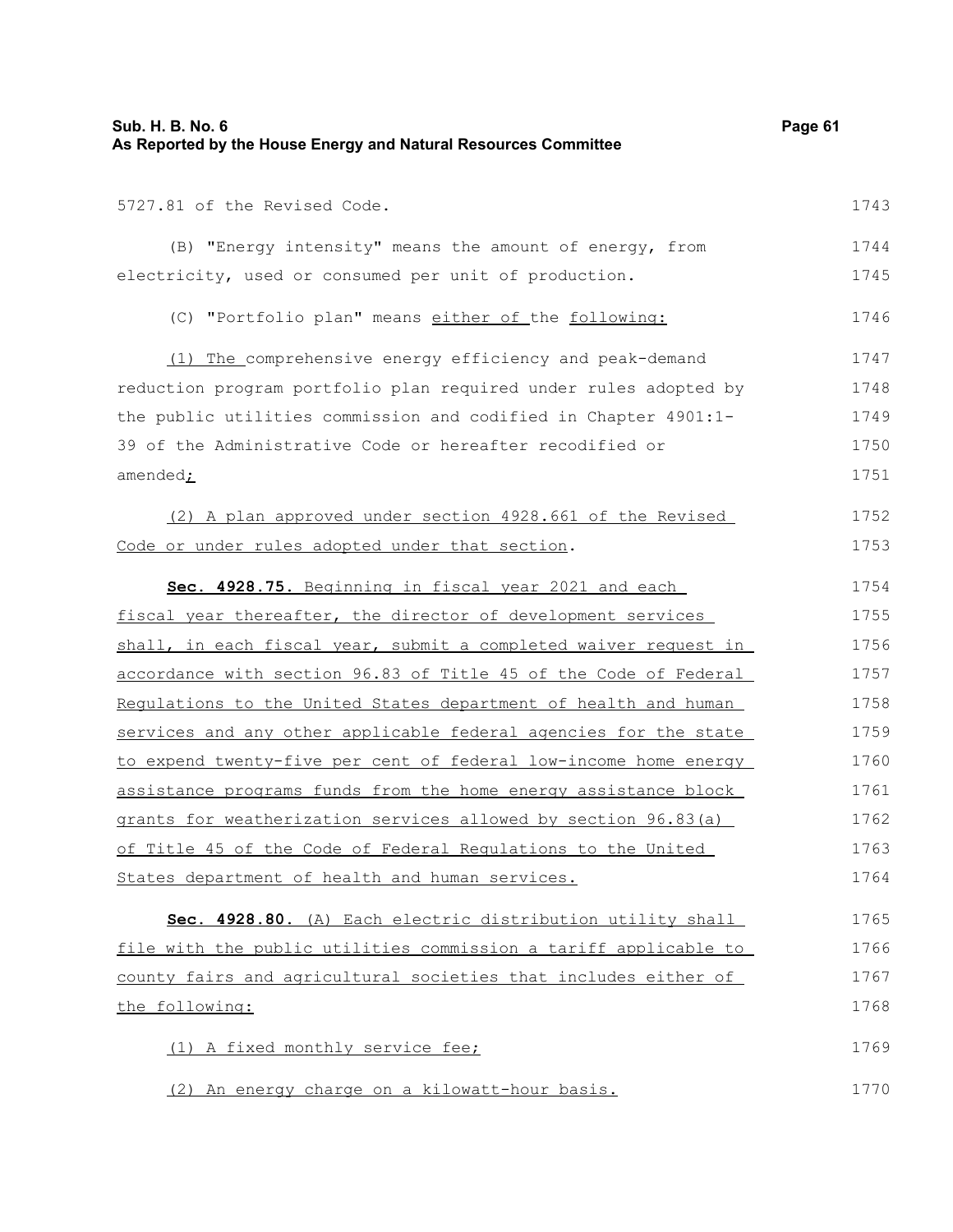| (B) The minimum monthly charge shall not exceed the fixed        | 1771 |
|------------------------------------------------------------------|------|
| monthly service fee and the customer shall not be subject to any | 1772 |
| demand-based riders.                                             | 1773 |
| (C) The electric distribution utility shall be eligible to       | 1774 |
| recover any revenue loss associated with customer migration to   | 1775 |
| <u>this new tariff.</u>                                          | 1776 |
| Sec. 5727.75. (A) For purposes of this section:                  | 1777 |
| (1) "Qualified energy project" means an energy project           | 1778 |
| certified by the director of development services pursuant to    | 1779 |
| this section.                                                    | 1780 |
| (2) "Energy project" means a project to provide electric         | 1781 |
| power through the construction, installation, and use of an      | 1782 |
| energy facility.                                                 | 1783 |
| (3) "Alternative energy zone" means a county declared as         | 1784 |
| such by the board of county commissioners under division (E) (1) | 1785 |
| (b) or (c) of this section.                                      | 1786 |
| (4) "Full-time equivalent employee" means the total number       | 1787 |
| of employee-hours for which compensation was paid to individuals | 1788 |
| employed at a qualified energy project for services performed at | 1789 |
| the project during the calendar year divided by two thousand     | 1790 |
| eighty hours.                                                    | 1791 |
| (5) "Solar energy project" means an energy project               | 1792 |
| composed of an energy facility using solar panels to generate    | 1793 |
| electricity.                                                     | 1794 |
| (6) "Internet identifier of record" has the same meaning         | 1795 |
| as in section 9.312 of the Revised Code.                         | 1796 |
| (B) (1) Tangible personal property of a qualified energy         | 1797 |
| project using renewable energy resources is exempt from taxation | 1798 |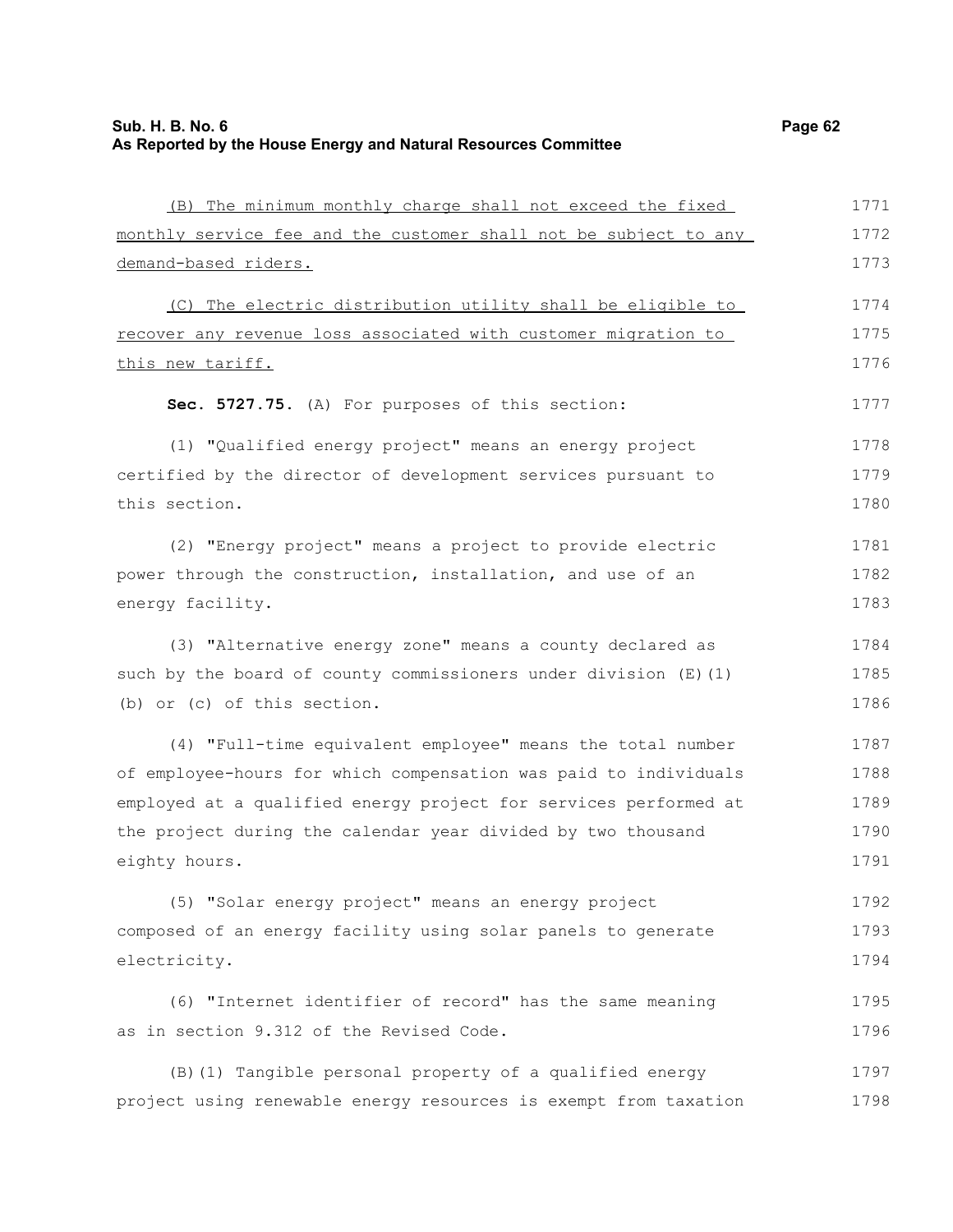|  |  |                           |  |  | for tax years 2011 through 2021 if all of the following | 1799 |
|--|--|---------------------------|--|--|---------------------------------------------------------|------|
|  |  | conditions are satisfied: |  |  |                                                         | 1800 |

(a) On or before December 31, 2020, the owner or a lessee pursuant to a sale and leaseback transaction of the project submits an application to the power siting board for a certificate under section 4906.20 of the Revised Code, or if that section does not apply, submits an application for any approval, consent, permit, or certificate or satisfies any condition required by a public agency or political subdivision of this state for the construction or initial operation of an energy project. 1801 1802 1803 1804 1805 1806 1807 1808 1809

(b) Construction or installation of the energy facility begins on or after January 1, 2009, and before January 1, 2021. For the purposes of this division, construction begins on the earlier of the date of application for a certificate or other approval or permit described in division (B)(1)(a) of this section, or the date the contract for the construction or installation of the energy facility is entered into. 1810 1811 1812 1813 1814 1815 1816

(c) For a qualified energy project with a nameplate capacity of  $f$ ive twenty megawatts or greater, a board of county commissioners of a county in which property of the project is located has adopted a resolution under division  $(E)$  (1)(b) or (c) of this section to approve the application submitted under division (E) of this section to exempt the property located in that county from taxation. A board's adoption of a resolution rejecting an application or its failure to adopt a resolution approving the application does not affect the tax-exempt status of the qualified energy project's property that is located in another county. 1817 1818 1819 1820 1821 1822 1823 1824 1825 1826 1827

(2) If tangible personal property of a qualified energy 1828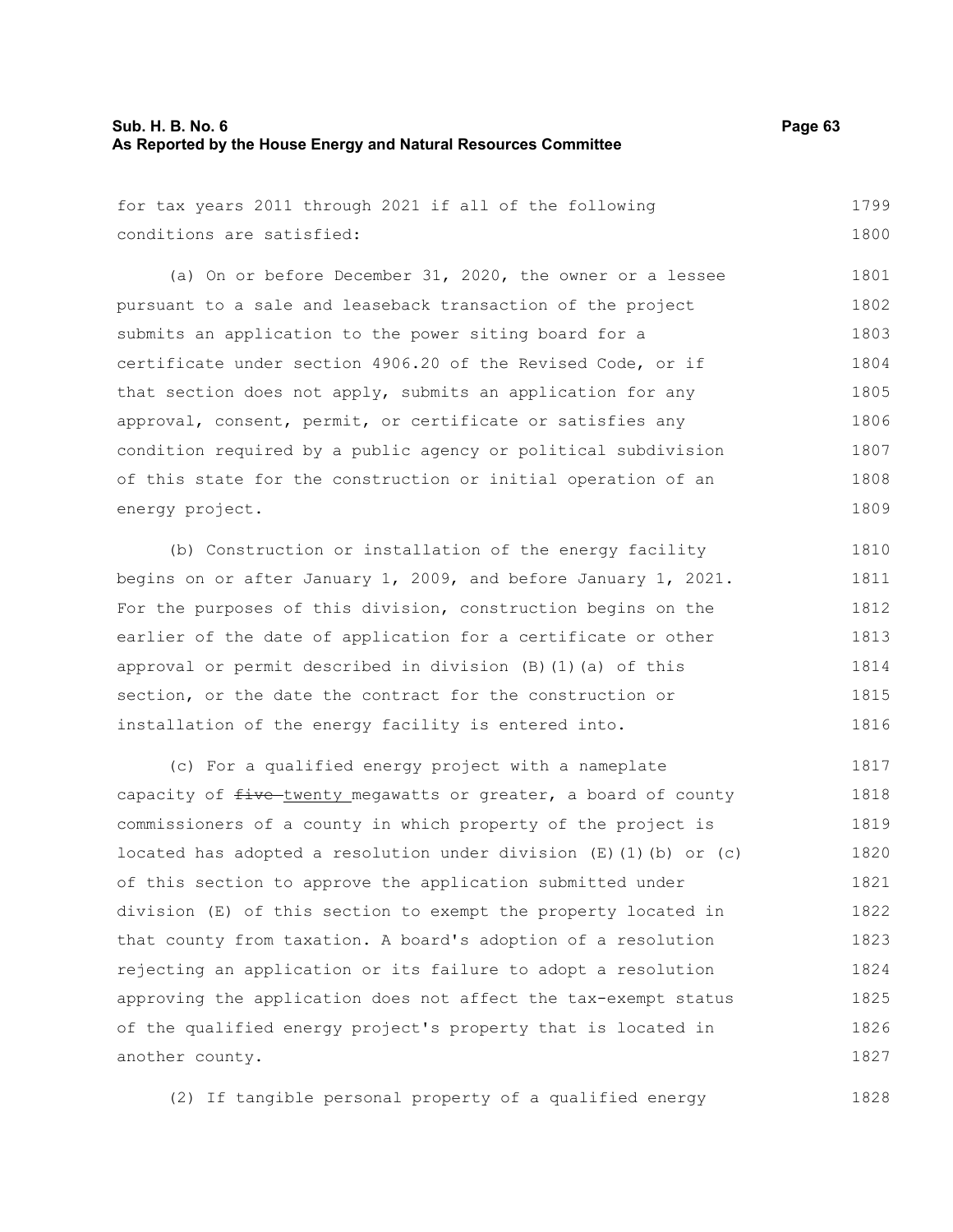## **Sub. H. B. No. 6 Page 64 As Reported by the House Energy and Natural Resources Committee**

project using renewable energy resources was exempt from taxation under this section beginning in any of tax years 2011 through 2021, and the certification under division (E)(2) of this section has not been revoked, the tangible personal property of the qualified energy project is exempt from taxation for tax year 2022 and all ensuing tax years if the property was placed into service before January 1, 2022, as certified in the construction progress report required under division (F)(2) of this section. Tangible personal property that has not been placed into service before that date is taxable property subject to taxation. An energy project for which certification has been revoked is ineligible for further exemption under this section. Revocation does not affect the tax-exempt status of the project's tangible personal property for the tax year in which revocation occurs or any prior tax year. 1829 1830 1831 1832 1833 1834 1835 1836 1837 1838 1839 1840 1841 1842 1843

(C) Tangible personal property of a qualified energy project using clean coal technology, advanced nuclear technology, or cogeneration technology is exempt from taxation for the first tax year that the property would be listed for taxation and all subsequent years if all of the following circumstances are met: 1844 1845 1846 1847 1848 1849

(1) The property was placed into service before January 1, 2021. Tangible personal property that has not been placed into service before that date is taxable property subject to taxation. 1850 1851 1852 1853

(2) For such a qualified energy project with a nameplate capacity of  $f$ ive twenty megawatts or greater, a board of county commissioners of a county in which property of the qualified energy project is located has adopted a resolution under division (E)(1)(b) or (c) of this section to approve the 1854 1855 1856 1857 1858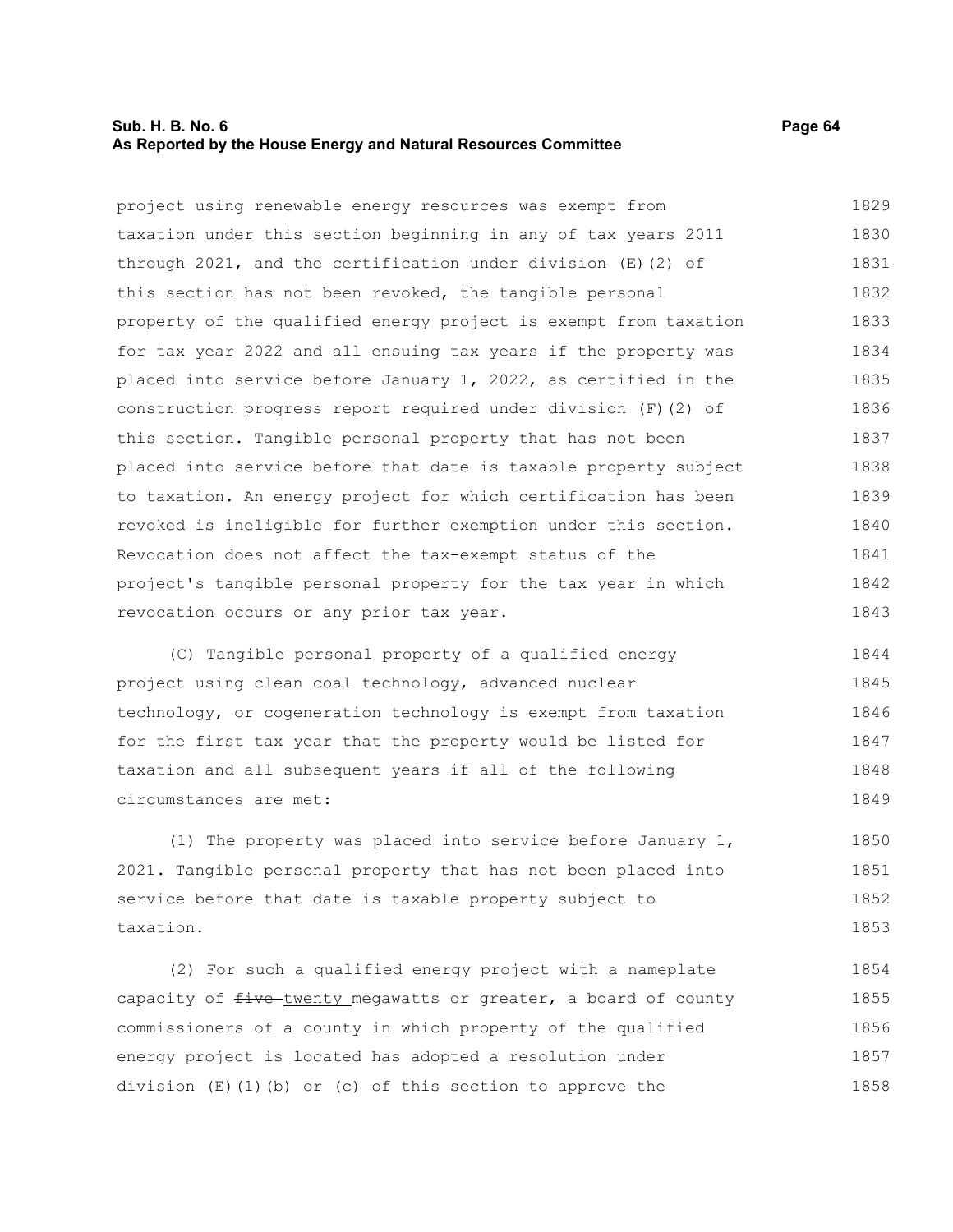#### **Sub. H. B. No. 6 Page 65 As Reported by the House Energy and Natural Resources Committee**

application submitted under division (E) of this section to exempt the property located in that county from taxation. A board's adoption of a resolution rejecting the application or its failure to adopt a resolution approving the application does not affect the tax-exempt status of the qualified energy project's property that is located in another county. 1859 1860 1861 1862 1863 1864

(3) The certification for the qualified energy project issued under division (E)(2) of this section has not been revoked. An energy project for which certification has been revoked is ineligible for exemption under this section. Revocation does not affect the tax-exempt status of the project's tangible personal property for the tax year in which revocation occurs or any prior tax year. 1865 1866 1867 1868 1869 1870 1871

(D) Except as otherwise provided in this section, real property of a qualified energy project is exempt from taxation for any tax year for which the tangible personal property of the qualified energy project is exempted under this section. 1872 1873 1874 1875

(E)(1)(a) A person may apply to the director of development services for certification of an energy project as a qualified energy project on or before the following dates: 1876 1877 1878

(i) December 31, 2020, for an energy project using renewable energy resources; 1879 1880

(ii) December 31, 2017, for an energy project using clean coal technology, advanced nuclear technology, or cogeneration technology. 1881 1882 1883

(b) The director shall forward a copy of each application for certification of an energy project with a nameplate capacity of five-twenty megawatts or greater to the board of county commissioners of each county in which the project is located and 1884 1885 1886 1887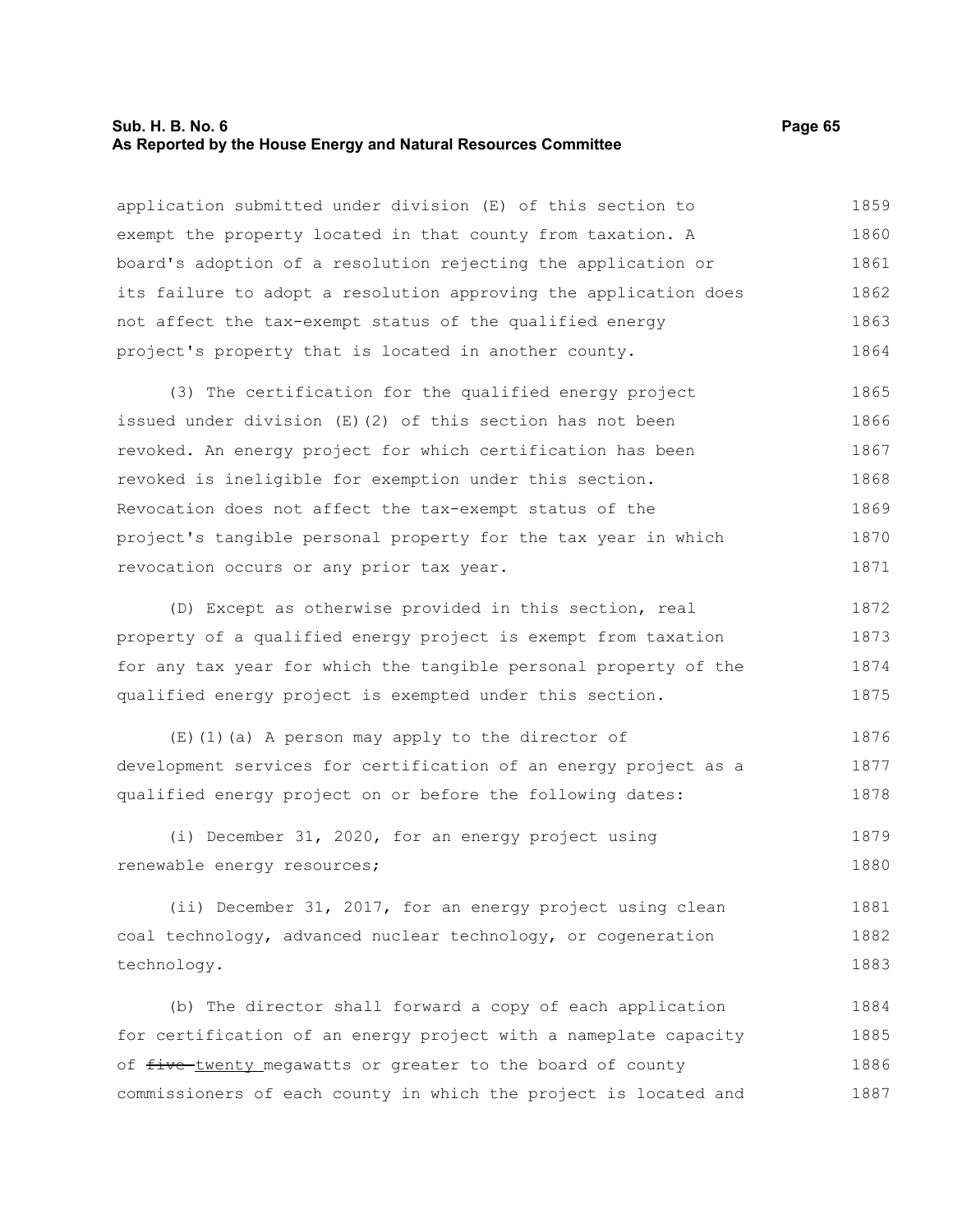### **Sub. H. B. No. 6 Page 66 As Reported by the House Energy and Natural Resources Committee**

to each taxing unit with territory located in each of the affected counties. Any board that receives from the director a copy of an application submitted under this division shall adopt a resolution approving or rejecting the application unless it has adopted a resolution under division (E)(1)(c) of this section. A resolution adopted under division (E)(1)(b) or (c) of this section may require an annual service payment to be made in addition to the service payment required under division (G) of this section. The sum of the service payment required in the resolution and the service payment required under division (G) of this section shall not exceed nine thousand dollars per megawatt of nameplate capacity located in the county. The resolution shall specify the time and manner in which the payments required by the resolution shall be paid to the county treasurer. The county treasurer shall deposit the payment to the credit of the county's general fund to be used for any purpose for which money credited to that fund may be used. 1888 1889 1890 1891 1892 1893 1894 1895 1896 1897 1898 1899 1900 1901 1902 1903 1904

The board shall send copies of the resolution to the owner of the facility and the director by certified mail or, if the board has record of an internet identifier of record associated with the owner or director, by ordinary mail and by that internet identifier of record. The board shall send such notice within thirty days after receipt of the application, or a longer period of time if authorized by the director. 1905 1906 1907 1908 1909 1910 1911

(c) A board of county commissioners may adopt a resolution declaring the county to be an alternative energy zone and declaring all applications submitted to the director of development services under this division after the adoption of the resolution, and prior to its repeal, to be approved by the board. 1912 1913 1914 1915 1916 1917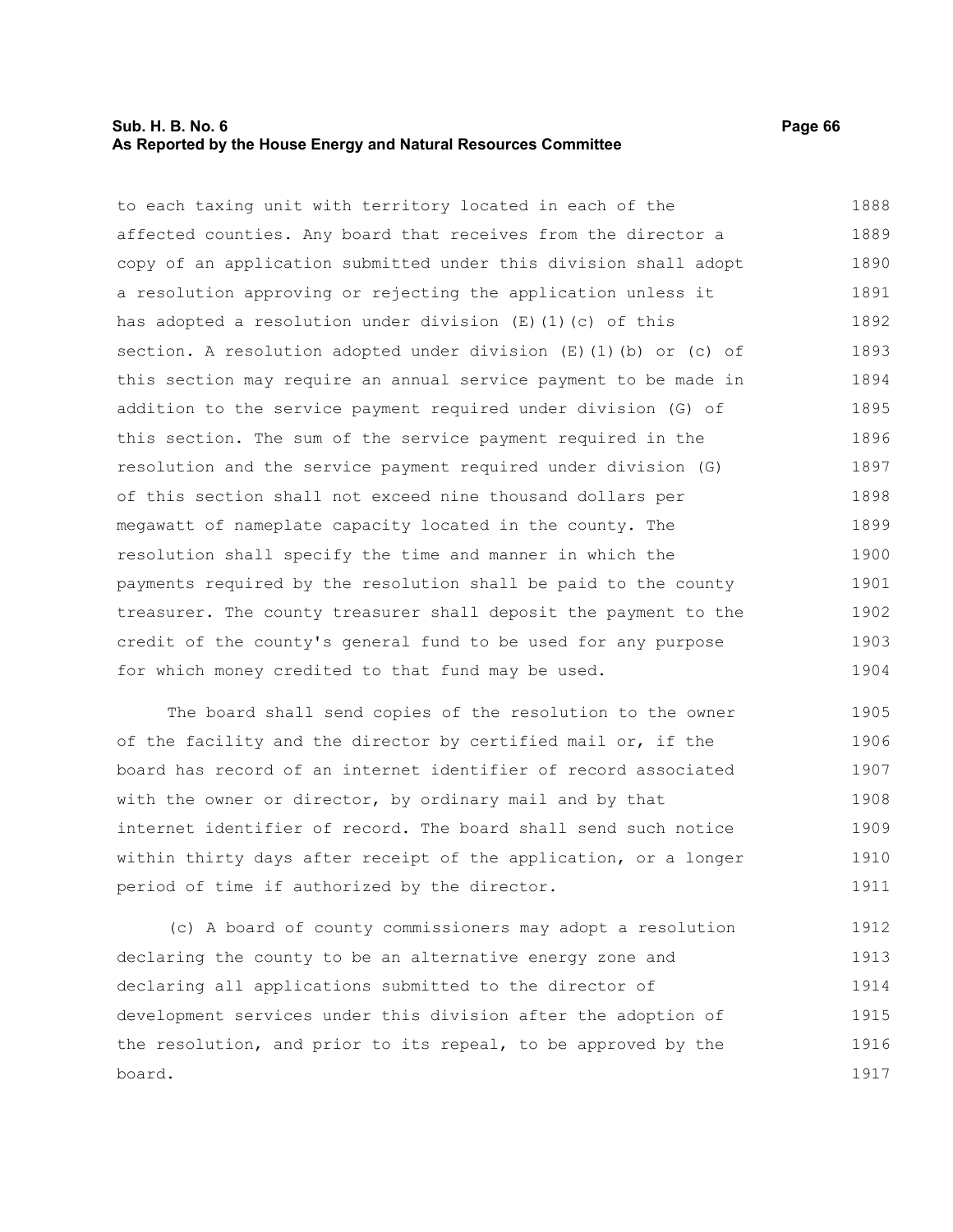#### **Sub. H. B. No. 6 Page 67 As Reported by the House Energy and Natural Resources Committee**

All tangible personal property and real property of an energy project with a nameplate capacity of  $f$ ive-twenty megawatts or greater is taxable if it is located in a county in which the board of county commissioners adopted a resolution rejecting the application submitted under this division or failed to adopt a resolution approving the application under division (E)(1)(b) or (c) of this section. 1918 1919 1920 1921 1922 1923 1924

(2) The director shall certify an energy project if all of the following circumstances exist: 1925 1926

(a) The application was timely submitted.

(b) For an energy project with a nameplate capacity of five twenty megawatts or greater, a board of county commissioners of at least one county in which the project is located has adopted a resolution approving the application under division (E)(1)(b) or (c) of this section. 1928 1929 1930 1931 1932

(c) No portion of the project's facility was used to supply electricity before December 31, 2009. 1933 1934

(3) The director shall deny a certification application if the director determines the person has failed to comply with any requirement under this section. The director may revoke a certification if the director determines the person, or subsequent owner or lessee pursuant to a sale and leaseback transaction of the qualified energy project, has failed to comply with any requirement under this section. Upon certification or revocation, the director shall notify the person, owner, or lessee, the tax commissioner, and the county auditor of a county in which the project is located of the certification or revocation. Notice shall be provided in a manner convenient to the director. 1935 1936 1937 1938 1939 1940 1941 1942 1943 1944 1945 1946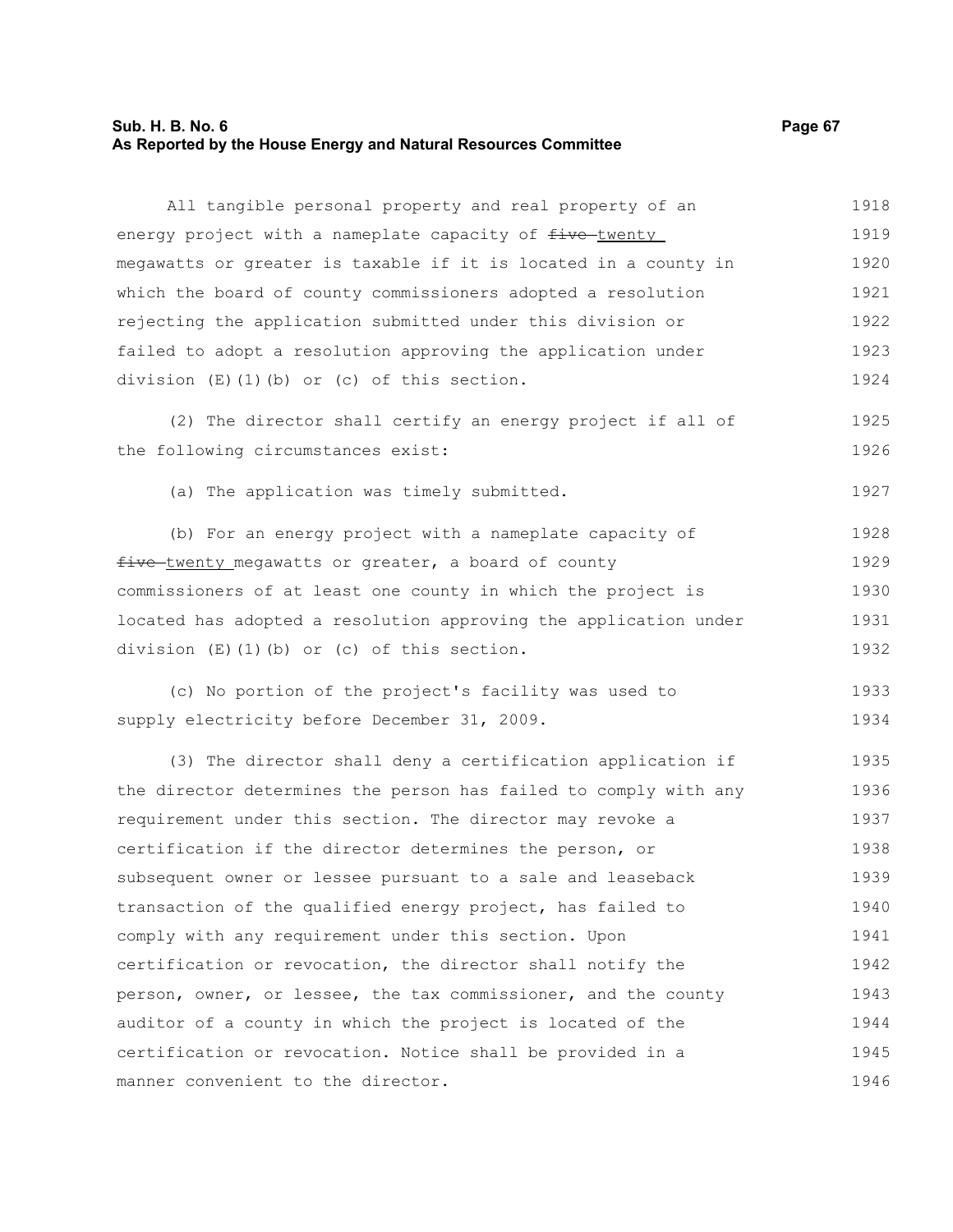| (F) The owner or a lessee pursuant to a sale and leaseback       | 1947 |
|------------------------------------------------------------------|------|
| transaction of a qualified energy project shall do each of the   | 1948 |
| following:                                                       | 1949 |
| (1) Comply with all applicable regulations;                      | 1950 |
| (2) File with the director of development services a             | 1951 |
| certified construction progress report before the first day of   | 1952 |
| March of each year during the energy facility's construction or  | 1953 |
| installation indicating the percentage of the project completed, | 1954 |
| and the project's nameplate capacity, as of the preceding        | 1955 |
| thirty-first day of December. Unless otherwise instructed by the | 1956 |
| director of development services, the owner or lessee of an      | 1957 |
| energy project shall file a report with the director on or       | 1958 |
| before the first day of March each year after completion of the  | 1959 |
| energy facility's construction or installation indicating the    | 1960 |
| project's nameplate capacity as of the preceding thirty-first    | 1961 |
| day of December. Not later than sixty days after June 17, 2010,  | 1962 |
| the owner or lessee of an energy project, the construction of    | 1963 |
| which was completed before June 17, 2010, shall file a           | 1964 |
| certificate indicating the project's nameplate capacity.         | 1965 |
| (3) File with the director of development services, in a         | 1966 |

manner prescribed by the director, a report of the total number of full-time equivalent employees, and the total number of fulltime equivalent employees domiciled in Ohio, who are employed in the construction or installation of the energy facility; 1967 1968 1969 1970

(4) For energy projects with a nameplate capacity of  $f$ ive twenty megawatts or greater, repair all roads, bridges, and culverts affected by construction as reasonably required to restore them to their preconstruction condition, as determined by the county engineer in consultation with the local jurisdiction responsible for the roads, bridges, and culverts. 1971 1972 1973 1974 1975 1976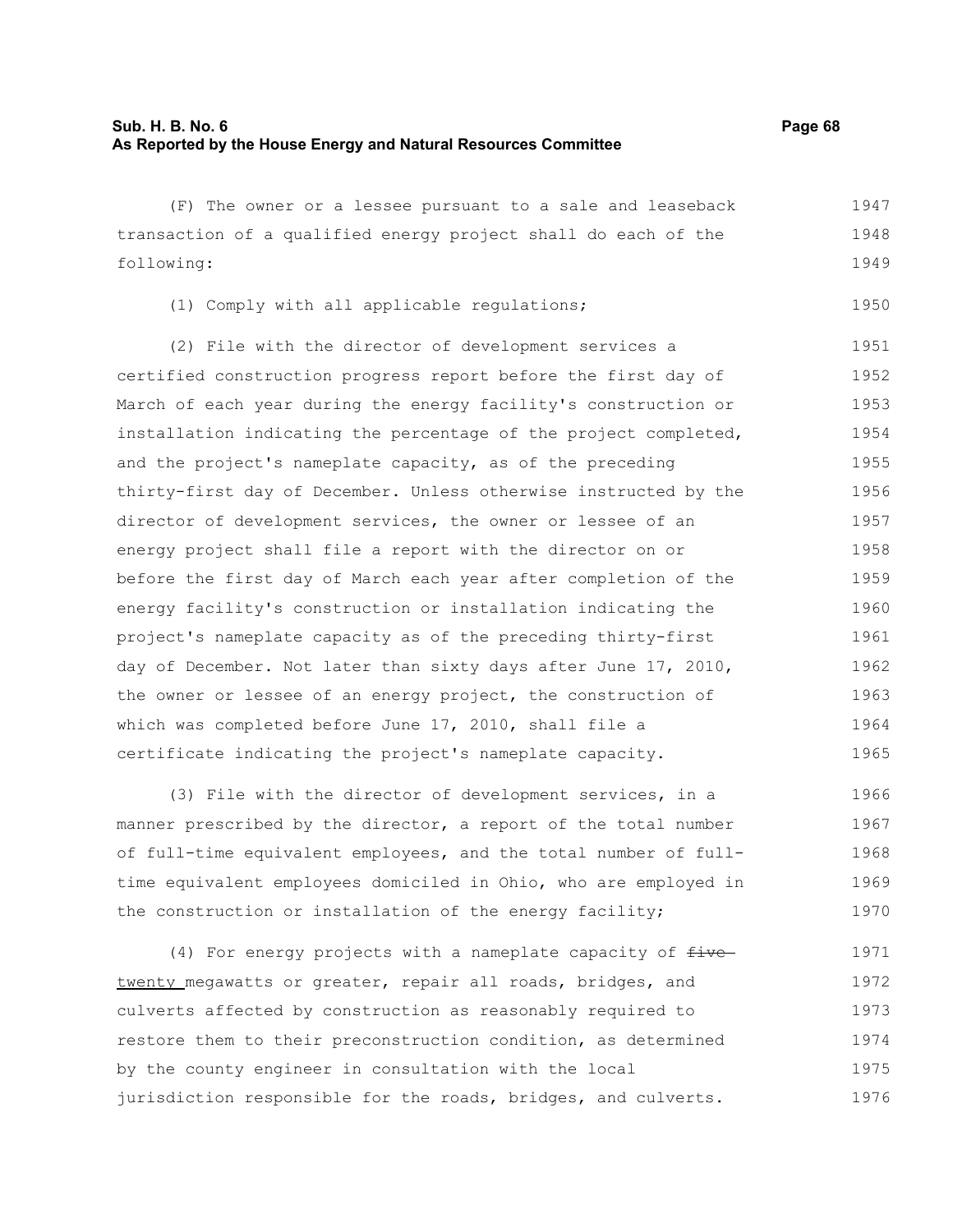### **Sub. H. B. No. 6 Page 69 As Reported by the House Energy and Natural Resources Committee**

In the event that the county engineer deems any road, bridge, or culvert to be inadequate to support the construction or decommissioning of the energy facility, the road, bridge, or culvert shall be rebuilt or reinforced to the specifications established by the county engineer prior to the construction or decommissioning of the facility. The owner or lessee of the facility shall post a bond in an amount established by the county engineer and to be held by the board of county commissioners to ensure funding for repairs of roads, bridges, and culverts affected during the construction. The bond shall be released by the board not later than one year after the date the repairs are completed. The energy facility owner or lessee pursuant to a sale and leaseback transaction shall post a bond, as may be required by the Ohio power siting board in the certificate authorizing commencement of construction issued pursuant to section 4906.10 of the Revised Code, to ensure funding for repairs to roads, bridges, and culverts resulting from decommissioning of the facility. The energy facility owner or lessee and the county engineer may enter into an agreement regarding specific transportation plans, reinforcements, modifications, use and repair of roads, financial security to be provided, and any other relevant issue. 1977 1978 1979 1980 1981 1982 1983 1984 1985 1986 1987 1988 1989 1990 1991 1992 1993 1994 1995 1996 1997 1998

(5) Provide or facilitate training for fire and emergency responders for response to emergency situations related to the energy project and, for energy projects with a nameplate capacity of  $f$ ive-twenty megawatts or greater, at the person's expense, equip the fire and emergency responders with proper equipment as reasonably required to enable them to respond to such emergency situations; 1999 2000 2001 2002 2003 2004 2005

(6) Maintain a ratio of Ohio-domiciled full-time equivalent employees employed in the construction or 2006 2007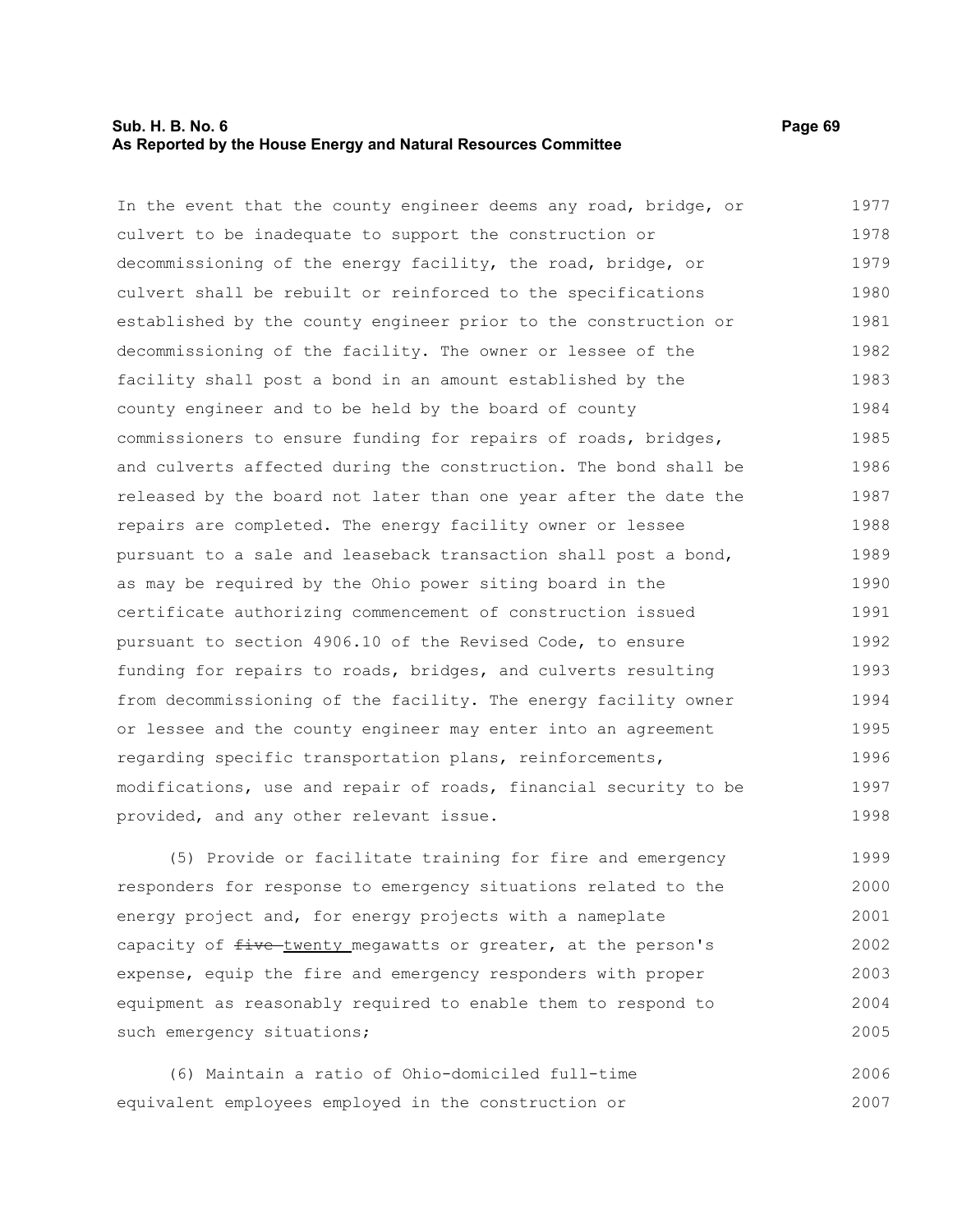## **Sub. H. B. No. 6 Page 70 As Reported by the House Energy and Natural Resources Committee**

installation of the energy project to total full-time equivalent employees employed in the construction or installation of the energy project of not less than eighty per cent in the case of a solar energy project, and not less than fifty per cent in the case of any other energy project. In the case of an energy project for which certification from the power siting board is required under section 4906.20 of the Revised Code, the number of full-time equivalent employees employed in the construction or installation of the energy project equals the number actually employed or the number projected to be employed in the certificate application, if such projection is required under regulations adopted pursuant to section 4906.03 of the Revised Code, whichever is greater. For all other energy projects, the number of full-time equivalent employees employed in the construction or installation of the energy project equals the number actually employed or the number projected to be employed by the director of development services, whichever is greater. To estimate the number of employees to be employed in the construction or installation of an energy project, the director shall use a generally accepted job-estimating model in use for renewable energy projects, including but not limited to the job and economic development impact model. The director may adjust an estimate produced by a model to account for variables not accounted for by the model. 2008 2009 2010 2011 2012 2013 2014 2015 2016 2017 2018 2019 2020 2021 2022 2023 2024 2025 2026 2027 2028 2029 2030 2031

(7) For energy projects with a nameplate capacity in excess of two-twenty megawatts, establish a relationship with a member of the university system of Ohio as defined in section 3345.011 of the Revised Code or with a person offering an apprenticeship program registered with the employment and training administration within the United States department of labor or with the apprenticeship council created by section 2032 2033 2034 2035 2036 2037 2038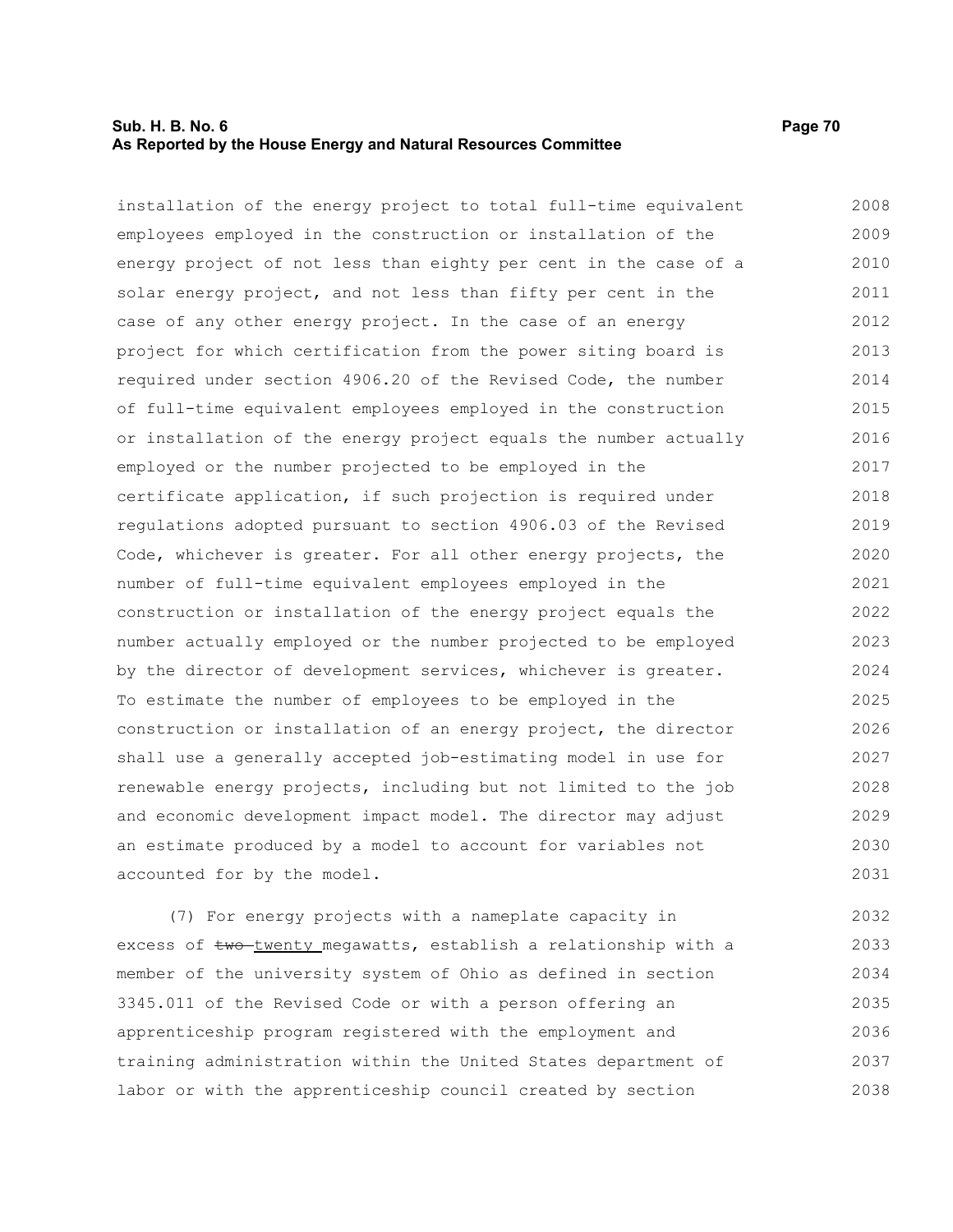# **Sub. H. B. No. 6 Page 71 As Reported by the House Energy and Natural Resources Committee**

| 4139.02 of the Revised Code, to educate and train individuals                | 2039 |
|------------------------------------------------------------------------------|------|
| for careers in the wind or solar energy industry. The                        | 2040 |
| relationship may include endowments, cooperative programs,                   | 2041 |
| internships, apprenticeships, research and development projects,             | 2042 |
| and curriculum development.                                                  | 2043 |
| (8) Offer to sell power or renewable energy credits from-                    | 2044 |
| the energy project to electric distribution utilities or-                    | 2045 |
| electric service companies subject to renewable energy resource-             | 2046 |
| requirements under section 4928.64 of the Revised Code that have             | 2047 |
| <del>issued requests for proposal for such power or renewable energy</del> - | 2048 |
| eredits. If no electric distribution utility or electric service             | 2049 |
| eompany issues a request for proposal on or before December 31,              | 2050 |
| 2010, or accepts an offer for power or renewable energy credits-             | 2051 |
| within forty five days after the offer is submitted, power or                | 2052 |
| renewable energy credits from the energy project may be sold to              | 2053 |
| other persons. Division (F) (8) of this section does not apply-              | 2054 |
| $\pm \pm \div$                                                               | 2055 |
| (a) The owner or lessee is a rural electric company or a                     | 2056 |
| municipal power agency as defined in section 3734.058 of the                 | 2057 |
| Revised Code.                                                                | 2058 |
| (b) The owner or lessee is a person that, before                             | 2059 |
| completion of the energy project, contracted for the sale of                 | 2060 |
| power or renewable energy credits with a rural electric company-             | 2061 |
| or a municipal power agency.                                                 | 2062 |
| (c) The owner or lessee contracts for the sale of power or-                  | 2063 |
| renewable energy credits from the energy project before June 17,             | 2064 |
| $2010 -$                                                                     | 2065 |
| (9) Make annual service payments as required by division                     | 2066 |
| (G) of this section and as may be required in a resolution                   | 2067 |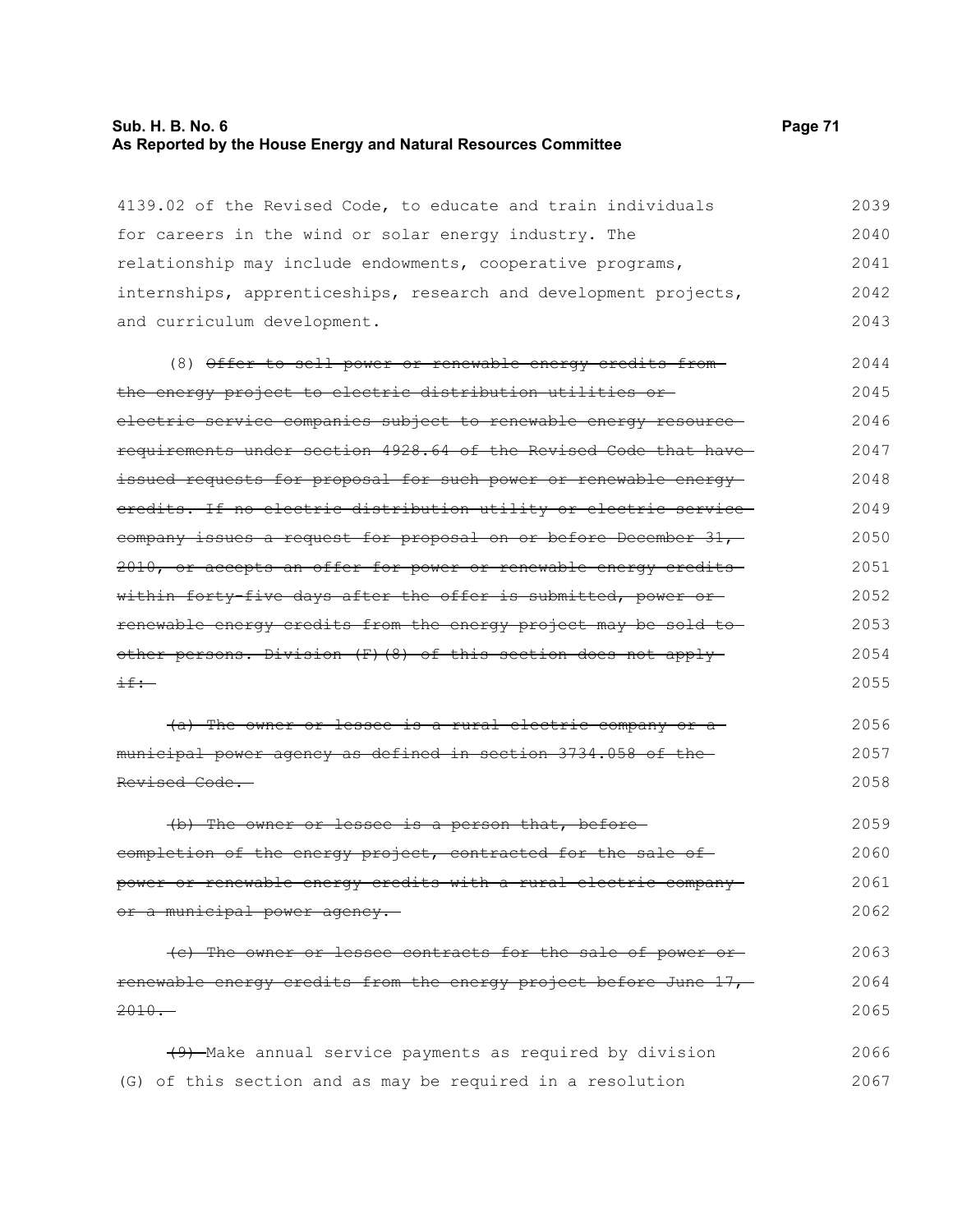## **Sub. H. B. No. 6 Page 72 As Reported by the House Energy and Natural Resources Committee**

adopted by a board of county commissioners under division (E) of this section.

(G) The owner or a lessee pursuant to a sale and leaseback transaction of a qualified energy project shall make annual service payments in lieu of taxes to the county treasurer on or before the final dates for payments of taxes on public utility personal property on the real and public utility personal property tax list for each tax year for which property of the energy project is exempt from taxation under this section. The county treasurer shall allocate the payment on the basis of the project's physical location. Upon receipt of a payment, or if timely payment has not been received, the county treasurer shall certify such receipt or non-receipt to the director of development services and tax commissioner in a form determined by the director and commissioner, respectively. Each payment shall be in the following amount: 2070 2071 2072 2073 2074 2075 2076 2077 2078 2079 2080 2081 2082 2083

(1) In the case of a solar energy project, seven thousand dollars per megawatt of nameplate capacity located in the county as of December 31, 2010, for tax year 2011, as of December 31, 2011, for tax year 2012, as of December 31, 2012, for tax year 2013, as of December 31, 2013, for tax year 2014, as of December 31, 2014, for tax year 2015, as of December 31, 2015, for tax year 2016, and as of December 31, 2016, for tax year 2017 and each tax year thereafter; 2084 2085 2086 2087 2088 2089 2090 2091

(2) In the case of any other energy project using renewable energy resources, the following: 2092 2093

(a) If the project maintains during the construction or installation of the energy facility a ratio of Ohio-domiciled full-time equivalent employees to total full-time equivalent employees of not less than seventy-five per cent, six thousand 2094 2095 2096 2097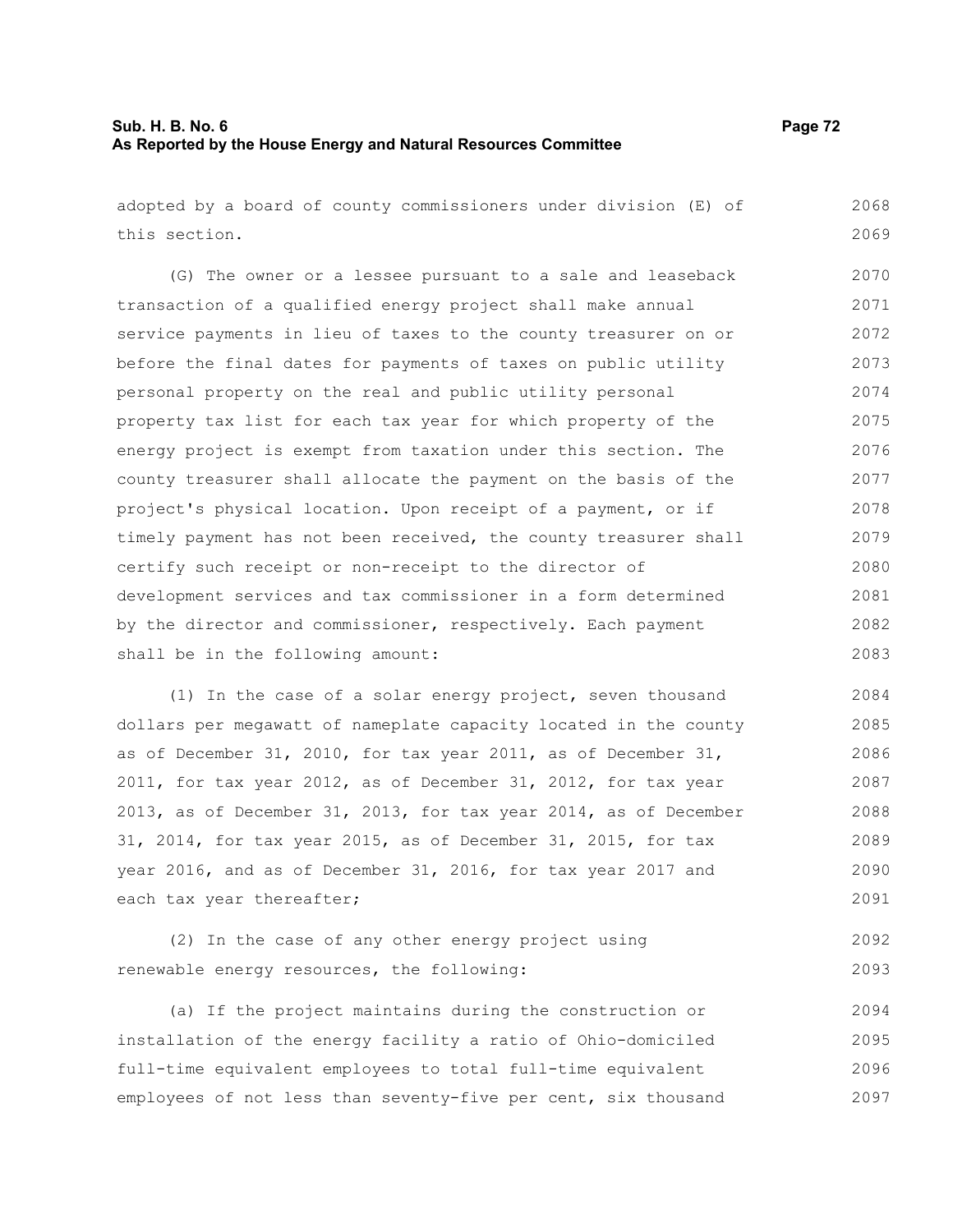dollars per megawatt of nameplate capacity located in the county as of the thirty-first day of December of the preceding tax year; (b) If the project maintains during the construction or installation of the energy facility a ratio of Ohio-domiciled full-time equivalent employees to total full-time equivalent employees of less than seventy-five per cent but not less than sixty per cent, seven thousand dollars per megawatt of nameplate capacity located in the county as of the thirty-first day of December of the preceding tax year; 2098 2099 2100 2101 2102 2103 2104 2105 2106 2107

(c) If the project maintains during the construction or installation of the energy facility a ratio of Ohio-domiciled full-time equivalent employees to total full-time equivalent employees of less than sixty per cent but not less than fifty per cent, eight thousand dollars per megawatt of nameplate capacity located in the county as of the thirty-first day of December of the preceding tax year. 2108 2109 2110 2111 2112 2113 2114

(3) In the case of an energy project using clean coal technology, advanced nuclear technology, or cogeneration technology, the following: 2115 2116 2117

(a) If the project maintains during the construction or installation of the energy facility a ratio of Ohio-domiciled full-time equivalent employees to total full-time equivalent employees of not less than seventy-five per cent, six thousand dollars per megawatt of nameplate capacity located in the county as of the thirty-first day of December of the preceding tax year; 2118 2119 2120 2121 2122 2123 2124

(b) If the project maintains during the construction or installation of the energy facility a ratio of Ohio-domiciled 2125 2126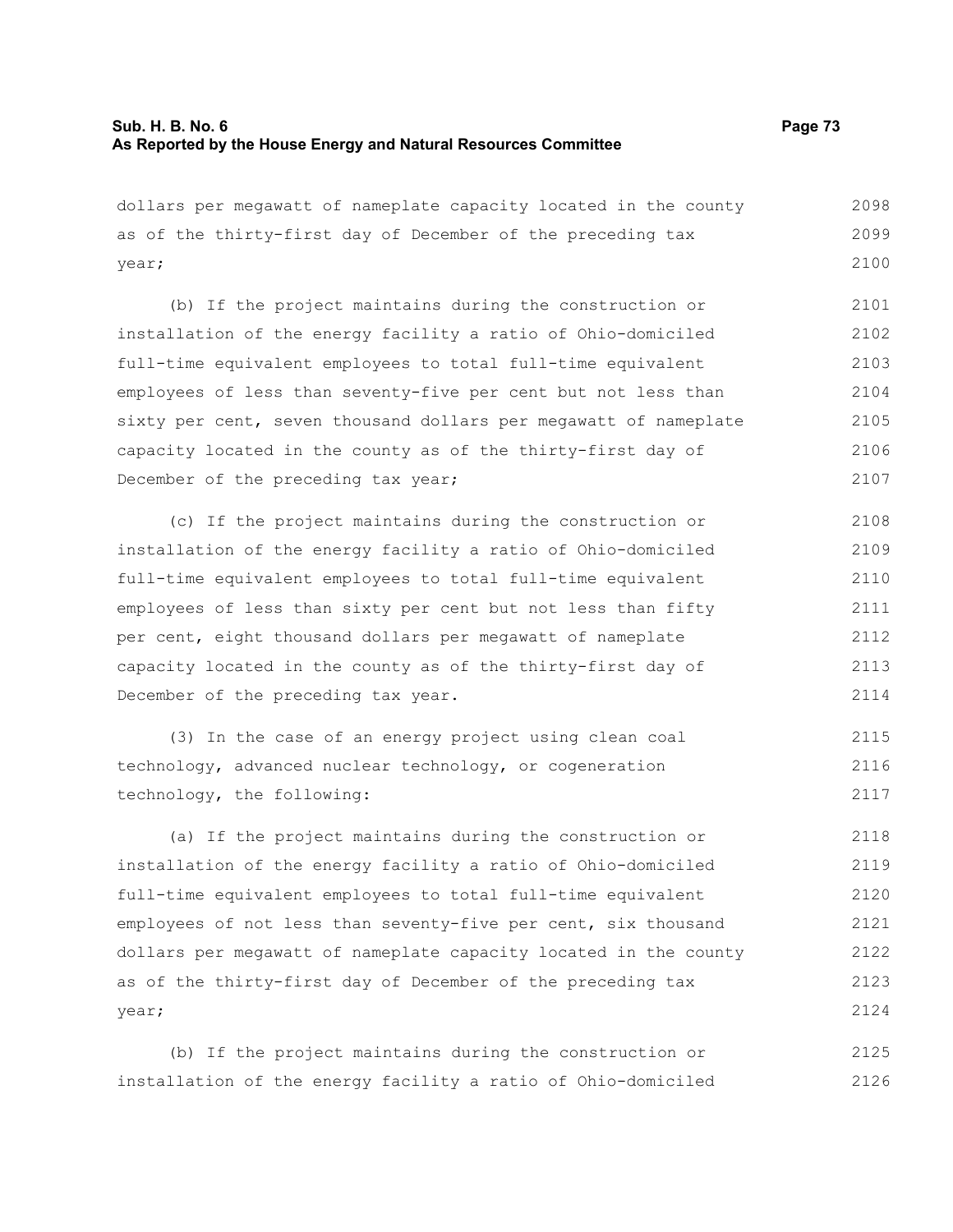#### **Sub. H. B. No. 6 Page 74 As Reported by the House Energy and Natural Resources Committee**

full-time equivalent employees to total full-time equivalent employees of less than seventy-five per cent but not less than sixty per cent, seven thousand dollars per megawatt of nameplate capacity located in the county as of the thirty-first day of December of the preceding tax year; 2127 2128 2129 2130 2131

(c) If the project maintains during the construction or installation of the energy facility a ratio of Ohio-domiciled full-time equivalent employees to total full-time equivalent employees of less than sixty per cent but not less than fifty per cent, eight thousand dollars per megawatt of nameplate capacity located in the county as of the thirty-first day of December of the preceding tax year. 2132 2133 2134 2135 2136 2137 2138

(H) The director of development services in consultation with the tax commissioner shall adopt rules pursuant to Chapter 119. of the Revised Code to implement and enforce this section. 2139 2140 2141

**Section 2.** That existing sections 303.213, 519.213, 519.214, 713.081, 3706.02, 3706.03, 4906.10, 4906.13, 4906.20, 4906.201, 4928.01, 4928.02, 4928.66, 4928.6610, and 5727.75 of the Revised Code are hereby repealed. 2142 2143 2144 2145

**Section 3.** That section 4928.6616 of the Revised Code is hereby repealed. 2146 2147

**Section 4.** The amendments by this act to division (A)(34) of section 4928.01 of the Revised Code, division (C) of section 4928.66 of the Revised Code, and divisions (F)(8) and (9) of section 5727.75 of the Revised Code take effect January 1, 2020. 2148 2149 2150 2151

**Section 5.** That sections 1710.06, 4928.142, 4928.143, 4928.20, 4928.61, 4928.62, 4928.641, 4928.645, and 5501.311 of the Revised Code be amended to read as follows: 2152 2153 2154

**Sec. 1710.06.** (A) The board of directors of a special 2155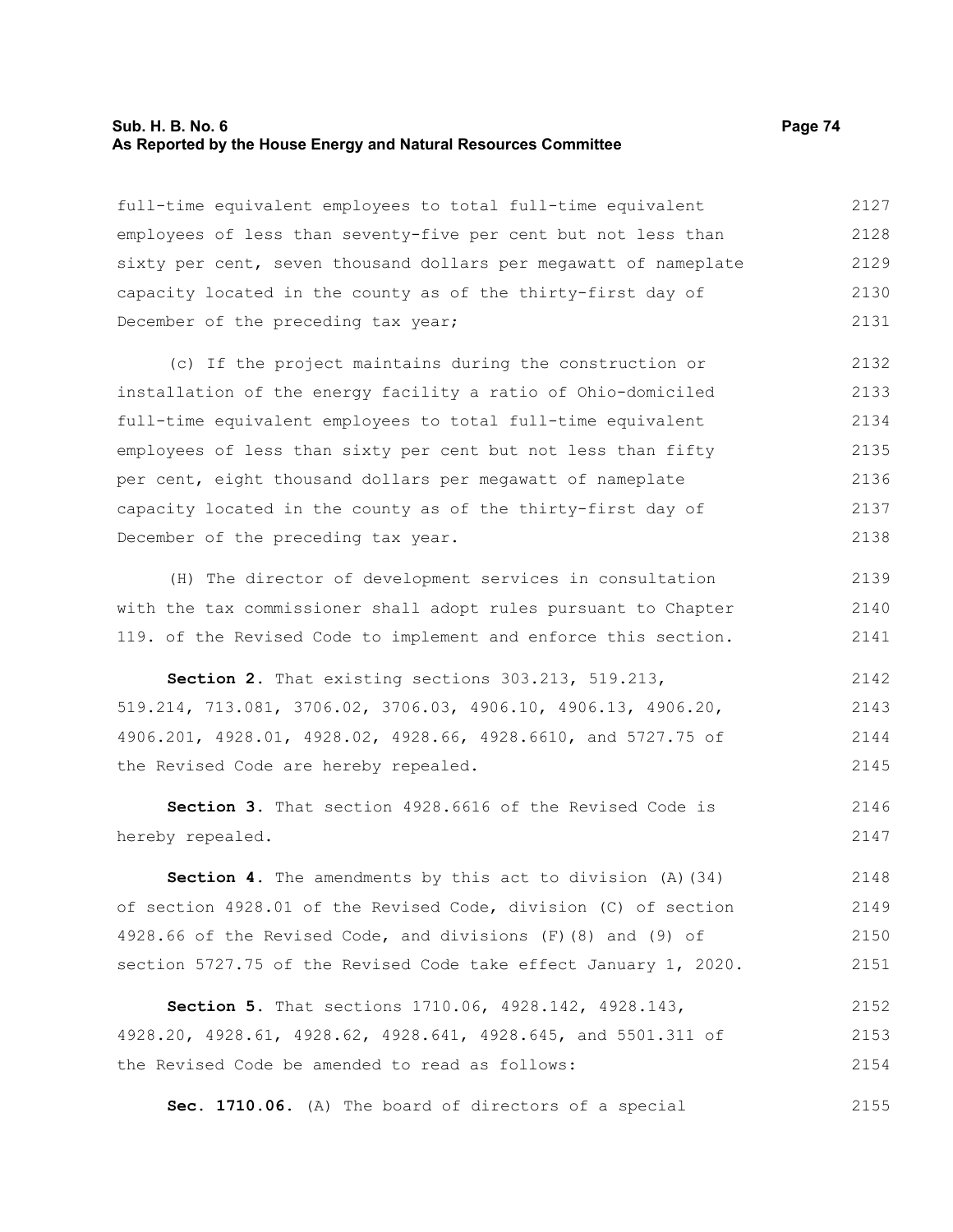## **Sub. H. B. No. 6 Page 75 As Reported by the House Energy and Natural Resources Committee**

improvement district may develop and adopt one or more written plans for public improvements or public services that benefit all or any part of the district. Each plan shall set forth the specific public improvements or public services that are to be provided, identify the area in which they will be provided, and specify the method of assessment to be used. Each plan for public improvements or public services shall indicate the period of time the assessments are to be levied for the improvements and services and, if public services are included in the plan, the period of time the services are to remain in effect. Plans for public improvements may include the planning, design, construction, reconstruction, enlargement, or alteration of any public improvements and the acquisition of land for the improvements. Plans for public improvements or public services may also include, but are not limited to, provisions for the following: 2156 2157 2158 2159 2160 2161 2162 2163 2164 2165 2166 2167 2168 2169 2170 2171

(1) Creating and operating the district and the nonprofit corporation under this chapter, including hiring employees and professional services, contracting for insurance, and purchasing or leasing office space and office equipment and other requirements of the district; 2172 2173 2174 2175 2176

(2) Planning, designing, and implementing a public improvements or public services plan, including hiring architectural, engineering, legal, appraisal, insurance, consulting, energy auditing, and planning services, and, for public services, managing, protecting, and maintaining public and private facilities, including public improvements; 2177 2178 2179 2180 2181 2182

(3) Conducting court proceedings to carry out this chapter; 2183 2184

(4) Paying damages resulting from the provision of public 2185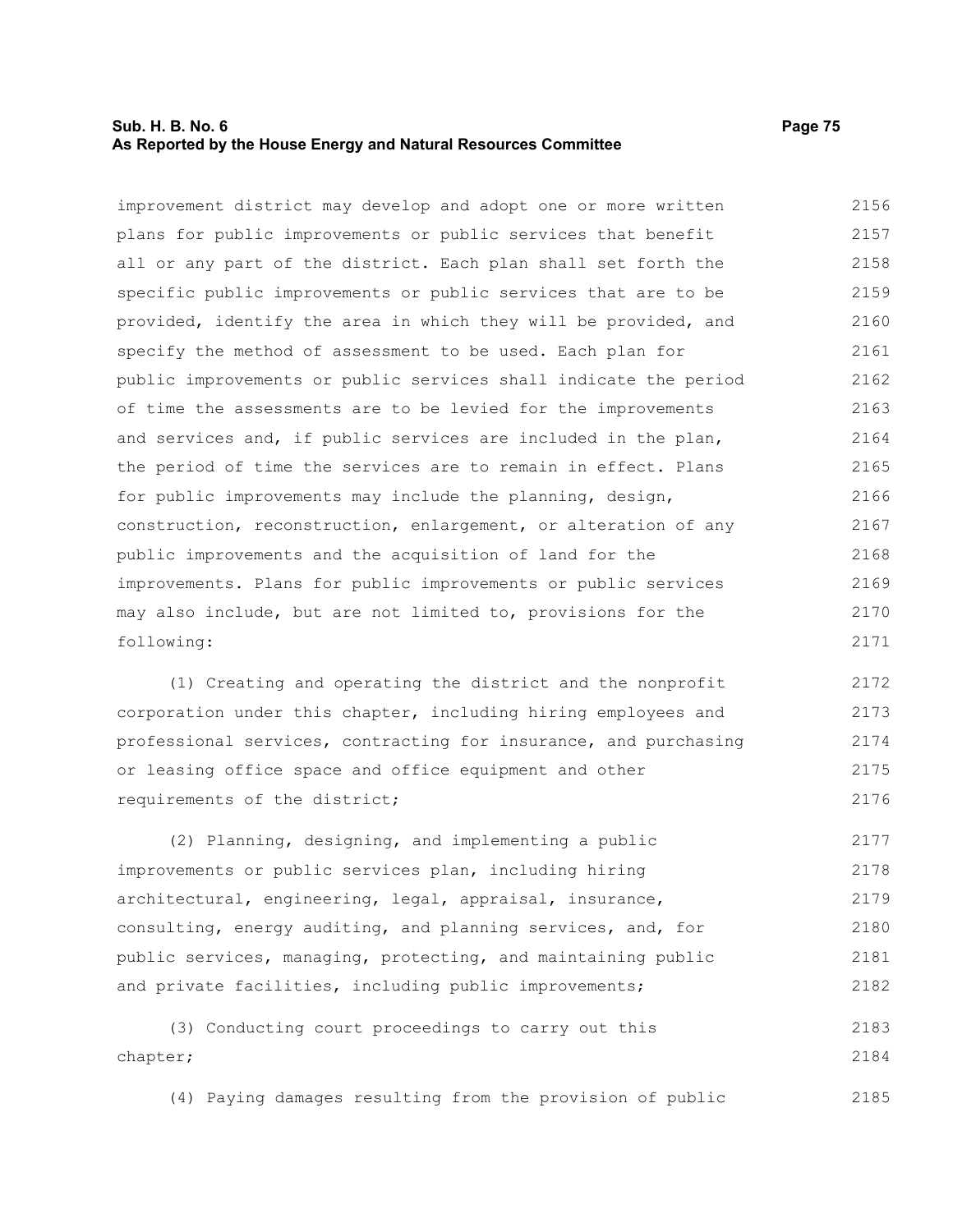## **Sub. H. B. No. 6 Page 76 As Reported by the House Energy and Natural Resources Committee**

| improvements or public services and implementing the plans;                  | 2186 |
|------------------------------------------------------------------------------|------|
| (5) Paying the costs of issuing, paying interest on, and                     | 2187 |
| redeeming notes and bonds issued for funding public improvements             | 2188 |
| and public services plans; and                                               | 2189 |
| (6) Sale, lease, lease with an option to purchase,                           | 2190 |
| conveyance of other interests in, or other contracts for the                 | 2191 |
| acquisition, construction, maintenance, repair, furnishing,                  | 2192 |
| equipping, operation, or improvement of any special energy                   | 2193 |
| improvement project by the special improvement district, between             | 2194 |
| a participating political subdivision and the special                        | 2195 |
| improvement district, and between the special improvement                    | 2196 |
| district and any owner of real property in the special                       | 2197 |
| improvement district on which a special energy improvement                   | 2198 |
| project has been acquired, installed, equipped, or improved <del>; and</del> | 2199 |
| Aggregating the renewable energy credits generated by                        | 2200 |
|                                                                              |      |

one or more special energy improvement projects within a special improvement district, upon the consent of the owners of the credits and for the purpose of negotiating and completing the sale of such credits. 2201 2202 2203 2204

(B) Once the board of directors of the special improvement district adopts a plan, it shall submit the plan to the legislative authority of each participating political subdivision and the municipal executive of each municipal corporation in which the district is located, if any. The legislative authorities and municipal executives shall review the plan and, within sixty days after receiving it, may submit their comments and recommendations about it to the district. After reviewing these comments and recommendations, the board of directors may amend the plan. It may then submit the plan, amended or otherwise, in the form of a petition to members of 2205 2206 2207 2208 2209 2210 2211 2212 2213 2214 2215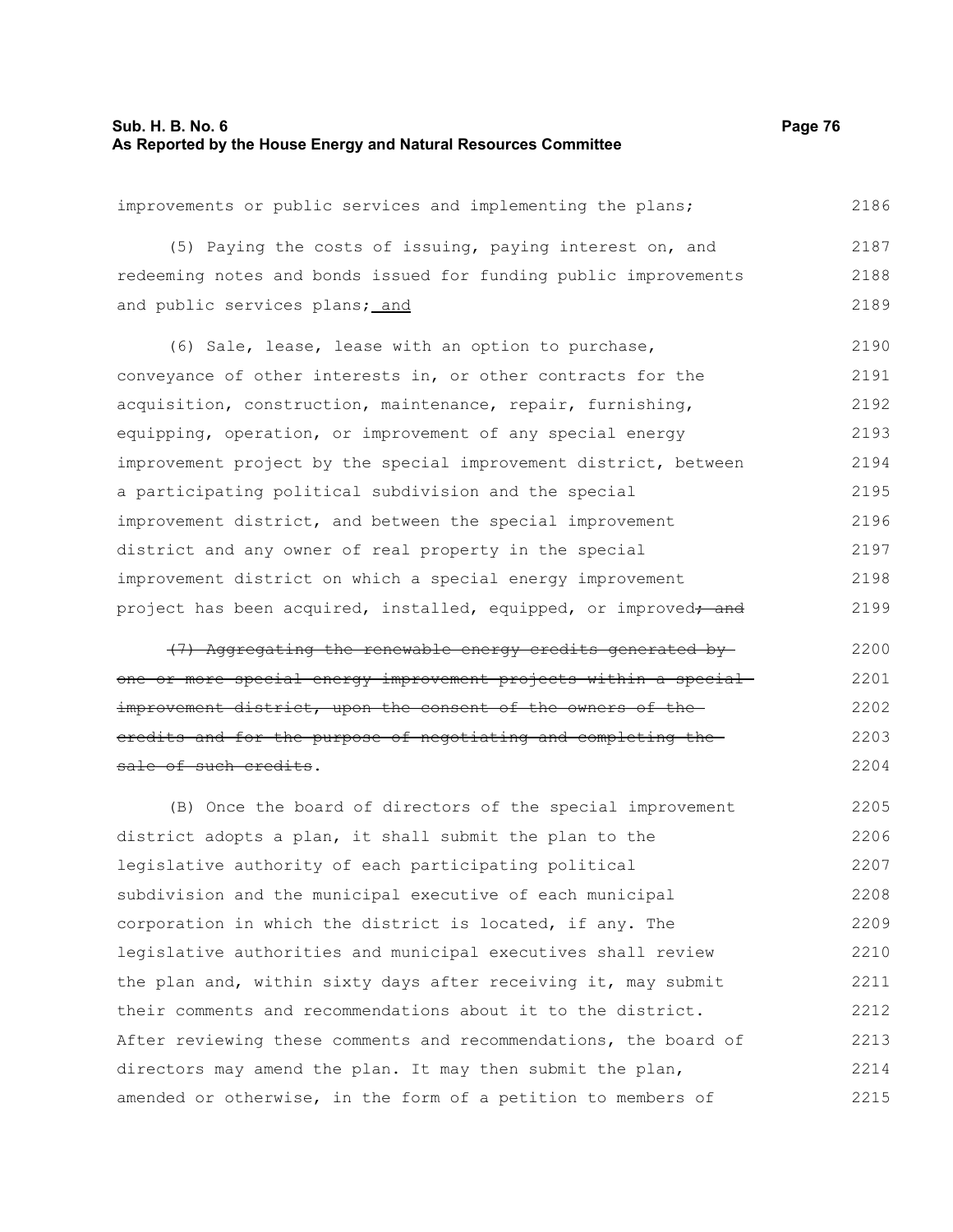## **Sub. H. B. No. 6 Page 77 As Reported by the House Energy and Natural Resources Committee**

the district whose property may be assessed for the plan. Once the petition is signed by those members who own at least sixty per cent of the front footage of property that is to be assessed and that abuts upon a street, alley, public road, place, boulevard, parkway, park entrance, easement, or other public improvement, or those members who own at least seventy-five per cent of the area to be assessed for the improvement or service, the petition may be submitted to each legislative authority for approval. Except as provided in division (H) of section 1710.02 of the Revised Code, if the special improvement district was created for the purpose of developing and implementing plans for special energy improvement projects or shoreline improvement projects, the petition required under this division shall be signed by one hundred per cent of the owners of the area of all real property located within the area to be assessed for the special energy improvement project or shoreline improvement project. 2216 2217 2218 2219 2220 2221 2222 2223 2224 2225 2226 2227 2228 2229 2230 2231 2232

Each legislative authority shall, by resolution, approve or reject the petition within sixty days after receiving it. If the petition is approved by the legislative authority of each participating political subdivision, the plan contained in the petition shall be effective at the earliest date on which a nonemergency resolution of the legislative authority with the latest effective date may become effective. A plan may not be resubmitted to the legislative authorities and municipal executives more than three times in any twelve-month period. 2233 2234 2235 2236 2237 2238 2239 2240 2241

(C) Each participating political subdivision shall levy, by special assessment upon specially benefited property located within the district, the costs of any public improvements or public services plan contained in a petition approved by the participating political subdivisions under this section or 2242 2243 2244 2245 2246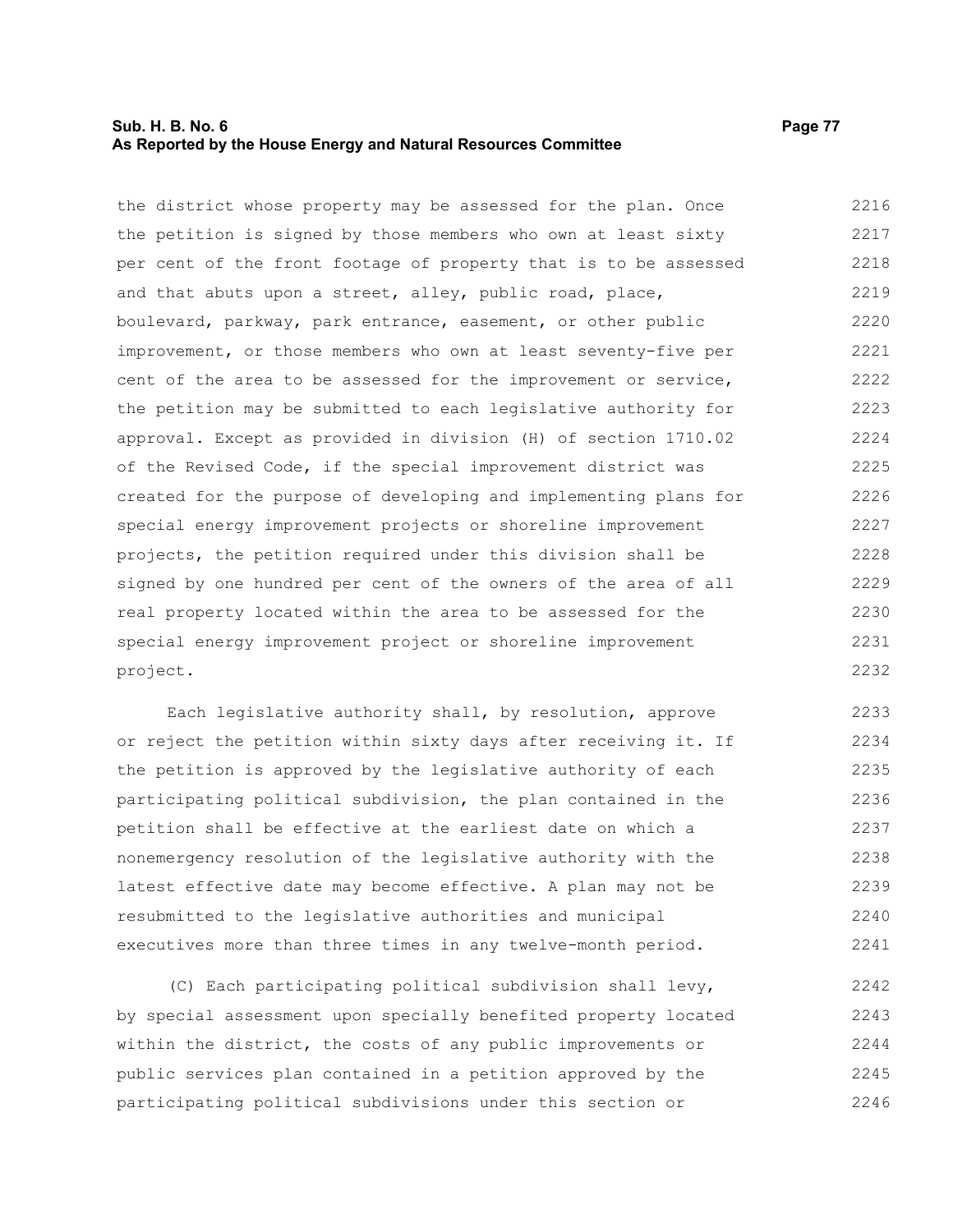#### **Sub. H. B. No. 6 Page 78 As Reported by the House Energy and Natural Resources Committee**

division (F) of section 1710.02 of the Revised Code. The levy shall be made in accordance with the procedures set forth in Chapter 727. of the Revised Code, except that: 2247 2248 2249

(1) The assessment for each improvements or services plan may be levied by any one or any combination of the methods of assessment listed in section 727.01 of the Revised Code, provided that the assessment is uniformly applied. 2250 2251 2252 2253

(2) For the purpose of levying an assessment, the board of directors may combine one or more improvements or services plans or parts of plans and levy a single assessment against specially benefited property. 2254 2255 2256 2257

(3) For purposes of special assessments levied by a township pursuant to this chapter, references in Chapter 727. of the Revised Code to the municipal corporation shall be deemed to refer to the township, and references to the legislative authority of the municipal corporation shall be deemed to refer to the board of township trustees. 2258 2259 2260 2261 2262 2263

Church property or property owned by a political subdivision, including any participating political subdivision in which a special improvement district is located, shall be included in and be subject to special assessments made pursuant to a plan adopted under this section or division (F) of section 1710.02 of the Revised Code, if the church or political subdivision has specifically requested in writing that its property be included within the special improvement district and the church or political subdivision is a member of the district or, in the case of a district created by an existing qualified nonprofit corporation, if the church is a member of the corporation. 2264 2265 2266 2267 2268 2269 2270 2271 2272 2273 2274 2275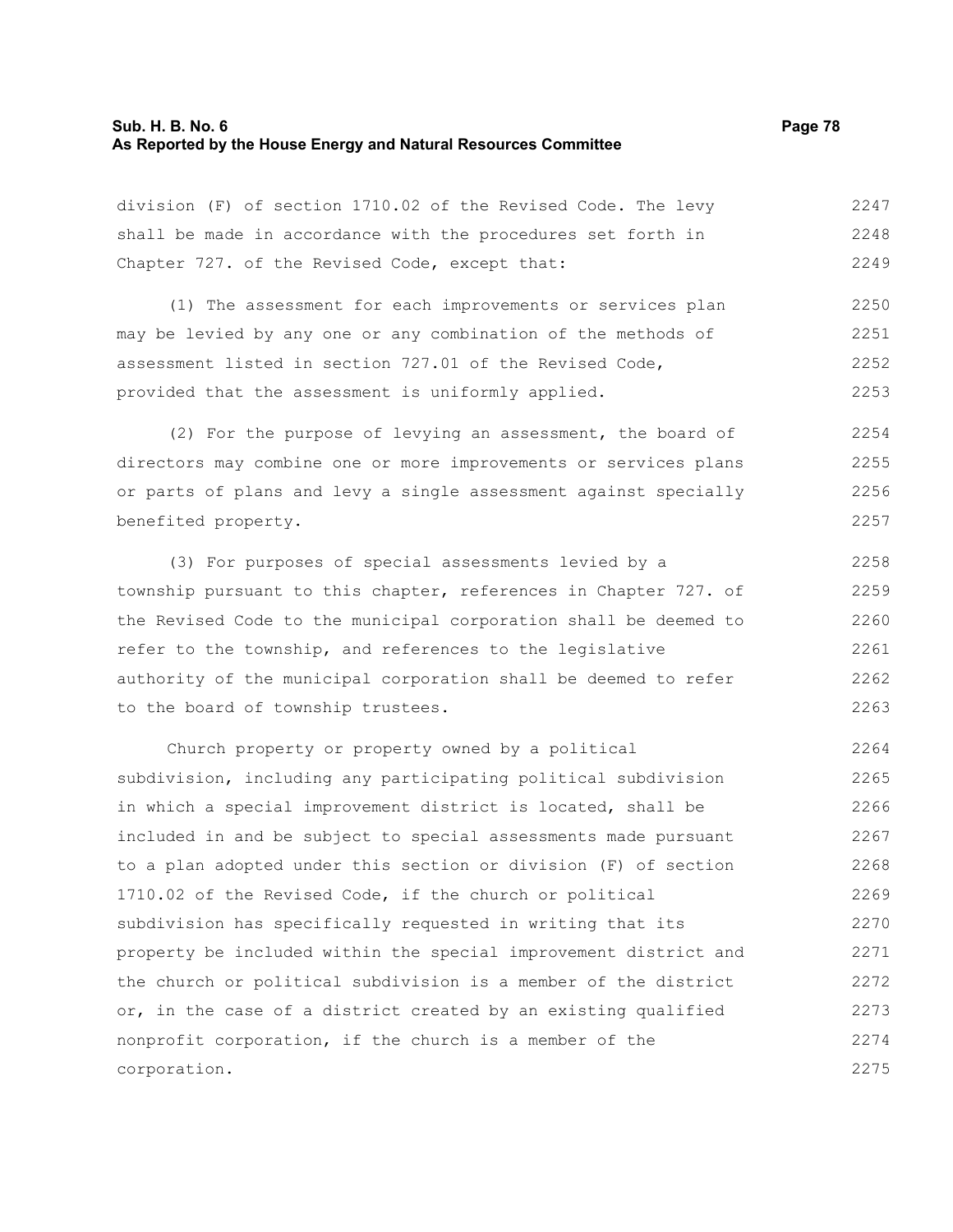## **Sub. H. B. No. 6 Page 79 As Reported by the House Energy and Natural Resources Committee**

(D) All rights and privileges of property owners who are assessed under Chapter 727. of the Revised Code shall be granted to property owners assessed under this chapter, including those rights and privileges specified in sections 727.15 to 727.17 and 727.18 to 727.22 of the Revised Code and the right to notice of the resolution of necessity and the filing of the estimated assessment under section 727.13 of the Revised Code. Property owners assessed for public services under this chapter shall have the same rights and privileges as property owners assessed for public improvements under this chapter. 2276 2277 2278 2279 2280 2281 2282 2283 2284 2285

**Sec. 4928.142.** (A) For the purpose of complying with section 4928.141 of the Revised Code and subject to division (D) of this section and, as applicable, subject to the rate plan requirement of division (A) of section 4928.141 of the Revised Code, an electric distribution utility may establish a standard service offer price for retail electric generation service that is delivered to the utility under a market-rate offer. 2286 2287 2288 2289 2290 2291 2292

(1) The market-rate offer shall be determined through a competitive bidding process that provides for all of the following: 2293 2294 2295

(a) Open, fair, and transparent competitive solicitation; 2296

- (b) Clear product definition;
- (c) Standardized bid evaluation criteria;

(d) Oversight by an independent third party that shall design the solicitation, administer the bidding, and ensure that the criteria specified in-division\_divisions (A)(1)(a) to (c) of this section are met; 2299 2300 2301 2302

(e) Evaluation of the submitted bids prior to the selection of the least-cost bid winner or winners. 2303 2304

2297

2298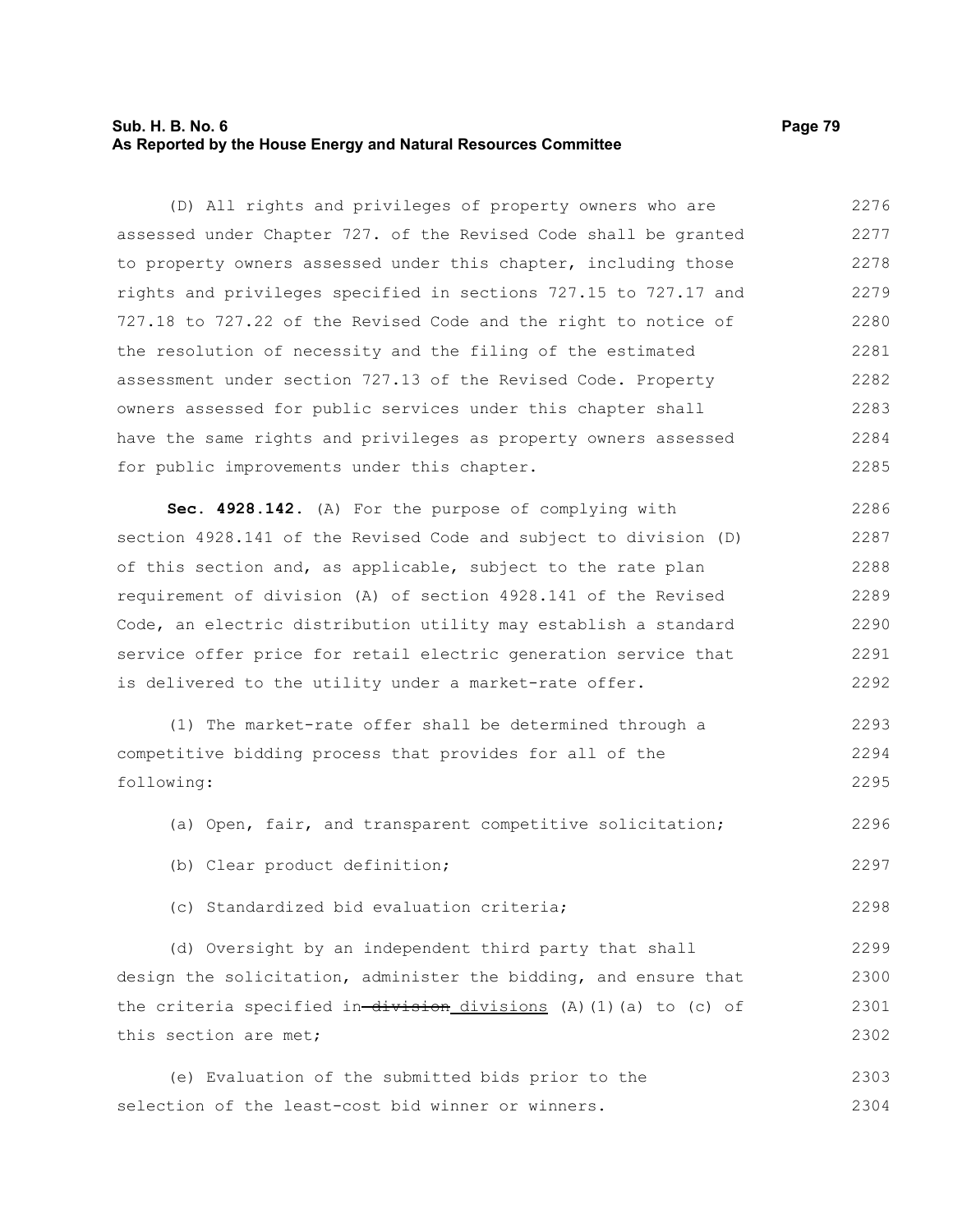| No generation supplier shall be prohibited from                  | 2305 |
|------------------------------------------------------------------|------|
| participating in the bidding process.                            | 2306 |
| (2) The public utilities commission shall modify rules, or       | 2307 |
| adopt new rules as necessary, concerning the conduct of the      | 2308 |
| competitive bidding process and the qualifications of bidders,   | 2309 |
| which rules shall foster supplier participation in the bidding   | 2310 |
| process and shall be consistent with the requirements of         | 2311 |
| division (A) (1) of this section.                                | 2312 |
| (B) Prior to initiating a competitive bidding process for        | 2313 |
| a market-rate offer under division (A) of this section, the      | 2314 |
| electric distribution utility shall file an application with the | 2315 |
| commission. An electric distribution utility may file its        | 2316 |
| application with the commission prior to the effective date of   | 2317 |
| the commission rules required under division (A)(2) of this      | 2318 |
| section, and, as the commission determines necessary, the        | 2319 |
| utility shall immediately conform its filing to the rules upon   | 2320 |
| their taking effect.                                             | 2321 |
| An application under this division shall detail the              | 2322 |
| electric distribution utility's proposed compliance with the     | 2323 |

requirements of division (A)(1) of this section and with commission rules under division (A)(2) of this section and demonstrate that all of the following requirements are met: 2324 2325 2326

(1) The electric distribution utility or its transmission service affiliate belongs to at least one regional transmission organization that has been approved by the federal energy regulatory commission; or there otherwise is comparable and nondiscriminatory access to the electric transmission grid. 2327 2328 2329 2330 2331

(2) Any such regional transmission organization has a market-monitor function and the ability to take actions to 2332 2333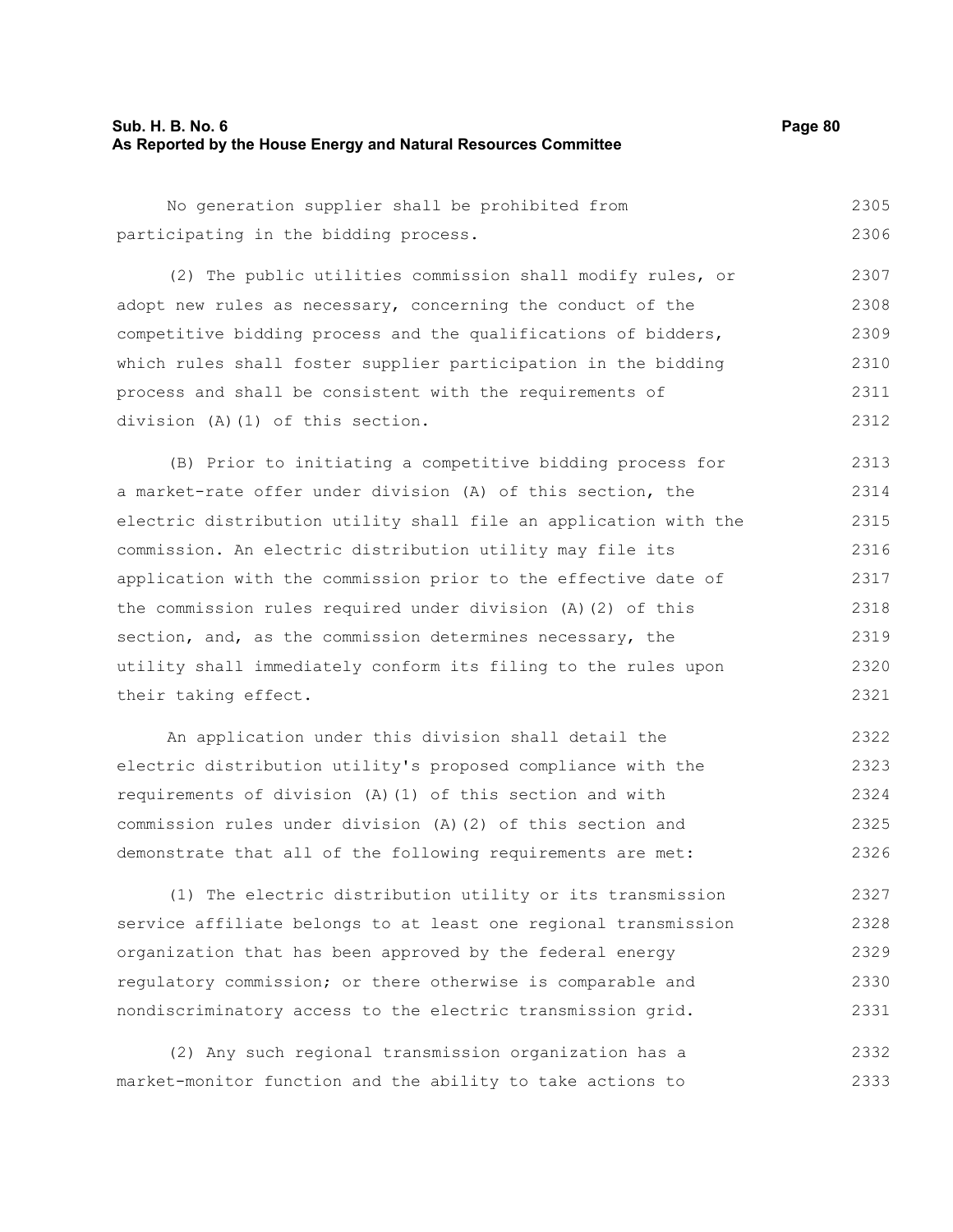#### **Sub. H. B. No. 6 Page 81 As Reported by the House Energy and Natural Resources Committee**

identify and mitigate market power or the electric distribution utility's market conduct; or a similar market monitoring function exists with commensurate ability to identify and monitor market conditions and mitigate conduct associated with the exercise of market power. 2334 2335 2336 2337 2338

(3) A published source of information is available publicly or through subscription that identifies pricing information for traded electricity on- and off-peak energy products that are contracts for delivery beginning at least two years from the date of the publication and is updated on a regular basis. 2339 2340 2341 2342 2343 2344

The commission shall initiate a proceeding and, within ninety days after the application's filing date, shall determine by order whether the electric distribution utility and its market-rate offer meet all of the foregoing requirements. If the finding is positive, the electric distribution utility may initiate its competitive bidding process. If the finding is negative as to one or more requirements, the commission in the order shall direct the electric distribution utility regarding how any deficiency may be remedied in a timely manner to the commission's satisfaction; otherwise, the electric distribution utility shall withdraw the application. However, if such remedy is made and the subsequent finding is positive and also if the electric distribution utility made a simultaneous filing under this section and section 4928.143 of the Revised Code, the utility shall not initiate its competitive bid until at least one hundred fifty days after the filing date of those applications. 2345 2346 2347 2348 2349 2350 2351 2352 2353 2354 2355 2356 2357 2358 2359 2360 2361

(C) Upon the completion of the competitive bidding process authorized by divisions (A) and (B) of this section, including 2362 2363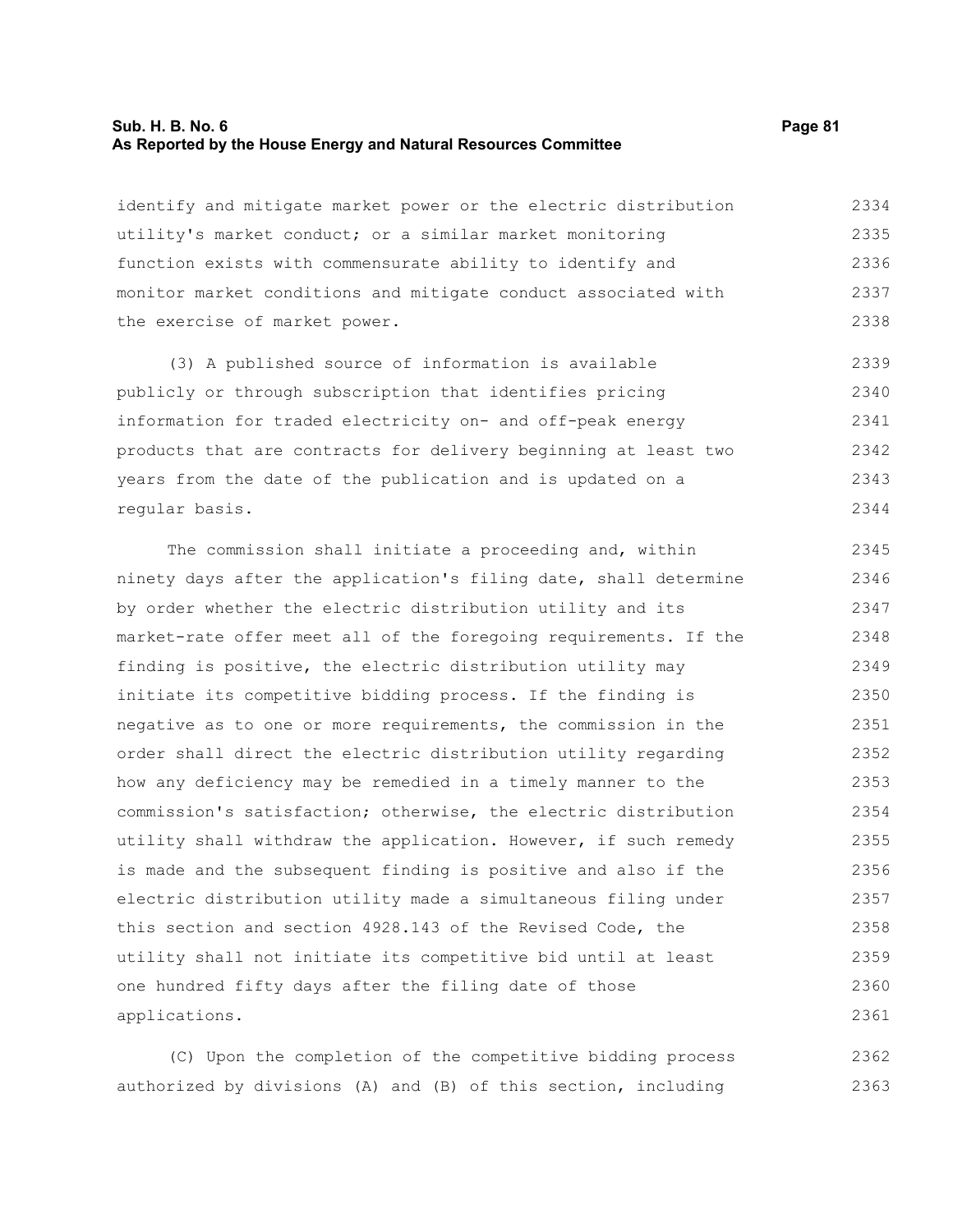## **Sub. H. B. No. 6 Page 82 As Reported by the House Energy and Natural Resources Committee**

| for the purpose of division (D) of this section, the commission  | 2364 |
|------------------------------------------------------------------|------|
| shall select the least-cost bid winner or winners of that        | 2365 |
| process, and such selected bid or bids, as prescribed as retail  | 2366 |
| rates by the commission, shall be the electric distribution      | 2367 |
| utility's standard service offer unless the commission, by order | 2368 |
| issued before the third calendar day following the conclusion of | 2369 |
| the competitive bidding process for the market rate offer,       | 2370 |
| determines that one or more of the following criteria were not   | 2371 |
| met:                                                             | 2372 |
| (1) Each portion of the bidding process was                      | 2373 |
| oversubscribed, such that the amount of supply bid upon was      | 2374 |
| greater than the amount of the load bid out.                     | 2375 |
| (2) There were four or more bidders.                             | 2376 |
| (3) At least twenty-five per cent of the load is bid upon        | 2377 |
| by one or more persons other than the electric distribution      | 2378 |
| utility.                                                         | 2379 |
| All costs incurred by the electric distribution utility as       | 2380 |
| a result of or related to the competitive bidding process or to  | 2381 |
| procuring generation service to provide the standard service     | 2382 |
| offer, including the costs of energy and capacity and the costs  | 2383 |
| of all other products and services procured as a result of the   | 2384 |
| competitive bidding process, shall be timely recovered through   | 2385 |
| the standard service offer price, and, for that purpose, the     | 2386 |
| commission shall approve a reconciliation mechanism, other       | 2387 |
| recovery mechanism, or a combination of such mechanisms for the  | 2388 |
| utility.                                                         | 2389 |
| (D) The first application filed under this section by an         | 2390 |
| electric distribution utility that, as of July 31, 2008,         | 2391 |
| directly owns, in whole or in part, operating electric           | 2392 |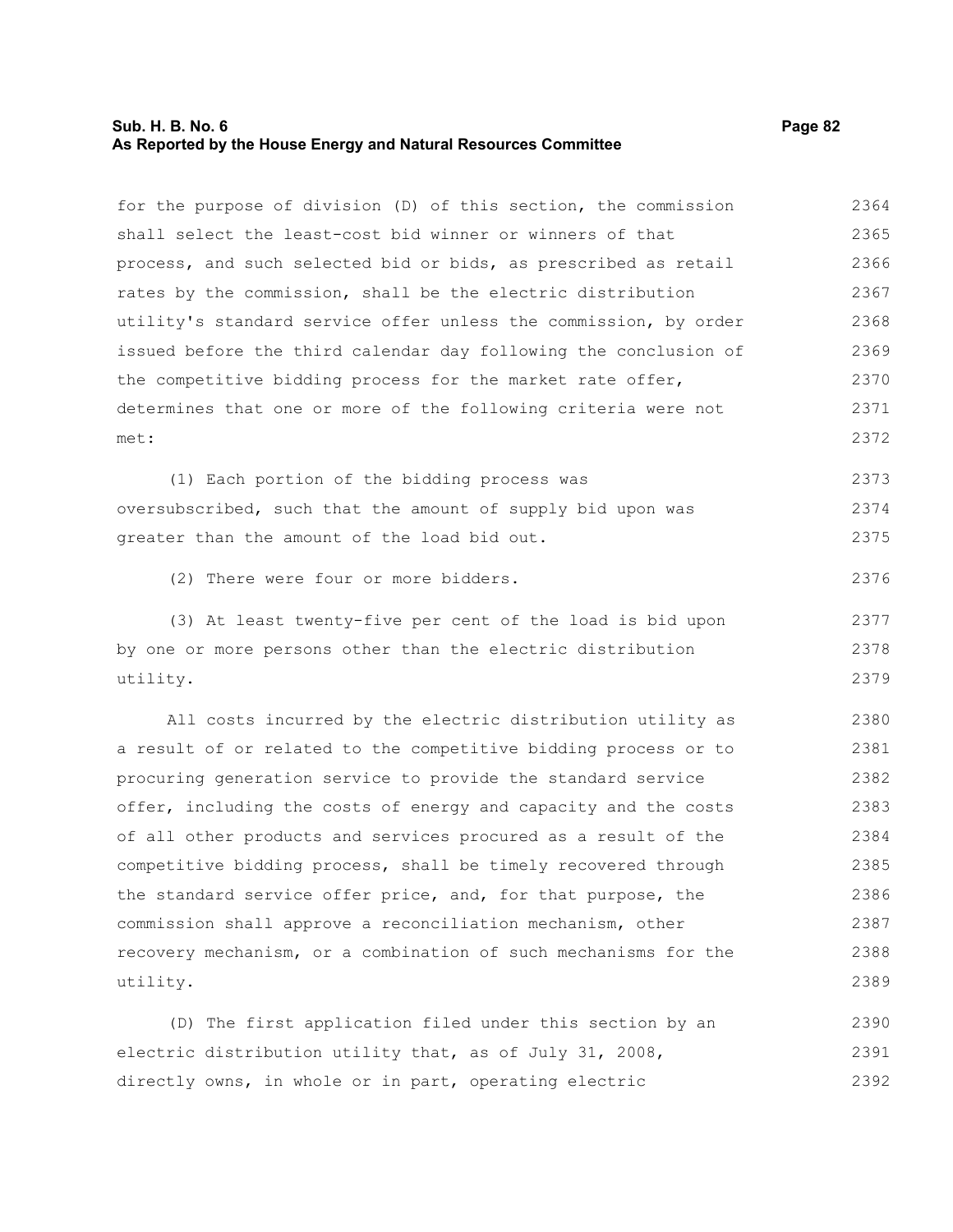## **Sub. H. B. No. 6 Page 83 As Reported by the House Energy and Natural Resources Committee**

generating facilities that had been used and useful in this state shall require that a portion of that utility's standard service offer load for the first five years of the market rate offer be competitively bid under division (A) of this section as follows: ten per cent of the load in year one, not more than twenty per cent in year two, thirty per cent in year three, forty per cent in year four, and fifty per cent in year five. Consistent with those percentages, the commission shall determine the actual percentages for each year of years one through five. The standard service offer price for retail electric generation service under this first application shall be a proportionate blend of the bid price and the generation service price for the remaining standard service offer load, which latter price shall be equal to the electric distribution utility's most recent standard service offer price, adjusted upward or downward as the commission determines reasonable, relative to the jurisdictional portion of any known and measurable changes from the level of any one or more of the following costs as reflected in that most recent standard service offer price: 2393 2394 2395 2396 2397 2398 2399 2400 2401 2402 2403 2404 2405 2406 2407 2408 2409 2410 2411 2412

(1) The electric distribution utility's prudently incurred cost of fuel used to produce electricity;

(2) Its prudently incurred purchased power costs;

(3) Its prudently incurred costs of satisfying the supply and demand portfolio requirements of this state, including, butnot limited to, renewable energy resource and energy efficiency requirements programs; 2416 2417 2418 2419

(4) Its costs prudently incurred to comply with environmental laws and regulations, with consideration of the derating of any facility associated with those costs. 2420 2421 2422

2413 2414

2415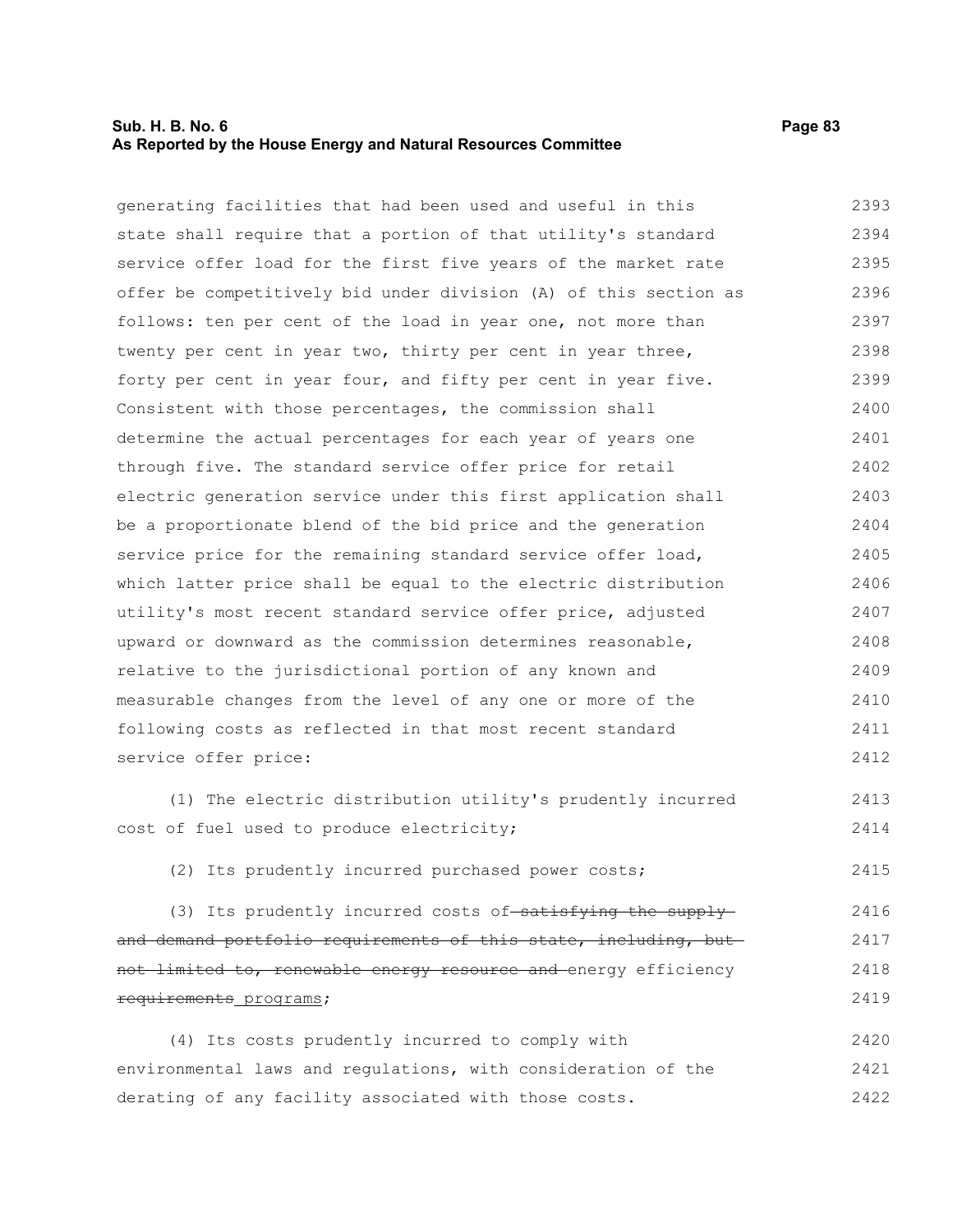## **Sub. H. B. No. 6 Page 84 As Reported by the House Energy and Natural Resources Committee**

In making any adjustment to the most recent standard service offer price on the basis of costs described in division (D) of this section, the commission shall include the benefits that may become available to the electric distribution utility as a result of or in connection with the costs included in the adjustment, including, but not limited to, the utility's receipt of emissions credits or its receipt of tax benefits or of other benefits, and, accordingly, the commission may impose such conditions on the adjustment to ensure that any such benefits are properly aligned with the associated cost responsibility. The commission shall also determine how such adjustments will affect the electric distribution utility's return on common equity that may be achieved by those adjustments. The commission shall not apply its consideration of the return on common equity to reduce any adjustments authorized under this division unless the adjustments will cause the electric distribution utility to earn a return on common equity that is significantly in excess of the return on common equity that is earned by publicly traded companies, including utilities, that face comparable business and financial risk, with such adjustments for capital structure as may be appropriate. The burden of proof for demonstrating that significantly excessive earnings will not occur shall be on the electric distribution utility. 2423 2424 2425 2426 2427 2428 2429 2430 2431 2432 2433 2434 2435 2436 2437 2438 2439 2440 2441 2442 2443 2444 2445

Additionally, the commission may adjust the electric distribution utility's most recent standard service offer price by such just and reasonable amount that the commission determines necessary to address any emergency that threatens the utility's financial integrity or to ensure that the resulting revenue available to the utility for providing the standard service offer is not so inadequate as to result, directly or indirectly, in a taking of property without compensation 2446 2447 2448 2449 2450 2451 2452 2453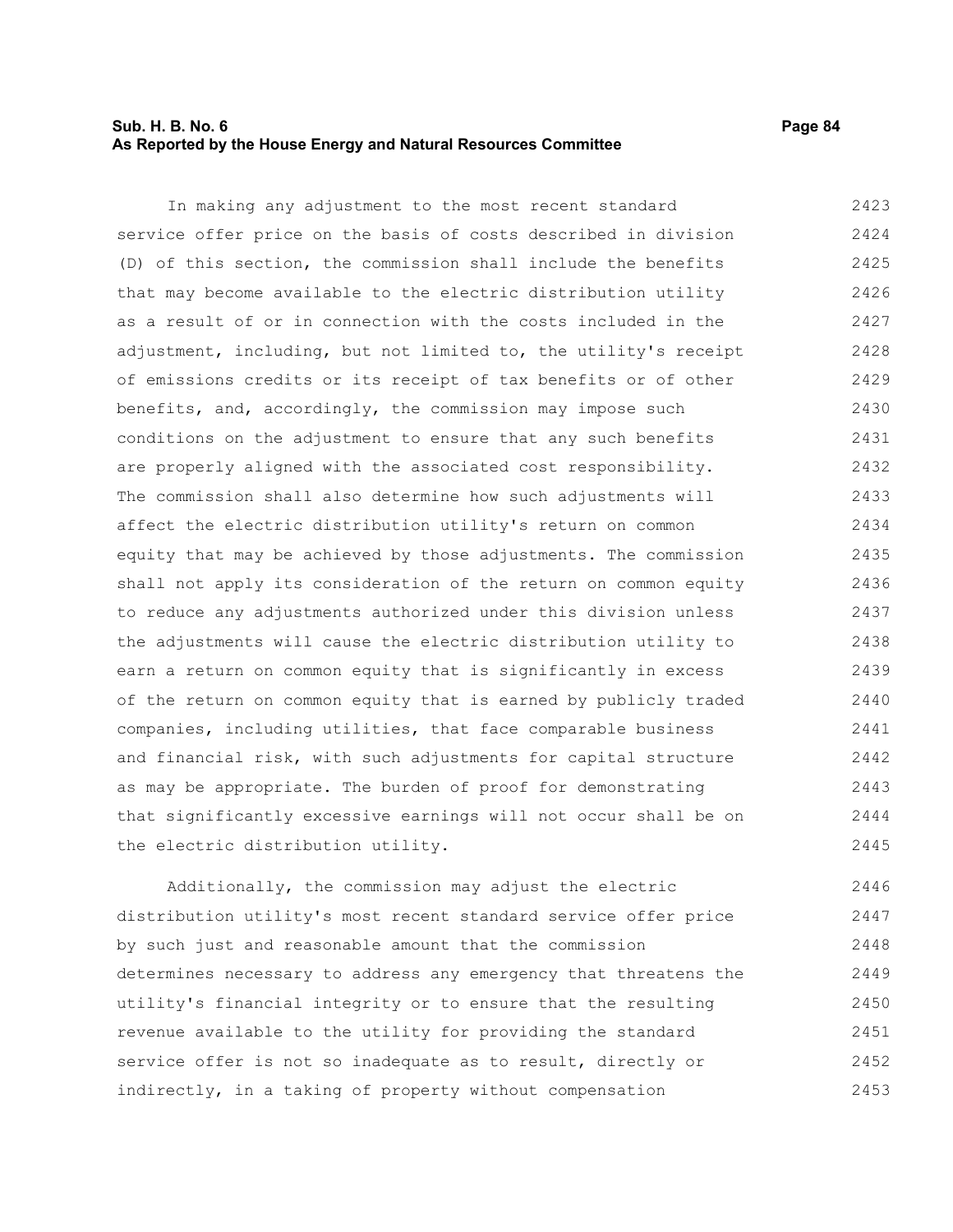## **Sub. H. B. No. 6 Page 85 As Reported by the House Energy and Natural Resources Committee**

pursuant to Section 19 of Article I, Ohio Constitution. The electric distribution utility has the burden of demonstrating that any adjustment to its most recent standard service offer price is proper in accordance with this division. 2454 2455 2456 2457

(E) Beginning in the second year of a blended price under division (D) of this section and notwithstanding any other requirement of this section, the commission may alter prospectively the proportions specified in that division to mitigate any effect of an abrupt or significant change in the electric distribution utility's standard service offer price that would otherwise result in general or with respect to any rate group or rate schedule but for such alteration. Any such alteration shall be made not more often than annually, and the commission shall not, by altering those proportions and in any event, including because of the length of time, as authorized under division (C) of this section, taken to approve the market rate offer, cause the duration of the blending period to exceed ten years as counted from the effective date of the approved market rate offer. Additionally, any such alteration shall be limited to an alteration affecting the prospective proportions used during the blending period and shall not affect any blending proportion previously approved and applied by the commission under this division. 2458 2459 2460 2461 2462 2463 2464 2465 2466 2467 2468 2469 2470 2471 2472 2473 2474 2475 2476

(F) An electric distribution utility that has received commission approval of its first application under division (C) of this section shall not, nor ever shall be authorized or required by the commission to, file an application under section 4928.143 of the Revised Code. 2477 2478 2479 2480 2481

**Sec. 4928.143.** (A) For the purpose of complying with section 4928.141 of the Revised Code, an electric distribution 2482 2483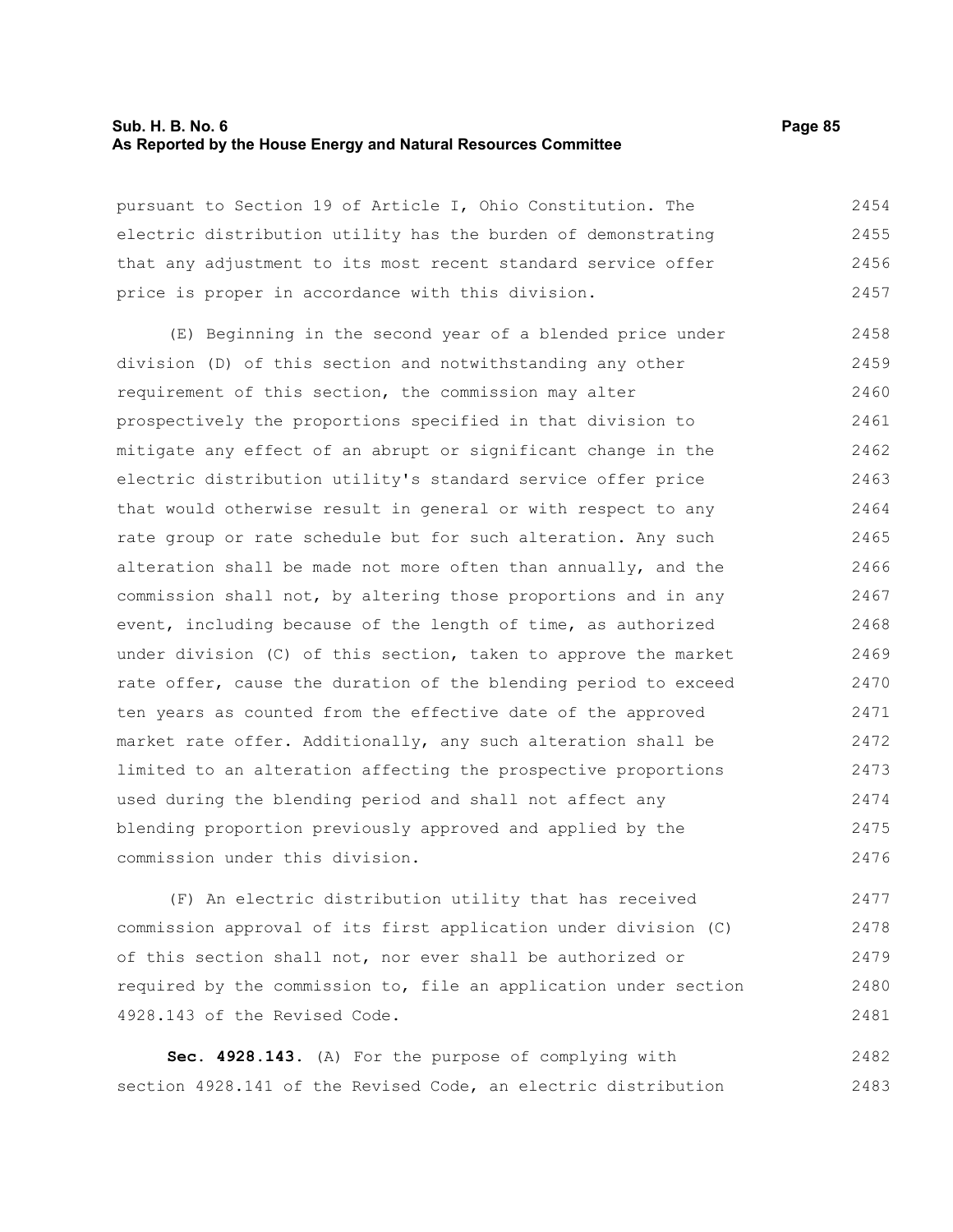## **Sub. H. B. No. 6 Page 86 As Reported by the House Energy and Natural Resources Committee**

utility may file an application for public utilities commission approval of an electric security plan as prescribed under division (B) of this section. The utility may file that application prior to the effective date of any rules the commission may adopt for the purpose of this section, and, as the commission determines necessary, the utility immediately shall conform its filing to those rules upon their taking effect. 2484 2485 2486 2487 2488 2489 2490 2491

(B) Notwithstanding any other provision of Title XLIX of the Revised Code to the contrary except division (D) of this section, divisions (I), (J), and (K) of section 4928.20, division (E) of section 4928.64, and section 4928.69 of the Revised Code: 2492 2493 2494 2495 2496

(1) An electric security plan shall include provisions relating to the supply and pricing of electric generation service. In addition, if the proposed electric security plan has a term longer than three years, it may include provisions in the plan to permit the commission to test the plan pursuant to division (E) of this section and any transitional conditions that should be adopted by the commission if the commission terminates the plan as authorized under that division. 2497 2498 2499 2500 2501 2502 2503 2504

(2) The plan may provide for or include, without limitation, any of the following: 2505 2506

(a) Automatic recovery of any of the following costs of the electric distribution utility, provided the cost is prudently incurred: the cost of fuel used to generate the electricity supplied under the offer; the cost of purchased power supplied under the offer, including the cost of energy and capacity, and including purchased power acquired from an affiliate; the cost of emission allowances; and the cost of 2507 2508 2509 2510 2511 2512 2513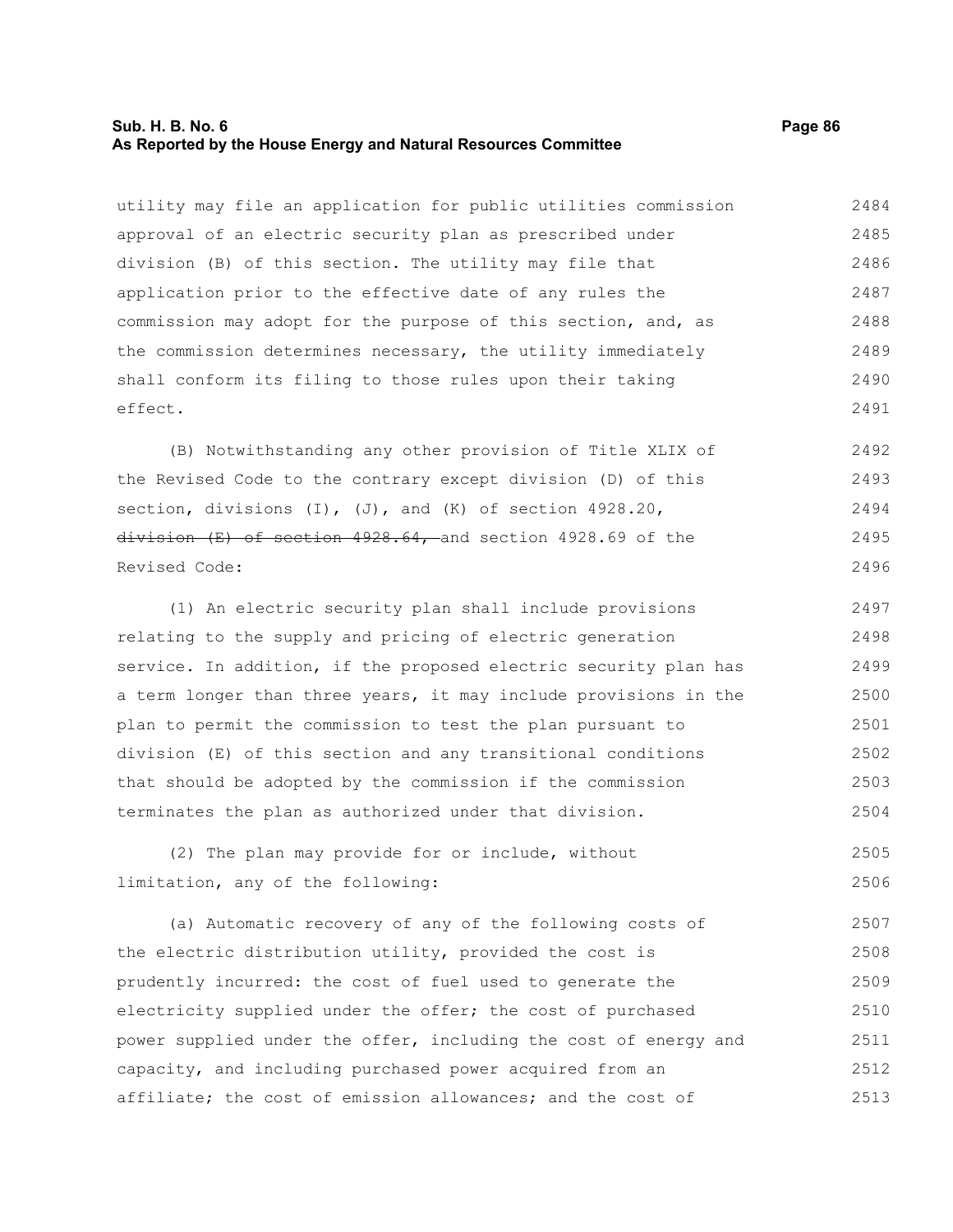2514

federally mandated carbon or energy taxes;

(b) A reasonable allowance for construction work in progress for any of the electric distribution utility's cost of constructing an electric generating facility or for an environmental expenditure for any electric generating facility of the electric distribution utility, provided the cost is incurred or the expenditure occurs on or after January 1, 2009. Any such allowance shall be subject to the construction work in progress allowance limitations of division (A) of section 4909.15 of the Revised Code, except that the commission may authorize such an allowance upon the incurrence of the cost or occurrence of the expenditure. No such allowance for generating facility construction shall be authorized, however, unless the commission first determines in the proceeding that there is need for the facility based on resource planning projections submitted by the electric distribution utility. Further, no such allowance shall be authorized unless the facility's construction was sourced through a competitive bid process, regarding which process the commission may adopt rules. An allowance approved under division (B)(2)(b) of this section shall be established as a nonbypassable surcharge for the life of the facility. 2515 2516 2517 2518 2519 2520 2521 2522 2523 2524 2525 2526 2527 2528 2529 2530 2531 2532 2533 2534

(c) The establishment of a nonbypassable surcharge for the life of an electric generating facility that is owned or operated by the electric distribution utility, was sourced through a competitive bid process subject to any such rules as the commission adopts under division (B)(2)(b) of this section, and is newly used and useful on or after January 1, 2009, which surcharge shall cover all costs of the utility specified in the application, excluding costs recovered through a surcharge under division (B)(2)(b) of this section. However, no surcharge shall be authorized unless the commission first determines in the 2535 2536 2537 2538 2539 2540 2541 2542 2543 2544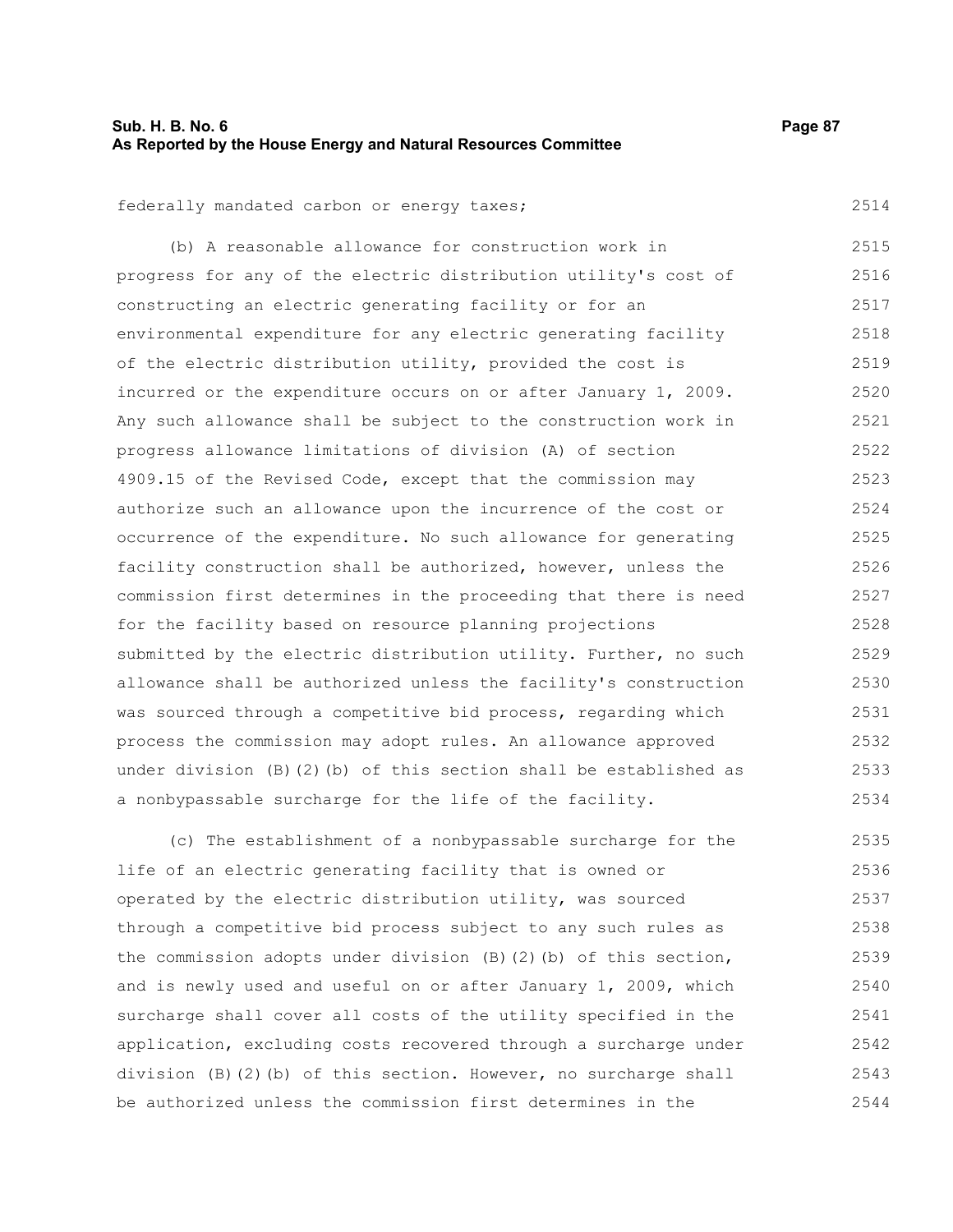## **Sub. H. B. No. 6 Page 88 As Reported by the House Energy and Natural Resources Committee**

proceeding that there is need for the facility based on resource planning projections submitted by the electric distribution utility. Additionally, if a surcharge is authorized for a facility pursuant to plan approval under division (C) of this section and as a condition of the continuation of the surcharge, the electric distribution utility shall dedicate to Ohio consumers the capacity and energy and the rate associated with the cost of that facility. Before the commission authorizes any surcharge pursuant to this division, it may consider, as applicable, the effects of any decommissioning, deratings, and retirements. 2545 2546 2547 2548 2549 2550 2551 2552 2553 2554 2555

(d) Terms, conditions, or charges relating to limitations on customer shopping for retail electric generation service, bypassability, standby, back-up, or supplemental power service, default service, carrying costs, amortization periods, and accounting or deferrals, including future recovery of such deferrals, as would have the effect of stabilizing or providing certainty regarding retail electric service; 2556 2557 2558 2559 2560 2561 2562

(e) Automatic increases or decreases in any component of the standard service offer price; 2563 2564

(f) Consistent with sections 4928.23 to 4928.2318 of the Revised Code, both of the following: 2565 2566

(i) Provisions for the electric distribution utility to securitize any phase-in, inclusive of carrying charges, of the utility's standard service offer price, which phase-in is authorized in accordance with section 4928.144 of the Revised Code; 2567 2568 2569 2570 2571

(ii) Provisions for the recovery of the utility's cost of securitization. 2572 2573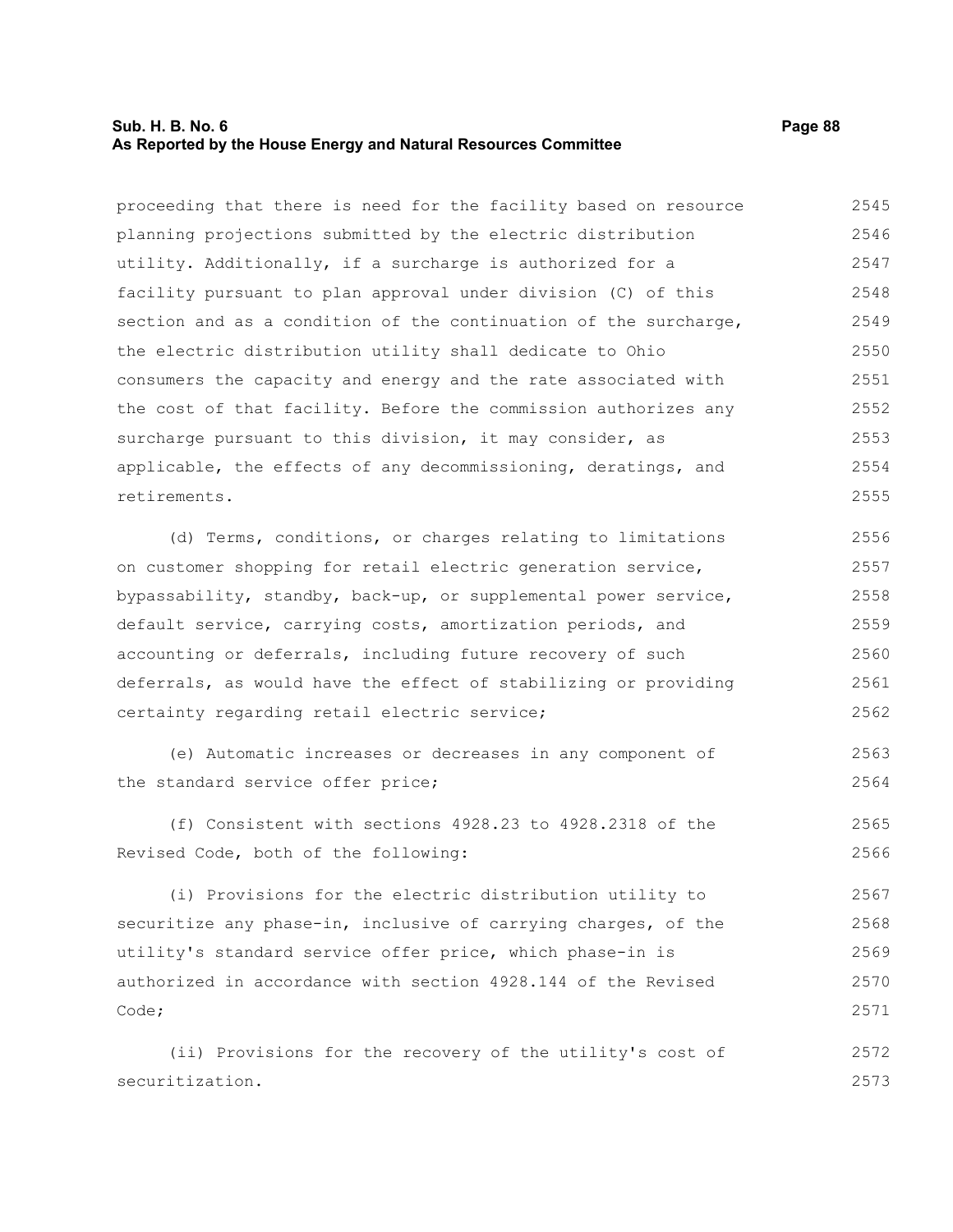## **Sub. H. B. No. 6 Page 89 As Reported by the House Energy and Natural Resources Committee**

(g) Provisions relating to transmission, ancillary, congestion, or any related service required for the standard service offer, including provisions for the recovery of any cost of such service that the electric distribution utility incurs on or after that date pursuant to the standard service offer; 2574 2575 2576 2577 2578

(h) Provisions regarding the utility's distribution service, including, without limitation and notwithstanding any provision of Title XLIX of the Revised Code to the contrary, provisions regarding single issue ratemaking, a revenue decoupling mechanism or any other incentive ratemaking, and provisions regarding distribution infrastructure and modernization incentives for the electric distribution utility. The latter may include a long-term energy delivery infrastructure modernization plan for that utility or any plan providing for the utility's recovery of costs, including lost revenue, shared savings, and avoided costs, and a just and reasonable rate of return on such infrastructure modernization. As part of its determination as to whether to allow in an electric distribution utility's electric security plan inclusion of any provision described in division (B)(2)(h) of this section, the commission shall examine the reliability of the electric distribution utility's distribution system and ensure that customers' and the electric distribution utility's expectations are aligned and that the electric distribution utility is placing sufficient emphasis on and dedicating sufficient resources to the reliability of its distribution system. 2579 2580 2581 2582 2583 2584 2585 2586 2587 2588 2589 2590 2591 2592 2593 2594 2595 2596 2597 2598 2599 2600

(i) Provisions under which the electric distribution utility may implement economic development, job retention, and energy efficiency programs, which provisions may allocate program costs across all classes of customers of the utility and 2601 2602 2603 2604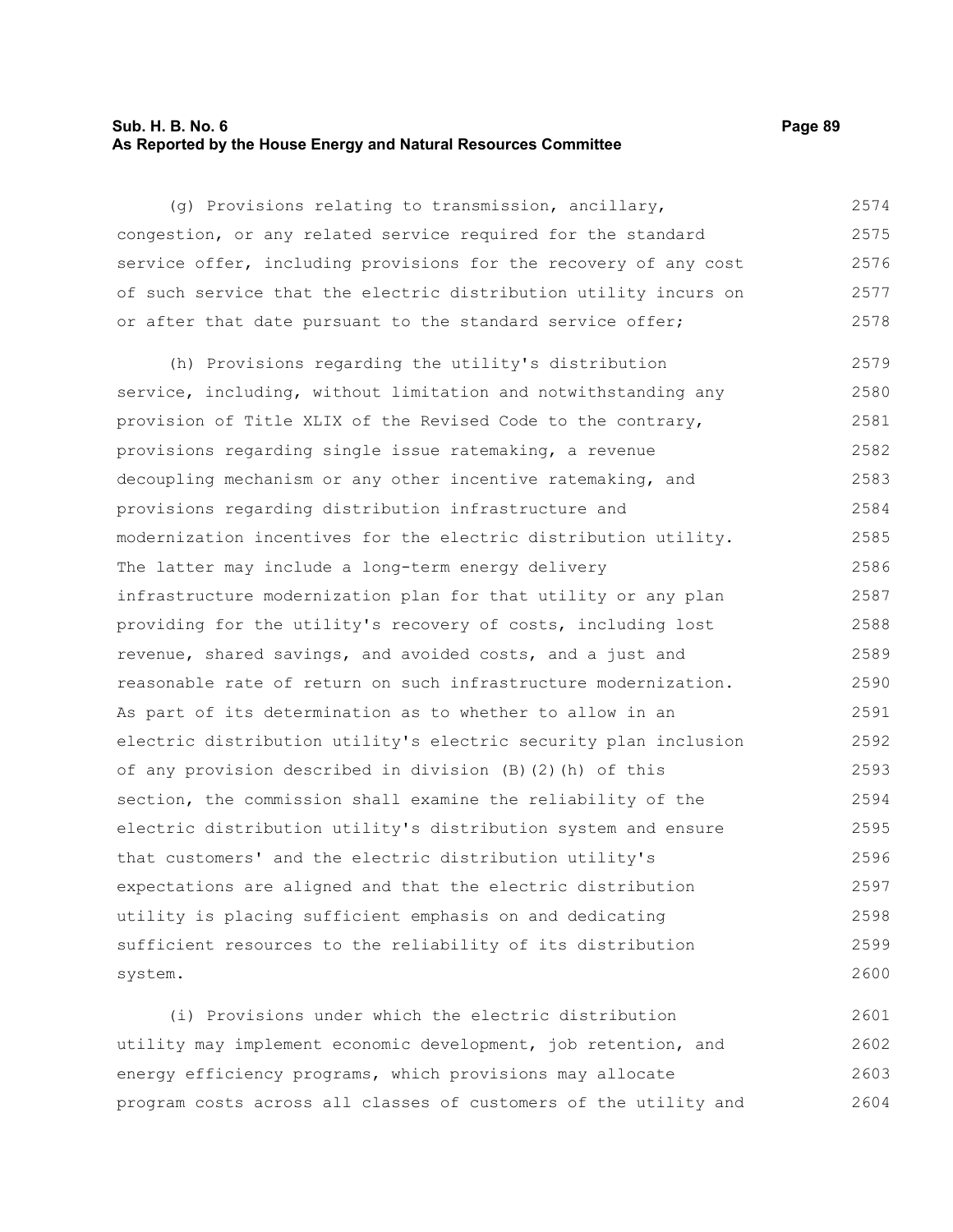| those of electric distribution utilities in the same holding              | 2605 |
|---------------------------------------------------------------------------|------|
| company system.                                                           | 2606 |
| (C)(1) The burden of proof in the proceeding shall be on                  | 2607 |
| the electric distribution utility. The commission shall issue an          | 2608 |
| order under this division for an initial application under this           | 2609 |
| section not later than one hundred fifty days after the                   | 2610 |
| application's filing date and, for any subsequent application by          | 2611 |
| the utility under this section, not later than two hundred                | 2612 |
| seventy-five days after the application's filing date. Subject            | 2613 |
| to division (D) of this section, the commission by order shall            | 2614 |
| approve or modify and approve an application filed under                  | 2615 |
| division (A) of this section if it finds that the electric                | 2616 |
| security plan so approved, including its pricing and all other            | 2617 |
| terms and conditions, including any deferrals and any future              | 2618 |
| recovery of deferrals, is more favorable in the aggregate as              | 2619 |
| compared to the expected results that would otherwise apply               | 2620 |
| under section 4928.142 of the Revised Code. Additionally, if the          | 2621 |
| commission so approves an application that contains a surcharge           | 2622 |
| under division $(B)$ $(2)$ $(b)$ or $(c)$ of this section, the commission | 2623 |
| shall ensure that the benefits derived for any purpose for which          | 2624 |
| the surcharge is established are reserved and made available to           | 2625 |
| those that bear the surcharge. Otherwise, the commission by               | 2626 |
| order shall disapprove the application.                                   | 2627 |
| (2) (a) If the commission modifies and approves an                        | 2628 |

application under division (C)(1) of this section, the electric distribution utility may withdraw the application, thereby terminating it, and may file a new standard service offer under this section or a standard service offer under section 4928.142 of the Revised Code. 2629 2630 2631 2632 2633

(b) If the utility terminates an application pursuant to

2634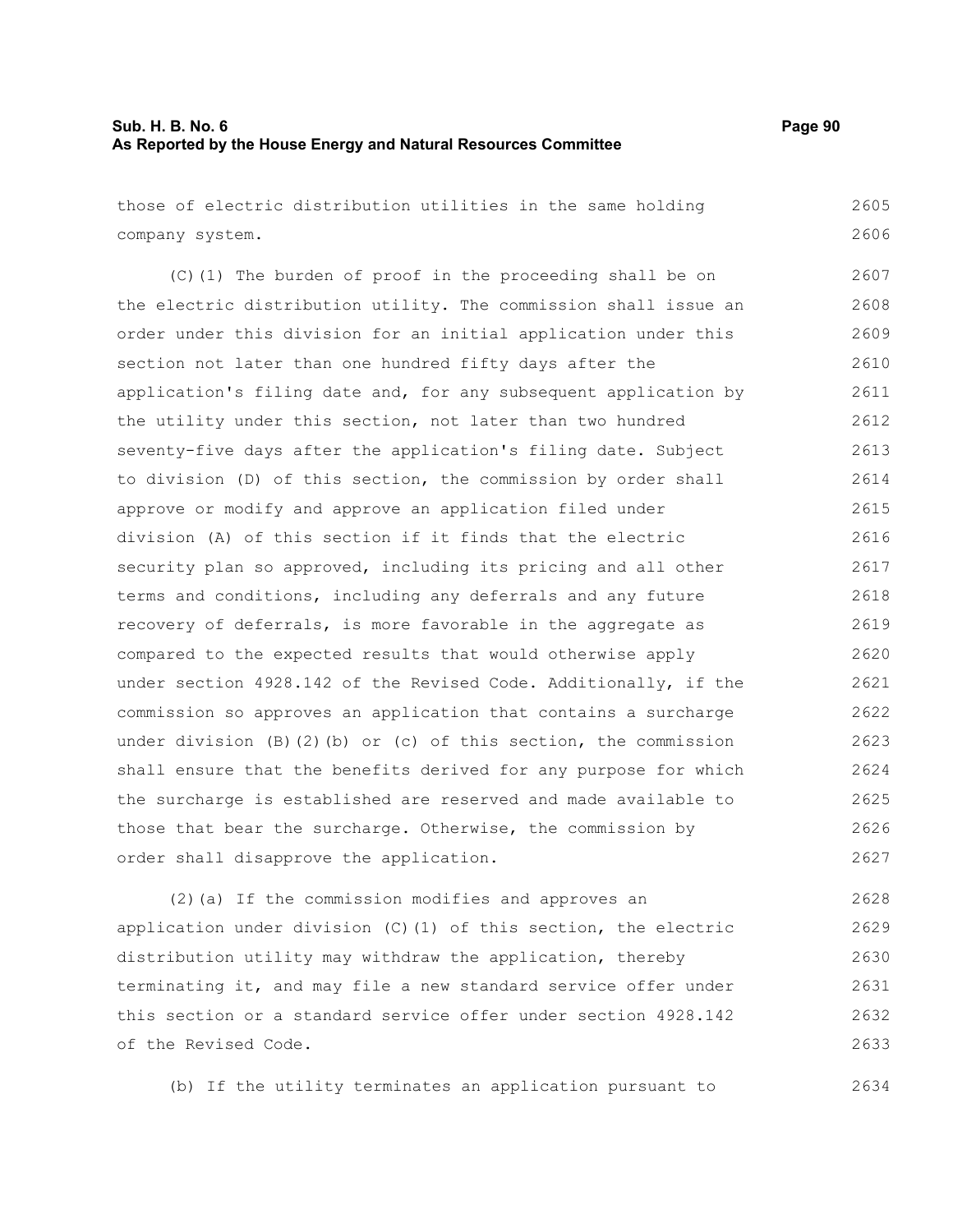#### **Sub. H. B. No. 6 Page 91 As Reported by the House Energy and Natural Resources Committee**

division (C)(2)(a) of this section or if the commission disapproves an application under division (C)(1) of this section, the commission shall issue such order as is necessary to continue the provisions, terms, and conditions of the utility's most recent standard service offer, along with any expected increases or decreases in fuel costs from those contained in that offer, until a subsequent offer is authorized pursuant to this section or section 4928.142 of the Revised Code, respectively. 2635 2636 2637 2638 2639 2640 2641 2642 2643

(D) Regarding the rate plan requirement of division (A) of section 4928.141 of the Revised Code, if an electric distribution utility that has a rate plan that extends beyond December 31, 2008, files an application under this section for the purpose of its compliance with division (A) of section 4928.141 of the Revised Code, that rate plan and its terms and conditions are hereby incorporated into its proposed electric security plan and shall continue in effect until the date scheduled under the rate plan for its expiration, and that portion of the electric security plan shall not be subject to commission approval or disapproval under division (C) of this section, and the earnings test provided for in division (F) of this section shall not apply until after the expiration of the rate plan. However, that utility may include in its electric security plan under this section, and the commission may approve, modify and approve, or disapprove subject to division (C) of this section, provisions for the incremental recovery or the deferral of any costs that are not being recovered under the rate plan and that the utility incurs during that continuation period to comply with section 4928.141<del>, division (B)</del> of section-4928.64, the Revised Code or division (A) of section 4928.66 of the Revised Code. 2644 2645 2646 2647 2648 2649 2650 2651 2652 2653 2654 2655 2656 2657 2658 2659 2660 2661 2662 2663 2664 2665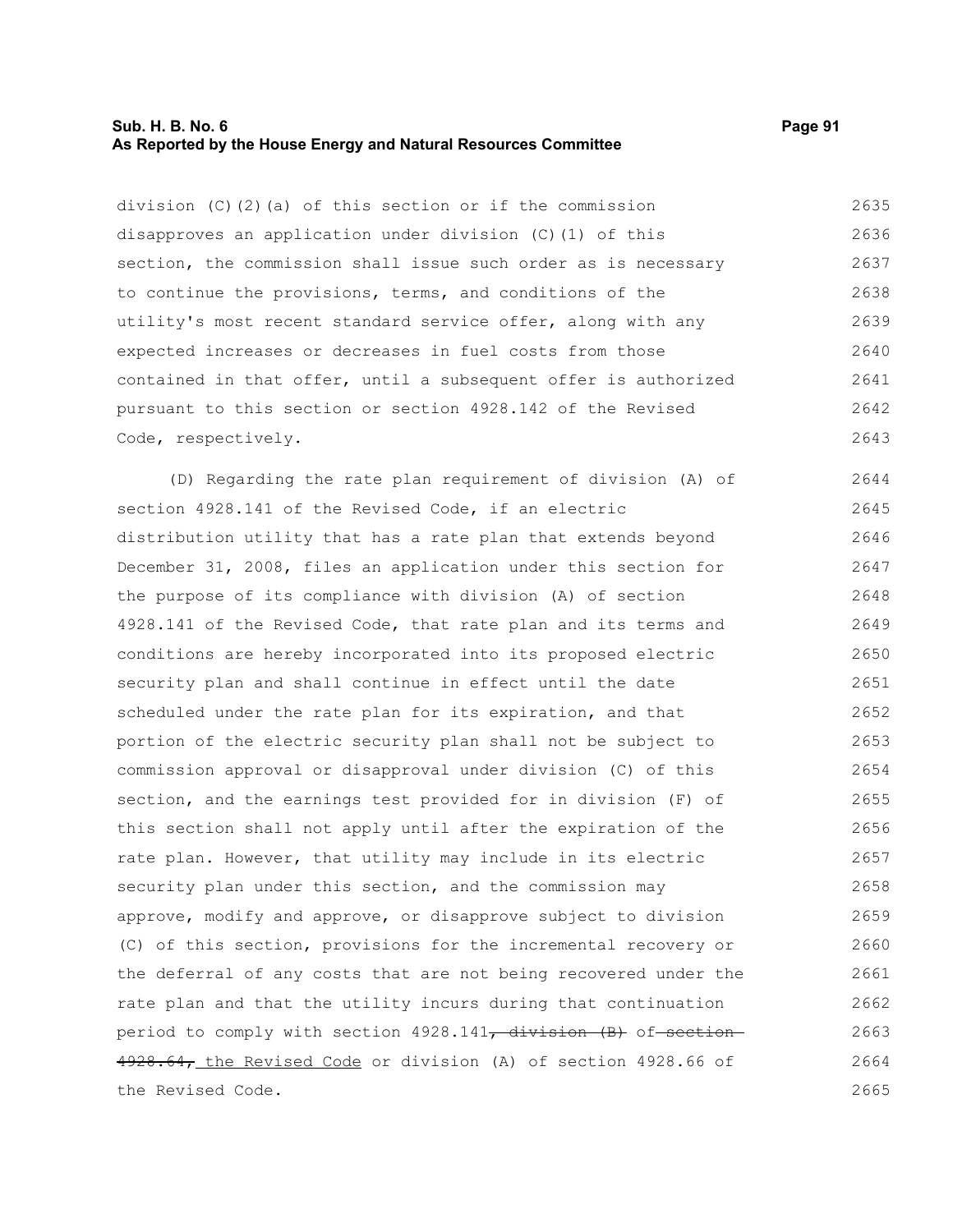## **Sub. H. B. No. 6 Page 92 As Reported by the House Energy and Natural Resources Committee**

(E) If an electric security plan approved under division (C) of this section, except one withdrawn by the utility as authorized under that division, has a term, exclusive of phaseins or deferrals, that exceeds three years from the effective date of the plan, the commission shall test the plan in the fourth year, and if applicable, every fourth year thereafter, to determine whether the plan, including its then-existing pricing and all other terms and conditions, including any deferrals and any future recovery of deferrals, continues to be more favorable in the aggregate and during the remaining term of the plan as compared to the expected results that would otherwise apply under section 4928.142 of the Revised Code. The commission shall also determine the prospective effect of the electric security plan to determine if that effect is substantially likely to provide the electric distribution utility with a return on common equity that is significantly in excess of the return on common equity that is likely to be earned by publicly traded companies, including utilities, that face comparable business and financial risk, with such adjustments for capital structure as may be appropriate. The burden of proof for demonstrating that significantly excessive earnings will not occur shall be on the electric distribution utility. If the test results are in the negative or the commission finds that continuation of the electric security plan will result in a return on equity that is significantly in excess of the return on common equity that is likely to be earned by publicly traded companies, including utilities, that will face comparable business and financial risk, with such adjustments for capital structure as may be appropriate, during the balance of the plan, the commission may terminate the electric security plan, but not until it shall have provided interested parties with notice and an opportunity to be heard. The commission may impose such conditions on the 2666 2667 2668 2669 2670 2671 2672 2673 2674 2675 2676 2677 2678 2679 2680 2681 2682 2683 2684 2685 2686 2687 2688 2689 2690 2691 2692 2693 2694 2695 2696 2697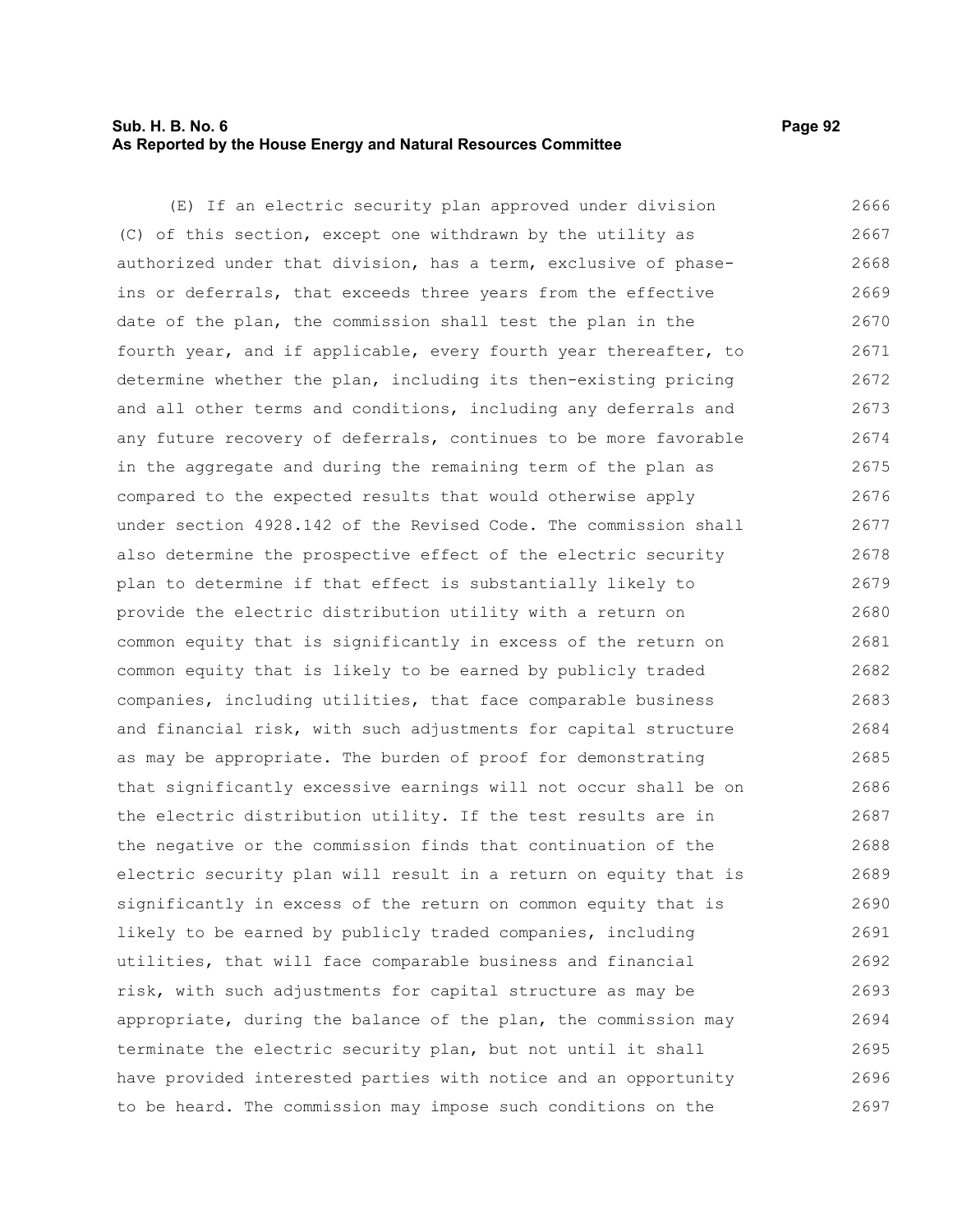## **Sub. H. B. No. 6 Page 93 As Reported by the House Energy and Natural Resources Committee**

plan's termination as it considers reasonable and necessary to accommodate the transition from an approved plan to the more advantageous alternative. In the event of an electric security plan's termination pursuant to this division, the commission shall permit the continued deferral and phase-in of any amounts that occurred prior to that termination and the recovery of those amounts as contemplated under that electric security plan. 2698 2699 2700 2701 2702 2703 2704

(F) With regard to the provisions that are included in an electric security plan under this section, the commission shall consider, following the end of each annual period of the plan, if any such adjustments resulted in excessive earnings as measured by whether the earned return on common equity of the electric distribution utility is significantly in excess of the return on common equity that was earned during the same period by publicly traded companies, including utilities, that face comparable business and financial risk, with such adjustments for capital structure as may be appropriate. Consideration also shall be given to the capital requirements of future committed investments in this state. The burden of proof for demonstrating that significantly excessive earnings did not occur shall be on the electric distribution utility. If the commission finds that such adjustments, in the aggregate, did result in significantly excessive earnings, it shall require the electric distribution utility to return to consumers the amount of the excess by prospective adjustments; provided that, upon making such prospective adjustments, the electric distribution utility shall have the right to terminate the plan and immediately file an application pursuant to section 4928.142 of the Revised Code. Upon termination of a plan under this division, rates shall be set on the same basis as specified in division  $(C)$   $(2)$   $(b)$  of this section, and the commission shall permit the continued deferral 2705 2706 2707 2708 2709 2710 2711 2712 2713 2714 2715 2716 2717 2718 2719 2720 2721 2722 2723 2724 2725 2726 2727 2728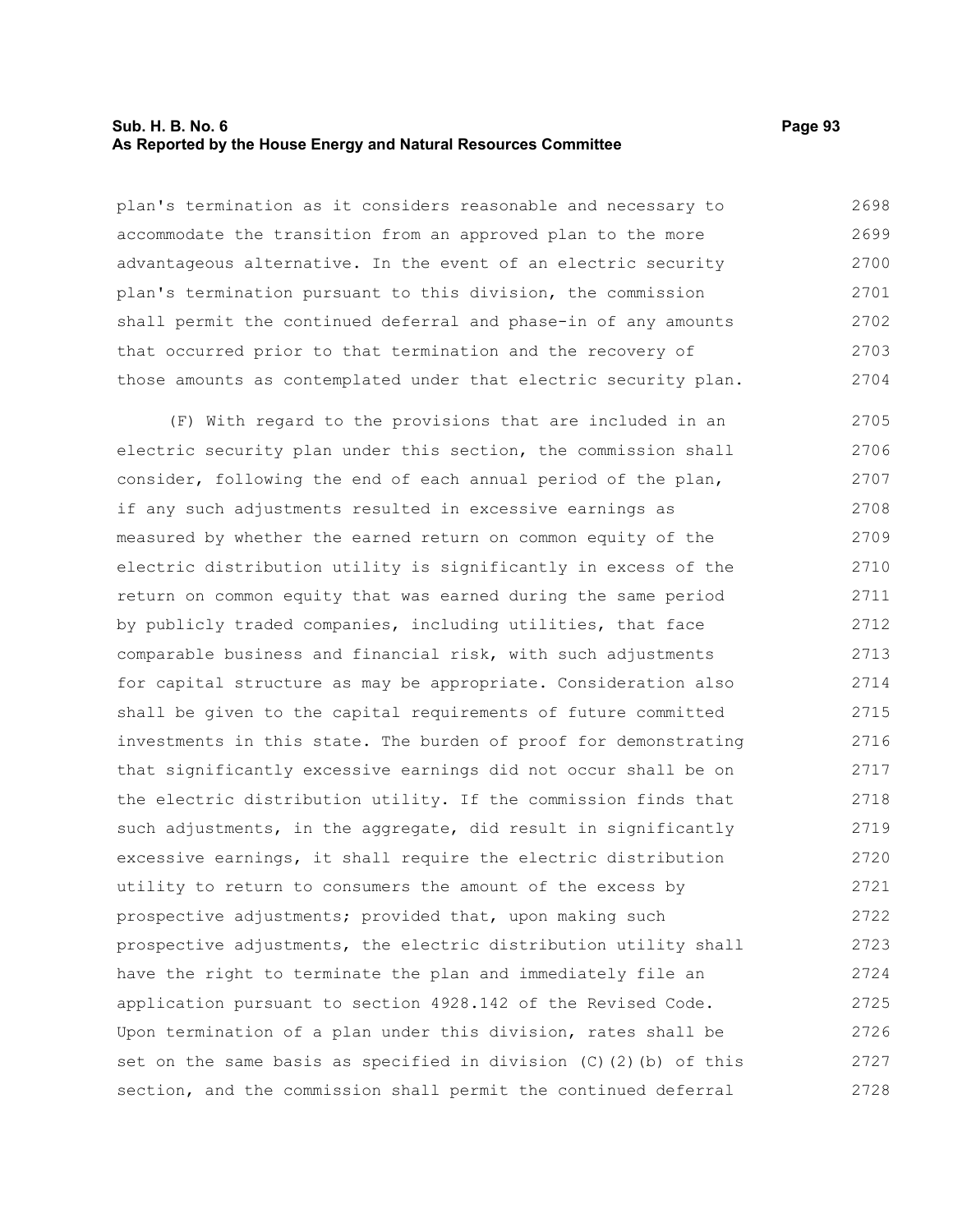## **Sub. H. B. No. 6 Page 94 As Reported by the House Energy and Natural Resources Committee**

and phase-in of any amounts that occurred prior to that termination and the recovery of those amounts as contemplated under that electric security plan. In making its determination of significantly excessive earnings under this division, the commission shall not consider, directly or indirectly, the revenue, expenses, or earnings of any affiliate or parent company. 2729 2730 2731 2732 2733 2734 2735

**Sec. 4928.20.** (A) The legislative authority of a municipal corporation may adopt an ordinance, or the board of township trustees of a township or the board of county commissioners of a county may adopt a resolution, under which, on or after the starting date of competitive retail electric service, it may aggregate in accordance with this section the retail electrical loads located, respectively, within the municipal corporation, township, or unincorporated area of the county and, for that purpose, may enter into service agreements to facilitate for those loads the sale and purchase of electricity. The legislative authority or board also may exercise such authority jointly with any other such legislative authority or board. For customers that are not mercantile customers, an ordinance or resolution under this division shall specify whether the aggregation will occur only with the prior, affirmative consent of each person owning, occupying, controlling, or using an electric load center proposed to be aggregated or will occur automatically for all such persons pursuant to the opt-out requirements of division (D) of this section. The aggregation of mercantile customers shall occur only with the prior, affirmative consent of each such person owning, occupying, controlling, or using an electric load center proposed to be aggregated. Nothing in this division, however, authorizes the aggregation of the retail electric loads of an electric load 2736 2737 2738 2739 2740 2741 2742 2743 2744 2745 2746 2747 2748 2749 2750 2751 2752 2753 2754 2755 2756 2757 2758 2759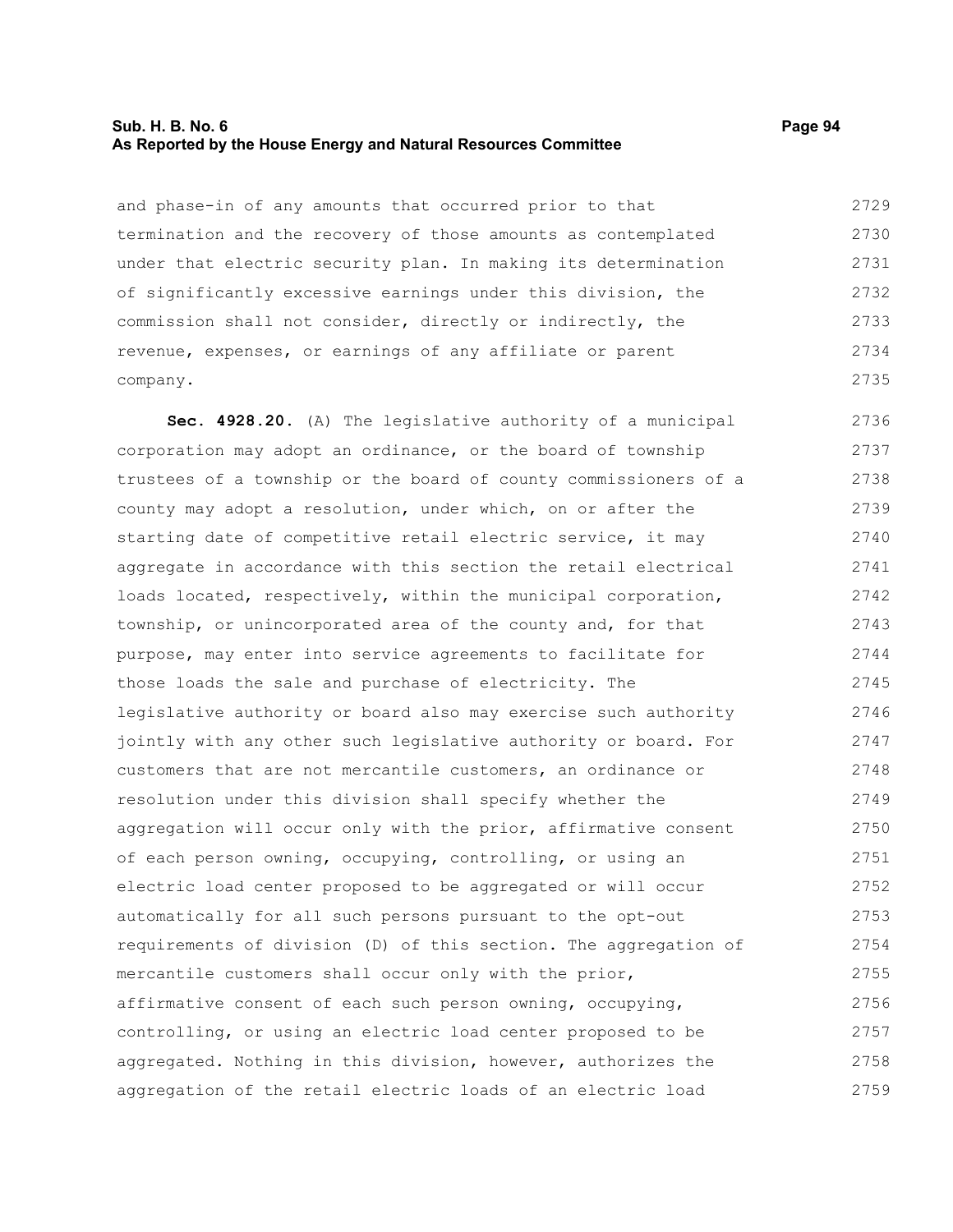#### **Sub. H. B. No. 6 Page 95 As Reported by the House Energy and Natural Resources Committee**

center, as defined in section 4933.81 of the Revised Code, that is located in the certified territory of a nonprofit electric supplier under sections 4933.81 to 4933.90 of the Revised Code or an electric load center served by transmission or distribution facilities of a municipal electric utility. 2760 2761 2762 2763 2764

(B) If an ordinance or resolution adopted under division (A) of this section specifies that aggregation of customers that are not mercantile customers will occur automatically as described in that division, the ordinance or resolution shall direct the board of elections to submit the question of the authority to aggregate to the electors of the respective municipal corporation, township, or unincorporated area of a county at a special election on the day of the next primary or general election in the municipal corporation, township, or county. The legislative authority or board shall certify a copy of the ordinance or resolution to the board of elections not less than ninety days before the day of the special election. No ordinance or resolution adopted under division (A) of this section that provides for an election under this division shall take effect unless approved by a majority of the electors voting upon the ordinance or resolution at the election held pursuant to this division. 2765 2766 2767 2768 2769 2770 2771 2772 2773 2774 2775 2776 2777 2778 2779 2780 2781

(C) Upon the applicable requisite authority under divisions (A) and (B) of this section, the legislative authority or board shall develop a plan of operation and governance for the aggregation program so authorized. Before adopting a plan under this division, the legislative authority or board shall hold at least two public hearings on the plan. Before the first hearing, the legislative authority or board shall publish notice of the hearings once a week for two consecutive weeks in a newspaper of general circulation in the jurisdiction or as 2782 2783 2784 2785 2786 2787 2788 2789 2790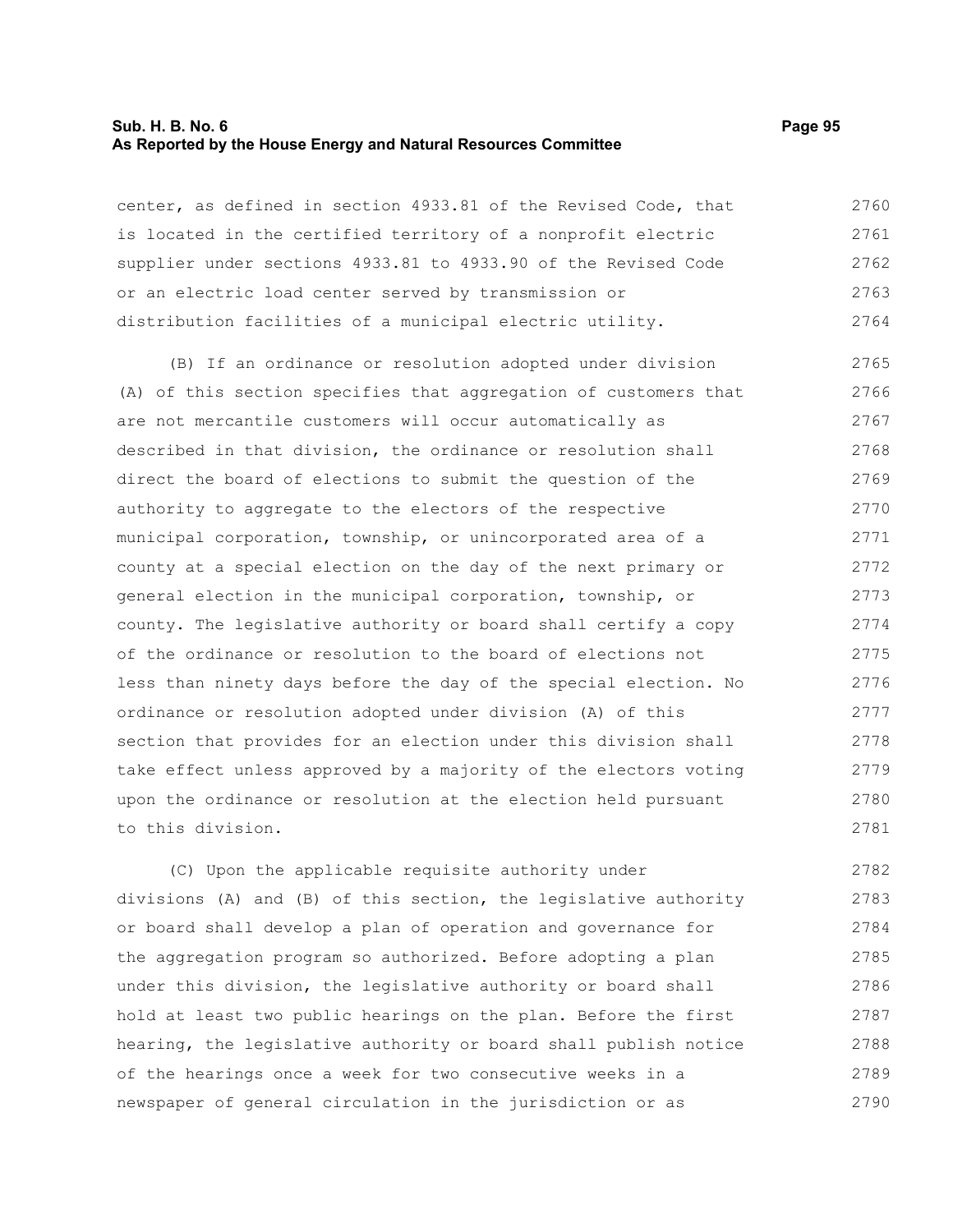| provided in section 7.16 of the Revised Code. The notice shall                                                               | 2791 |
|------------------------------------------------------------------------------------------------------------------------------|------|
| summarize the plan and state the date, time, and location of                                                                 | 2792 |
| each hearing.                                                                                                                | 2793 |
| (D) No legislative authority or board, pursuant to an                                                                        | 2794 |
| ordinance or resolution under divisions (A) and (B) of this                                                                  | 2795 |
| section that provides for automatic aggregation of customers                                                                 | 2796 |
| that are not mercantile customers as described in division (A)                                                               | 2797 |
| of this section, shall aggregate the electrical load of any                                                                  | 2798 |
| electric load center located within its jurisdiction unless it                                                               | 2799 |
| in advance clearly discloses to the person owning, occupying,                                                                | 2800 |
| controlling, or using the load center that the person will be                                                                | 2801 |
| enrolled automatically in the aggregation program and will                                                                   | 2802 |
| remain so enrolled unless the person affirmatively elects by a                                                               | 2803 |
| stated procedure not to be so enrolled. The disclosure shall                                                                 | 2804 |
| state prominently the rates, charges, and other terms and                                                                    | 2805 |
| conditions of enrollment. The stated procedure shall allow any                                                               | 2806 |
| person enrolled in the aggregation program the opportunity to                                                                | 2807 |
| opt out of the program every three years, without paying a                                                                   | 2808 |
| switching fee. Any such person that opts out before the                                                                      | 2809 |
| commencement of the aggregation program pursuant to the stated                                                               | 2810 |
| procedure shall default to the standard service offer provided                                                               | 2811 |
| under section 4928.14 or division (D) of section 4928.35 of the                                                              | 2812 |
| Revised Code until the person chooses an alternative supplier.                                                               | 2813 |
| $\sqrt{m}$ $\sqrt{4}$ $\sqrt{m^2 + k}$ is a set $\sqrt{m}$ is a set of $\sqrt{m}$ is a set $\sqrt{m}$ is a set of $\sqrt{m}$ | 0011 |

(E)(1) With respect to a governmental aggregation for a municipal corporation that is authorized pursuant to divisions (A) to (D) of this section, resolutions may be proposed by initiative or referendum petitions in accordance with sections 731.28 to 731.41 of the Revised Code. 2814 2815 2816 2817 2818

(2) With respect to a governmental aggregation for a township or the unincorporated area of a county, which 2819 2820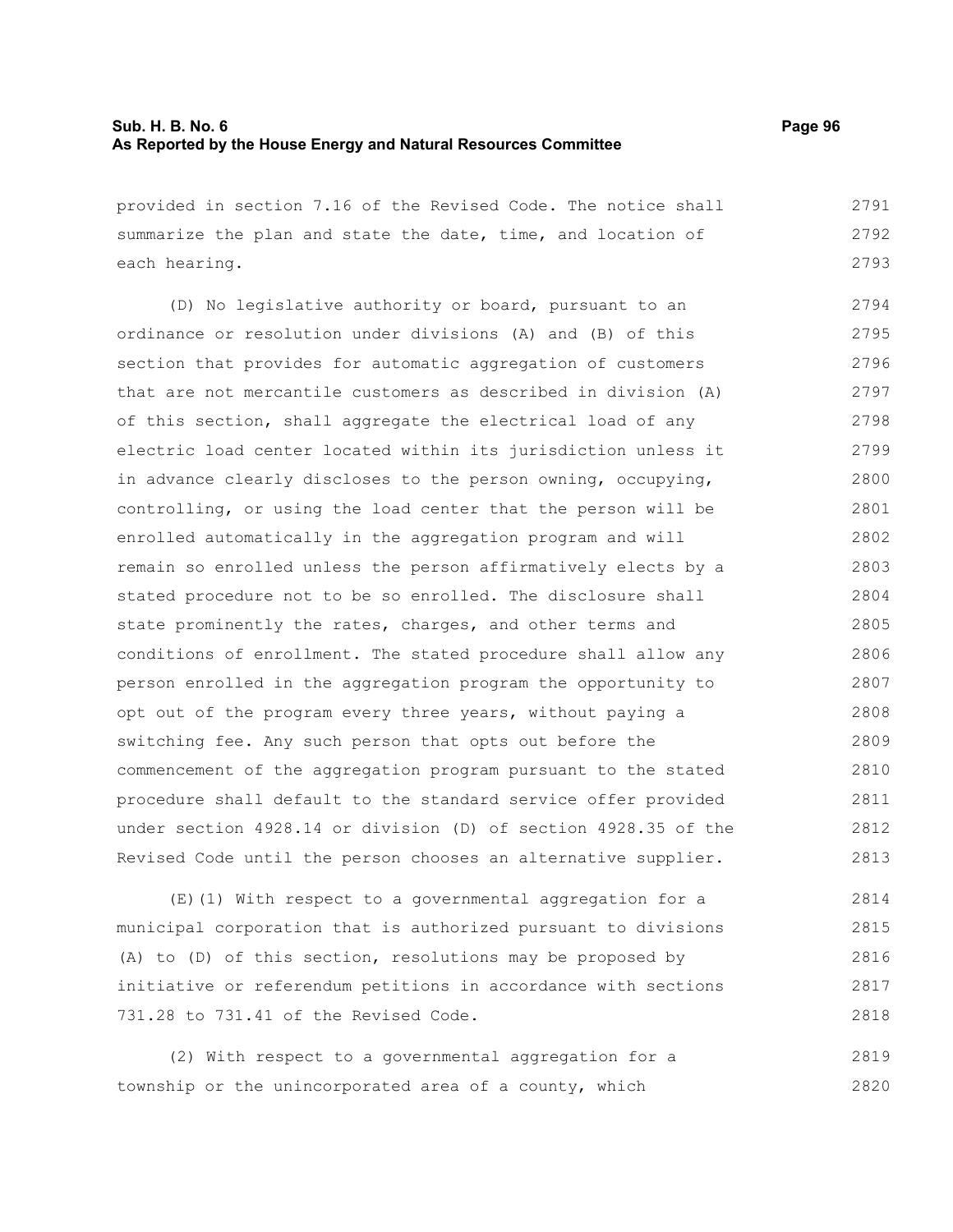## **Sub. H. B. No. 6 Page 97 As Reported by the House Energy and Natural Resources Committee**

aggregation is authorized pursuant to divisions (A) to (D) of this section, resolutions may be proposed by initiative or referendum petitions in accordance with sections 731.28 to 731.40 of the Revised Code, except that: 2821 2822 2823 2824

(a) The petitions shall be filed, respectively, with the township fiscal officer or the board of county commissioners, who shall perform those duties imposed under those sections upon the city auditor or village clerk. 2825 2826 2827 2828

(b) The petitions shall contain the signatures of not less than ten per cent of the total number of electors in, respectively, the township or the unincorporated area of the county who voted for the office of governor at the preceding general election for that office in that area. 2829 2830 2831 2832 2833

(F) A governmental aggregator under division (A) of this section is not a public utility engaging in the wholesale purchase and resale of electricity, and provision of the aggregated service is not a wholesale utility transaction. A governmental aggregator shall be subject to supervision and regulation by the public utilities commission only to the extent of any competitive retail electric service it provides and commission authority under this chapter. 2834 2835 2836 2837 2838 2839 2840 2841

(G) This section does not apply in the case of a municipal corporation that supplies such aggregated service to electric load centers to which its municipal electric utility also supplies a noncompetitive retail electric service through transmission or distribution facilities the utility singly or jointly owns or operates. 2842 2843 2844 2845 2846 2847

(H) A governmental aggregator shall not include in its aggregation the accounts of any of the following: 2848 2849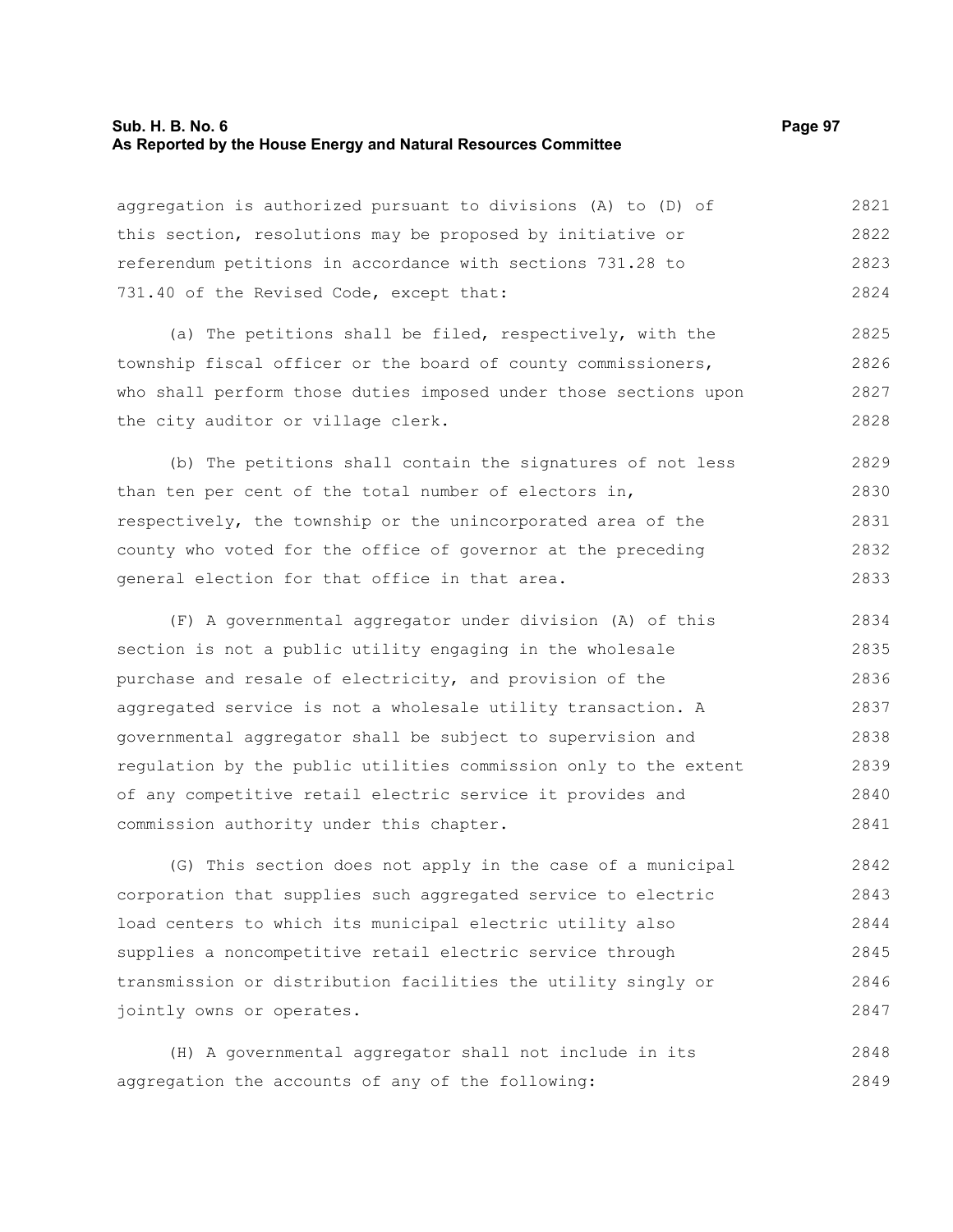(1) A customer that has opted out of the aggregation; (2) A customer in contract with a certified electric services company; (3) A customer that has a special contract with an electric distribution utility; (4) A customer that is not located within the governmental aggregator's governmental boundaries; (5) Subject to division (C) of section 4928.21 of the Revised Code, a customer who appears on the "do not aggregate" list maintained under that section. (I) Customers that are part of a governmental aggregation under this section shall be responsible only for such portion of a surcharge under section 4928.144 of the Revised Code that is proportionate to the benefits, as determined by the commission, that electric load centers within the jurisdiction of the governmental aggregation as a group receive. The proportionate surcharge so established shall apply to each customer of the governmental aggregation while the customer is part of that aggregation. If a customer ceases being such a customer, the otherwise applicable surcharge shall apply. Nothing in this section shall result in less than full recovery by an electric distribution utility of any surcharge authorized under section 4928.144 of the Revised Code. Nothing in this section shall result in less than the full and timely imposition, charging, collection, and adjustment by an electric distribution utility, its assignee, or any collection agent, of the phase-in-recovery charges authorized pursuant to a final financing order issued pursuant to sections 4928.23 to 4928.2318 of the Revised Code. 2850 2851 2852 2853 2854 2855 2856 2857 2858 2859 2860 2861 2862 2863 2864 2865 2866 2867 2868 2869 2870 2871 2872 2873 2874 2875 2876 2877

(J) On behalf of the customers that are part of a

2878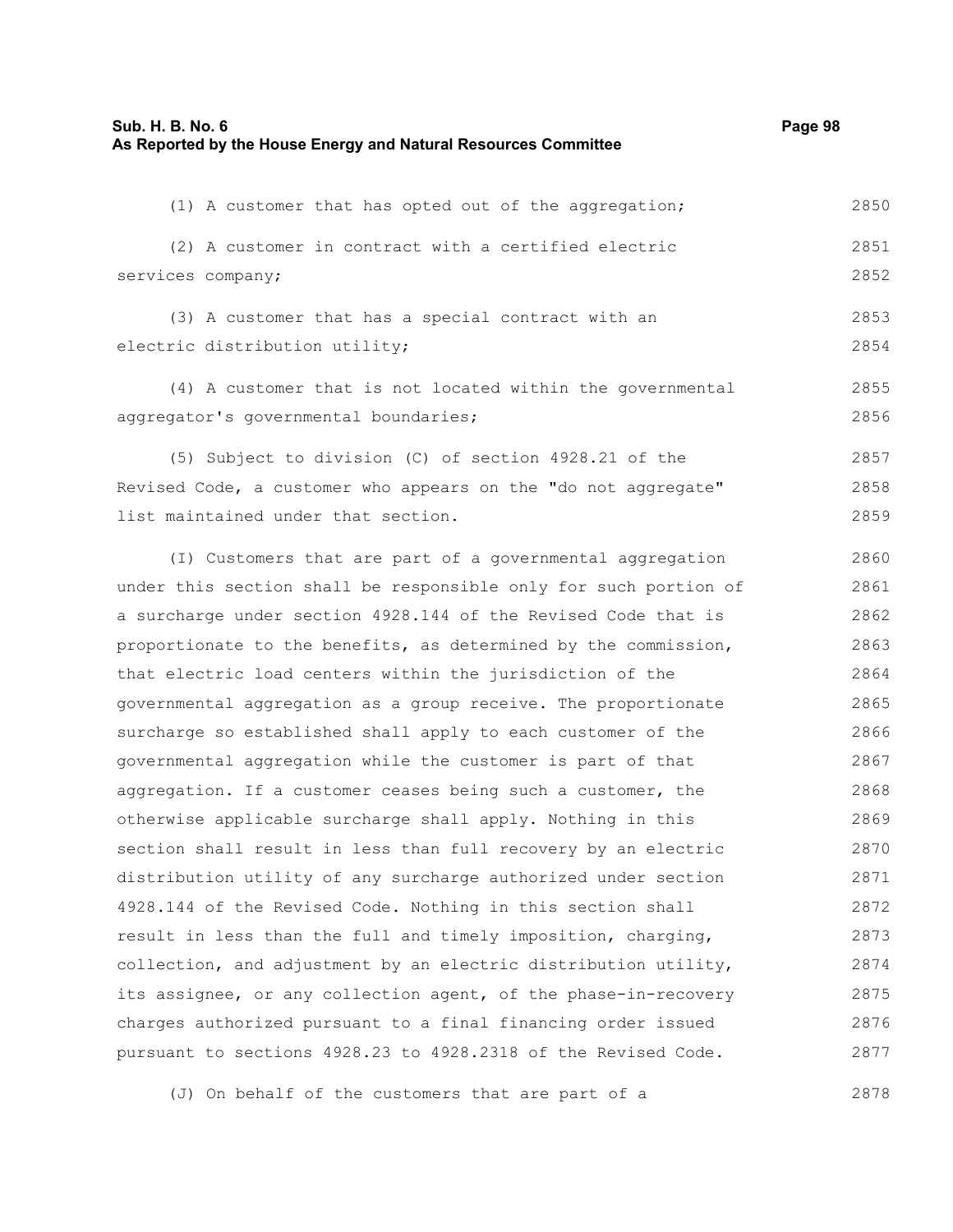## **Sub. H. B. No. 6 Page 99 As Reported by the House Energy and Natural Resources Committee**

governmental aggregation under this section and by filing written notice with the public utilities commission, the legislative authority that formed or is forming that governmental aggregation may elect not to receive standby service within the meaning of division (B)(2)(d) of section 4928.143 of the Revised Code from an electric distribution utility in whose certified territory the governmental aggregation is located and that operates under an approved electric security plan under that section. Upon the filing of that notice, the electric distribution utility shall not charge any such customer to whom competitive retail electric generation service is provided by another supplier under the governmental aggregation for the standby service. Any such consumer that returns to the utility for competitive retail electric service shall pay the market price of power incurred by the utility to serve that consumer-plus any amount attributable to theutility's cost of compliance with the renewable energy resource provisions of section 4928.64 of the Revised Code to serve the eonsumer. Such market price shall include, but not be limited to, capacity and energy charges; all charges associated with the provision of that power supply through the regional transmission organization, including, but not limited to, transmission, ancillary services, congestion, and settlement and administrative charges; and all other costs incurred by the utility that are associated with the procurement, provision, and administration of that power supply, as such costs may be approved by the commission. The period of time during which the market price and renewable energy resource amount shall be so assessed on the consumer shall be from the time the consumer so returns to the electric distribution utility until the expiration of the electric security plan. However, if that period of time is expected to be more than two years, the 2879 2880 2881 2882 2883 2884 2885 2886 2887 2888 2889 2890 2891 2892 2893 2894 2895 2896 2897 2898 2899 2900 2901 2902 2903 2904 2905 2906 2907 2908 2909 2910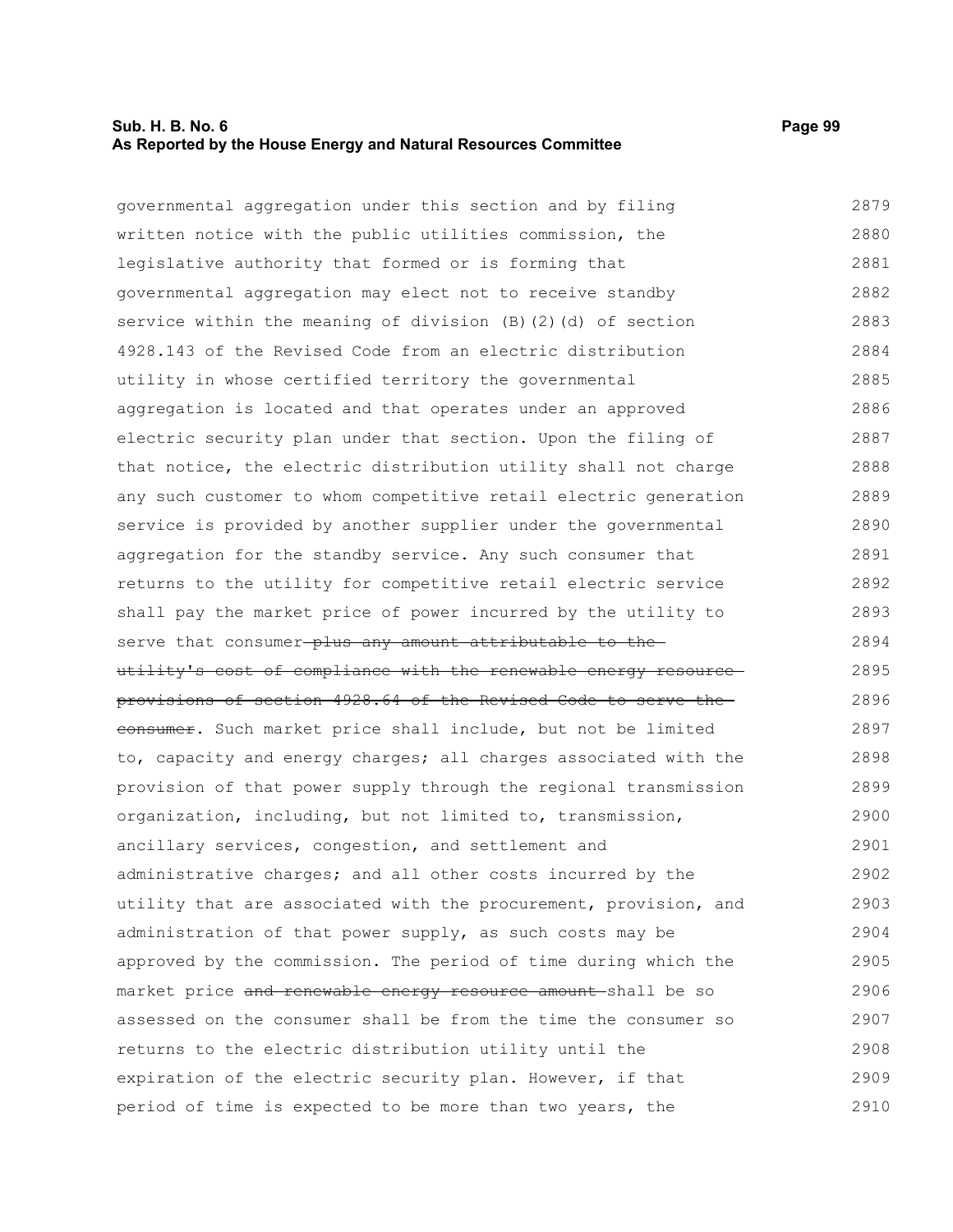commission may reduce the time period to a period of not less than two years. (K) The commission shall adopt rules to encourage and promote large-scale governmental aggregation in this state. For that purpose, the commission shall conduct an immediate review of any rules it has adopted for the purpose of this section that are in effect on the effective date of the amendment of this section by S.B. 221 of the 127th general assembly, July 31, 2008. Further, within the context of an electric security plan under section 4928.143 of the Revised Code, the commission shall consider the effect on large-scale governmental aggregation of any nonbypassable generation charges, however collected, that would be established under that plan, except any nonbypassable generation charges that relate to any cost incurred by the electric distribution utility, the deferral of which has been authorized by the commission prior to the effective date of the amendment of this section by S.B. 221 of the 127th general assembly, July 31, 2008. 2911 2912 2913 2914 2915 2916 2917 2918 2919 2920 2921 2922 2923 2924 2925 2926 2927 2928

**Sec. 4928.61.** (A) There is hereby established in the state treasury the advanced energy fund, into which shall be deposited all advanced energy revenues remitted to the director of development under division (B) of this section, for the exclusive purposes of funding the advanced energy program created under section 4928.62 of the Revised Code and paying the program's administrative costs. Interest on the fund shall be credited to the fund. 2929 2930 2931 2932 2933 2934 2935 2936

(B) Advanced energy revenues shall include all of the following: 2937 2938

(1) Revenues remitted to the director after collection by each electric distribution utility in this state of a temporary 2939 2940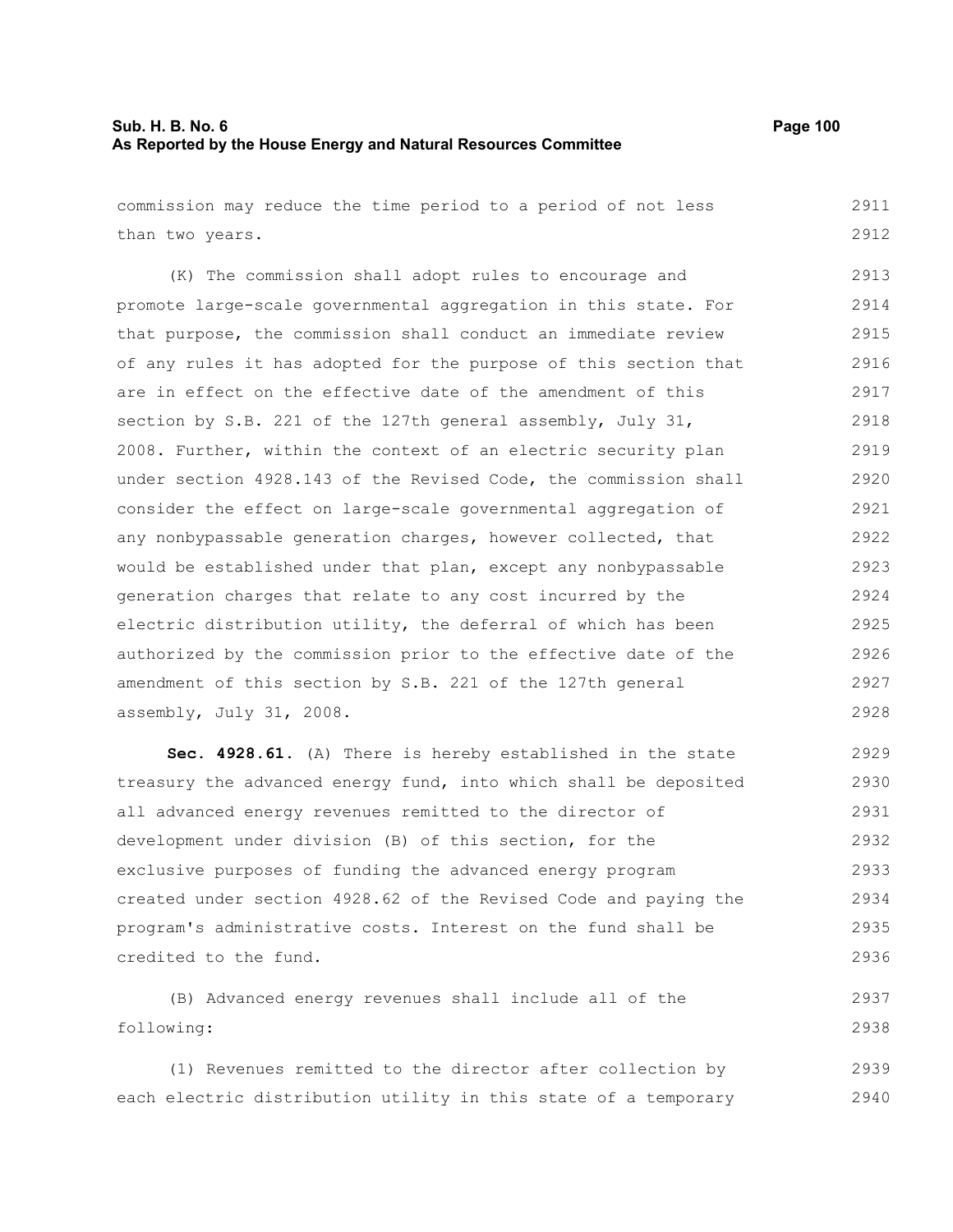## **Sub. H. B. No. 6 Page 101 As Reported by the House Energy and Natural Resources Committee**

2965

rider on retail electric distribution service rates as such rates are determined by the public utilities commission pursuant to this chapter. The rider shall be a uniform amount statewide, determined by the director of development, after consultation with the public benefits advisory board created by section 4928.58 of the Revised Code. The amount shall be determined by dividing an aggregate revenue target for a given year as determined by the director, after consultation with the advisory board, by the number of customers of electric distribution utilities in this state in the prior year. Such aggregate revenue target shall not exceed more than fifteen million dollars in any year through 2005 and shall not exceed more than five million dollars in any year after 2005. The rider shall be imposed beginning on the effective date of the amendment of this section by Sub. H.B. 251 of the 126th general assembly, January 4, 2007, and shall terminate at the end of ten years following the starting date of competitive retail electric service or until the advanced energy fund, including interest, reaches one hundred million dollars, whichever is first. (2) Revenues from payments, repayments, and collections under the advanced energy program and from program income; (3) Revenues remitted to the director after collection by a municipal electric utility or electric cooperative in this state upon the utility's or cooperative's decision to 2941 2942 2943 2944 2945 2946 2947 2948 2949 2950 2951 2952 2953 2954 2955 2956 2957 2958 2959 2960 2961 2962 2963 2964

participate in the advanced energy fund;

(4) Revenues from renewable energy compliance payments as provided under division (C)(2) of section 4928.64 of the Revised Code; 2966 2967 2968

(5) Revenue from forfeitures under division (C) of section 4928.66 of the Revised Code; 2969 2970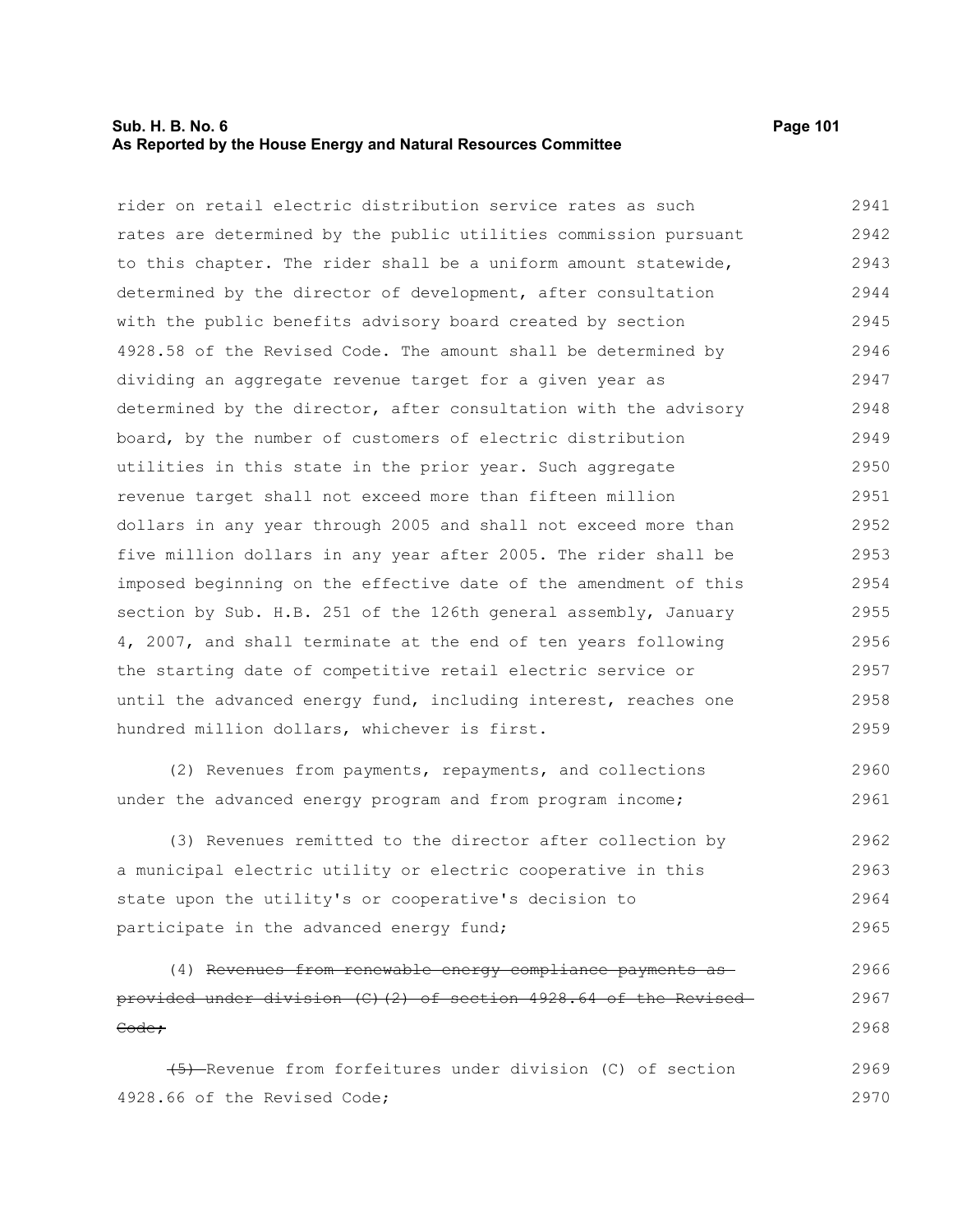## **Sub. H. B. No. 6 Page 102 As Reported by the House Energy and Natural Resources Committee**

| (6) (5) Funds transferred pursuant to division (B) of             | 2971 |
|-------------------------------------------------------------------|------|
| Section 512.10 of S.B. 315 of the 129th general assembly;         | 2972 |
| $(7)$ (6) Interest earnings on the advanced energy fund.          | 2973 |
| (C)(1) Each electric distribution utility in this state           | 2974 |
| shall remit to the director on a quarterly basis the revenues     | 2975 |
| described in divisions (B) (1) and (2) of this section. Such      | 2976 |
| remittances shall occur within thirty days after the end of each  | 2977 |
| calendar quarter.                                                 | 2978 |
| (2) Each participating electric cooperative and                   | 2979 |
| participating municipal electric utility shall remit to the       | 2980 |
| director on a quarterly basis the revenues described in division  | 2981 |
| (B) (3) of this section. Such remittances shall occur within      | 2982 |
| thirty days after the end of each calendar quarter. For the       | 2983 |
| purpose of division (B) (3) of this section, the participation of | 2984 |
| an electric cooperative or municipal electric utility in the      | 2985 |
| energy efficiency revolving loan program as it existed            | 2986 |
| immediately prior to the effective date of the amendment of this  | 2987 |
| section by Sub. H.B. 251 of the 126th general assembly, January   | 2988 |
| 4, 2007, does not constitute a decision to participate in the     | 2989 |
| advanced energy fund under this section as so amended.            | 2990 |
| (3) All remittances under divisions (C) (1) and (2) of this       | 2991 |
| section shall continue only until the end of ten years following  | 2992 |

the starting date of competitive retail electric service or until the advanced energy fund, including interest, reaches one hundred million dollars, whichever is first. 2993 2994 2995

(D) Any moneys collected in rates for non-low-income customer energy efficiency programs, as of October 5, 1999, and not contributed to the energy efficiency revolving loan fund authorized under this section prior to the effective date of its 2996 2997 2998 2999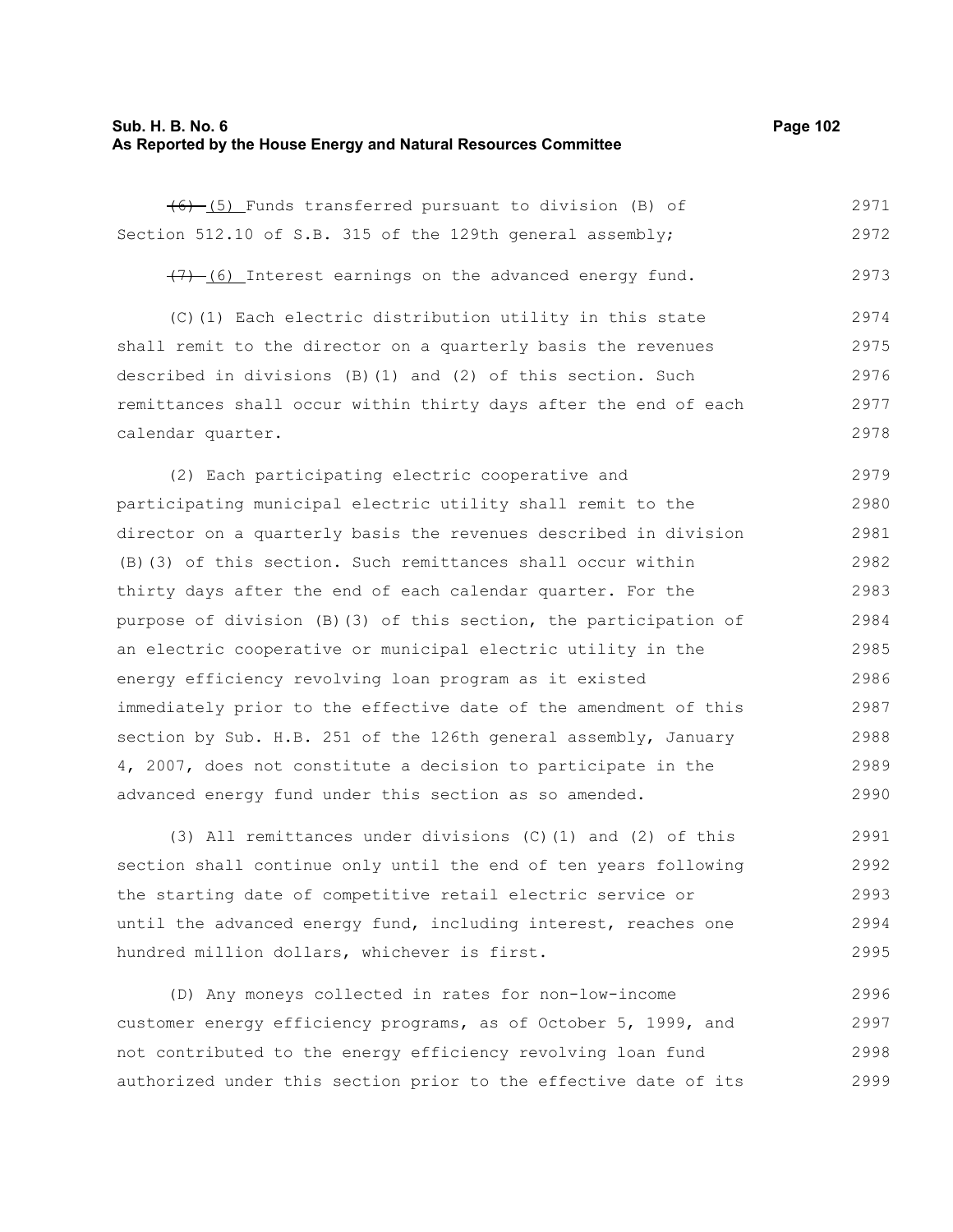#### **Sub. H. B. No. 6 Page 103 As Reported by the House Energy and Natural Resources Committee**

amendment by Sub. H.B. 251 of the 126th general assembly, January 4, 2007, shall be used to continue to fund costeffective, residential energy efficiency programs, be contributed into the universal service fund as a supplement to that required under section 4928.53 of the Revised Code, or be returned to ratepayers in the form of a rate reduction at the option of the affected electric distribution utility. 3000 3001 3002 3003 3004 3005 3006

**Sec. 4928.62.** (A) There is hereby created the advanced energy program, which shall be administered by the director of development. Under the program, the director may authorize the use of moneys in the advanced energy fund for financial, technical, and related assistance for advanced energy projects in this state or for economic development assistance, in furtherance of the purposes set forth in section 4928.63 of the Revised Code. 3007 3008 3009 3010 3011 3012 3013 3014

(1) To the extent feasible given approved applications for assistance, the assistance shall be distributed among the certified territories of electric distribution utilities and participating electric cooperatives, and among the service areas of participating municipal electric utilities, in amounts proportionate to the remittances of each utility and cooperative under divisions (B)(1) and (3) of section 4928.61 of the Revised Code. 3015 3016 3017 3018 3019 3020 3021 3022

(2) The funds described in division  $(B)$  (6) (5) of section 4928.61 of the Revised Code shall not be subject to the territorial requirements of division (A)(1) of this section. 3023 3024 3025

(3) The director shall not authorize financial assistance for an advanced energy project under the program unless the director first determines that the project will create new jobs or preserve existing jobs in this state or use innovative 3026 3027 3028 3029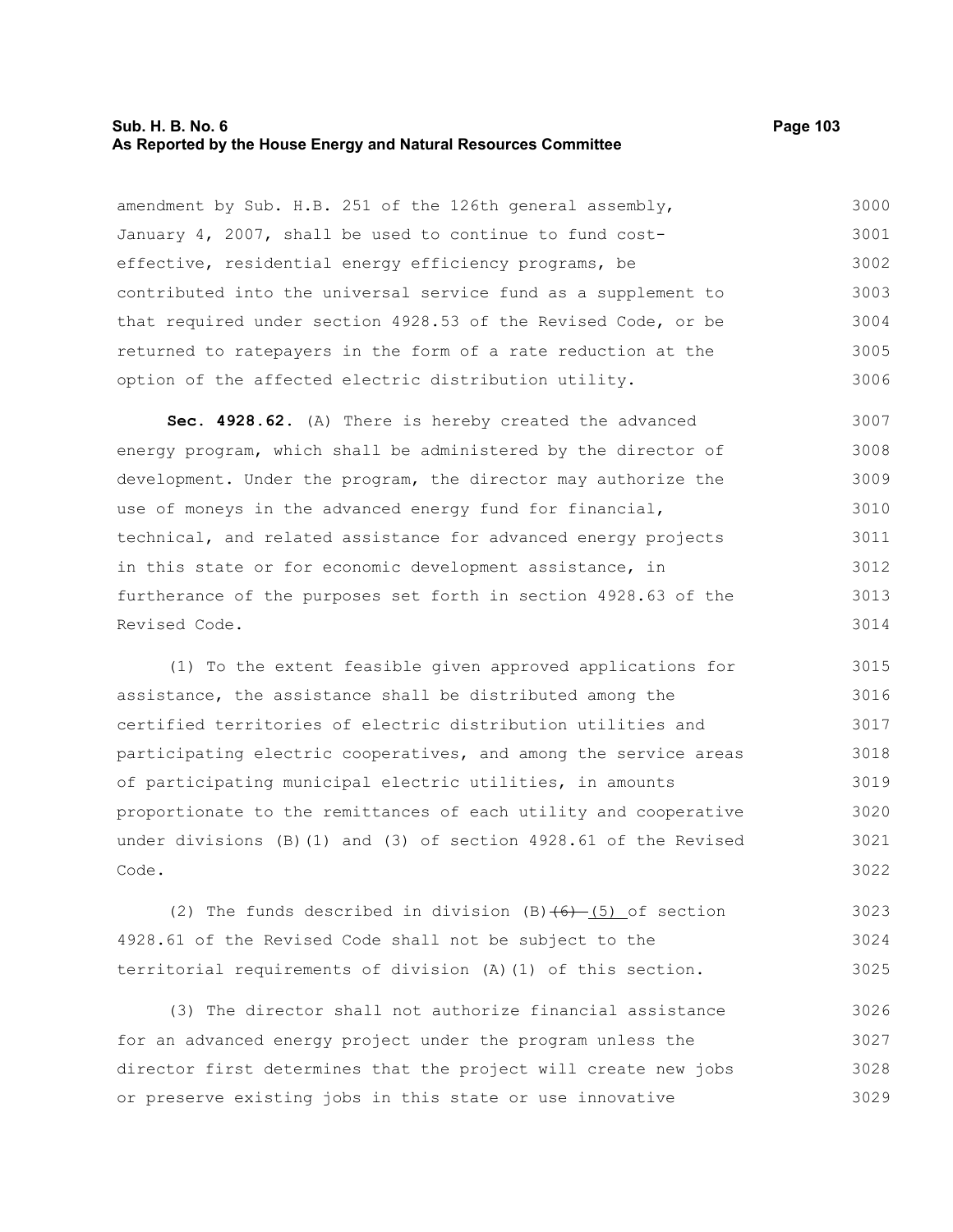3030

technologies or materials.

(B) In carrying out sections 4928.61 to 4928.63 of the Revised Code, the director may do all of the following to further the public interest in advanced energy projects and economic development: 3031 3032 3033 3034

(1) Award grants, contracts, loans, loan participation agreements, linked deposits, and energy production incentives; 3035 3036

(2) Acquire in the name of the director any property of any kind or character in accordance with this section, by purchase, purchase at foreclosure, or exchange, on such terms and in such manner as the director considers proper; 3037 3038 3039 3040

(3) Make and enter into all contracts and agreements necessary or incidental to the performance of the director's duties and the exercise of the director's powers under sections 4928.61 to 4928.63 of the Revised Code; 3041 3042 3043 3044

(4) Employ or enter into contracts with financial consultants, marketing consultants, consulting engineers, architects, managers, construction experts, attorneys, technical monitors, energy evaluators, or other employees or agents as the director considers necessary, and fix their compensation; 3045 3046 3047 3048 3049

(5) Adopt rules prescribing the application procedures for financial assistance under the advanced energy program; the fees, charges, interest rates, payment schedules, local match requirements, and other terms and conditions of any grants, contracts, loans, loan participation agreements, linked deposits, and energy production incentives; criteria pertaining to the eligibility of participating lending institutions; and any other matters necessary for the implementation of the program; 3050 3051 3052 3053 3054 3055 3056 3057 3058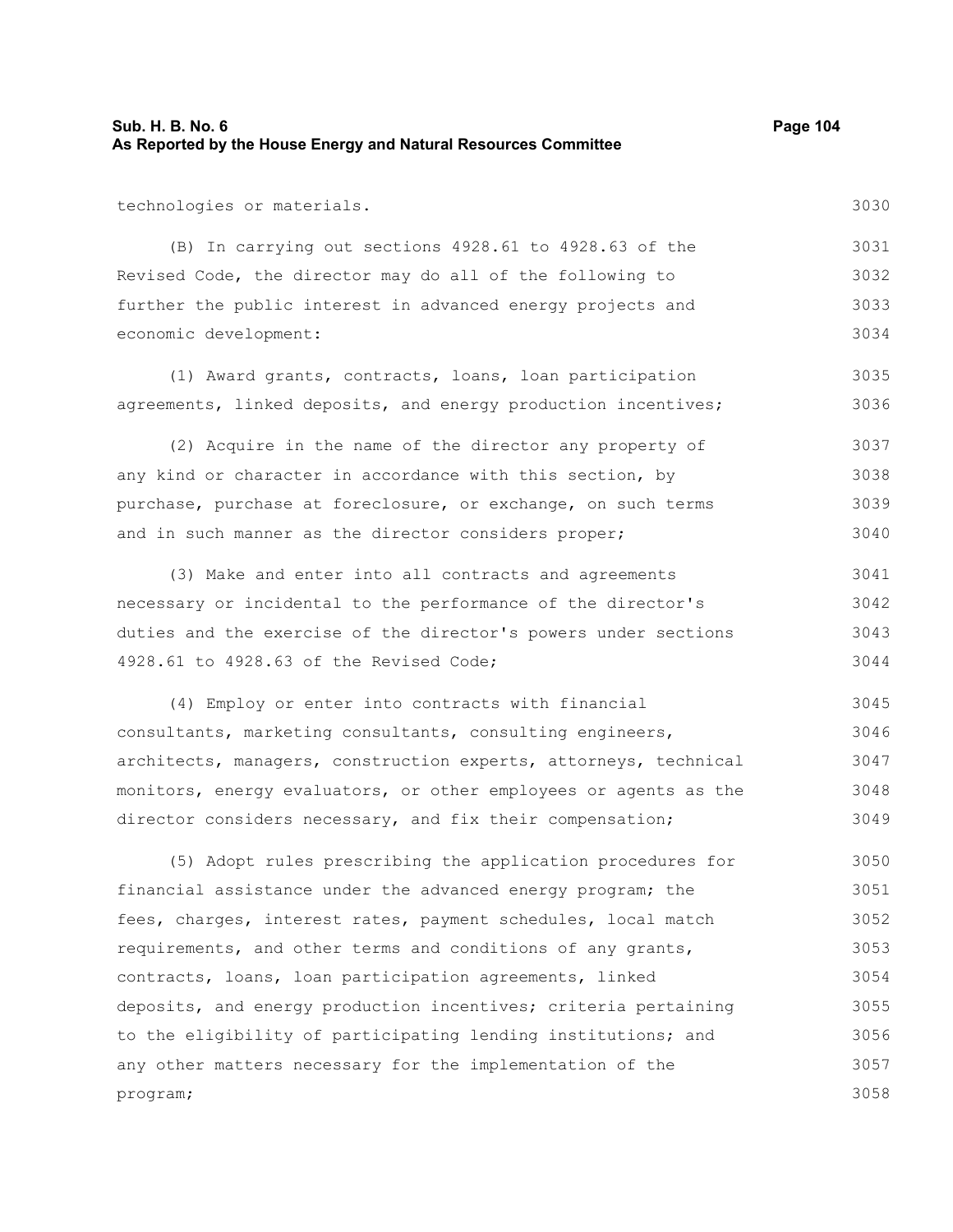(6) Do all things necessary and appropriate for the operation of the program. (C) The department of development may hold ownership to any unclaimed energy efficiency and renewable energy emission allowances provided for in Chapter 3745-14 of the Administrative Code or otherwise, that result from advanced energy projects that receive funding from the advanced energy fund, and it may use the allowances to further the public interest in advanced energy projects or for economic development. (D) Financial statements, financial data, and trade secrets submitted to or received by the director from an applicant or recipient of financial assistance under sections 4928.61 to 4928.63 of the Revised Code, or any information taken from those statements, data, or trade secrets for any purpose, are not public records for the purpose of section 149.43 of the Revised Code. (E) Nothing in the amendments of sections 4928.61, 4928.62, and 4928.63 of the Revised Code by Sub. H.B. 251 of the 126th general assembly shall affect any pending or effected assistance, pending or effected purchases or exchanges of property made, or pending or effected contracts or agreements entered into pursuant to division (A) or (B) of this section as the section existed prior to the effective date of those amendments, January 4, 2007, or shall affect the exemption provided under division (C) of this section as the section existed prior to that effective date. (F) Any assistance a school district receives for an 3059 3060 3061 3062 3063 3064 3065 3066 3067 3068 3069 3070 3071 3072 3073 3074 3075 3076 3077 3078 3079 3080 3081 3082 3083 3084 3085

advanced energy project, including a geothermal heating, ventilating, and air conditioning system, shall be in addition to any assistance provided under Chapter 3318. of the Revised 3086 3087 3088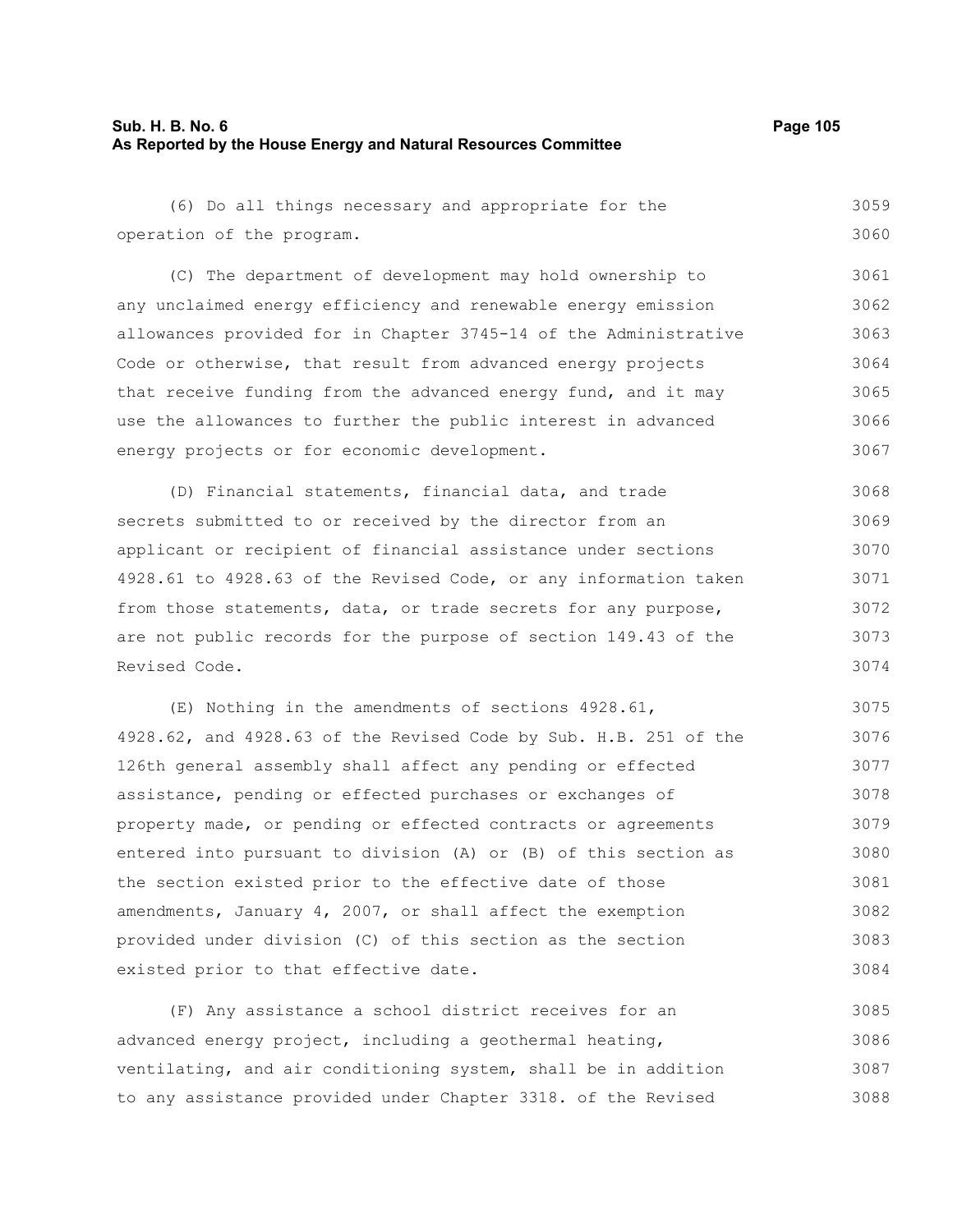## **Sub. H. B. No. 6 Page 106 As Reported by the House Energy and Natural Resources Committee**

| Code and shall not be included as part of the district or state  | 3089 |
|------------------------------------------------------------------|------|
| portion of the basic project cost under that chapter.            | 3090 |
| Sec. 4928.641. (A) As used in this section, "net cost"           | 3091 |
| means a charge or a credit and constitutes the ongoing costs     | 3092 |
| including the charges incurred by the utility under each         | 3093 |
| contract, including the annual renewable energy credit inventory | 3094 |
| amortization charge in division (E) (3) of this section, the     | 3095 |
| carrying charges, less the revenue received by the utility as a  | 3096 |
| result of liquidating into competitive markets the electrical    | 3097 |
| and renewable products provided to the utility under the same    | 3098 |
| contract, including capacity, ancillary services, and renewable  | 3099 |
| energy credits.                                                  | 3100 |
| (B) All prudently incurred costs incurred by an electric         | 3101 |
| distribution utility associated with contractual obligations     | 3102 |
| that existed prior to the effective date of the amendments to    | 3103 |
| this section by H.B. 6 of the 133rd general assembly to          | 3104 |
| implement section 4928.64 of the Revised Code shall be           | 3105 |
| recoverable from the utility's retail customers as a             | 3106 |
| distribution expense if the money received from the Ohio clean   | 3107 |
| air program fund, created under section 3706.46 of the Revised   | 3108 |
| Code, is insufficient to offset those costs. Such costs are      | 3109 |
| ongoing costs and shall include costs incurred to discontinue    | 3110 |
| existing programs that were implemented by the electric          | 3111 |
| distribution utility under section 4928.64 of the Revised Code.  | 3112 |
| (C) If an electric distribution utility has executed a           | 3113 |
| contract before April 1, 2014, to procure renewable energy       | 3114 |
| resources to implement section 4928.64 of the Revised Code and   | 3115 |
| there are ongoing costs associated with that contract that are   | 3116 |
| being recovered from customers through a bypassable charge as of | 3117 |
| the effective date of S.B. 310-H.B. 6 of the 130th-133rd general | 3118 |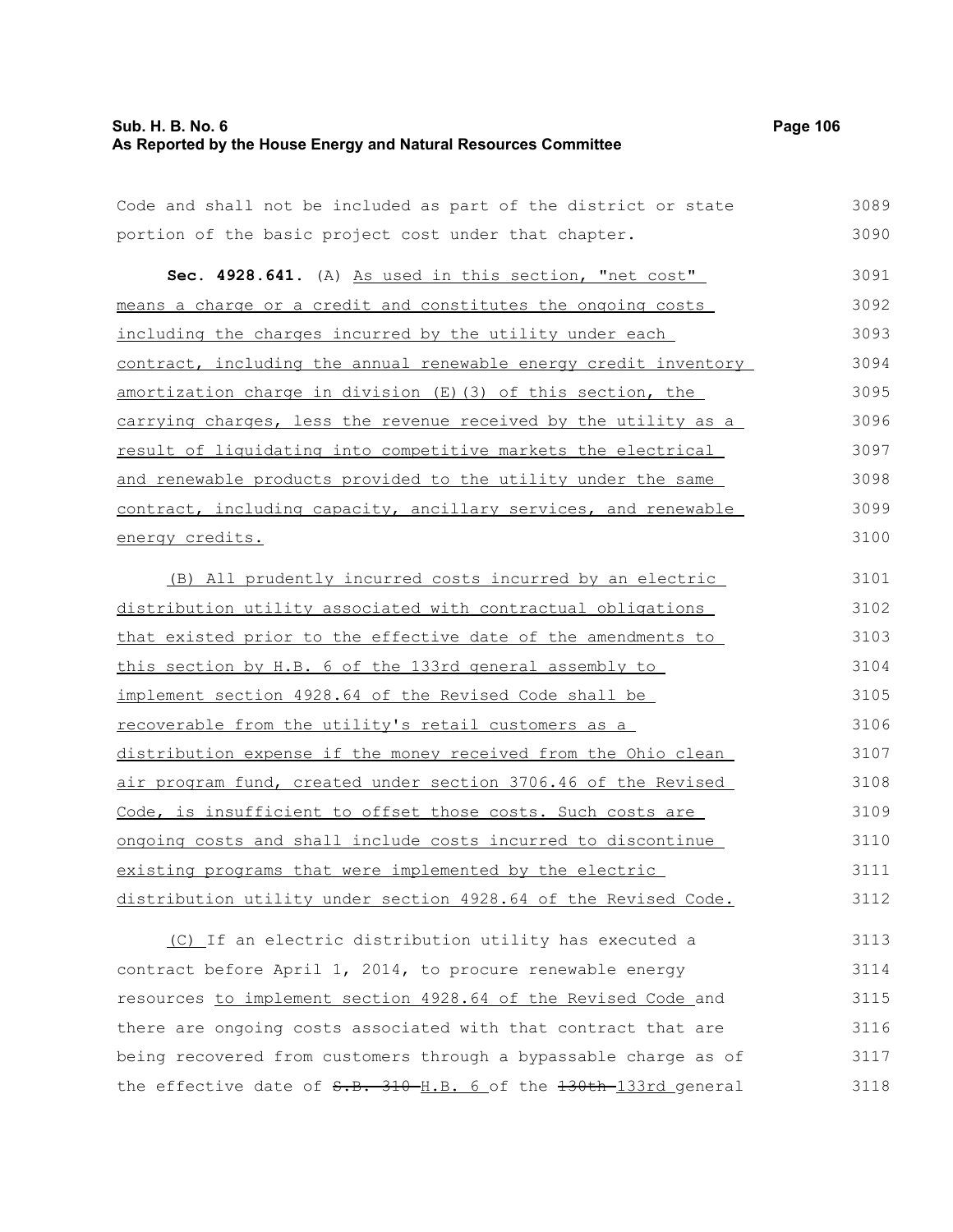# **Sub. H. B. No. 6 Page 107 As Reported by the House Energy and Natural Resources Committee**

| assembly, that cost recovery shall-continue on a bypassable-     | 3119 |
|------------------------------------------------------------------|------|
| basis, upon final reconciliation, be replaced with the           | 3120 |
| accounting mechanism permitted under this section. The           | 3121 |
| accounting mechanism shall be effective for the remaining term   | 3122 |
| of the contract and for a subsequent reconciliation period until | 3123 |
| all the prudently incurred costs associated with that contract   | 3124 |
| are fully recovered.                                             | 3125 |
| (B) Division (A) of this section applies only to costs           | 3126 |
| associated with the original term of a contract described in-    | 3127 |
| that division and entered into before April 1, 2014. This-       | 3128 |
| section does not permit recovery of costs associated with an-    | 3129 |
| extension of such a contract. This section does not permit-      | 3130 |
| recovery of costs associated with an amendment of such a-        | 3131 |
| contract if that amendment was made on or after April 1, 2014.   | 3132 |
| (D) Subject to the requirements for recovery of ongoing          | 3133 |
| costs under section 4928.64 of the Revised Code, the public      | 3134 |
| utilities commission shall, in accordance with division (E) of   | 3135 |
| this section, approve an accounting mechanism for each electric  | 3136 |
| distribution utility that demonstrates that it has incurred or   | 3137 |
| will incur ongoing costs as described in division (B) of this    | 3138 |
| section.                                                         | 3139 |
| (E) All of the following shall apply to the accounting           | 3140 |
| mechanism:                                                       | 3141 |
| (1) Subject to division (F) of this section, the                 | 3142 |
| accounting mechanism shall reflect the forecasted annual net     | 3143 |
| costs to be incurred by the utility under each contract          | 3144 |
| described in division (C) of this section, subject to subsequent | 3145 |
| reconciliation to actual net costs.                              | 3146 |
| (2) The book value of an electric distribution utility's         | 3147 |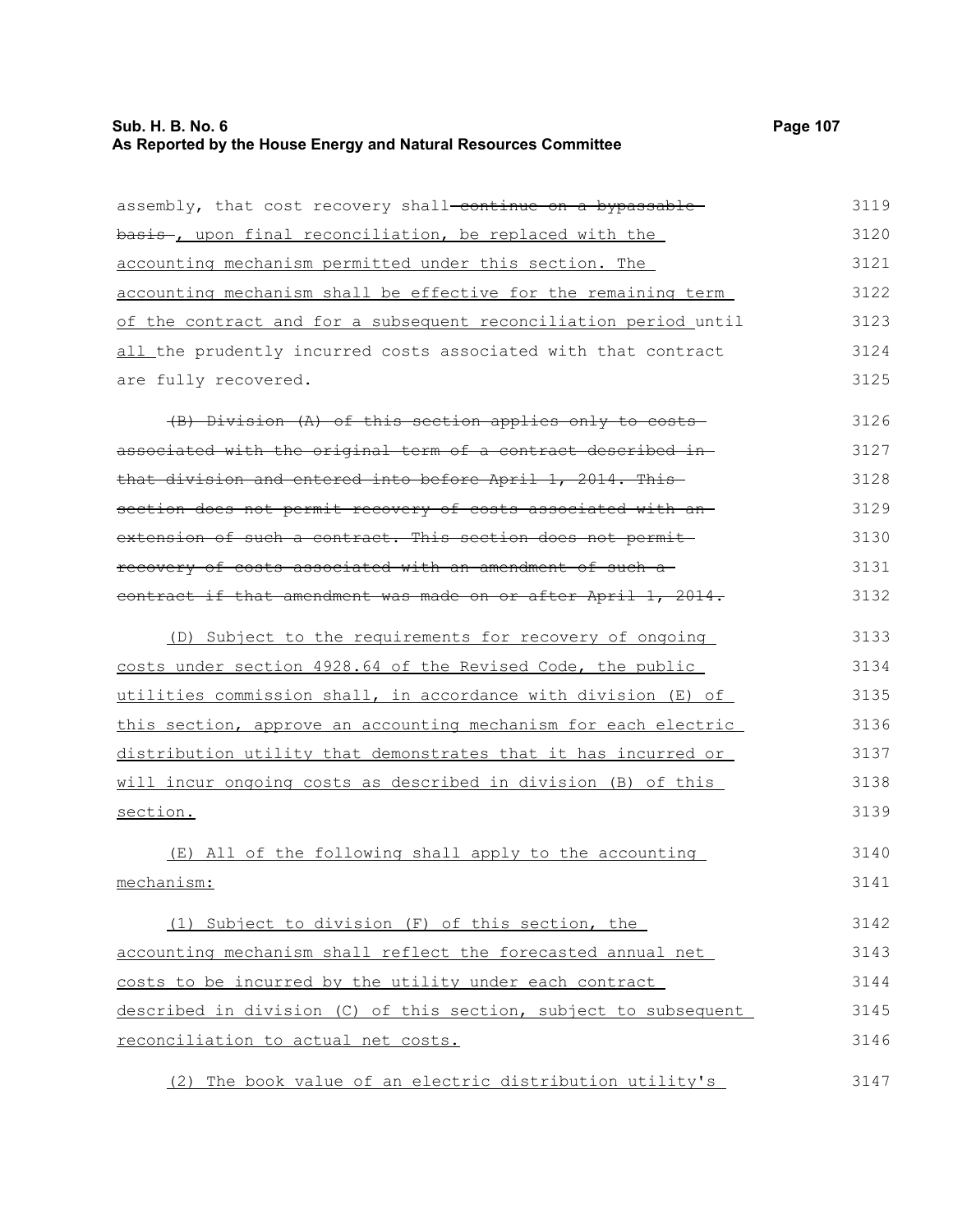| inventory of renewable energy credits, as of the effective date  | 3148 |
|------------------------------------------------------------------|------|
| of the amendments to this section by H.B. 6 of the 133rd general | 3149 |
| assembly, shall be reflected in the accounting mechanism over an | 3150 |
| amortization period that is substantially similar to the         | 3151 |
| remaining term of any contracts described in division (C) of     | 3152 |
| this section.                                                    | 3153 |
| (3) The electric distribution utility shall, in a timely         | 3154 |
| manner, liquidate the renewable energy credits in its inventory  | 3155 |
| and apply the resulting revenue against such recovery.           | 3156 |
| (F) Not later than ninety days after the effective date of       | 3157 |
| the amendments to this section by H.B. 6 of the 133rd general    | 3158 |
| assembly, the commission shall approve an appropriate accounting | 3159 |
| mechanism that is reasonable and appropriate to implement the    | 3160 |
| requirements of this section and permits a full recovery of the  | 3161 |
| utility's net costs, including the accounting authority for the  | 3162 |
| utility to establish and adjust regulatory assets and regulatory | 3163 |
| liabilities consistent with this section. The electric           | 3164 |
| distribution utility shall be entitled to collect a carrying     | 3165 |
| charge on such regulatory assets on the effective date of the    | 3166 |
| amendments to this section by H.B. 6 of the 133rd general        | 3167 |
| assembly and continuing until the regulatory asset is completely | 3168 |
| recovered. Such carrying charge shall include the electric       | 3169 |
| distribution utility's cost of capital including the most recent | 3170 |
| authorized rate of return on equity. The carrying charge shall   | 3171 |
| also be applied to any regulatory liability created as a result  | 3172 |
| of the cost recovery mechanism. In each subsequent rate          | 3173 |
| proceeding under Chapter 4909. of the Revised Code or section    | 3174 |
| 4928.143 of the Revised Code involving the electric distribution | 3175 |
| utility, the commission shall permit recovery as a distribution  | 3176 |
| expense of the regulatory assets existing at that time until the | 3177 |
| utility's net costs are fully recovered. Those costs shall be    | 3178 |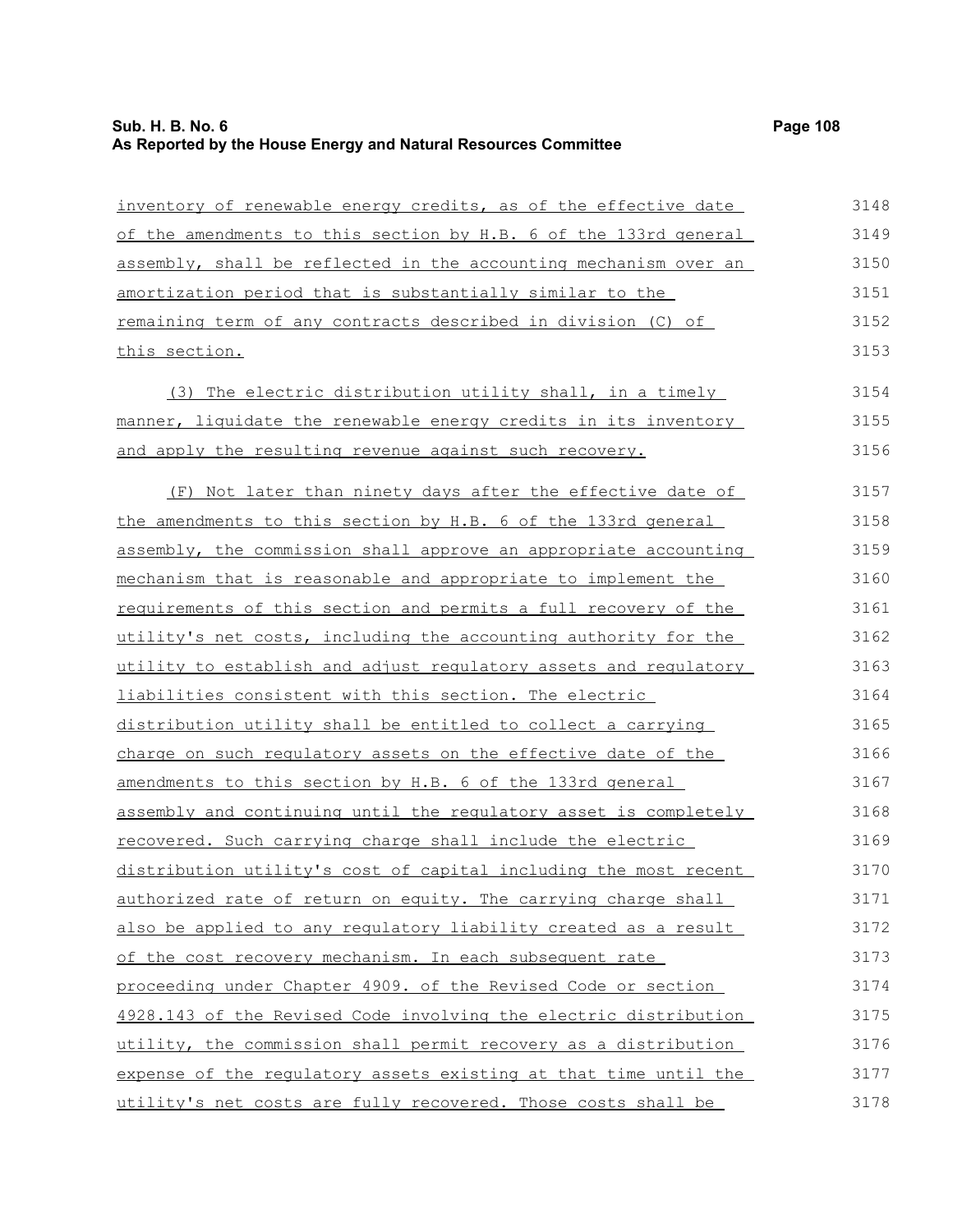| assigned to each customer class using the base distribution            | 3179 |
|------------------------------------------------------------------------|------|
| revenue allocation.                                                    | 3180 |
| (G) The electric distribution utility shall apply to the               | 3181 |
| Ohio air quality development authority for reimbursement of its        | 3182 |
| net costs, in accordance with section 3706.485 of the Revised          | 3183 |
| Code. To facilitate the authority's consideration of the               | 3184 |
| utility's application, the commission shall annually certify           | 3185 |
| each electric distribution utility's forecasted net costs under        | 3186 |
| this section to the authority. The commission shall credit any         | 3187 |
| revenue received by the utility from the Ohio clean air program        | 3188 |
| fund under section 3706.485 of the Revised Code against the net        | 3189 |
| costs that would otherwise be recovered through the utility's          | 3190 |
| rates.                                                                 | 3191 |
| Sec. 4928.645. (A) An electric distribution utility or                 | 3192 |
| electric services company may use, for the purpose of complying        | 3193 |
| with the requirements under divisions $(B)$ $(1)$ and $(2)$ of section | 3194 |
| 4928.64 of the Revised Code, renewable energy credits any time         | 3195 |
| in the five calendar years following the date of their purchase        | 3196 |
| or acquisition from any entity, including, but not limited to,         | 3197 |
| the following:                                                         | 3198 |
| (1) A mercantile customer;                                             | 3199 |
| (2) An owner or operator of a hydroelectric generating                 | 3200 |
| facility that is located at a dam on a river, or on any water          | 3201 |
| discharged to a river, that is within or bordering this state or       | 3202 |
| within or bordering an adjoining state, or that produces power         | 3203 |
| that can be shown to be deliverable into this state;                   | 3204 |
| (3) A seller of compressed natural gas that has been                   | 3205 |
| produced from biologically derived methane gas, provided that          | 3206 |
| the seller may only provide renewable energy credits for metered       | 3207 |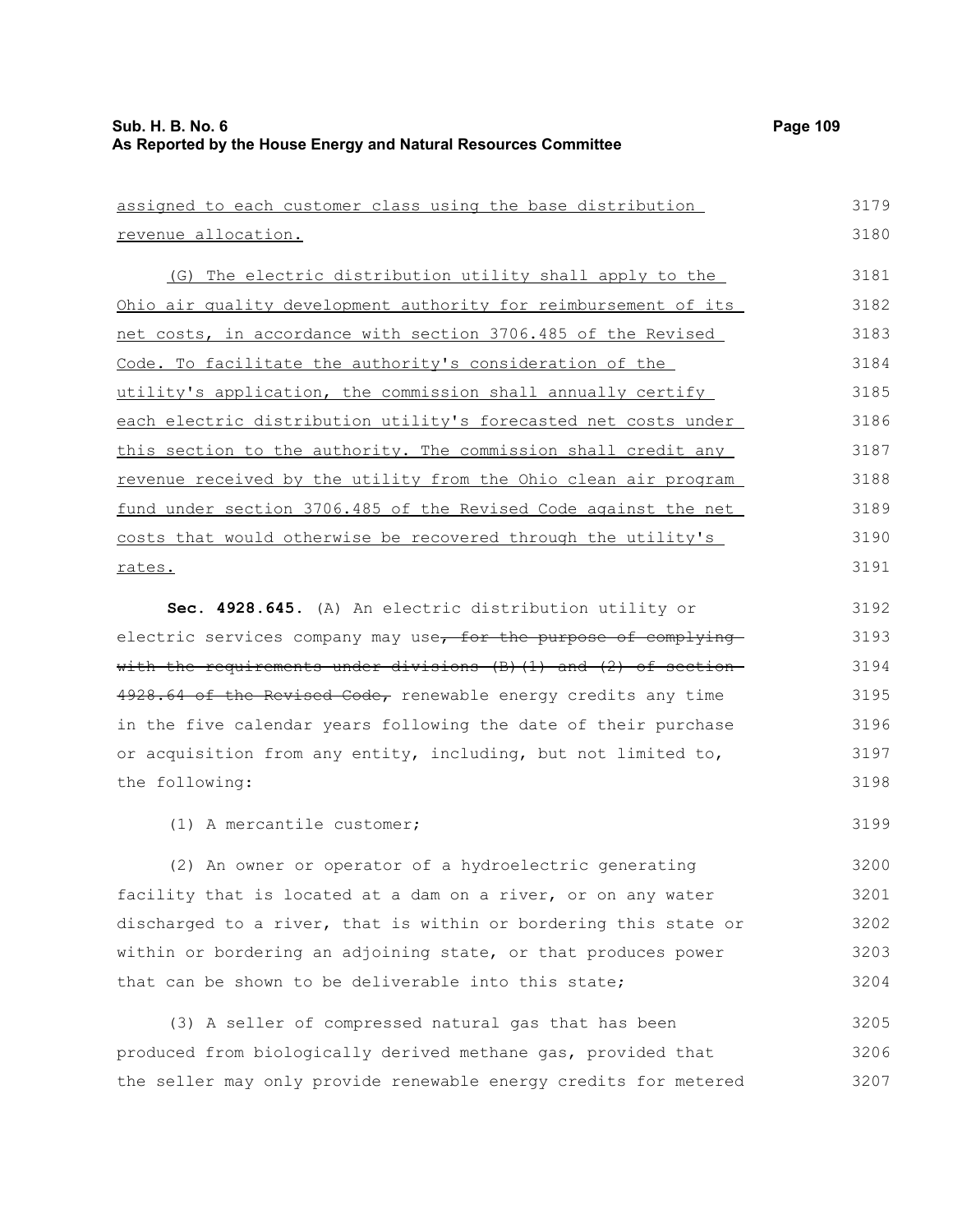## **Sub. H. B. No. 6 Page 110 As Reported by the House Energy and Natural Resources Committee**

amounts of gas.

(B)(1) The public utilities commission shall adopt rules specifying that one unit of credit shall equal one megawatt hour of electricity derived from renewable energy resources, except that, for a generating facility of seventy-five megawatts or greater that is situated within this state and has committed by December 31, 2009, to modify or retrofit its generating unit or units to enable the facility to generate principally from biomass energy by June 30, 2013, each megawatt hour of electricity generated principally from that biomass energy shall equal, in units of credit, the product obtained by multiplying the actual percentage of biomass feedstock heat input used to generate such megawatt hour by the quotient obtained by dividing the then existing unit dollar amount used, on December 31, 2019, to determine a renewable energy compliance payment as provided under former division (C)(2)(b) of section 4928.64 of the Revised Code by the then existing market value of one renewable energy credit, but such megawatt hour shall not equal less than one unit of credit. Renewable energy resources do not have to be converted to electricity in order to be eligible to receive renewable energy credits. The rules shall specify that, for purposes of converting the quantity of energy derived from biologically derived methane gas to an electricity equivalent, one megawatt hour equals 3,412,142 British thermal units. 3209 3210 3211 3212 3213 3214 3215 3216 3217 3218 3219 3220 3221 3222 3223 3224 3225 3226 3227 3228 3229 3230 3231

(2) The rules also shall provide for this state a system of registering renewable energy credits by specifying which of any generally available registries shall be used for that purpose and not by creating a registry. That selected system of registering renewable energy credits shall allow a hydroelectric generating facility to be eligible for obtaining renewable energy credits and shall allow customer-sited projects or 3232 3233 3234 3235 3236 3237 3238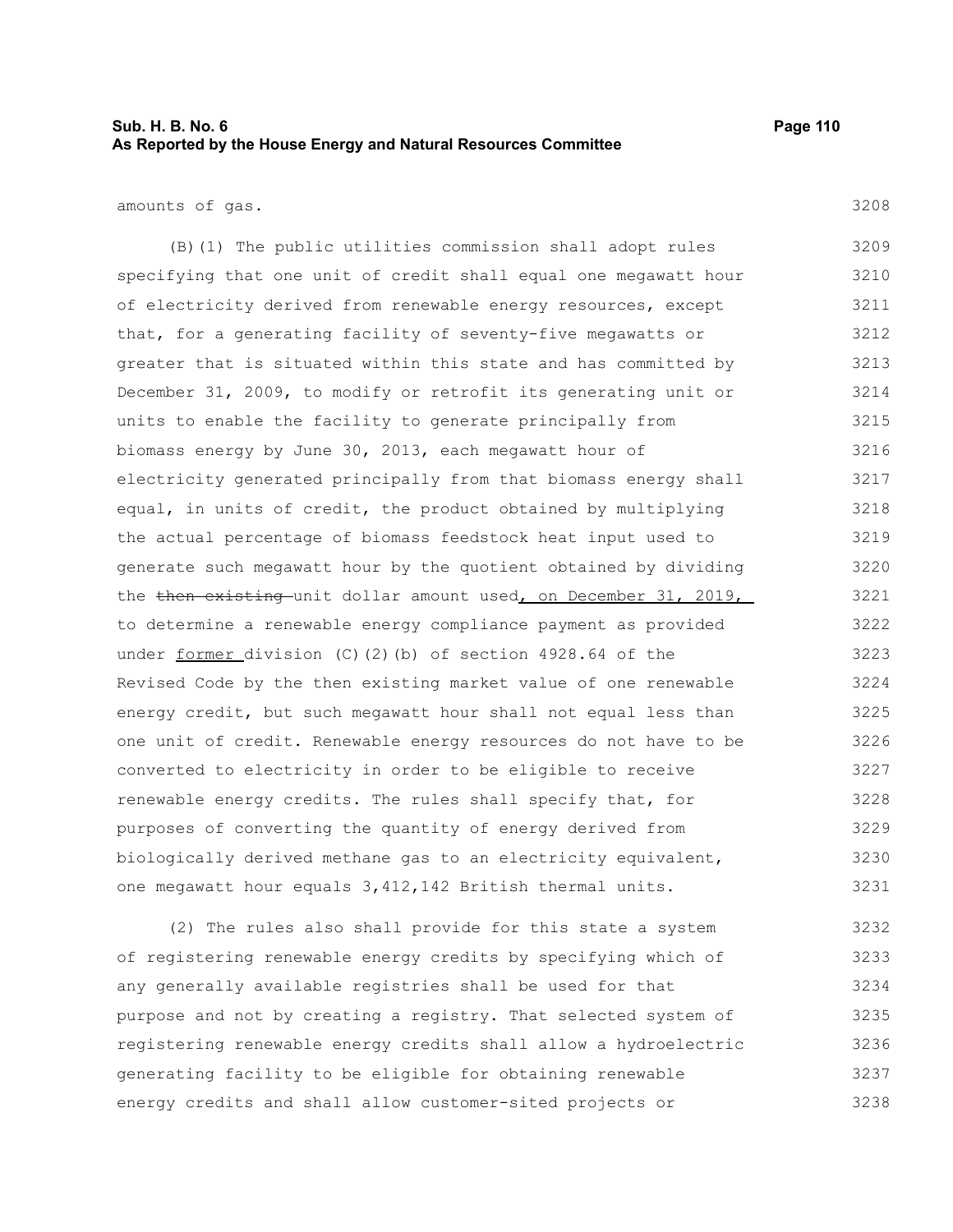actions the broadest opportunities to be eligible for obtaining renewable energy credits. 3239 3240

**Sec. 5501.311.** (A) Notwithstanding sections 123.01 and 127.16 of the Revised Code the director of transportation may lease or lease-purchase all or any part of a transportation facility to or from one or more persons, one or more governmental agencies, a transportation improvement district, or any combination thereof, and may grant leases, easements, or licenses for lands under the control of the department of transportation. The director may adopt rules necessary to give effect to this section. 3241 3242 3243 3244 3245 3246 3247 3248 3249

(B) Plans and specifications for the construction of a transportation facility under a lease or lease-purchase agreement are subject to approval of the director and must meet or exceed all applicable standards of the department. 3250 3251 3252 3253

(C) Any lease or lease-purchase agreement under which the department is the lessee shall be for a period not exceeding the then current two-year period for which appropriations have been made by the general assembly to the department, and such agreement may contain such other terms as the department and the other parties thereto agree, notwithstanding any other provision of law, including provisions that rental payments in amounts sufficient to pay bond service charges payable during the current two-year lease term shall be an absolute and unconditional obligation of the department independent of all other duties under the agreement without set-off or deduction or any other similar rights or defenses. Any such agreement may provide for renewal of the agreement at the end of each term for another term, not exceeding two years, provided that no renewal shall be effective until the effective date of an appropriation 3254 3255 3256 3257 3258 3259 3260 3261 3262 3263 3264 3265 3266 3267 3268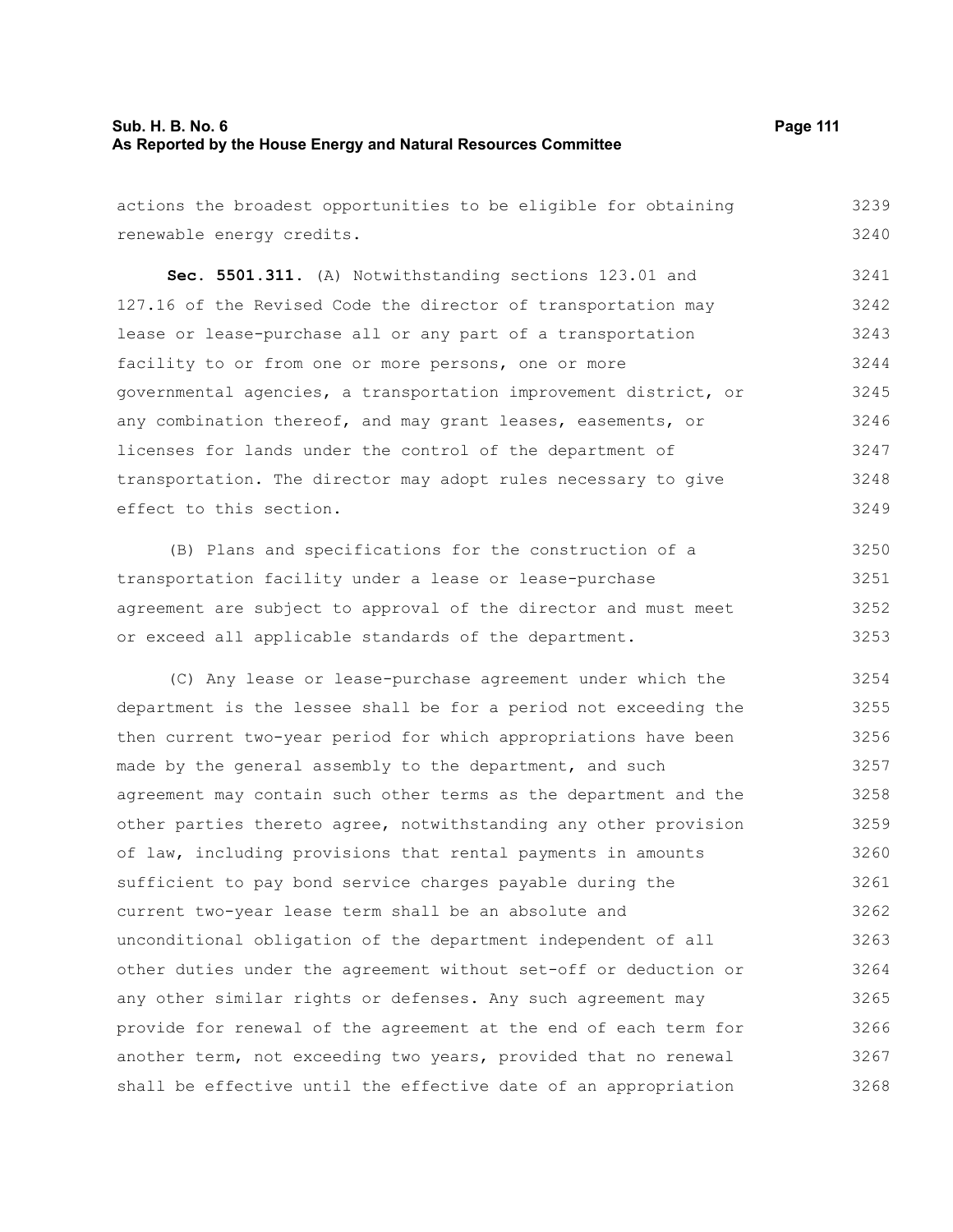### **Sub. H. B. No. 6 Page 112 As Reported by the House Energy and Natural Resources Committee**

enacted by the general assembly from which the department may lawfully pay rentals under such agreement. Any such agreement may include, without limitation, any agreement by the department with respect to any costs of transportation facilities to be included prior to acquisition and construction of such transportation facilities. Any such agreement shall not constitute a debt or pledge of the faith and credit of the state, or of any political subdivision of the state, and the lessor shall have no right to have taxes or excises levied by the general assembly, or the taxing authority of any political subdivision of the state, for the payment of rentals thereunder. Any such agreement shall contain a statement to that effect. 3269 3270 3271 3272 3273 3274 3275 3276 3277 3278 3279 3280

(D) A municipal corporation, township, or county may use service payments in lieu of taxes credited to special funds or accounts pursuant to sections 5709.43, 5709.47, 5709.75, and 5709.80 of the Revised Code to provide its contribution to the cost of a transportation facility, provided such facility was among the purposes for which such service payments were authorized. The contribution may be in the form of a lump sum or periodic payments. 3281 3282 3283 3284 3285 3286 3287 3288

(E) Pursuant to the "Telecommunications Act of 1996," 110 Stat. 152, 47 U.S.C. 332 note, the director may grant a lease, easement, or license in a transportation facility to a telecommunications service provider for construction, placement, or operation of a telecommunications facility. An interest granted under this division is subject to all of the following conditions: 3289 3290 3291 3292 3293 3294 3295

(1) The transportation facility is owned in fee simple or easement by this state at the time the lease, easement, or license is granted to the telecommunications provider. 3296 3297 3298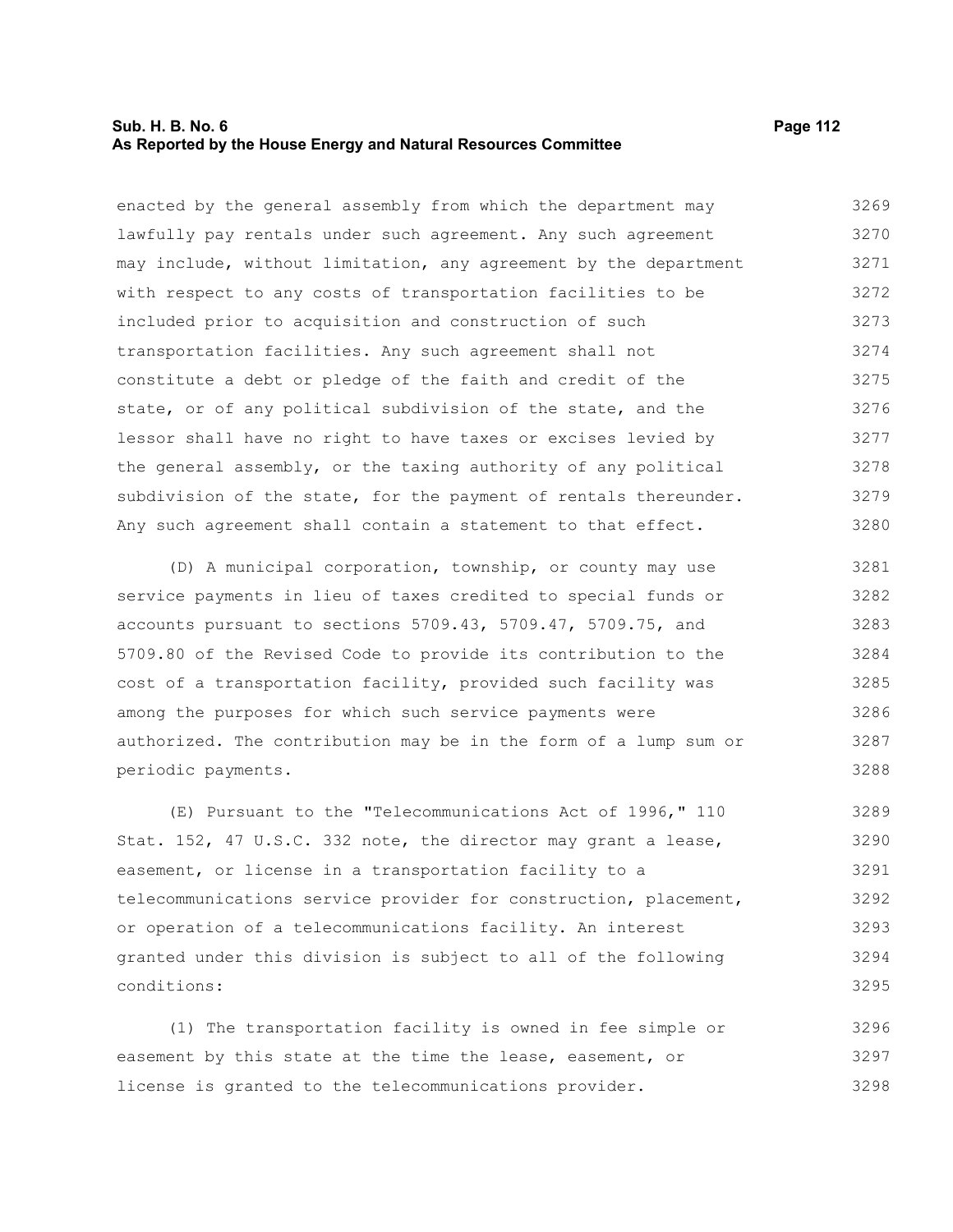### **Sub. H. B. No. 6 Page 113 As Reported by the House Energy and Natural Resources Committee**

(2) The lease, easement, or license shall be granted on a competitive basis in accordance with policies and procedures to be determined by the director. The policies and procedures may include provisions for master leases for multiple sites. 3299 3300 3301 3302

(3) The telecommunications facility shall be designed to accommodate the state's multi-agency radio communication system, the intelligent transportation system, and the department's communication system as the director may determine is necessary for highway or other departmental purposes. 3303 3304 3305 3306 3307

(4) The telecommunications facility shall be designed to accommodate such additional telecommunications equipment as may feasibly be co-located thereon as determined in the discretion of the director. 3308 3309 3310 3311

(5) The telecommunications service providers awarded the lease, easement, or license, agree to permit other telecommunications service providers to co-locate on the telecommunications facility, and agree to the terms and conditions of the co-location as determined in the discretion of the director. 3312 3313 3314 3315 3316 3317

(6) The director shall require indemnity agreements in favor of the department as a condition of any lease, easement, or license granted under this division. Each indemnity agreement shall secure this state and its agents from liability for damages arising out of safety hazards, zoning, and any other matter of public interest the director considers necessary. 3318 3319 3320 3321 3322 3323

(7) The telecommunications service provider fully complies with any permit issued under section 5515.01 of the Revised Code pertaining to land that is the subject of the lease, easement, or license. 3324 3325 3326 3327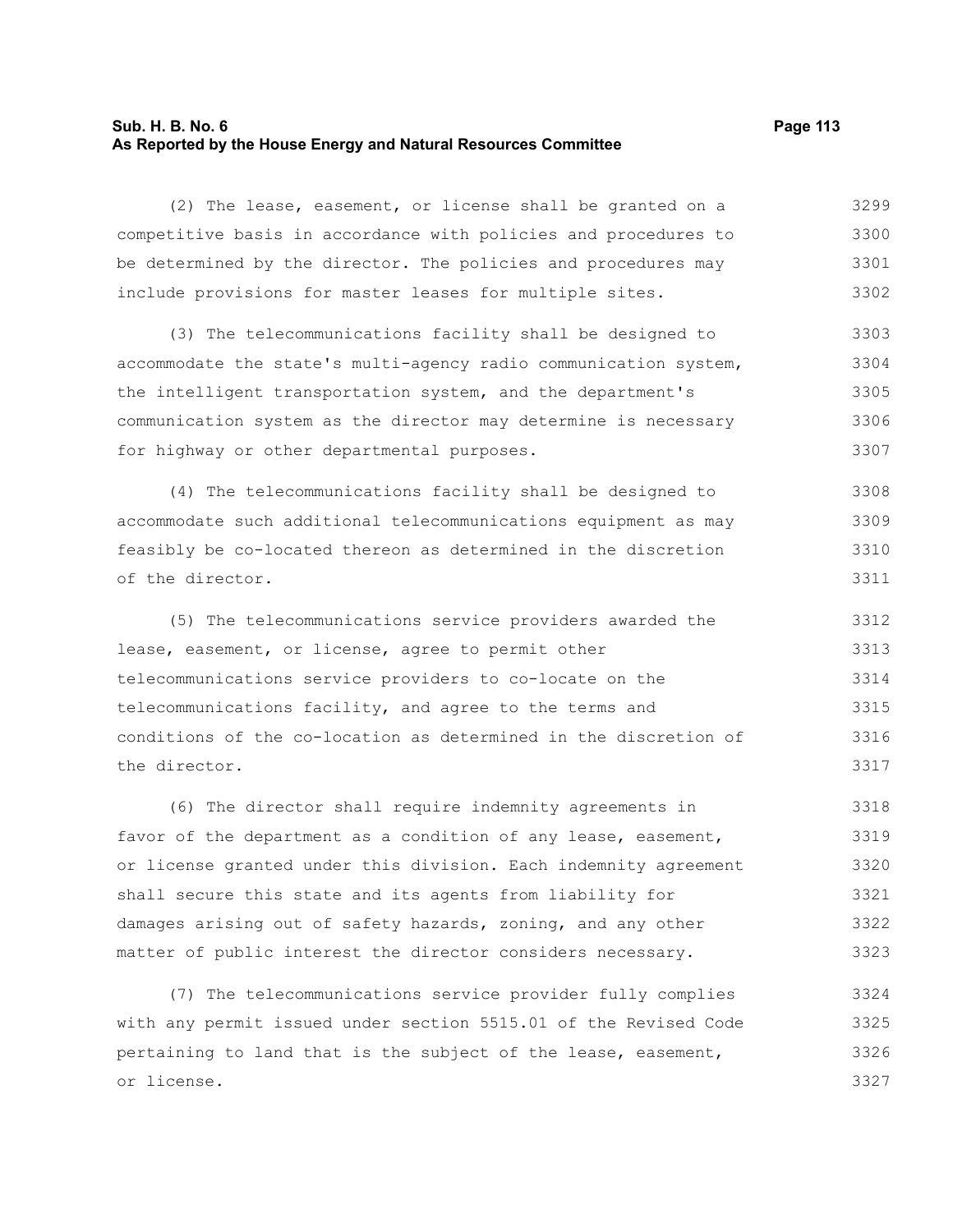| (8) All plans and specifications shall meet with the             | 3328 |
|------------------------------------------------------------------|------|
| director's approval.                                             | 3329 |
| (9) Any other conditions the director determines                 | 3330 |
| necessary.                                                       | 3331 |
| (F) In accordance with section 5501.031 of the Revised           | 3332 |
| Code, to further efforts to promote energy conservation and      | 3333 |
| energy efficiency, the director may grant a lease, easement, or  | 3334 |
| license in a transportation facility to a utility service        | 3335 |
| provider that has received its certificate from the Ohio power   | 3336 |
| siting board or appropriate local entity for construction,       | 3337 |
| placement, or operation of an alternative energy generating      | 3338 |
| facility service provider as defined in section 4928.64 of the   | 3339 |
| Revised Code_as that section existed prior to January 1, 2020.   | 3340 |
| An interest granted under this division is subject to all of the | 3341 |
| following conditions:                                            | 3342 |
| (1) The transportation facility is owned in fee simple or        | 3343 |
|                                                                  |      |
| in easement by this state at the time the lease, easement, or    | 3344 |
| license is granted to the utility service provider.              | 3345 |
| (2) The lease, easement, or license shall be granted on a        | 3346 |
| competitive basis in accordance with policies and procedures to  | 3347 |
| be determined by the director. The policies and procedures may   | 3348 |
| include provisions for master leases for multiple sites.         | 3349 |
| (3) The alternative energy generating facility shall be          | 3350 |
| designed to provide energy for the department's transportation   | 3351 |
| facilities with the potential for selling excess power on the    | 3352 |
| power grid, as the director may determine is necessary for       | 3353 |
| highway or other departmental purposes.                          | 3354 |
| (4) The director shall require indemnity agreements in           | 3355 |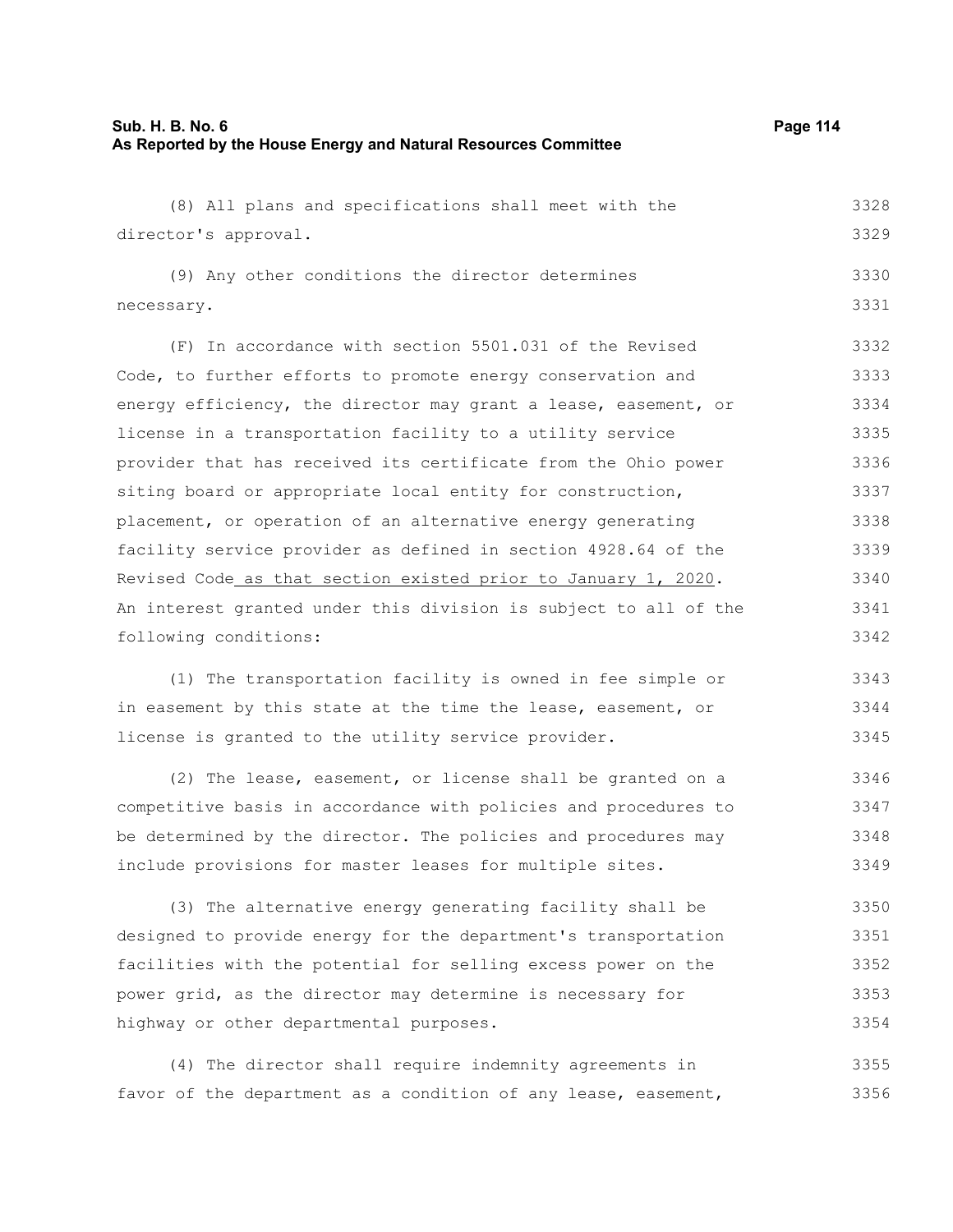# **Sub. H. B. No. 6 Page 115 As Reported by the House Energy and Natural Resources Committee**

| or license granted under this division. Each indemnity agreement | 3357 |
|------------------------------------------------------------------|------|
| shall secure this state from liability for damages arising out   | 3358 |
| of safety hazards, zoning, and any other matter of public        | 3359 |
| interest the director considers necessary.                       | 3360 |
| (5) The alternative energy service provider fully complies       | 3361 |
| with any permit issued by the Ohio power siting board under      | 3362 |
| Chapter 4906. of the Revised Code and complies with section      | 3363 |
| 5515.01 of the Revised Code pertaining to land that is the       | 3364 |
| subject of the lease, easement, or license.                      | 3365 |
| (6) All plans and specifications shall meet with the             | 3366 |
| director's approval.                                             | 3367 |
| (7) Any other conditions the director determines                 | 3368 |
| necessary.                                                       | 3369 |
| (G) Money the department receives under this section shall       | 3370 |
| be deposited into the state treasury to the credit of the        | 3371 |
| highway operating fund.                                          | 3372 |
| (H) A lease, easement, or license granted under division         | 3373 |
| (E) or (F) of this section, and any telecommunications facility  | 3374 |
| or alternative energy generating facility relating to such       | 3375 |
| interest in a transportation facility, is hereby deemed to       | 3376 |
| further the essential highway purpose of building and            | 3377 |
| maintaining a safe, energy-efficient, and accessible             | 3378 |
| transportation system.                                           | 3379 |
| Section 6. That existing sections 1710.06, 4928.142,             | 3380 |
| 4928.143, 4928.20, 4928.61, 4928.62, 4928.641, 4928.645, and     | 3381 |
| 5501.311 of the Revised Code are hereby repealed.                | 3382 |
| Section 7. That sections 1710.061, 4928.64, 4928.643,            | 3383 |
| 4928.644, and 4928.65 of the Revised Code are hereby repealed.   | 3384 |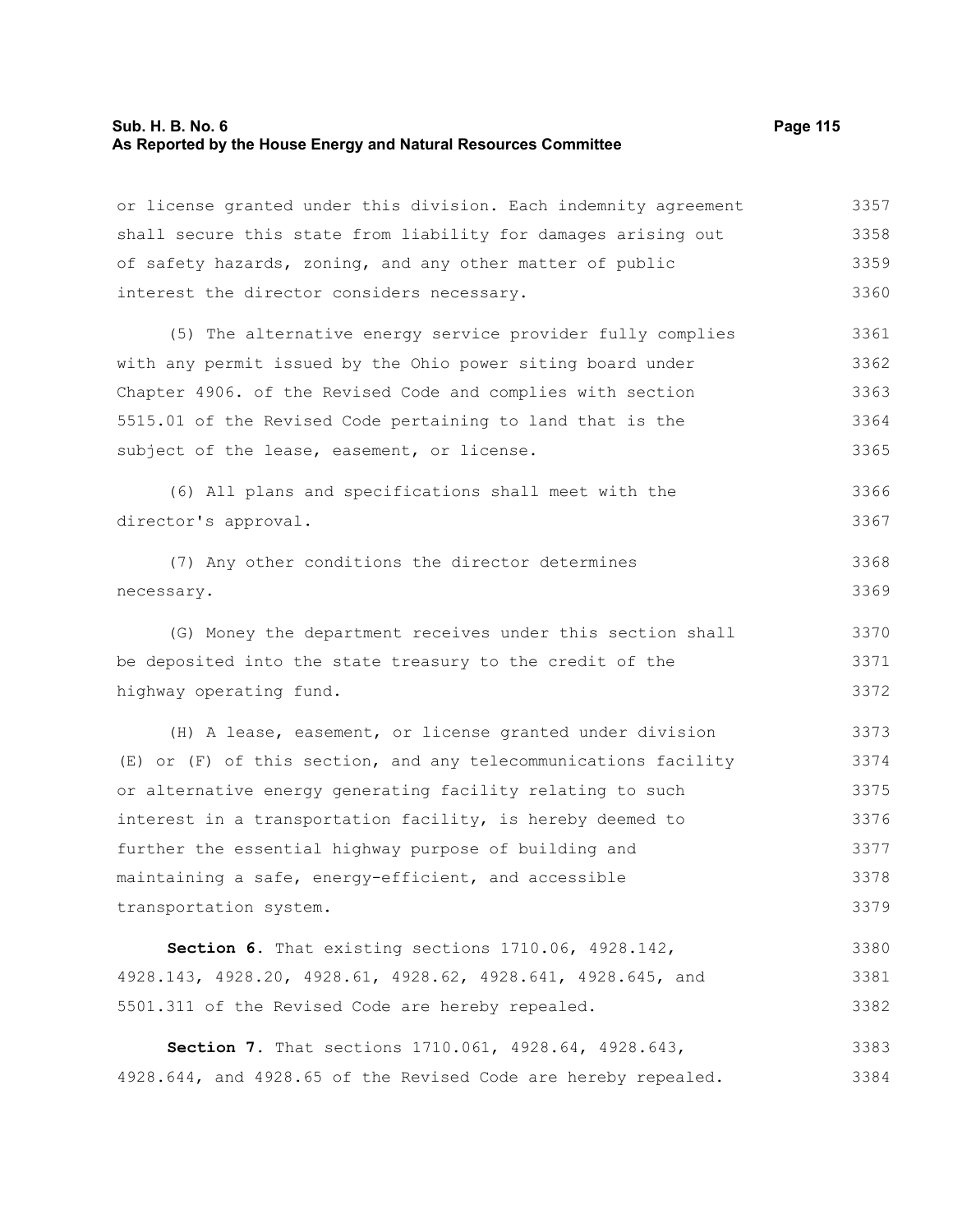### **Sub. H. B. No. 6 Page 116 As Reported by the House Energy and Natural Resources Committee**

3398

**Section 8.** Sections 5, 6, and 7 of this act take effect January 1, 2020. **Section 9.** (A) Not earlier than two years after the effective date of this section, the Director of Environmental Protection may apply to the Administrator of the United States Environmental Protection Agency for an exemption from the requirement to implement the decentralized motor vehicle inspection and maintenance program established under section 3704.14 of the Revised Code. In making the application and for purposes of complying with the "Federal Clean Air Act," the Director shall request the Administrator to authorize the implementation of the Ohio Clean Air Program established by this act as an alternative to the decentralized program in those 3385 3386 3387 3388 3389 3390 3391 3392 3393 3394 3395 3396 3397

(B) As used in this section, "Federal Clean Air Act" has the same meaning as in section 3704.01 of the Revised Code. 3399 3400

areas of the state where the program is currently operating.

**Section 10.** (A) In 2020, the Public Utilities Commission shall review an electric distribution utility's or electric services company's compliance with the benchmarks for 2019 under division (B)(2) of section 4928.64 of the Revised Code as that division existed on the effective date of this section, and in the course of that review, shall identify any undercompliance or noncompliance of the utility or company that it determines is weather-related, related to equipment or resource shortages for qualifying renewable energy resources as applicable, or is otherwise outside the utility's or company's control. 3401 3402 3403 3404 3405 3406 3407 3408 3409 3410

(B) Subject to the cost cap provisions of division (C)(3) of section 4928.64 of the Revised Code as that section existed on the effective date of this section, if the commission determines, after notice and opportunity for hearing, and based 3411 3412 3413 3414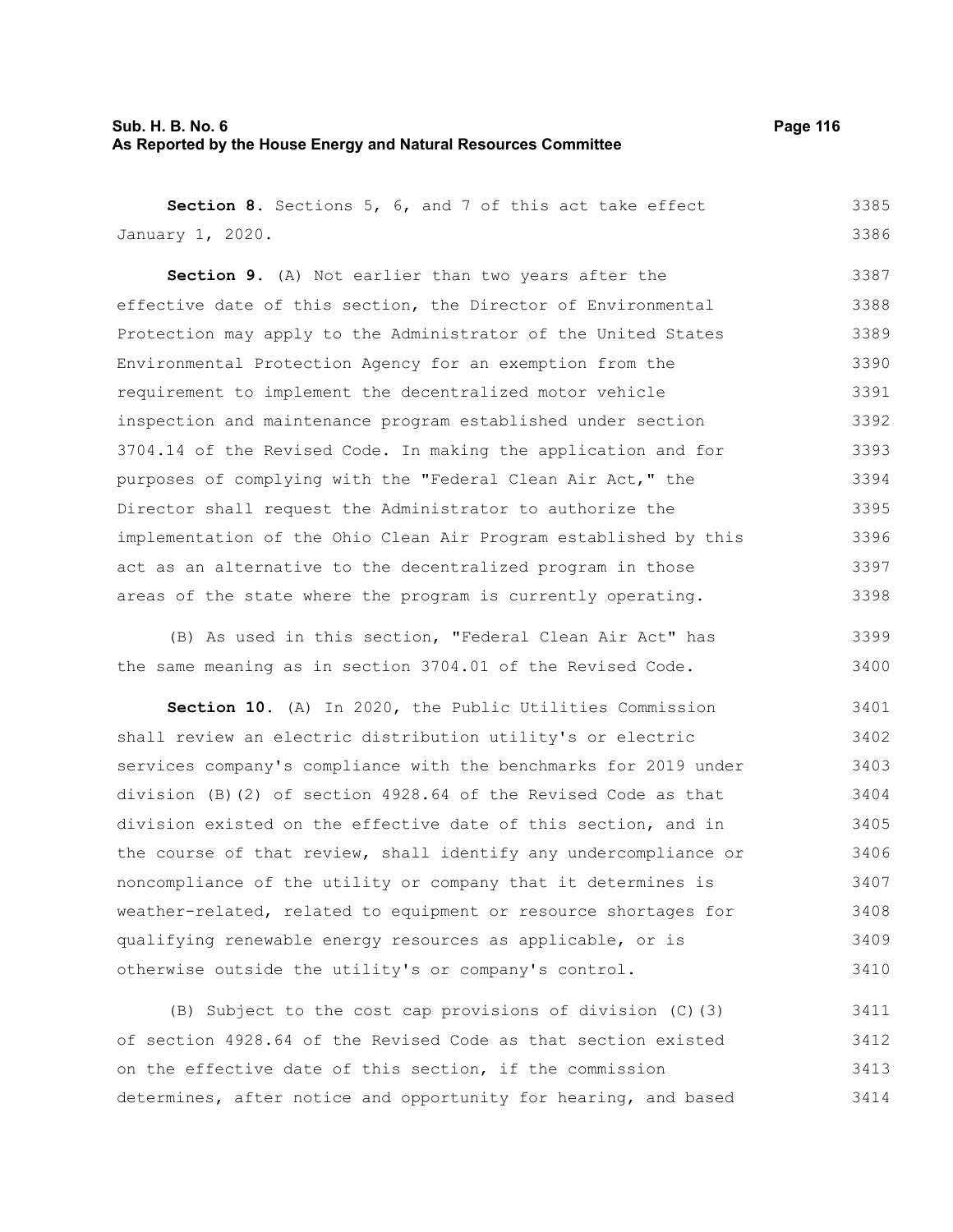### **Sub. H. B. No. 6 Page 117 As Reported by the House Energy and Natural Resources Committee**

upon its findings in the review under division (A) of this section regarding avoidable undercompliance or noncompliance, but subject to the force-majeure provisions of division (C)(4) (a) of section 4928.64 of the Revised Code as that section existed on the effective date of this section, that the utility or company has failed to comply with the benchmarks for 2019, the commission shall impose a renewable energy compliance payment on the utility or company. 3415 3416 3417 3418 3419 3420 3421 3422

(1) The compliance payment pertaining to the solar energy resource benchmark for 2019 shall be two hundred dollars per megawatt hour of undercompliance or noncompliance in the period under review. 3423 3424 3425 3426

(2) The compliance payment pertaining to the renewable energy resource benchmark for 2019 shall be assessed in accordance with division (C)(2)(b) of section 4928.64 of the Revised Code as that section existed on the effective date of this section. 3427 3428 3429 3430 3431

(C) Division (C)(2)(c) of section 4928.64 of the Revised Code as that section existed on the effective date of this section applies to compliance payments imposed under this section. 3432 3433 3434 3435

**Section 11.** If any provisions of a section as amended or enacted by this act, or the application thereof to any person or circumstance is held invalid, the invalidity does not affect other provisions or applications of the section or related sections that can be given effect without the invalid provision or application, and to this end the provisions are severable. 3436 3437 3438 3439 3440 3441

**Section 12.** The amendment by this act of section 5725.75 of the Revised Code applies to both of the following: 3442 3443